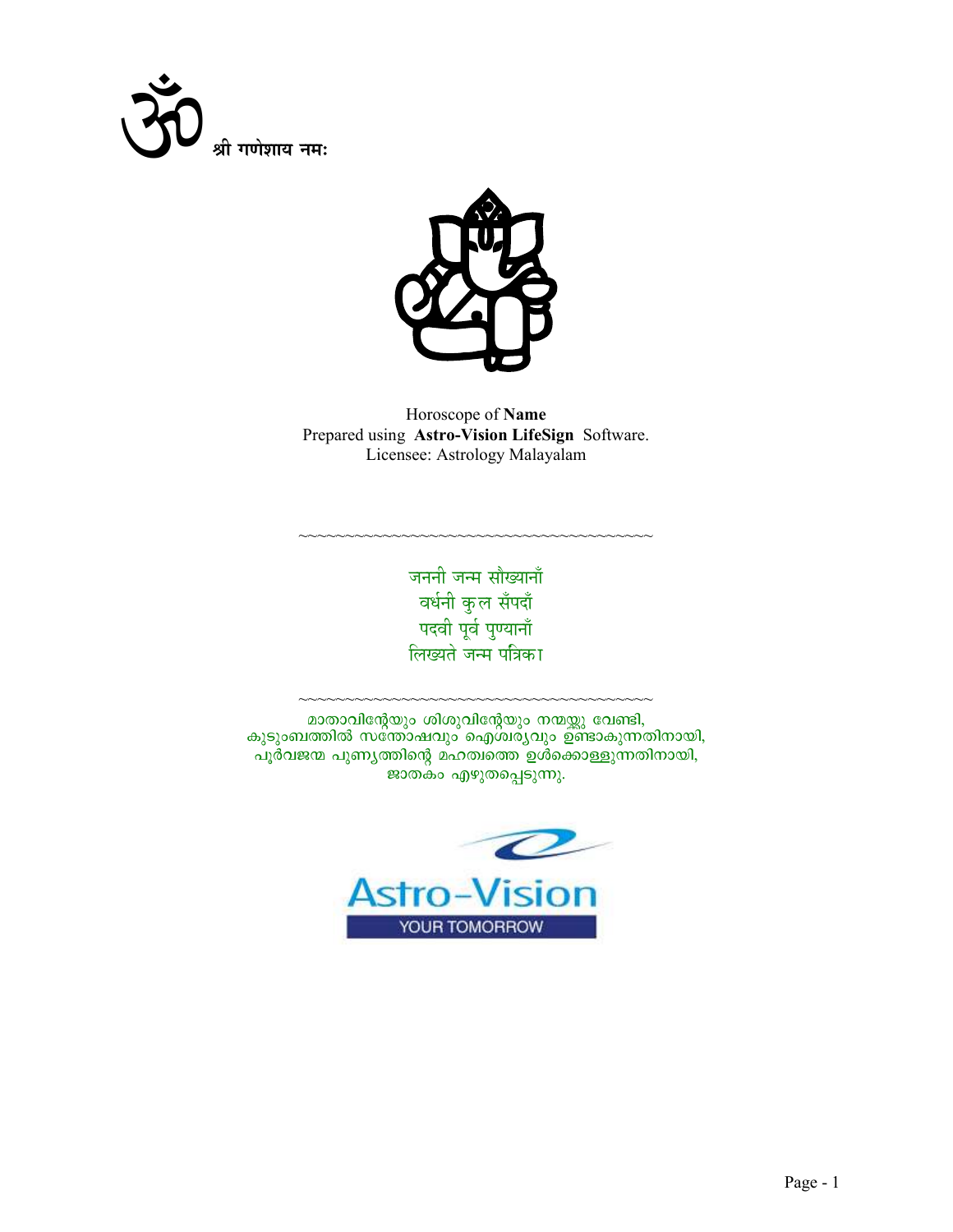പേര് : Name [പുരുഷൻ]

#### ശ്രീ

ഉത്തരായന കാലത്ത് വ്യാഴം തുലാം രാശിയിലും ശനി ധനു രാശിയിലും നിൽക്കെ കൊല്ലവർഷം 1193 മകരം 04 - ാം തീയതി വ്യാഴം ഉദയാൽപരം 18 നാഴിക 30 വിനാഴിക ചെന്നപ്പോൾ തിരുവോണം നക്ഷത്രത്തിൽ മൂന്നാം പാദവും ശുക്ല പക്ഷം ദ്വിതീയ തിഥിയിൽ വ്യാഘ്രം കരണവും സിദ്ധി നിതൃ യോഗവും കൂടിയ ദിവസം മകരം രാശിയിൽ മിഥുനം നവാംശകത്തിൽ ചന്ദ്രൻ നിൽക്കെ ഇടവം ലഗ്നത്തിൽ ആദ്യ ദ്രേക്കാണം കൊണ്ട് പുരുഷ ജനനം

#### ദിവസം : വ്യാഴം

വ്യാഴാഴ്ച ദിവസം പിറന്നതിനാൽ അടുത്ത് ഇടപെടുന്ന വൃക്തികളോടു സഹാനുഭൂതിയും മനോഭാവവും പ്രകടിപ്പിക്കുന്ന വ്യക്തിയായിരിക്കും. കുടുംബാന്തരീക്ഷത്തിൽ സഹകരണ സന്തോഷവും സംതൃപ്തിയും വളർത്തിയെടുക്കുവാൻ ഈയൊരു ഗുണം സഹായകമാകും. ജീവിത തത്ത്വങ്ങളോടും മതപരമായ വിശ്വാസങ്ങളോടും ഏറെക്കുറെ സമാനമായ സമീപനമായിരിക്കും സ്വീകരിക്കുന്നത്. പ്രായോഗികബുദ്ധി പ്രകടിപ്പിക്കേണ്ട അവസരങ്ങളിൽ മറ്റുള്ളവർക്ക് നല്ലൊരു മാതൃകയായിത്തീരാനും സാധിക്കും.

#### ജന്മനക്ഷത്രം : തിരുവോണം

തിരുവോണമാണ് ജന്മനക്ഷത്രം. ശ്രദ്ധാപൂർവ്വം കാര്യങ്ങൾ മനസ്സിലാക്കുകയും, അനുസരിക്കുകയും ചെയ്യുന്ന സ്വഭാവക്കാരനാണ്. ധിഷണാപരമായ അന്വേഷണബുദ്ധി ഏറിനിൽക്കുന്ന പുരുഷനായിരിക്കും. ജന്മസ്ഥലത്തുനിന്നും വിട്ടുമാറി താമസിക്കേണ്ടതായി കാണുന്നു. മറ്റുള്ളവരെ സഹായിക്കുവാൻ തത്പരനാണ് എന്ന കാര്യം ശരി. പക്ഷേ ആരുടെയും ഉപദേശം കേൾക്കുവാൻ ഒരുക്കമുള്ളവനല്ല. അനാവശ്യമായ ശത്രുത വിളിച്ചുവരുത്തുവാൻ ഇടവരുത്തും. വസ്ത്രാലങ്കാരക്ലയിൽ അതീവ തത്പരനാണ്. തനിക്കായാലും മറ്റുള്ളവർക്കു വേണ്ടിയായാലും പുത്തൻ രീതിയിലുള്ളതും ഇണങ്ങുന്നതുമായ വസ്ത്രങ്ങൾ തെരഞ്ഞെടുക്കുന്നതിൽ പ്രത്യേകം ശ്രദ്ധിക്കുകയും അതിൽ സന്തോഷം കണ്ടെത്തുകയും ചെയ്യും.

മഹിമയും അന്തസ്സും നിലനിർത്തും. ഗുരുജന ഭക്തികൊണ്ട് മനസ്സ് സ്വന്തം ശ്രേഷ്ഠമാണ്. യാഥാസ്ഥിതികത്വവും, യുക്തിചിന്തയും, സ്ഥായിയായ മനോഭാവമായിരിക്കും. ഖനന സംബന്ധമായ കാര്യങ്ങളുമായി ഏതെങ്കിലുമൊരുതരത്തിൽ ബന്ധപ്പെടുവാനുള്ള സാദ്ധ്യത കാണുന്നു. ദഹനക്കേട് പിടിപെടാതെ ഭക്ഷണരീതിയിൽ പ്രത്യേകം ശ്രദ്ധിക്കണം. ത്വക്ക് സംരക്ഷണത്തിലുള്ള അതീവ ശ്രദ്ധ ബാല്യംമുതൽതന്നെ ഉണ്ടായിരിക്കും.

തിരുവോണം നക്ഷത്രത്തിന് ബാധകമായ മൃഗവൃക്ഷാദികൾ:

മൃഗം – വാനരം, വൃക്ഷം – എരുക്ക്, ഗണം – ദേവത, യോനി – പുരുഷൻ, പക്ഷി – കോഴി, ഭൂതം – വായു, ദേവത – വിഷ്ണു, അക്ഷരം – എ, മന്ത്രം – വാ

മുകളിൽ തിരുവോണം നക്ഷത്രത്തിൽ ജനിക്കുകയാൽ ശാസ്ത്രവിധിപ്രകാരം പറയുന്ന പക്ഷിമൃഗാദികളെ ഉപദ്രവിക്കാതിരിക്കുകയും, ഉപരി രക്ഷിക്കുകയും, വൃക്ഷത്തെ ഛേദിക്കുകയോ, നശിപ്പിക്കുകയോ ചെയ്യാതെ വേണ്ടതുപോലെ രക്ഷചെയ്തു വളർത്തുകയും, ഭൂത ദേവതകളെ ഭക്തിയോടെ ഉപാസിക്കുകയും ചെയ്താൽ ആയുസ്സും, സമ്പത്തും, ഐശ്വരൃങ്ങളും വർദ്ധിക്കും.

#### തിഥി : ദ്വിതീയ

ദ്വിതീയ തിഥിയിൽ ജനനം. സാമ്പത്തികമായോ, അല്ലാതെയോ ഉളള ഉയർച്ച തീർച്ചയായും പ്രതീക്ഷിക്കാം. ആത്മാഭിമാനം പ്രകടിപ്പിക്കും. ചലിക്കുന്ന വസ്തുക്കൾ, പക്ഷിമൃഗാദികൾ എന്നിവയിൽ താത്പര്യം ജനിക്കും.

#### കരണം : വ്യാഘ്രം

പുലിക്കരണത്തിൽ പിറന്നതിനാൽ സ്വതന്ത്രമായ ചിന്താഗതികൾ വച്ചു പുലർത്തുന്ന വ്യക്തി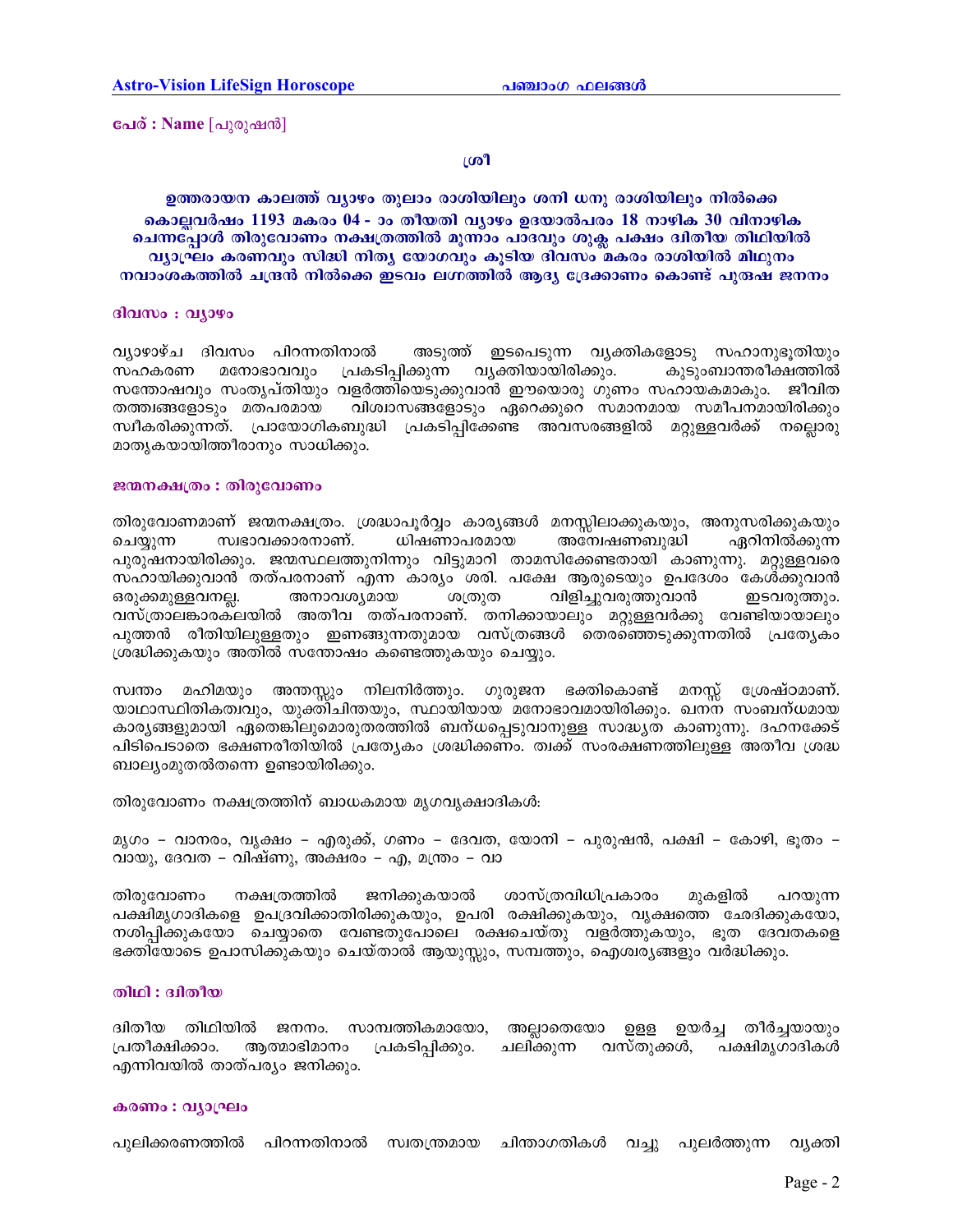ആയിരിക്കും. വ്യക്തിത്വത്തിലും പ്രവർത്തന ശൈലിയിലും മറ്റുള്ളവർ ഏർപ്പെടുത്തുന്ന നിയന്ത്രണങ്ങളോട് ശക്തമായ ഭാഷയിൽത്തന്നെ പ്രതികരിക്കും. സ്വന്തം കാര്യങ്ങളിൽ ബന്ധുക്കളുടെ അതിരുകടന്നുള്ള ഇടപെടൽ ഒരിക്കലും അനുവദിച്ചെന്നു വരില്ല.

## നിതൃയോഗം : സിദ്ധി

ഉണ്ട്. സിദ്ധനിതൃയോഗം ജാതകത്തിൽ ഈശ്വരന്റെ ദാനമാണ് ഈ ലോകത്തിലെ സുഖസൗകരൃങ്ങളെല്ലാമെന്ന് വിശ്വസിക്കുകയും, അവ ്ആസ്വദിക്കുകയും ചെയ്യും. എങ്കിലും ശരീരവും മനസ്സും സദാ ശുദ്ധവും ശക്തവും ആയിരിക്കും. ബുദ്ധി, വിവേകം, ഐശ്വര്യം ഇവ നിലനില്ക്കും. ശ്ിശുക്കളെക്കൊണ്ടുളള സന്തോഷം ധാരാളമായി അനുഭവൃമാണ്.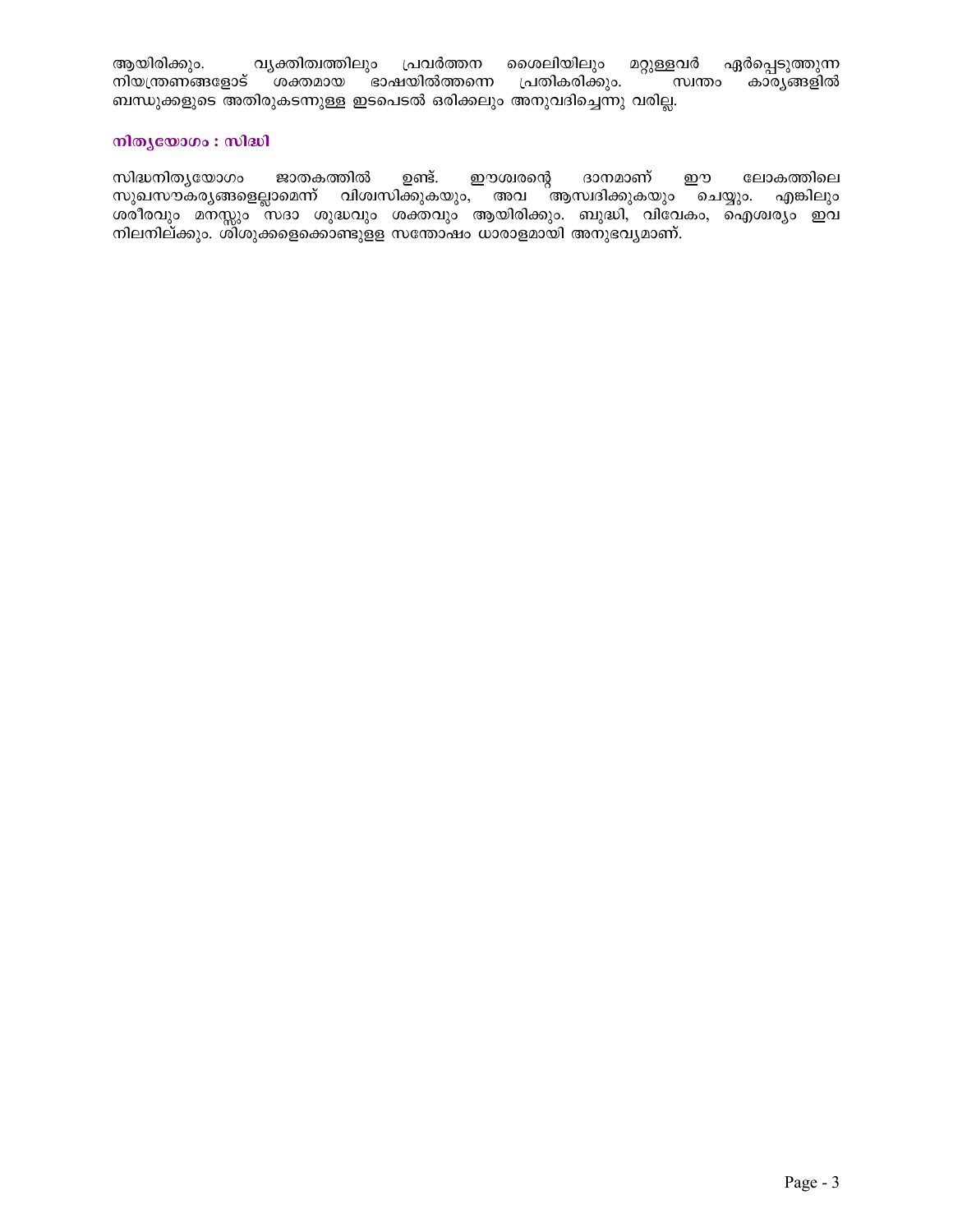# Astro-Vision LifeSign Horoscope [Ref:14.0 S Mal-005-742B-7401-3965]

| പേര്                                                 | : Name                                                 |
|------------------------------------------------------|--------------------------------------------------------|
| ലിംഗം                                                | : പുരുഷൻ                                               |
| ജനന തീയതി                                            | : 18 ജനുവരി, 2018  വ്യാഴം                              |
| കൊല്ലവർഷ തീയതി                                       | : 1193 മകരം 04                                         |
| ജനന സമയം (Hr.Min.Sec)                                | : 02:06:00 PM Standard Time                            |
| സമയ മേഖല (Hrs.Mins)                                  | $: 05:30$ ഗ്രീനിച്ചിനു കിഴക്ക്                         |
| ജനന സ്ഥലം                                            | : Thiruvananthapuram                                   |
| രേഖാംശം & അക്ഷാംശം (Deg.Mins)                        | : 76.55 കിഴക്ക് , 8.29 വടക്ക്                          |
| അയനാംശം                                              | : ചിത്രപക്ഷ = 24 ഡി. 6 മി. 22 സെ.                      |
| ജന്മനക്ഷത്രം - നക്ഷത്രപാദം                           | : തിരുവോണം - 3                                         |
| ജന്മരാശി - രാശ്യാധിപൻ                                | : മകരം - ശനി                                           |
| ലഗ്നം - ലഗ്നാധിപൻ                                    | : ഇടവം - ശുക്രൻ                                        |
| തിഥി                                                 | : ദ്വിതീയ, ശുക്ല പക്ഷം                                 |
|                                                      |                                                        |
| ഉദയം                                                 | : 06:42 AM Standard Time                               |
| അസ്തമയം                                              | 11<br>$: 06:23 \text{ PM}$                             |
| ദിനമാനം (Hrs. Mins)                                  | : 11.41                                                |
| ദിനമാനം (Nazhika.Vinazhika)                          | : 29.12                                                |
| പ്രാദേശിക സമയം                                       | : Standard Time - 22 Min.                              |
| കലിദിനസംഖ്യ                                          | : 1869671                                              |
| ദശാരീതി                                              | : വിംശോത്തരി, വർഷം = $365.25$ ദിവസം                    |
|                                                      |                                                        |
| നക്ഷത്രാധിപൻ                                         | : ചന്ദ്രൻ                                              |
| ഗണം, യോനി, മൃഗം                                      | : ദൈവം, പുരുഷൻ, കുരങ്ങ്                                |
| പക്ഷി, വൃക്ഷം                                        | : കോഴി, എരിക്ക്                                        |
| ചന്ദ്രാവസ്ഥ                                          | : 8/12                                                 |
| ചന്ദ്രവേള                                            | : 22 / 36                                              |
| ചന്ദ്രക്രിയ                                          | : 36 / 60                                              |
| ദഗ്ദരാശി                                             | : ധനു,മീനം                                             |
| കരണം                                                 | : വ്യാഘ്രം                                             |
| നിതൃയോഗം                                             | : സിദ്ധി                                               |
| സൂര്യ രാശി - നക്ഷത്രസ്ഫുടം                           | : മകരം - ഉത്രാടം                                       |
| അംഗാദിത്യൻ                                           | : തല                                                   |
| Zodiac sign (Western System)                         | : Capricorn                                            |
| യോഗി ബിന്ദു - യോഗി നക്ഷത്രം                          | $: 295:17:13$ - അവിട്ടം                                |
| യോഗി ഗ്രഹം                                           | : ചൊവ്വ                                                |
| അപരയോഗി                                              | : ശനി                                                  |
| അവയോഗി നക്ഷത്രം - ഗ്രഹം                              | : അശ്വതി - കേതു                                        |
| ആത്മകാരകൻ - കാരകാംശം                                 | : ഗുരു - ഇടവം                                          |
| അമതൃകാരകൻ (ബുദ്ധി /  മനസ്സ്)                         | : ചന്ദ്രൻ                                              |
| ലഗ്നാരൂഡം                                            | : കന്നി                                                |
| ധനാരൂഡം                                              | : മിഥുനം                                               |
|                                                      |                                                        |
| സയന സ്ഫുടങ്ങൾ                                        |                                                        |
| യുറാനസ്,<br>നെപ്യൂൺ,<br>പ്പൂട്ടോ<br>ഗണിച്ചിട്ടുള്ളത് | രീതിയിലാണ്<br>ഗ്രഹസ്ഫുടങ്ങൾ<br>ഉൾപ്പടെയുളള<br>പാശ്ചാതൃ |

പാശ്ചാത്യ രീതിയിലുള്ള താങ്കളുടെ രാശി മകരം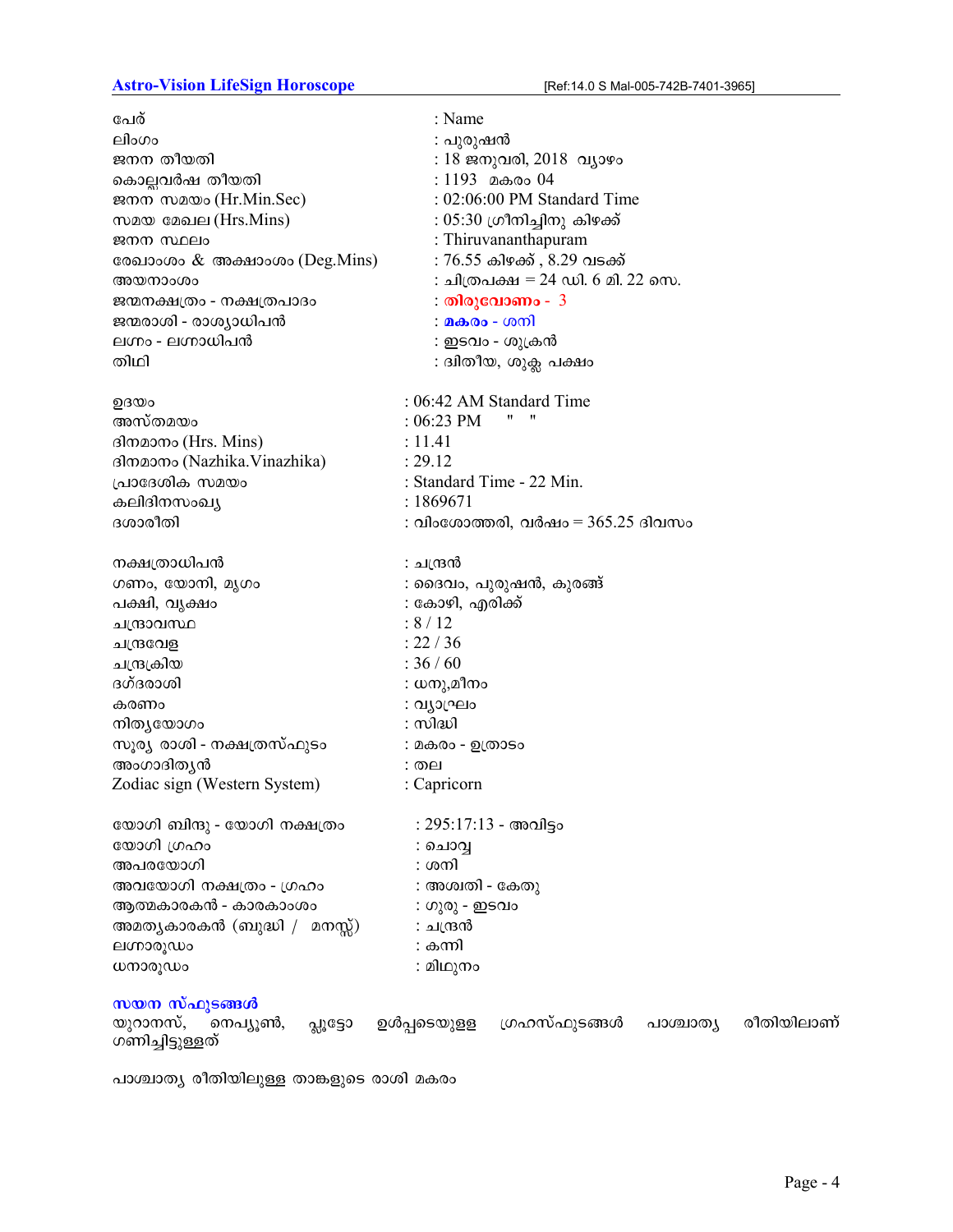| LOADO        | രേഖാംശം     | ഗ്രഹം                | രേഖാംശം     |
|--------------|-------------|----------------------|-------------|
|              | ഡി: മി: സെ: |                      | ഡി: മി: സെ: |
| <b>Alupo</b> | 58:56:34    | ഗുരു                 | 229:35:54   |
| ചന്ദ്രൻ      | 311:58:15   | ശനി                  | 273:22:40   |
| രവി          | 298:11:41   | യുറാനസ്              | 24:40:39    |
| ബുധൻ         | 279:56:37   | നെപ്ട്യൂൺ            | 342:20:56   |
| ശുക്രൻ       | 300:21:36   | വീട്ടോ               | 289:22:9    |
| ചൊവൃ         | 234:57:16   | $\omega_{\Omega}$ വം | 135:58:40   |

ഭാരതീയ ജ്യോതിഷത്തിനാധാരമായ നിരയന സ്ഫുടങ്ങൾ മുകളിൽ കാണിച്ചിട്ടുള്ള സയന<br>സ്ഫുടങ്ങളിൽ നിന്നാണ് ഗണിച്ചിട്ടുള്ളത്.

## നിരയന സ്ഫുടങ്ങൾ

സയന സ്ഫുടത്തിൽ നിന്ന് അയനാംശം കുറച്ചാൽ നിരയന സ്ഫുടം ലഭിക്കുന്നതാണ്.

അയനാംശം ഗണിക്കുവാൻ പല രീതികൾ നിലവിലുണ്ട്.ഈ ജാതകത്തിൽ ഉപയോഗിച്ചിട്ടുള്ള രീതി : ചിത്രപക്ഷ =  $24$ ഡി.6 മി.21 സെ.

| LOADO        | രേഖാംശം<br>ഡി: മി: സെ: | രാശി         | രാശി സ്ഫുടം<br>ഡി: മി: സെ: | <b>നക്ഷ</b> ത്രം | പാദം           |
|--------------|------------------------|--------------|----------------------------|------------------|----------------|
| <b>AIODO</b> | 34:50:12               | ഇടവം         | 4:50:12                    | കാർത്തിക         | 3              |
| ചന്ദ്രൻ      | 287:51:54              | മകരം         | 17:51:54                   | തിരുവോണം         | 3              |
| രവി          | 274:5:19               | മകരം         | 4:5:19                     | ഉത്രാടം          | 3              |
| ബുധൻ         | 255:50:16              | $\omega$ m   | 15:50:16                   | പൂരാടം           |                |
| ശുക്രൻ       | 276:15:15              | മകരം         | 6:15:15                    | ഉത്രാടം          | 3              |
| ചൊവൃ         | 210:50:55              | വൃശ്ചികം     | 0:50:55                    | വിശാഖം           | 4              |
| ഗുരു         | 205:29:32              | തുലാം        | 25:29:32                   | വിശാഖം           | $\overline{2}$ |
| ശനി          | 249:16:18              | $(\omega_0)$ | 9:16:18                    | മൂലം             | 3              |
| രാഹു         | 111:52:18              | കർക്കിടകം    | 21:52:18                   | ആയില്യം          | 2              |
| കേതു         | 291:52:18              | മകരം         | 21:52:18                   | തിരുവോണം         | 4              |
| ഗുളികൻ       | 336:57:28              | മീനം         | 6:57:28                    | ഉത്രട്ടാതി       | 2              |

# നക്ഷത്രാധിപൻ/ഉപ അധിപൻ/ഉപ ഉപ അധിപൻ

| (0 <sub>0</sub> ) <sub>0</sub> | നക്ഷത്രം   | നക്ഷത്രാധിപൻ | ഉപ<br>അധിപൻ | ഉപ ഉപ<br>അധിപൻ |
|--------------------------------|------------|--------------|-------------|----------------|
| <b>Alugo</b>                   | കാർത്തിക   | രവി          | ശനി         | ഗുരു           |
| ചന്ദ്രൻ                        | തിരുവോണം   | ചന്ദ്രൻ      | ബുധൻ        | ബുധൻ           |
| രവി                            | ഉത്രാടം    | രവി          | ശനി         | ശുക്രൻ         |
| ബുധൻ                           | പൂരാടം     | ശുക്രൻ       | രവി         | ഗുരു           |
| ശുക്രൻ                         | ഉത്രാടം    | രവി          | ബുധൻ        | രാഹു           |
| ചൊവൃ                           | വിശാഖം     | ഗുരു         | ചൊവ         | ശനി            |
| ഗുരു                           | വിശാഖം     | ഗുരു         | ബുധൻ        | ശനി            |
| ശനി                            | മൂലം       | കേതു         | ഗുരു        | രാഹു           |
| രാഹു                           | ആയില്യം    | ബുധൻ         | രവി         | ഗുരു           |
| കേതു                           | തിരുവോണം   | ചന്ദ്രൻ      | ശുക്രൻ      | ശനി            |
| ഗുളികൻ                         | ഉത്രട്ടാതി | ശനി          | ബുധൻ        | ഗുരു           |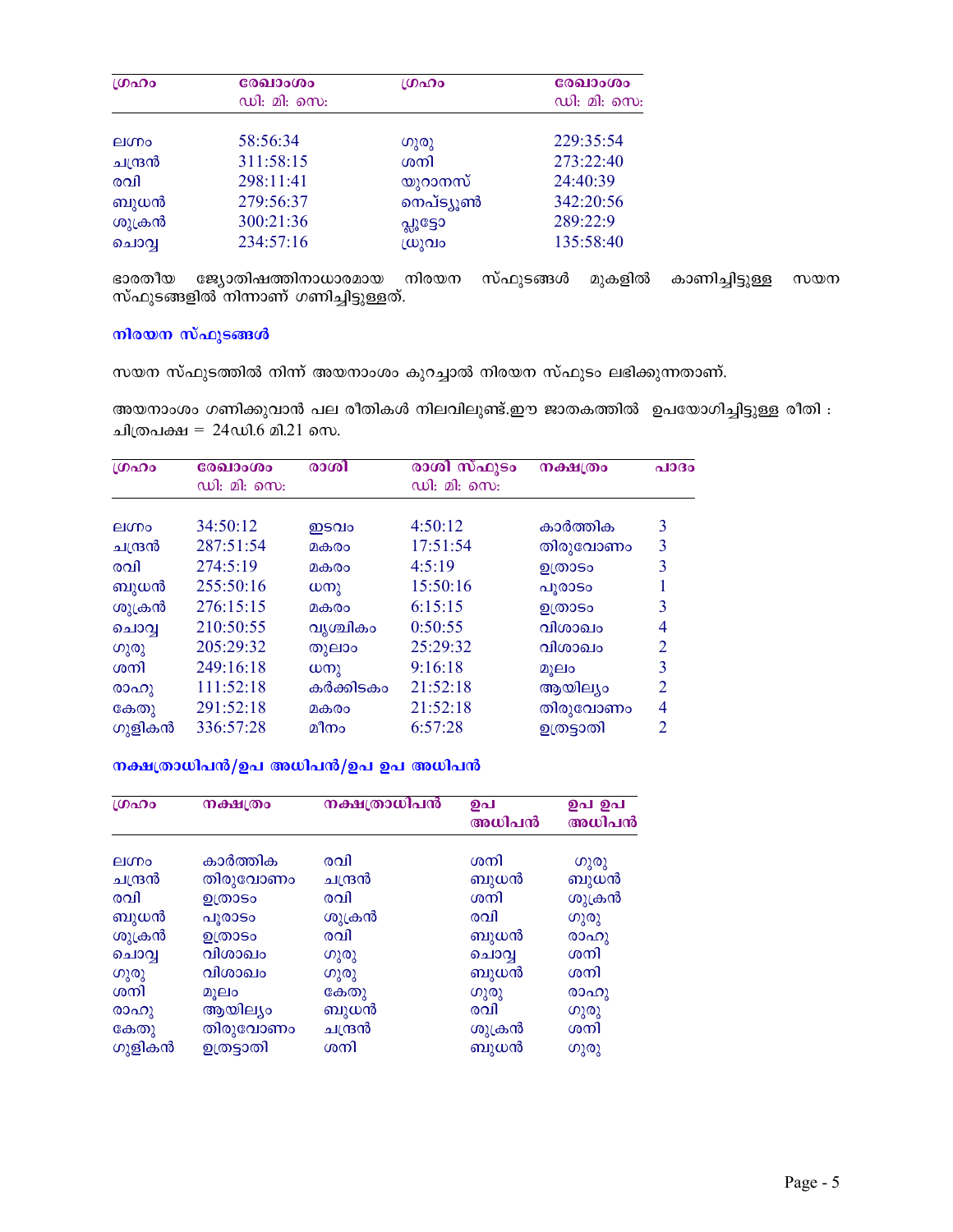# ഗ്രഹസ്ഫുടങ്ങൾ  $(\omega$ ി. മി. സെ.)

| ഗ്രഹം        | രാശി             |          | രേഖാംശം നക്ഷത്രം/പാദം | 10000                | രാശി               |          | രേഖാംശം നക്ഷത്രം/പാദം |
|--------------|------------------|----------|-----------------------|----------------------|--------------------|----------|-----------------------|
|              |                  |          |                       |                      |                    |          |                       |
| <b>AluDo</b> | ഇടവം             | 4:50:12  | കാർത്തിക / $3$        | $(0)$ <sub>(0)</sub> | തുലാം              | 25:29:32 | വിശാഖം / 2            |
| ചന്ദ്രൻ      | മകരം             | 17:51:54 | തിരുവോണം / 3          | ശനി                  | $(\omega_0)$       | 9:16:18  | മൂലം / 3              |
| രവി          | മകരം             | 4:5:19   | ഉത്രാടം / $3$         | രാഹു                 | കർക്കിടകം 21:52:18 |          | ആയില്യം / $2$         |
| ബുധൻ ധനു     |                  | 15:50:16 | പൂരാടം / $1\,$        | കേതു                 | മകരം               | 21:52:18 | തിരുവോണം / $4$        |
| ശുക്രൻ മകരം  |                  | 6:15:15  | ഉത്രാടം / $3$         | ഗുളികൻ മീനം          |                    | 6:57:28  | ഉത്രട്ടാതി / $2$      |
| ചൊവ          | വൃശ്ചികം 0:50:55 |          | വിശാഖം / $4$          |                      |                    |          |                       |

| മാ  |    | $\mathbf{H}$           |                            |   |
|-----|----|------------------------|----------------------------|---|
|     |    | 02:06:00 PM            | തിരുവോണം<br>18-ജനുവരി-2018 | സ |
| ച   | ര  | രാശി<br>രേഖാംശം -76.55 |                            |   |
| (0) | ശി |                        | അക്ഷാംശം +8.29             |   |
| ബു  | മ  | കു                     | ဟു                         |   |

|          |  | $\omega$ | ച  | $\Omega$ |
|----------|--|----------|----|----------|
| $\circ$  |  | നവാംശം   | കു | ശി       |
| $\infty$ |  |          | ബു |          |
|          |  |          | മാ |          |

ജന്മ ശിഷ്ടദശ $=$  ചന്ദ്രൻ 4 വർഷം, 1 മാസം, 6 ദിവസം വിശേഷ രാശിചക്രം

| 206:57:28                                     |             | @4:50:12                                                               |           |
|-----------------------------------------------|-------------|------------------------------------------------------------------------|-----------|
| 117:51:54<br>@4:5:19<br>ശു6:15:15; ശി21:52:18 | 02:06:00 PM | തിരുവോണം<br>18-ജനുവരി-2018<br>രാശി<br>രേഖാംശം -76.55<br>അക്ഷാംശം +8.29 | M21:52:18 |
| ബു15:50:16 മ9:16:18                           | കു0:50:55   | ഗു25:29:32                                                             |           |

? വക്രം ) ഉച്ചം ( നീചം ; മൗഢ്യം നവാംശം: ച::മിഥുനം ര::കുംഭം ബു::ചിങ്ങം ശു::കുംഭം കു::കർക്കിടകം മ::മിഥുനം ശി::കർക്കിടകം മാ::കന്നി ഗു**∷ഇടവം** സ::മകരം ല∷കുാഭാ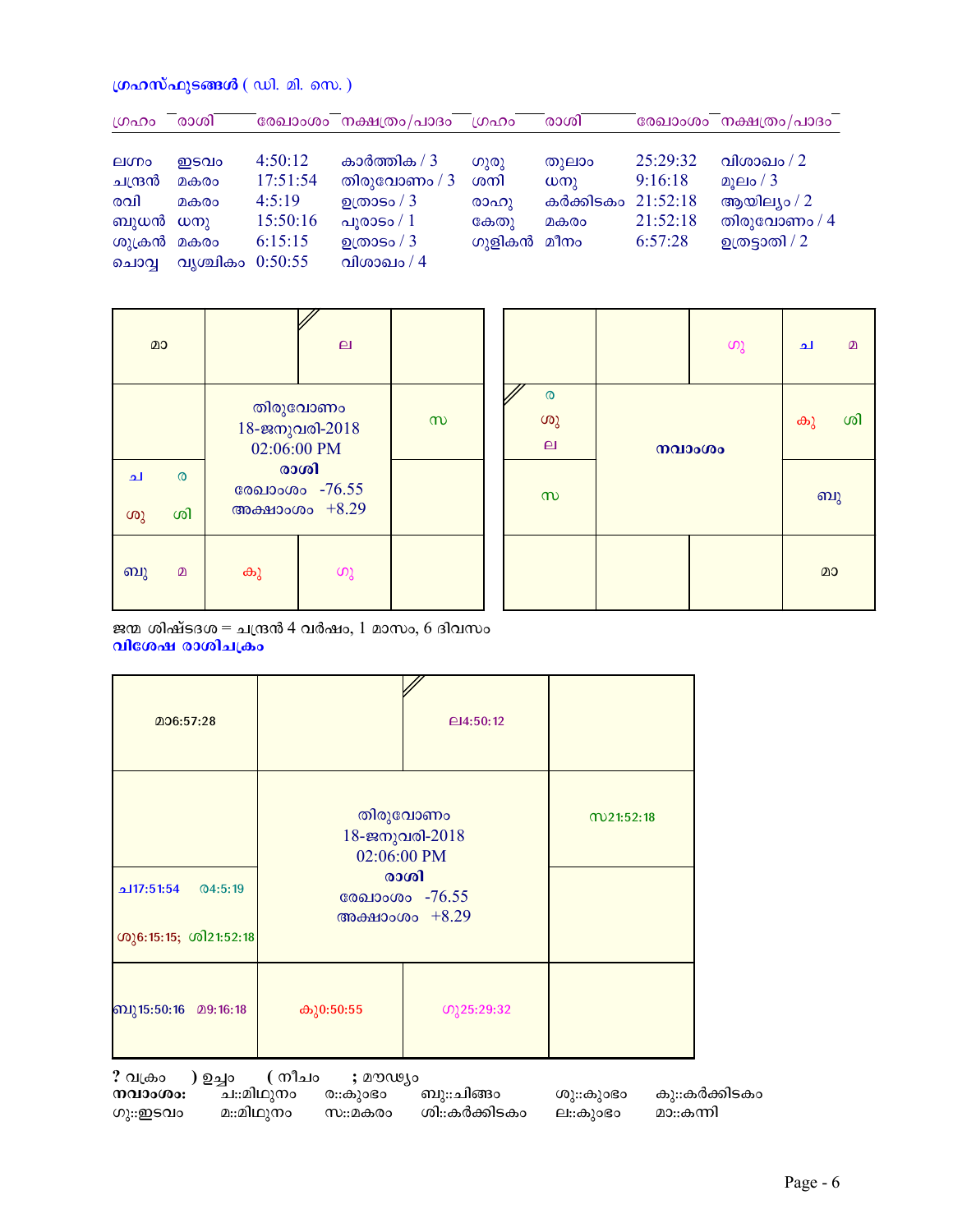| മാ      |          | $\overline{p}$ |      |              |          |
|---------|----------|----------------|------|--------------|----------|
| ച       | ശി       |                |      | ഭാവം ചാർട്ട് |          |
| $\circ$ | ശു       |                |      |              | $\infty$ |
| ബു      | $\Omega$ | കു             | _ ဟു |              |          |

# ഭാവപട്ടിക

| G0010          | ആരംഭം     | മധ്യമം    | അന്ത്യം   | ഗ്രഹങ്ങൾ |
|----------------|-----------|-----------|-----------|----------|
|                | ആദ്യ      | മധ്യ      | അന്ത്യ    |          |
|                | ഡി:മി:സെ  | ഡി:മി:സെ  | ഡി:മി:സെ  | ഭാവത്തിൽ |
|                | 18:33:12  | 34:50:12  | 48:33:12  |          |
| 2              | 48:33:12  | 62:16:11  | 75:59:11  |          |
| 3              | 75:59:11  | 89:42:10  | 103:25:10 |          |
| 4              | 103:25:10 | 117:8:9   | 133:25:10 | $\infty$ |
| 5              | 133:25:10 | 149:42:10 | 165:59:11 |          |
| 6              | 165:59:11 | 182:16:11 | 198:33:12 |          |
| $\overline{7}$ | 198:33:12 | 214:50:12 | 228:33:12 | കു,ഗു    |
| 8              | 228:33:12 | 242:16:11 | 255:59:11 | ബു,മ     |
| 9              | 255:59:11 | 269:42:10 | 283:25:10 | (0,00)   |
| 10             | 283:25:10 | 297:8:9   | 313:25:10 | ച,ശി     |
| 11             | 313:25:10 | 329:42:10 | 345:59:11 | മാ       |
| 12             | 345:59:11 | 2:16:11   | 18:33:12  |          |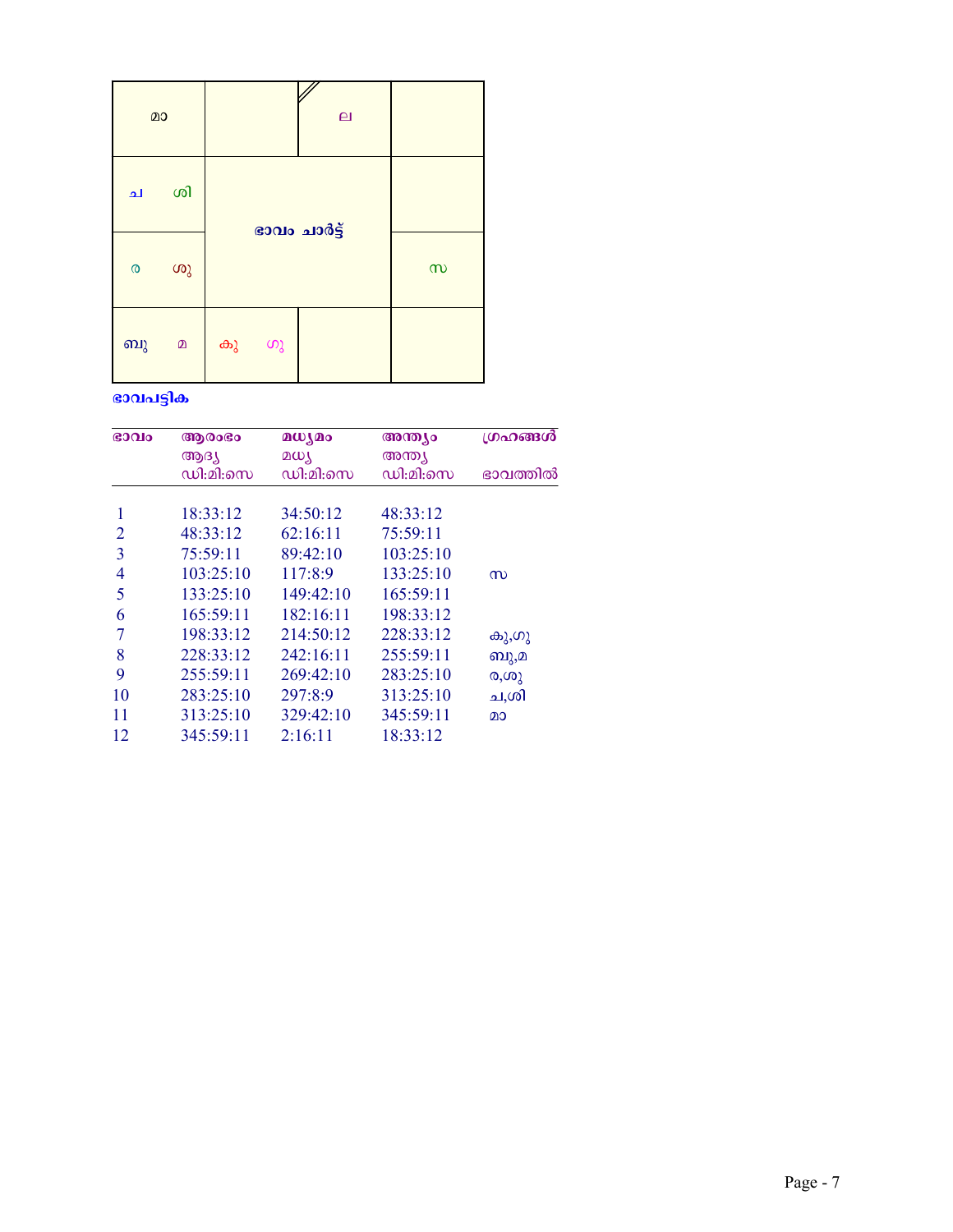

#### ഉപഗ്രഹം

ഓരോ ഗ്രഹങ്ങൾക്കും ഓരോ ഉപഗ്രഹങ്ങൾ ഉള്ളതായി ജ്യോതിഷത്തിൽ വിവരിച്ചിട്ടുണ്ട്. ചന്ദ്രൻ, ശുക്രൻ, കുജൻ, രാഹു, കേതു എന്നിവയുടെ ഉപഗ്രഹങ്ങൾ സൂര്യസ്ഫുടത്തെ ആസ്പദമാക്കിയാണ് ഗണിക്കുന്നത്.

## ധൂമാദി ഉപഗ്രഹങ്ങൾ

| ശ്രഹം   | ഉപഗ്രഹം                       | ഗണിക്കുന്ന വിധം                            |
|---------|-------------------------------|--------------------------------------------|
| ചൊവ്വ   | W <sub>1</sub> 2 <sub>0</sub> | സൂര്യസ്ഫുടം + 133 ഡി. 20 മി.               |
| രാഹു    | വൃതീപാതം (പാതൻ)               | $360 - \omega$ ുമം                         |
| ചന്ദ്രൻ | പരിവേഷ് (പരിധി)               | $180 + \alpha$ ൃതീപാതം (പാതൻ)              |
| ശുക്രൻ  | <u> ഇന്ദ്രചാപം (കോദണ്ഡ)</u>   | $360$ - പരിവേഷ് (പരിധി)                    |
| കേതു    | ഉപകേതു                        | <u>തന്ത്രചാപം</u> (കോദണ്ഡ) + 16 ഡി. 40 മി. |

സൂര്യൻ, ബുധൻ, ഗുരു, ശനിയുടെ ഉപഗ്രഹങ്ങളും, കൂടാതെ കുജന്റെ ഒരു പ്രത്യേക ഉപഗ്രഹവും ഗണിക്കുന്നത് ദിനരാത്രങ്ങളെ എട്ട് ഭാഗങ്ങളായി വിഭജിച്ചാണ്.

ആദ്യത്തെ ഭാഗം ദിനാധിപനും ശേഷം ഭാഗങ്ങൾ മറ്റ് അധിപന്മാർക്ക് ക്രമപ്രകാരം നൽകുന്നു. എട്ടാം ഭാഗത്തിന് അധിപനില്ല.ജനനം രാത്രിയാണെങ്കിൽ എ്ട്ട് സമ ഭാഗങ്ങളിൽ ആദ്യത്തെ ഏഴു ഭാവങ്ങളും ജനിച്ച ദിവസത്തിന്റെ അഞ്ചാമത്തെ ദിവസത്തിന്റെ അധിപൻ മുതൽ ക്രമപ്രകാരം നൽകുന്നു.

ഈ രീതിയിൽ ഉപഗ്രഹസ്ഫുടം കാണുന്നതിനുതന്നെ രണ്ട് വ്യത്യസ്ഥ രീതികൾ ഉപയോഗിച്ചു കാണുന്നുണ്ട്.ആദ്യത്തെ രീതിയിൽ ഗ്രഹത്തിന് ആധിപത്യമുള്ള സമയത്തിന്റെ തുടക്കം എടുക്കുന്നു. രണ്ടാമത്തെ രീതിയിൽ സമയത്തിന്റെ അവസാനമാണ് എടുക്കുന്നത്. ഈ സമയത്തിന്റെ ലഗ്നം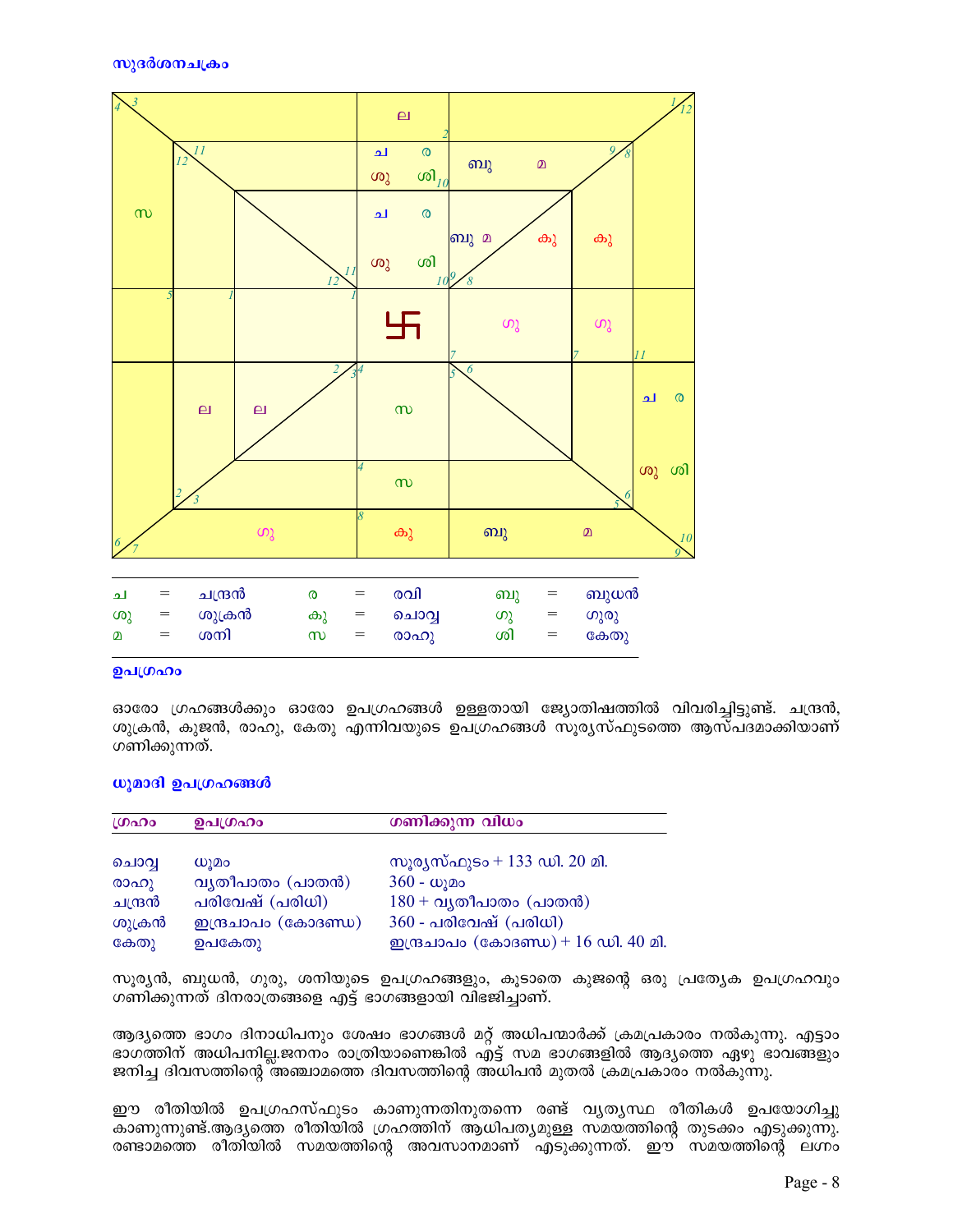ഗണിച്ചാണ് ഉപഗ്രഹത്തിന്റെ സ്ഫുടം കണക്കാക്കുന്നത്.

ശനിയുടെ ഉപഗ്രഹമായ ഗുളികന് മൂന്നാമതൊരു ഗണനരീതിയും ചിലർ അവലംബിക്കുന്നുണ്ട്. ്ഗുളികോദയം കണക്കാക്കുന്നതിനായി താഴെ കൊടുത്തിരിക്കുന്ന**് പ്രകാരമുള്ള ഒരു പട്ടിക്യാണു** സ്ഥീകരിച്ചിരിക്കുന്നത്.ഇപ്രകാരം ഗണിച്ചിരിക്കുന്ന സ്ഫുടം രാശി ചക്രത്തിൽ മാന്ദി എന്ന് രേഖപ്പെടുത്തിയിരിക്കുന്നു.

| ദിവസം  | പകൽ ജനനം | രാത്രി ജനനം        |
|--------|----------|--------------------|
| ഞായർ   | 26 നാഴിക | $10 \text{ m}$ ഴിക |
| തിങ്കൾ | 22       | 6                  |
| ചൊവൃ   | 18       | 2                  |
| ബുധൻ   | 14       | 26                 |
| വ്യാഴം | 10       | 22                 |
| വെള്ളി | 6        | 18                 |
| ശനി    |          | 14                 |

## ഗുളികാദി വിഭാഗം

രീതി സ്വീകരിച്ചിരിക്കുന്നു. : ലഗ്നം ആരംഭത്തിൽ

| ഗ്രഹം | ഉപഗ്രഹം   | ആരാഭാ    | അന്ത്യം  |
|-------|-----------|----------|----------|
| രവി   | കാലൻ      | 11:4:56  | 12:32:33 |
| ബുധൻ  | അർധപ്രഹരൻ | 15:27:48 | 16:55:26 |
| ചൊവൃ  | മൃത്യു    | 14:0:11  | 15:27:48 |
| ഗുരു  | യമകണ്ടകൻ  | 6:42:3   | 8:9:41   |
| ശനി   | ഗുളികൻ    | 9:37:18  | 11:4:56  |

## ഉപഗ്രഹ സ്ഫുടങ്ങൾ

| ഉപഗ്രഹം             | രേഖാംശം<br>ഡി: മി: സെ: | രാശി            | രാശി സ്ഫുടം<br>ഡി: മി: സെ: | <b>നക്ഷ</b> ത്രം | a1030 |
|---------------------|------------------------|-----------------|----------------------------|------------------|-------|
| കാലൻ                | 345:28:24              | മീനം            | 15:28:24                   |                  | 4     |
|                     |                        |                 |                            | ഉത്രട്ടാതി       |       |
| അർധപ്രഹരൻ           | 54:38:2                | ഇടവം            | 24:38:2                    | മകീര്യം          |       |
| മൃത്യു              | 33:22:49               | ഇടവം            | 3:22:49                    | കാർത്തിക         | 3     |
| യമകണ്ടകൻ            | 272:56:38              | മകരം            | 2:56:38                    | ഉത്രാടം          | 2     |
| ഗുളികൻ              | 319:58:12              | കുാഭാ           | 19:58:12                   | ചതയം             | 4     |
| പരിവേഷ് (പരിധി)     | 132:34:40              | ചിങ്ങം          | 12:34:40                   | മകം              | 4     |
| ഇന്ദ്രചാപം (കോദണ്ഡ) | 227:25:19              | വൃശ്ചികം        | 17:25:19                   | തൃക്കേട്ട        |       |
| വ്യതീപാതം (പാതൻ)    | 312:34:40              | കുാഭാ           | 12:34:40                   | ചതയം             | 2     |
| ഉപകേതു              | 244:5:19               | $(\cup \infty)$ | 4:5:19                     | മൂലം             |       |
| W)20                | 47:25:19               | ഇടവം            | 17:25:19                   | രോഹിണി           | 3     |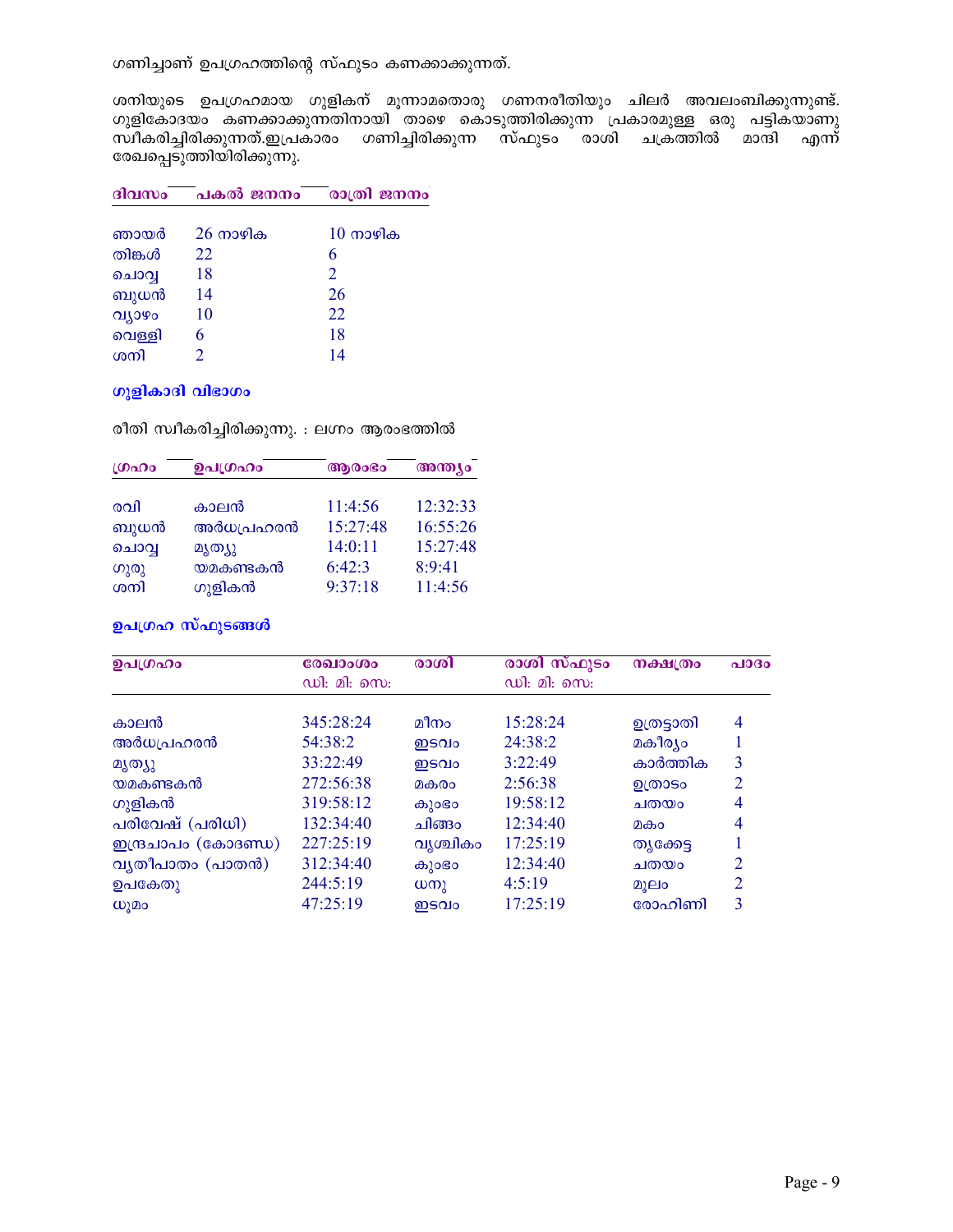# നക്ഷത്രാധിപൻ, ഉപ അധിപൻ, ഉപഗ്രഹ അധിപന്മാർ

| ഉപഗ്രഹം             | നക്ഷത്രം   | നക്ഷത്രാധിപൻ | ഉപ<br>അധിപൻ | ഉപ ഉപ<br>അധിപൻ |
|---------------------|------------|--------------|-------------|----------------|
| കാലൻ                | ഉത്രട്ടാതി | ശനി          | ഗുരു        | ബുധൻ           |
| അർധപ്രഹരൻ           | മകീര്യം    | ചൊവൃ         | രാഹു        | ഗുരു           |
| മൃത്യു              | കാർത്തിക   | രവി          | ശനി         | ബുധൻ           |
| യമകണ്ടകൻ            | ഉത്രാടം    | രവി          | ഗുരു        | (000)          |
| ഗുളികൻ              | ചതയം       | രാഹു         | ചൊവ്വ       | ചന്ദ്രൻ        |
| പരിവേഷ് (പരിധി)     | മകം        | കേതു         | ബുധൻ        | രാഹു           |
| ഇന്ദ്രചാപം (കോദണ്ഡ) | തൃക്കേട്ട  | ബുധൻ         | ബുധൻ        | രവി            |
| വ്യതീപാതം (പാതൻ)    | ചതയം       | രാഹു         | ബുധൻ        | ബുധൻ           |
| ഉപകേതു              | മൂലം       | കേതു         | ചന്ദ്രൻ     | ഗുരു           |
| ധൂമം                | രോഹിണി     | ചന്ദ്രൻ      | ശനി         | രാഹു           |

| കാ                       |         | $\omega$<br>$\boldsymbol{\mathsf{e}}$ | മൃ<br>$\omega$ |  |
|--------------------------|---------|---------------------------------------|----------------|--|
| ഗുൾ വ്യ                  | ഉപഗ്രഹം |                                       |                |  |
| $\infty$                 | രാശി    | പ                                     |                |  |
| $\underline{\mathbb{Q}}$ | ഇ       |                                       |                |  |

| കാ  | $=$      | കാലൻ                       | അ        | $=$ | അർധപ്രഹരൻ                     |
|-----|----------|----------------------------|----------|-----|-------------------------------|
| മൃ  |          | മൃത്യു                     | $\infty$ |     | യമകണ്ടകൻ                      |
| ഗുൾ | $\equiv$ | ഗുളികൻ                     | പ        | $=$ | പരിവേഷ് (പരിധി)               |
| ஹ   | $=$      | <u>ഇന്ദ്രചാപം</u> (കോദണ്ഡ) | വ്യ      | $=$ | വ്യതീപാതം (പാതൻ)              |
| ഉ   | $=$      | ഉപകേതു                     | ω)       | $=$ | W <sub>1</sub> 2 <sub>0</sub> |
|     |          |                            |          |     |                               |

# കാരകൻ (ജയ്മിനി രീതി)

|                | കാരകൻ                        | ശ്രഹം                  |
|----------------|------------------------------|------------------------|
|                | ആത്മകാരകൻ                    | കാരകാംശം: ഇടവം<br>ഗുരു |
| $\overline{2}$ | അമത്യകാരകൻ (ബുദ്ധി / മനസ്സ്) | ചന്ദ്രൻ                |
| 3              | ഭാതൃകാരകൻ                    | ബുധൻ                   |
| 4              | മാതൃകാരകൻ                    | ശനി                    |
| 5              | പുത്രകാരകൻ                   | ശുക്രൻ                 |
| 6              | ജ്ഞാതികാരകൻ                  | രവി                    |
| 7              | കളത്രകാരകൻ                   | ചൊവ                    |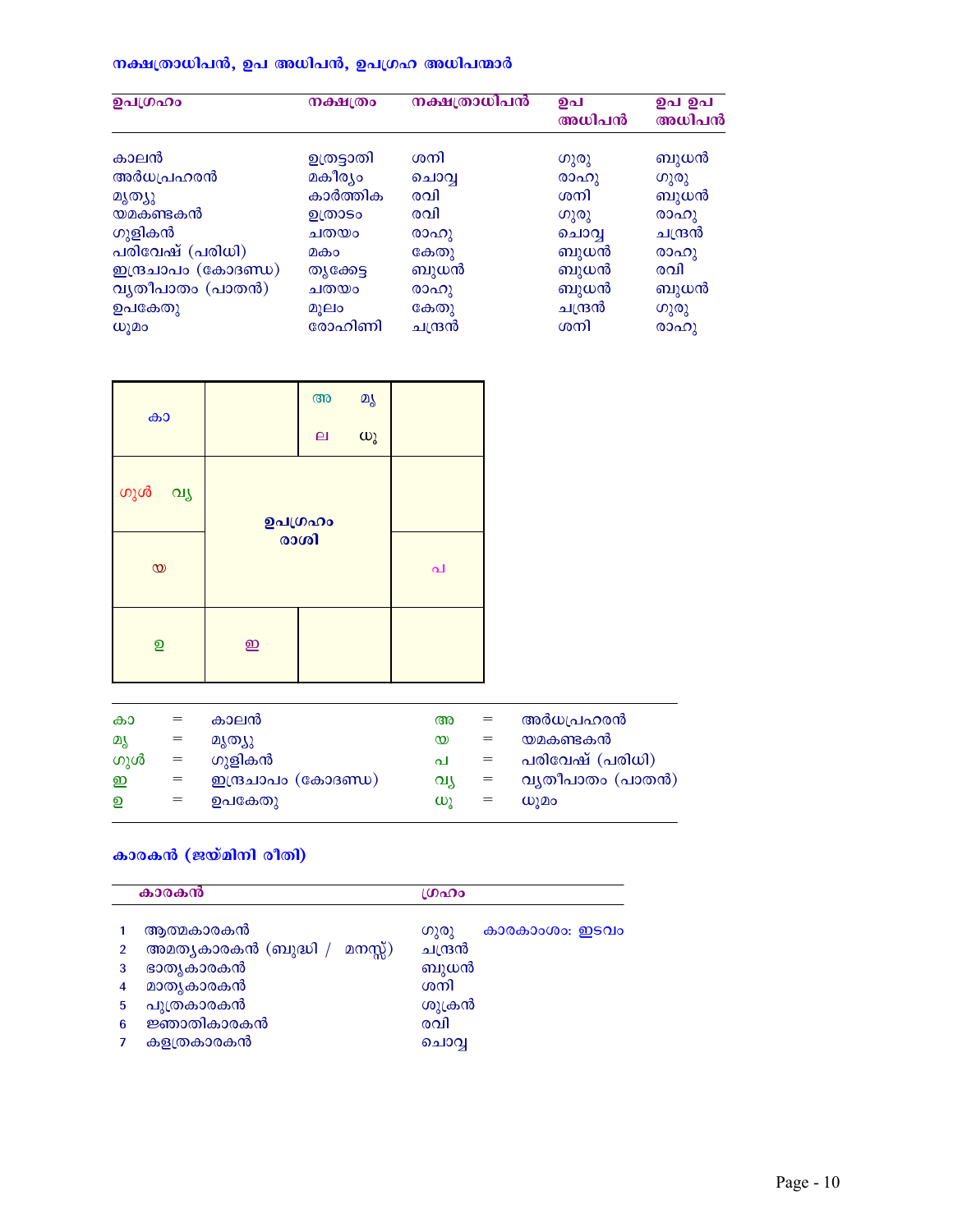# ആരുഡം/പാദം (ജയ്മിനി രീതി)

| സൂചിക          | ആരുഡം / പാദം                     | രാശി        |
|----------------|----------------------------------|-------------|
| P <sub>1</sub> | ലഗ്നാരൂഡം                        | കന്നി       |
| P <sub>2</sub> | ധനാരൂഡം                          | മിഥുനം      |
| P <sub>3</sub> | വിക്രമ/ഭാതൃപാദം                  | കർക്കിടകം   |
| P <sub>4</sub> | മാതൃ/സുഖപാദം                     | മിഥുനം      |
| P <sub>5</sub> | മന്ത്ര, പുത്രപാദം                | മീനം        |
| P 6            | രോഗ, ശത്രുപാദം                   | <b>COSO</b> |
| P <sub>7</sub> | ദാര/ഭാര്യ/സ്ത്രീ പാദം /ദാര ആരൂഡം | വൃശ്ചികം    |
| P <sub>8</sub> | മൃത്യൂ/മരണ/ആയുർപാദം              | ചിങ്ങം      |
| P <sub>9</sub> | പിതൃ/ഭാഗൃ/ധർമ്മപാദം              | വൃശ്ചികം    |
| P 10           | കർമ്മ/രാജ്യപാദം                  | തുലാം       |
| P 11           | ലാഭ/അയപാദം                       | ഇടവം        |
| P 12           | വ്യയ/ഉപപാദം                      | മിഥുനം      |

|           |                      |                 | P <sub>2</sub>  |
|-----------|----------------------|-----------------|-----------------|
| <b>P5</b> | P <sub>6</sub>       | P11<br>Lag      | <b>P4</b>       |
|           |                      |                 | P <sub>12</sub> |
|           |                      | ആരുഡചക്രം       | P <sub>3</sub>  |
|           |                      | P <sub>8</sub>  |                 |
|           | P <sub>9</sub><br>P7 | P <sub>10</sub> | P <sub>1</sub>  |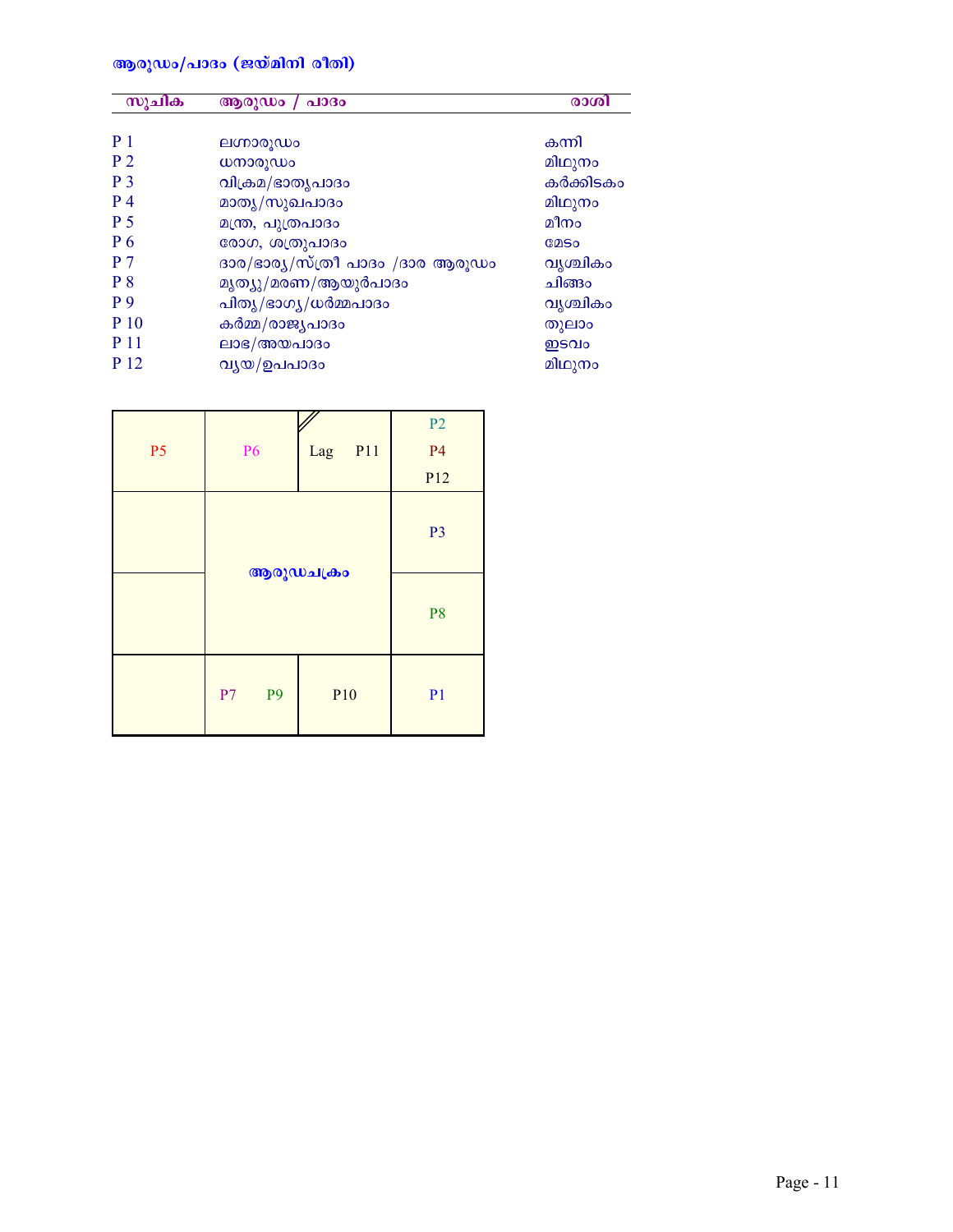# <u>ഷോഡശവർഗ്ഗ</u> പട്ടിക

| ല   | ച   | $\boldsymbol{\omega}$ | ബു             | ശു  | കു  | ഗു             | $\boldsymbol{p}$ | $\boldsymbol{\omega}$ | ശി  | $\Omega$ |
|-----|-----|-----------------------|----------------|-----|-----|----------------|------------------|-----------------------|-----|----------|
| 2:  | 10: | 10:                   | 9              | 10: | 8:  | 7              | 9                | 4:                    | 10: | 12:      |
| 4:  | 5   | 4:                    | 4:             | 4:  | 4:  | 4:             | 5                | 5                     | 5   | 4:       |
| 2:  | 2:  | 10:                   | 1              | 10: | 8:  | 3              | 9                | 12:                   | 6:  | 12:      |
| 2:  | 4:  | 10:                   | 3              | 10: | 8:  | 4:             | 12:              | 10:                   | 4:  | 12:      |
| 9   | 8:  | 4:                    | 12:            | 5   | 2:  | 12:            | 11               | 3                     | 9   | 7        |
| 11  | 3   | 11                    | 5              | 11  | 4:  | 2:             | 3                | 10:                   | 4:  | 6:       |
| 11  | 11  | 7                     | 2:             | 8:  | 4:  | 3              | 12:              | 7                     | 1   | 10:      |
| 3   | 5   | 11                    | 3              | 12: | 8:  | 5              | 12:              | 12:                   | 6:  | 2:       |
|     | 10: | 3                     | 5              | 4:  | 5   | 2:             |                  | 12:                   | 12: | 12:      |
| 12: | 12: | 3                     | 3              | 5   | 9   | 5              | 11               | 3                     | 3   | 9        |
| 7   | 6:  | 7                     | 5              | 9   | 4:  | 1              | 12:              | 9                     | 9   | 9        |
| 8:  | 8:  | 7                     | $\overline{3}$ | 9   | 10: | 5              | 9                | 5                     | 11  | 4:       |
| 2:  | 12: | 2:                    | 9              | 6:  | 2:  | $\overline{7}$ | 11               | 10:                   | 10: | 6:       |
|     | 6:  | 12:                   | 10:            | 3   | 8:  | 10:            | 1                | 12:                   | 12: | 4:       |
| 12: | 3   | 7                     | 8:             | 10: | 6:  | 3              | 10:              | 9                     | 9   | 7        |
| 11  | 9   | 6:                    | 4:             | 10: | 9   | 9              | 3                | 11                    | 5   | 1        |
| 8   | 6   | 8                     | 10             | 6   | 3   | 10             | 11               | 8                     | 8   | 5        |
|     |     |                       |                |     |     |                |                  |                       |     |          |

| 1-CASo | 2-ഇടവം                   | 3-മിഥുനം 4-കർക്കിടകം 5-ചിങ്ങം 6-കന്നി |                        |  |
|--------|--------------------------|---------------------------------------|------------------------|--|
|        | 7-തുലാം 8-വൃശ്ചികം 9-ധനു | $10$ -മകരം                            | $11$ -കുംഭം $12$ -മീനം |  |

# ഷോഡശവർഗ്ഗാധിപന്മാർ

|              | ല        | ا م           | $\boldsymbol{\omega}$ | ബു             | ശു        | കു             | ഗു             | $\boldsymbol{p}$                           | $\boldsymbol{\omega}$ | ശി           | മാ   |
|--------------|----------|---------------|-----------------------|----------------|-----------|----------------|----------------|--------------------------------------------|-----------------------|--------------|------|
|              |          |               |                       |                |           |                |                |                                            |                       |              |      |
| രാശി         | ശു       | =മ            | $\sim$ മ              | $=\infty$      | $+$ ወ     | $^{\wedge}$ കു | $\sim$ ശു      | $=\infty$                                  | $=$ $\Delta$          | $\sim$ മ     | ഗു   |
| ഹോര          | ا م      | $+{\circ}$    | $+$ له                | $\sim$ ച       | $\sim$ ا  | $+$ له         | $+Ω$           | $\sim$ $\infty$                            | $\sim$ $\infty$       | $+0$         | له   |
| ്രേക്കാണം    | ശു       | $=\infty$ ു   | $\sim$ മ              | $=$ $\omega$   | $+2$      | $^{\wedge}$ കു | $\sim$ ബു      | $=\infty$                                  | $\sim$ ഗു             | $\sim$ ബു    | ပာ္ခ |
| ചതുർത്ഥാംശം  | ശു       | $^{\wedge}$ ച | $\sim$ മ              | $^{\wedge}$ ബു | $+2$      | $^{\wedge}$ കു | $+0$           | $=\omega$                                  | $+2$                  | $=$ $\Delta$ | ဟု   |
| സപ്താംശം     | ဖာ္မွ    | =കു           | +ച                    | $=\infty$      | $\sim$ 0  | $=\infty$      | $^{\wedge}$ ഗു | $^{\wedge}$ മ                              | $+$ ബു                | $+\omega$    | ശു   |
| നവാംശം       | $\Omega$ | $+$ ബു        | $\sim$ മ              | $+0$           | $+2$      | $+$ له         | $\sim$ ശു      | $+$ ബു                                     | $+2$                  | =ച           | ബു   |
| ദശാംശം       | $\Omega$ | $=$ $\Omega$  | $~\sim$ ശു            | $+\omega$ ു    | $=$ കു    | $+$ له         | $\sim$ ബു      | $=\infty$                                  | $+\omega$ ു           | $+\omega_2$  | മ    |
| ദ്വാദശാംശം   | ബു       | $+0$          | $\sim$ മ              | $^{\wedge}$ ബു | $=\infty$ | ^കു            | $+0$           | $=\infty$ ു                                | $\sim$ ഗു             | $\sim$ ബു    | ശു   |
| ഷോഡാശംശം     | ശു       | =മ            | $=$ ബു                | $+o$           | ∼ച        | $+0$           | $\sim$ ശു      | $\sim$ കു                                  | $\sim$ ഗു             | $+\omega$    | ဟု   |
| വിംശാംശം     | ഗു       | $=\infty$     | $=$ ബു                | $^{\wedge}$ ബു | $\sim$ 0  | $+\omega$      | $+o$           | $^{\wedge}$ മ                              | $+$ ബു                | $\sim$ ബു    | ပာ္ပ |
| ചതുർവിംശാംശം | ശു       | $+$ ബു        | $\sim$ ശു             | $+o$           | $=\infty$ | $+$ ப          | $+\omega$ ു    | $=\infty$                                  | $\sim$ ഗു             | $+\omega$    | ဟု   |
| ഭംശം         | കു       | =കു           | $\sim$ ശു             | $^{\wedge}$ ബു | $=\infty$ | ≔മ             | $+o$           | $=$ ഗു                                     | $\sim$ 0              | $\sim$ മ     | ച    |
| ത്രിംശാംശം   | ശു       | ≕ഗു           | $~\sim$ ശു            | $=\infty$ ു    | $+$ ബു    | $=$ ശു         | $~\sim$ ശു     | $^{\wedge}$ മ                              | $+2$                  | $\sim$ മ     | ബു   |
| ഖാവേദാംശം    | കു       | $+$ ബു        | $+\omega$ ു           | ≔മ             | $+$ ബു    | ^കു            | $=$ $\Omega$   | $\sim$ കു                                  | $\sim$ ഗു             | $+\omega$    | ച    |
| അക്ഷവേദാംശം  | ഗു       | $+$ ബു        | $\sim$ ശു             | $=$ കു         | $+$ ወ     | $\sim$ ബു      | $\sim$ ബു      | $^{\wedge}$ <sup><math>\Omega</math></sup> | $\sim$ ഗു             | $+\omega$    | ശു   |
| ഷഷ്ഠൃംശം     | മ        | $=\infty$     | =ബു                   | ∼ച             | $+$ ወ     | $+\omega$      | $^{\wedge}$ ഗു | $+$ ബു                                     | $+2$                  | $+\infty$    | കു   |

 $\wedge$  സ്വവർഗ്ഗം + മിത്രത = സമൻ ~ ശത്രു

Page -  $12$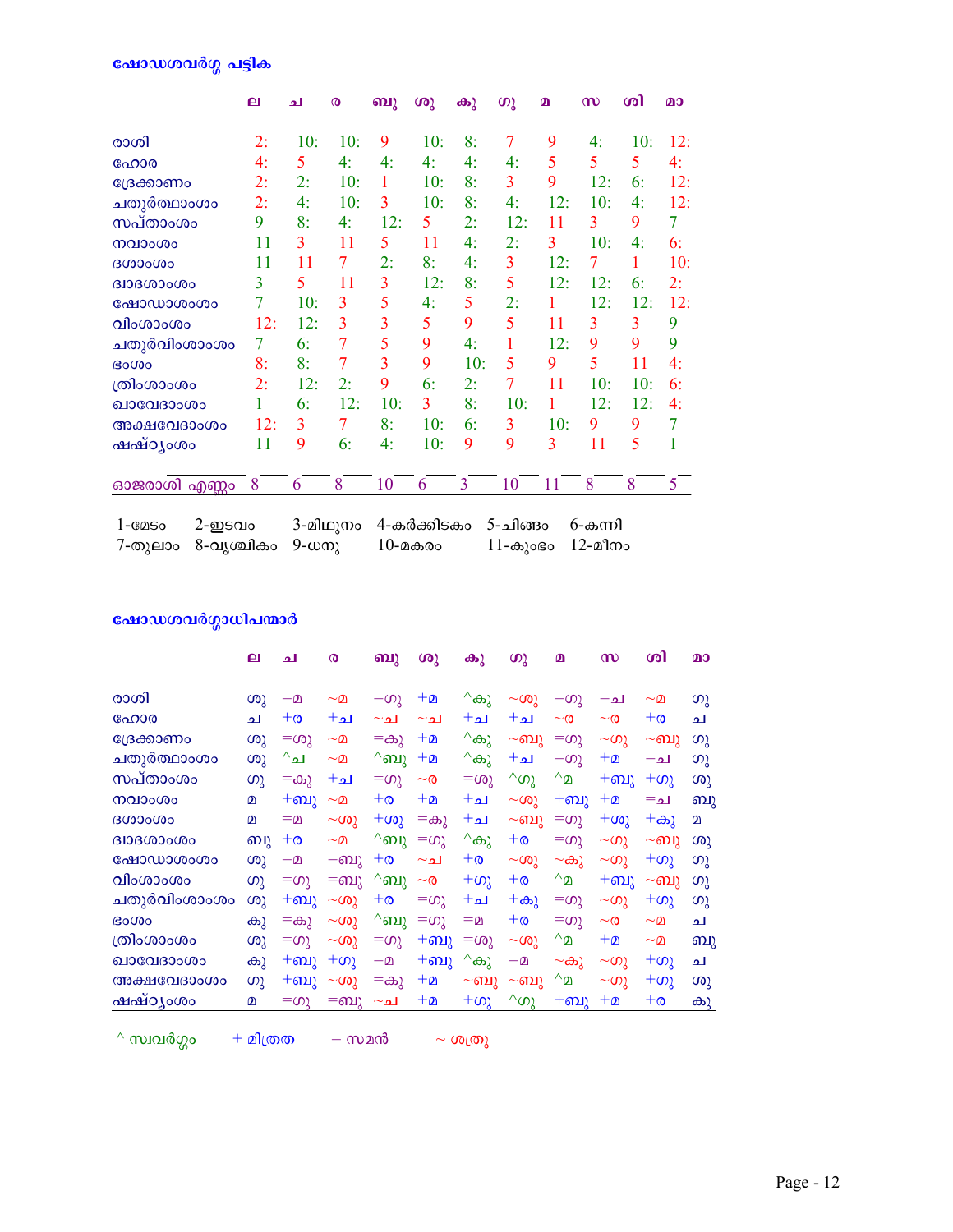# വർഗ്ഗഭേദം

# സ്ഥവർഗ്ഗത്തിനും ഉച്ചവർഗ്ഗത്തിനും പോയിന്റുകൾ കൊടുത്തിരിക്കുന്നു

| ഗ്രഹങ്ങൾ | ഷഡ്വർഗ്ഗം     | സപ്തവർഗ്ഗം    | ദശവർഗ്ഗം      | ഷോഡശവർഗ്ഗം     |
|----------|---------------|---------------|---------------|----------------|
| ചന്ദ്രൻ  | $1 - $        | $1 - \ldots$  | 1-            | $2 - 88330000$ |
| രവി      | ()-           | 0-            | $()$ -        | 0-             |
| ബുധൻ     | l –…          | 1-            | 1-            | 4-നാഗപുഷ്പാംശം |
| ശുക്രൻ   | 1-            | 1-            | 1-            | 1-             |
| ചൊവൃ     | 3-വ്യജ്ഞനാംശം | 3-വ്യജ്ഞനാംശം | 3-ഉത്തമാംശം   | $6 -$ കേരളാംശം |
| ഗുരു     | 1-            | 2-കിംസുകാംശം  | 3-ഉത്തമാംശം   | 4-നാഗപുഷ്പാംശം |
| ശനി      | $1 - $        | 2-കിംസുകാംശം  | 2-പാരിജാതാംശം | 4-നാഗപുഷ്പാംശം |

# <mark>ഷോഡശവർഗ്ഗപ്പട്ടിക</mark>

| മാ |                    | $\overline{p}$ |             |          |
|----|--------------------|----------------|-------------|----------|
|    |                    |                | രാശി $[D1]$ | $\infty$ |
| ച  | $\pmb{\heartsuit}$ |                |             |          |
| ശു | ശി                 |                |             |          |
| ബു | $\Omega$           | കു             | $\omega$    |          |

| ഹോര[D2] | മാ<br>ച<br>$\infty$ | ∕∕ര ബു ശു<br>കു ഗു ല<br>$\Omega$<br>ശി |
|---------|---------------------|----------------------------------------|
|         |                     |                                        |

| $\infty$           | മാ | ബു                | ച | $\Box$ | $\omega$ |
|--------------------|----|-------------------|---|--------|----------|
|                    |    |                   |   |        |          |
| $\pmb{\mathbb{O}}$ | ശു | ദ്രേക്കാണം $[D3]$ |   |        |          |
| $\Omega$           |    | കു                |   |        | ശി       |

| മാ<br>$\Omega$ |                 | $\mathbf{p}$    | ബു |
|----------------|-----------------|-----------------|----|
| ര              | ചതുർത്ഥാംശം[D4] | ച<br>(၁)<br>(၁) |    |
| ശു<br>$\infty$ |                 |                 |    |
|                | കു              |                 |    |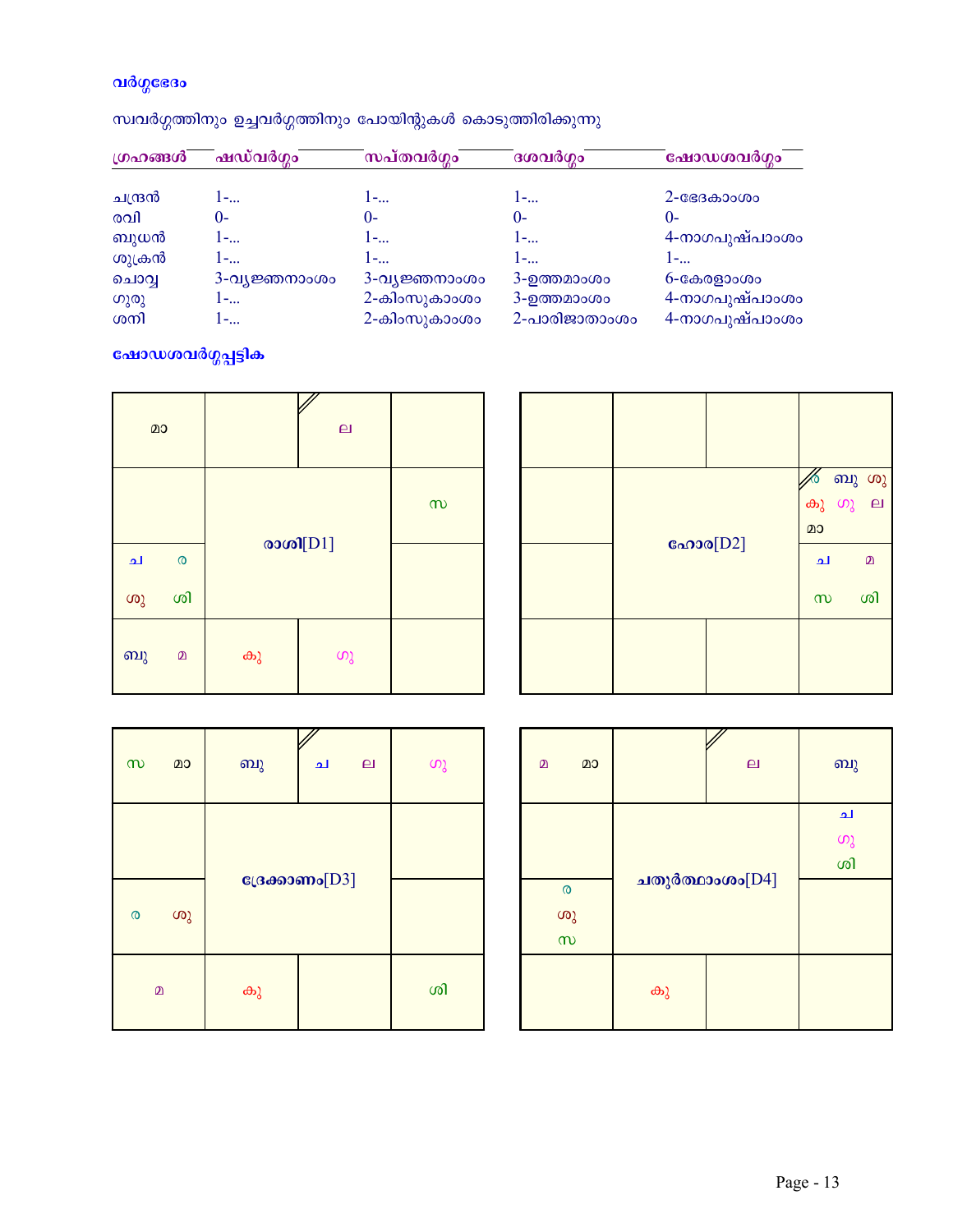| $\infty$      |                                                 |              | ഗു | ച  | $\mathbf{D}$ |
|---------------|-------------------------------------------------|--------------|----|----|--------------|
| $\pmb{\circ}$ | $\pmb{\infty}$<br>ശു<br>$\overline{\mathbf{e}}$ |              |    | കു | ശി           |
| ശു            | $\infty$                                        | $mapson[D9]$ |    | ബു |              |
|               |                                                 |              |    | മാ |              |

| ബു<br>ഗു           |   | കു | $\infty$ |
|--------------------|---|----|----------|
| $\Omega$           |   |    | ര        |
| സപ്താംശം $[D7]$    |   |    | ശു       |
| ശി<br>$\mathbf{p}$ | ച | മാ |          |

| ശു<br>$\overline{a}$<br>$\infty$ |                 | മാ | ബു | $\mathbf{p}$ |
|----------------------------------|-----------------|----|----|--------------|
| $\boldsymbol{\omega}$            |                 |    |    |              |
|                                  | 31360000000012] | ച  | ഗു |              |
|                                  | കു              |    | ശി |              |

| $\mathbf{D}$      | ശി             | ബു            | ഗു |
|-------------------|----------------|---------------|----|
| ച<br>$\mathbf{p}$ | ദശാംശം $[D10]$ |               | കു |
| മാ                |                |               |    |
|                   | ശു             | $\infty$<br>ര |    |

| $\boldsymbol{\infty}$<br>ശി<br>മാ | ഗു<br>$\mathbf{D}$ |          | $\boldsymbol{\omega}$ |  |
|-----------------------------------|--------------------|----------|-----------------------|--|
|                                   |                    | ശു       |                       |  |
| ച                                 | ഷോഡാശംശം $[D16]$   | ബു<br>കു |                       |  |
|                                   |                    | $\Box$   |                       |  |

|                                |  |    | $\boldsymbol{\omega}$ | ബു |
|--------------------------------|--|----|-----------------------|----|
| ച<br>$\boldsymbol{\mathsf{e}}$ |  |    | $\infty$              | ശി |
| $\Omega$                       |  |    |                       |    |
| വിംശാംശം $[D20]$               |  | ശു | ဖာ့                   |    |
| മാ<br>കു                       |  |    |                       |    |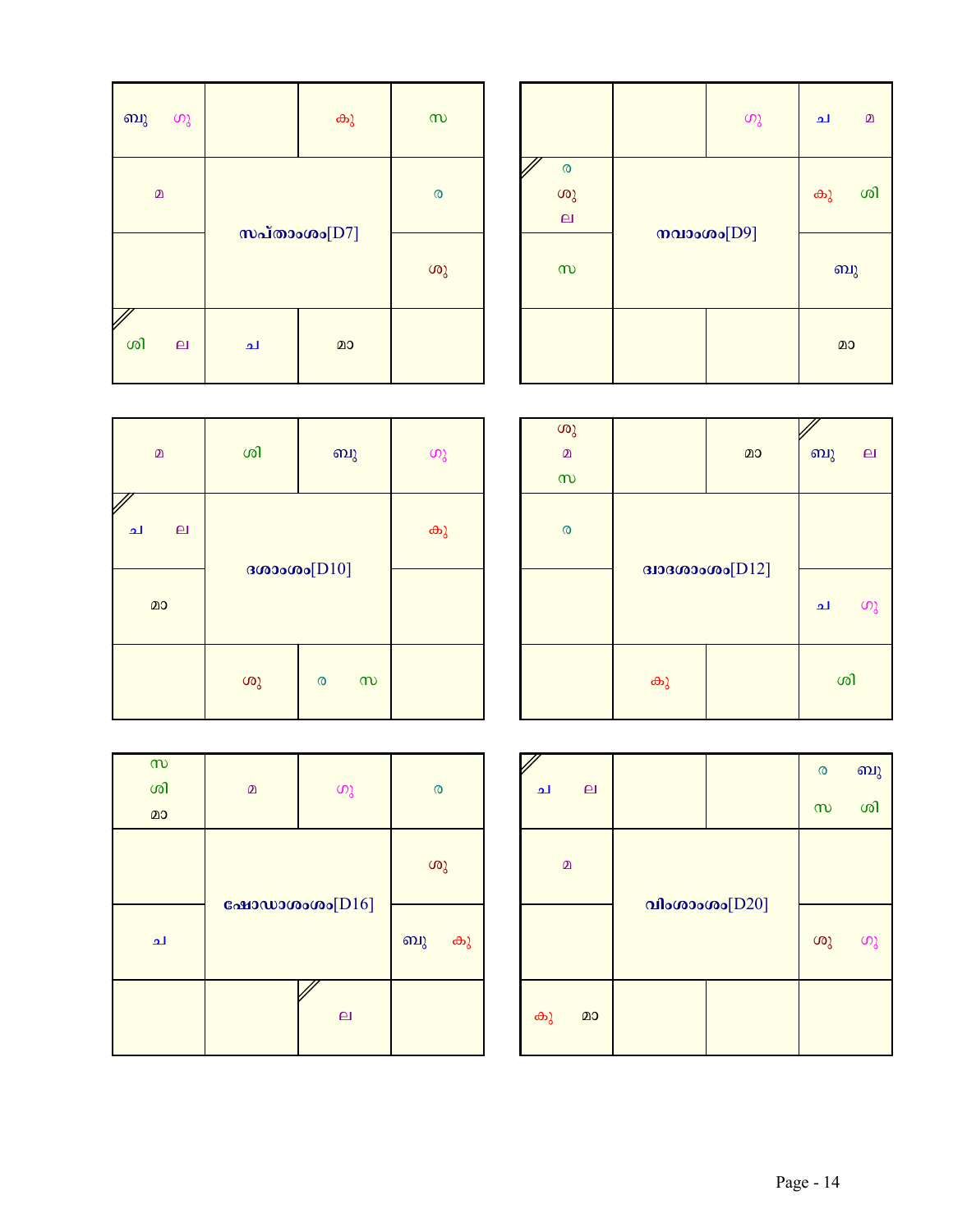|    |          |   |              |                       | ബു |          |
|----|----------|---|--------------|-----------------------|----|----------|
|    | ശി       |   | $\cos(D27)$  |                       |    | മാ       |
|    | കു       |   |              |                       |    | $\infty$ |
| ശു | $\Omega$ | ച | $\mathbf{p}$ | $\boldsymbol{\omega}$ |    |          |

| മ  |          | ഗു                |                                 |    |
|----|----------|-------------------|---------------------------------|----|
|    |          |                   |                                 | കു |
|    |          | ചതുർവിംശാംശം[D24] | ബു                              |    |
| ശു | $\infty$ |                   |                                 |    |
| ശി | മാ       |                   | $\Box$<br>$\boldsymbol{\omega}$ | ച  |

 $\mathbf{I}$ 

I

Г

 $\mathbf{I}$ 

| $\boldsymbol{\omega}$<br>$\infty$<br>ശി |  | $\Omega$ | $\mathbf{p}$ |                   | ശു |
|-----------------------------------------|--|----------|--------------|-------------------|----|
|                                         |  |          |              |                   | മാ |
| ബു<br>ഗു                                |  |          |              | ഖാവേദാംശം $[D40]$ |    |
|                                         |  | കു       |              |                   | ച  |

| ച              | കു<br>$\overline{a}$ |    |    |  |  |
|----------------|----------------------|----|----|--|--|
| $\mathbf{D}$   |                      |    |    |  |  |
| ശി<br>$\infty$ | ത്രിംശാംശം $[D30]$   |    |    |  |  |
| ബു             | ഗു                   | ശു | മാ |  |  |

V

 $\boldsymbol{\mathsf{z}}$ 

| $\boldsymbol{\mathsf{e}}$ |          |                     |                       |    | ച  | ഗു |
|---------------------------|----------|---------------------|-----------------------|----|----|----|
|                           |          | അക്ഷവേദാംശം $[D45]$ |                       |    |    |    |
| ശു                        | $\Omega$ |                     |                       |    |    |    |
| $\infty$                  | ശി       | ബു                  | $\boldsymbol{\omega}$ | മാ | കു |    |

|                            | മാ |  | $\Omega$ |  |  |                           |  |  |  |  |
|----------------------------|----|--|----------|--|--|---------------------------|--|--|--|--|
| $\infty$<br>$\overline{a}$ |    |  |          |  |  | ബു<br>$m$ айозово $[D60]$ |  |  |  |  |
| ശു                         |    |  | ശി       |  |  |                           |  |  |  |  |
| ച<br>കു<br>ഗു              |    |  | ര        |  |  |                           |  |  |  |  |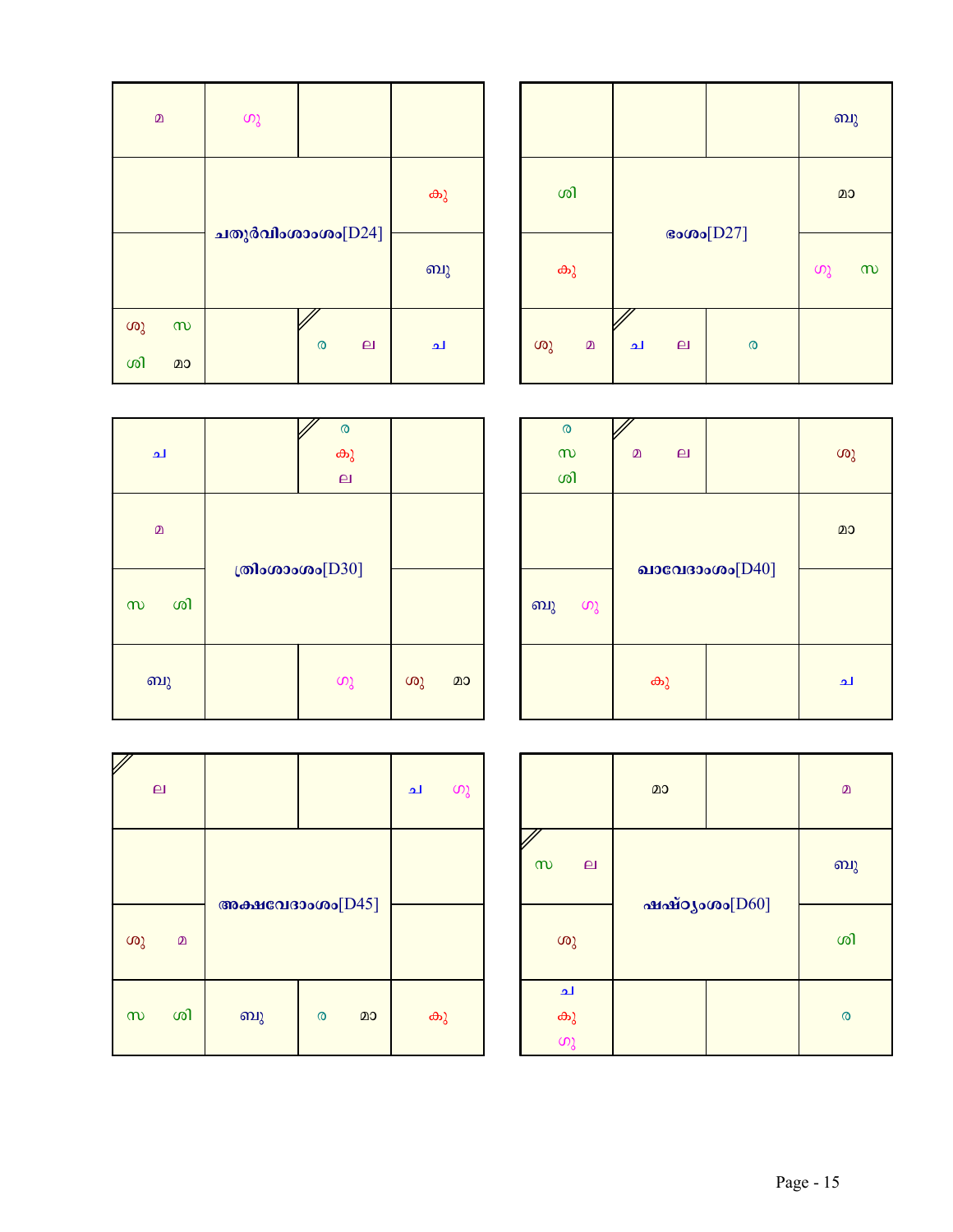| പ്രസ്താര അഷ്ടകവർഗ്ഗം ചന്ദ്രൻ |                |                       |              |                |              |                |              |                |                                                 |
|------------------------------|----------------|-----------------------|--------------|----------------|--------------|----------------|--------------|----------------|-------------------------------------------------|
|                              | الم            | $\pmb{\mathsf{Q}}$    | ബു           | ശു             | കു           | $\omega$       | മ            | ല              | മൊത്തം                                          |
| <b>COSO</b>                  |                |                       | 1            | 1              | $\mathbf{1}$ | 1              | 1            |                | 5                                               |
| ഇടവം                         |                |                       |              | 1              |              | 1              | 1            |                | 3                                               |
| മിഥുനം                       | 1              | 1                     | 1            |                |              |                |              |                | $\overline{\mathbf{3}}$                         |
| കർക്കിടകം                    | 1              | 1                     | 1            | 1              | 1            | 1              |              | 1              | $\overline{7}$                                  |
| ചിങ്ങം                       |                | 1                     |              |                | 1            | 1              |              |                | $\overline{\mathbf{3}}$                         |
| കന്നി                        |                |                       | 1            | 1              | 1            | 1              |              |                | $\overline{4}$                                  |
| തുലാം                        | 1              | 1                     | 1            | 1              |              | 1              | 1            | 1              | $\overline{7}$                                  |
| വൃശ്ചികം                     | 1              | 1                     |              | 1              |              |                |              |                | $\overline{\mathbf{3}}$                         |
| ധനു                          |                |                       | 1            |                | 1            |                |              |                |                                                 |
| മകരം                         | 1              |                       |              |                | 1            | 1              |              |                | $\frac{2}{3}$                                   |
| കുംഭാ                        |                |                       |              |                |              |                | 1            | $\mathbf{1}$   | $\overline{\mathbf{3}}$                         |
| മീനം                         | 1              | 1                     |              | 1              | 1            |                |              | 1              | 6                                               |
| മൊത്തം                       | 6              | 6                     | 8            | 7              | 7            | 7              | 4            | $\overline{4}$ | 49                                              |
| പ്രസ്താര അഷ്ടകവർഗ്ഗം         |                |                       | രവി          |                |              |                |              |                |                                                 |
|                              | لم             | $\boldsymbol{\omega}$ | ബു           | ശു             | കു           | ശു             | മ            | ല              | മൊത്തം                                          |
| <b>COSO</b>                  |                | $\mathbf{1}$          | 1            |                |              |                |              | $\mathbf{1}$   | $\overline{\mathbf{3}}$                         |
| ഇടവം                         |                |                       | 1            |                | 1            |                |              |                | $\overline{2}$                                  |
| മിഥുനം                       | 1              |                       |              | 1              | 1            | 1              | 1            |                | 5                                               |
| കർക്കിടകം                    |                | 1                     |              | 1              | 1            |                | 1            | 1              | 5                                               |
| ചിങ്ങം                       |                | 1                     | 1            |                | 1            | 1              | 1            | 1              | 6                                               |
| കന്നി                        |                | 1                     | 1            |                | 1            |                | 1            |                | 4                                               |
|                              | 1              | 1                     | 1            |                |              |                | 1            | $\mathbf{1}$   | 5                                               |
| തുലാം                        |                |                       |              |                | 1            |                |              |                | $\overline{\mathcal{A}}$                        |
| വൃശ്ചികം                     | 1              | 1                     | 1            |                |              |                |              |                |                                                 |
| ധനു                          |                |                       |              | 1              | 1            |                | 1            |                | $\overline{\mathbf{3}}$                         |
| മകരം                         |                | 1                     |              |                |              |                | 1            |                | $\overline{2}$                                  |
| കുംഭാ                        |                | $\mathbf{1}$          | 1            |                | 1            | 1              |              | 1              | 5                                               |
| മീനം                         | 1              |                       |              |                |              | 1              | 1            | $\mathbf{1}$   | $\overline{4}$                                  |
| മൊത്തം                       | $\overline{4}$ | 8                     | 7            | $\overline{3}$ | 8            | $\overline{4}$ | 8            | 6              | 48                                              |
| പ്രസ്താര അഷ്ടകവർഗ്ഗം         |                |                       |              | ബുധൻ           |              |                |              |                |                                                 |
|                              | الم            | $\boldsymbol{\omega}$ | ബു           | ശു             | കു           | ശു             | മ            | ല              | മൊത്തം                                          |
| <b>COSO</b>                  | 1              |                       |              | 1              |              |                |              |                | 3                                               |
| ഇടവം                         |                | 1                     | 1            | 1              | 1            | 1              |              | 1              | 6                                               |
| മിഥുനം                       | 1              | $\mathbf 1$           |              |                | 1            |                | $\bf{l}$     | $\mathbf{1}$   | 5                                               |
| കർക്കിടകം                    |                |                       |              |                | 1            |                | 1            |                | $\overline{2}$                                  |
| ചിങ്ങം                       | $\mathbf{1}$   |                       | 1            | 1              | $\mathbf{1}$ | $\mathbf{1}$   | $\mathbf{1}$ | $\mathbf{1}$   | $\overline{7}$                                  |
| കന്നി                        |                | $\mathbf{1}$          | $\mathbf{1}$ | $\mathbf{1}$   | $\mathbf{1}$ | $\mathbf{1}$   | $\mathbf{1}$ |                | 6                                               |
| തുലാം                        | $\mathbf{1}$   |                       | 1            |                |              |                | $\mathbf{1}$ | $\mathbf{1}$   | $\overline{\mathbf{4}}$                         |
| വൃശ്ചികം                     | 1              | $\mathbf{1}$          | 1            | $\mathbf{1}$   | $\mathbf{1}$ |                |              |                |                                                 |
| ധനു                          |                | $\mathbf{1}$          | $\mathbf{1}$ |                | $\mathbf{1}$ |                | $\mathbf{1}$ | $\mathbf{1}$   |                                                 |
| മകരം                         |                |                       |              | 1              |              |                | $\mathbf{1}$ |                | $\begin{array}{c} 5 \\ 5 \\ 2 \\ 5 \end{array}$ |
| കുംഭാ                        | $\mathbf{1}$   |                       | $\mathbf{1}$ | $\mathbf{1}$   | $\mathbf{1}$ |                |              | $\mathbf{1}$   |                                                 |
| മീനം                         |                |                       |              | $\mathbf{1}$   |              | $\mathbf{1}$   | $\mathbf{1}$ | $\mathbf{1}$   | $\overline{4}$                                  |
| മൊത്തം                       | 6              | 5                     | 8            | 8              | 8            | $\overline{4}$ | 8            | $\overline{7}$ | 54                                              |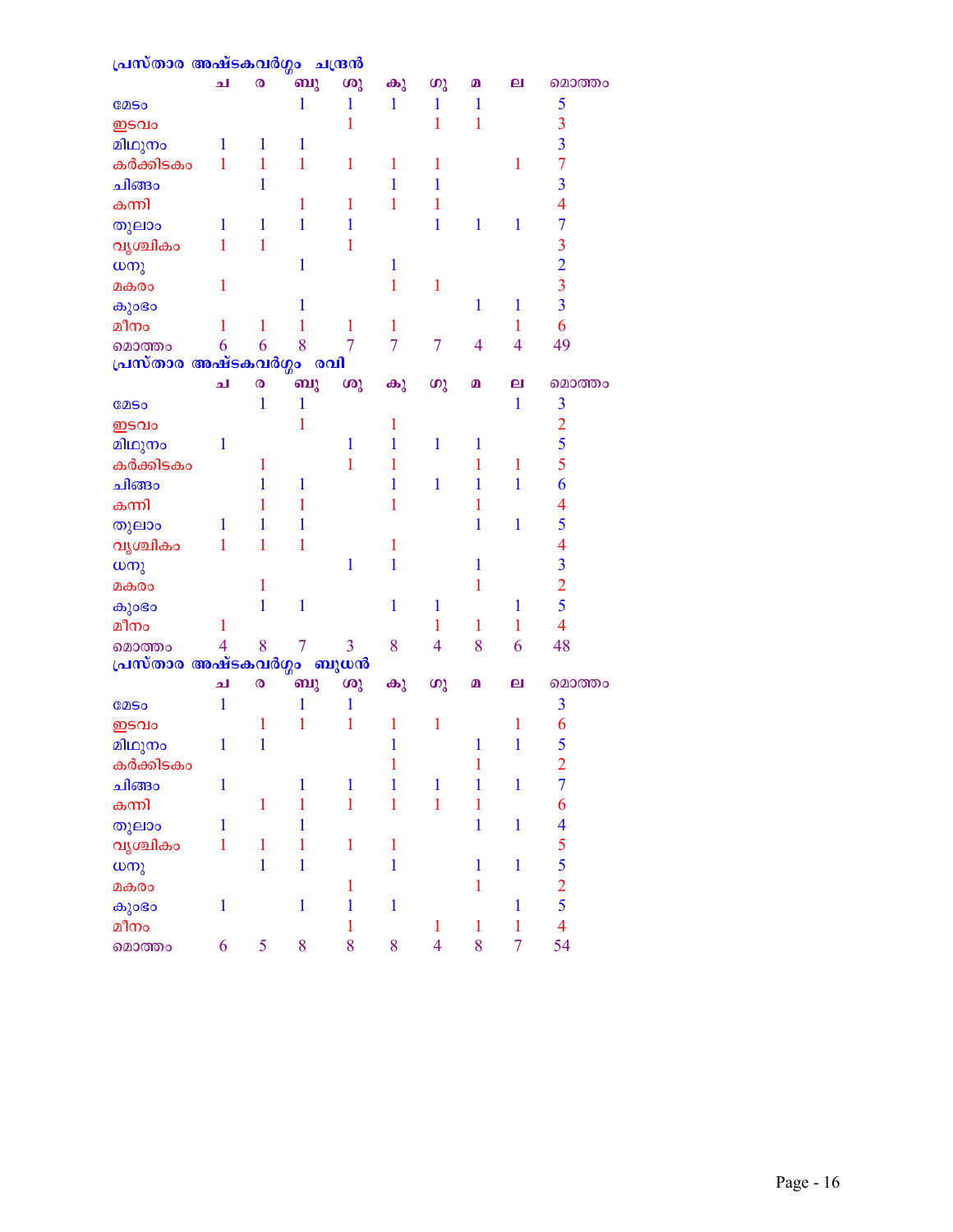| പ്രസ്താര അഷ്ടകവർഗ്ഗം ശുക്രൻ       |              |                       |                          |                |                |                |                |              |                          |
|-----------------------------------|--------------|-----------------------|--------------------------|----------------|----------------|----------------|----------------|--------------|--------------------------|
|                                   | لم           | $\boldsymbol{\omega}$ | ബു                       | ശു             | കു             | $\omega$       | മ              | ല            | മൊത്തം                   |
| <b>COSO</b>                       | 1            |                       | 1                        | 1              | $\mathbf{1}$   |                | $\mathbf{1}$   |              | 5                        |
| ഇടവം                              | 1            |                       | 1                        | 1              |                | 1              |                | 1            | 5                        |
| മിഥുനം                            |              |                       |                          |                |                | 1              |                | 1            | $\overline{2}$           |
| കർക്കിടകം                         |              |                       |                          |                | 1              | 1              | 1              | 1            | $\overline{4}$           |
| ചിങ്ങം                            | 1            | $\mathbf{1}$          | 1                        | 1              |                | 1              | 1              | 1            | $\overline{7}$           |
| കന്നി                             | 1            |                       |                          | 1              | $\mathbf{1}$   |                | 1              | 1            | 5                        |
| തുലാം                             |              |                       | 1                        | 1              | 1              |                | 1              |              | $\overline{\mathbf{4}}$  |
| വൃശ്ചികം                          | 1            | 1                     |                          | 1              |                |                |                |              | $\overline{3}$           |
| $\omega$ m                        | 1            | 1                     |                          |                |                |                |                | 1            | $\overline{3}$           |
| മകരം                              |              |                       |                          | 1              | $\mathbf{1}$   |                |                | 1            | $\overline{4}$           |
| കുംഭം                             | 1            |                       | 1                        | 1              |                | $\mathbf{1}$   | 1              |              | 5                        |
| മീനം                              |              |                       |                          | 1              | $\mathbf{1}$   |                | 1              | $\mathbf{1}$ | 5                        |
| മൊത്തം                            | 9            | $\overline{3}$        | 5                        | 9              | 6              | 5              | 7              | 8            | 52                       |
| പ്രസ്താര അഷ്ടകവർഗ്ഗം              |              |                       |                          | ചൊവ്വ          |                |                |                |              |                          |
|                                   | ച            | $\boldsymbol{\omega}$ | ബു                       | ശു             | കു             | ശു             | മ              | ല            | മൊത്തം                   |
| <b>COSO</b>                       |              |                       | 1                        |                |                |                |                |              | 1                        |
| ഇടവം                              |              | 1                     | 1                        |                | 1              |                |                | 1            | $\overline{\mathcal{A}}$ |
| മിഥുനം                            | 1            | $\mathbf{1}$          |                          | 1              | 1              |                | 1              |              | 5                        |
| കർക്കിടകം                         |              |                       |                          |                |                | 1              | 1              | $\mathbf{1}$ | $\overline{3}$           |
| ചിങ്ങം                            |              |                       |                          | $\mathbf{1}$   | 1              | 1              | 1              |              | $\overline{4}$           |
| കന്നി                             |              |                       |                          |                | 1              | 1              | 1              |              | 3                        |
| തുലാം                             |              | 1                     | 1                        |                |                |                | 1              | 1            | $\overline{4}$           |
| വൃശ്ചികം                          | 1            | 1                     |                          | 1              | 1              |                |                |              | $\overline{4}$           |
| ധനു                               |              |                       |                          | 1              | 1              |                | $\mathbf{1}$   |              | $\overline{\mathbf{3}}$  |
| മകരം                              |              |                       |                          |                |                |                |                |              | $\boldsymbol{0}$         |
| കുംഭാ                             |              |                       | 1                        |                | $\mathbf{1}$   |                |                | 1            | $\overline{\mathbf{3}}$  |
| മീനം                              | 1            | $\mathbf{1}$          |                          |                |                | 1              | 1              | 1            | 5                        |
| മൊത്തം                            | 3            | 5                     | $\overline{\mathcal{A}}$ | 4              | $\overline{7}$ | $\overline{4}$ | $\overline{7}$ | 5            | 39                       |
| <mark>പ്രസ്താര അഷ്ടകവർഗ്ഗം</mark> |              |                       |                          | ഗുരു           |                |                |                |              |                          |
|                                   | لم           | $\boldsymbol{\omega}$ | ബു                       | ശു             | കു             | $\omega$       | $\Omega$       | ല            | മൊത്തം                   |
| <b>COSO</b>                       |              | 1                     | 1                        |                |                | 1              | $\mathbf{1}$   |              | $\overline{\mathbf{4}}$  |
| ഇടവം                              | 1            |                       | 1                        | 1              | $\mathbf{1}$   | 1              | $\mathbf{1}$   | 1            | $\overline{7}$           |
| മിഥുനം                            |              |                       |                          | $\mathbf{1}$   | $\mathbf{1}$   |                |                | $\mathbf{1}$ | $\overline{\mathbf{3}}$  |
| കർക്കിടകം                         | $\mathbf{1}$ | 1                     |                          |                |                | $\mathbf{1}$   |                |              | 3                        |
| ചിങ്ങം                            |              | $\mathbf{1}$          | 1                        |                | $\mathbf{1}$   | $\mathbf{1}$   |                | $\mathbf{1}$ | 5                        |
| കന്നി                             | $\mathbf{1}$ | $\mathbf{1}$          | $\mathbf{1}$             | 1              | $\mathbf{1}$   |                |                | 1            | 6                        |
| തുലാം                             |              | $\mathbf{1}$          | $\mathbf{1}$             | $\overline{1}$ |                | $\mathbf{1}$   |                | 1            | 5                        |
| വൃശ്ചികം                          | $\mathbf{1}$ | $\mathbf{1}$          |                          | $\overline{1}$ | $\mathbf{1}$   | $\mathbf{1}$   | $\mathbf{1}$   | $\mathbf{1}$ | $\overline{7}$           |
| $\omega$ m                        |              |                       | $\mathbf{1}$             |                | $\mathbf{1}$   | $\mathbf{1}$   |                |              | $\overline{\mathbf{3}}$  |
| മകരം                              |              | $\mathbf{1}$          | $\mathbf{1}$             |                |                | $\mathbf{1}$   |                | $\mathbf{1}$ | $\overline{4}$           |
| കുംഭം                             | $\mathbf{1}$ | $\mathbf{1}$          |                          | $\mathbf{1}$   | $\mathbf{1}$   |                | $\mathbf{1}$   | $\mathbf{1}$ | 6                        |
| മീനം                              |              | $\mathbf{1}$          | $\mathbf{1}$             |                |                |                |                | $\mathbf{1}$ | $\overline{3}$           |
| മൊത്തം                            | 5            | 9                     | 8                        | 6              | $\overline{7}$ | 8              | $\overline{4}$ | 9            | 56                       |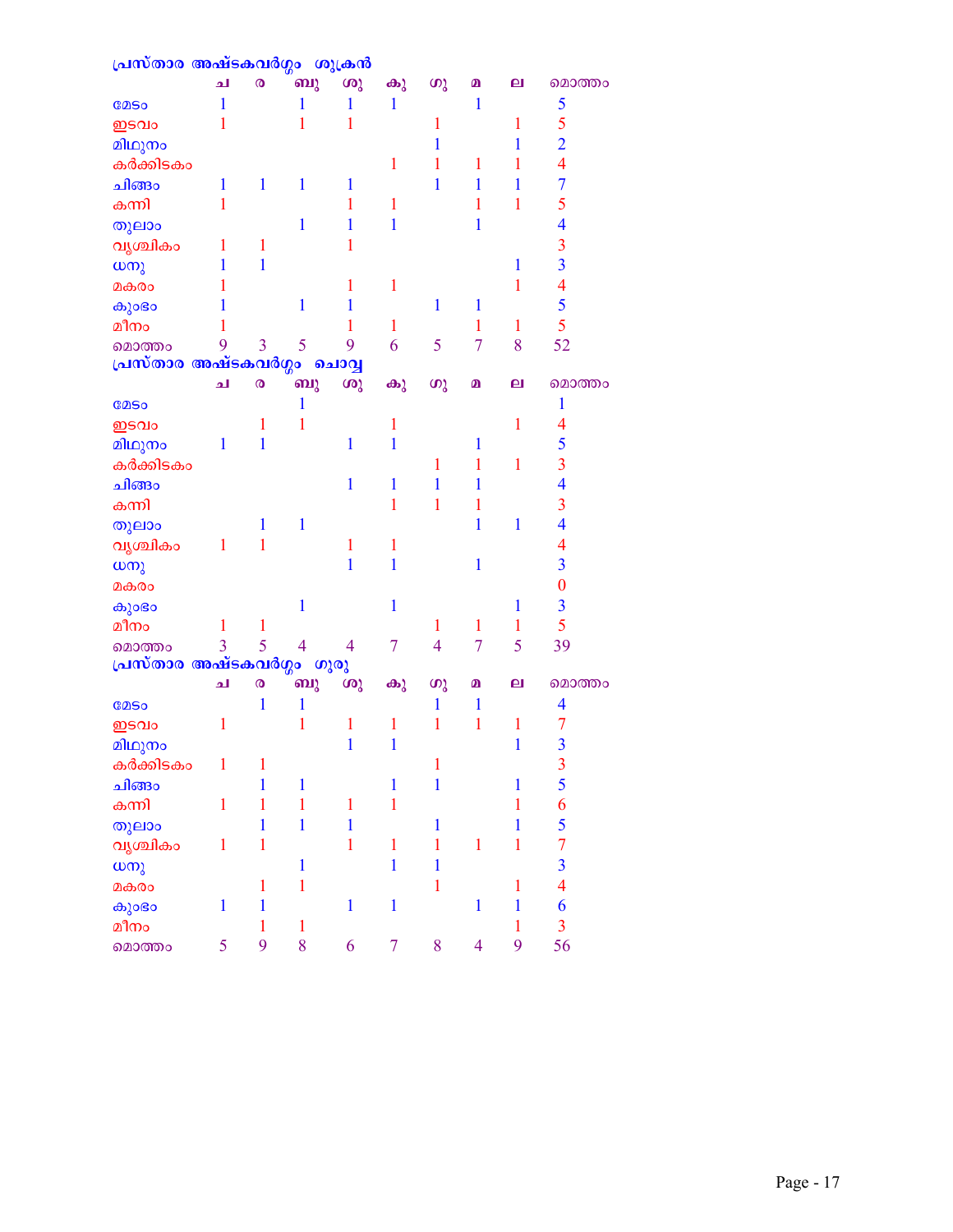| പ്രസ്താര അഷ്ടകവർഗ്ഗം ശനി |     |   |    |    |          |    |          |   |        |
|--------------------------|-----|---|----|----|----------|----|----------|---|--------|
|                          | الم | ര | ബു | ശു | $\omega$ | ഗു | $\Omega$ | ല | മൊത്തം |
| <b>COSO</b>              |     |   |    |    |          |    |          |   | 3      |
| ഇടവം                     |     |   |    |    |          |    |          |   | 3      |
| മിഥുനം                   |     |   |    |    |          |    |          |   | 2      |
| കർക്കിടകം                |     |   |    |    |          |    |          |   | 3      |
| ചിങ്ങം                   |     |   |    |    |          |    |          |   |        |
| കന്നി                    |     |   |    |    |          |    |          |   |        |
| തുലാം                    |     |   |    |    |          |    |          |   |        |
| വൃശ്ചികം                 |     |   |    |    |          |    |          |   |        |
| $\omega$ നു              |     |   |    |    |          |    |          |   |        |
| മകരം                     |     |   |    |    |          |    |          |   |        |
| കുംഭാ                    |     |   |    |    |          |    |          |   | 4      |
| മീനം                     |     |   |    |    |          |    |          |   |        |
| മൊത്തം                   |     |   | 6  | 3  | 6        |    |          | 6 | 39     |

# അഷ്ടകവർഗ്ഗം

|             | الم            | ര                        | ബു             | ശു             | $\omega$ | $\omega$ | $\Omega$       | മൊത്തം |
|-------------|----------------|--------------------------|----------------|----------------|----------|----------|----------------|--------|
| <b>COSO</b> | 5              | 3                        | 3              | 5              |          | 4        | 3              | 24     |
| ഇടവം        | 3              | 2                        | 6              | 5              | 4        |          | 3              | 30     |
| മിഥുനം      | 3              | 5                        | 5              | $\overline{2}$ | 5        | 3        | $\overline{2}$ | 25     |
| കർക്കിടകം   | 7              | 5                        | 2              | 4              | 3        | 3        | 3              | 27     |
| ചിങ്ങം      | 3              | 6                        |                | 7              | 4        | 5        | 5              | 37     |
| കന്നി       | 4              | 4                        | 6              | 5              | 3        | 6        | 3              | 31     |
| തുലാം       | 7              | 5                        | 4              | 4              | 4        | 5        | 5              | 34     |
| വൃശ്ചികം    | 3              | 4                        | 5              | 3              | 4        | 7        | 4              | 30     |
| ധനു         | $\overline{2}$ | $\overline{3}$           | 5              | $\overline{3}$ | 3        | 3        |                | 20     |
| മകരം        | 3              | $\overline{2}$           | $\overline{2}$ | 4              | 0        | 4        | $\overline{2}$ | 17     |
| കുാഭാ       | 3              | 5                        | 5              | 5              | 3        | 6        | 4              | 31     |
| മീനം        | 6              | $\overline{\mathcal{A}}$ | 4              | 5              | 5        | 3        | 4              | 31     |
|             | 49             | 48                       | 54             | 52             | 39       | 56       | 39             | 337    |

# <mark>അഷ്ടകവ</mark>ർഗ്ഗം ചാർട്ടുകൾ

| 6                        | $\mathbf{R}$           |  |  |
|--------------------------|------------------------|--|--|
| 3                        | ചന്ദ്രൻ<br>അഷ്ടകവർഗ്ഗം |  |  |
| $\mathbf{R}$             | 49                     |  |  |
| $\overline{\mathcal{L}}$ |                        |  |  |

|                          |                    | 2 |  |
|--------------------------|--------------------|---|--|
| $\overline{\mathcal{L}}$ | രവി<br>അഷ്ടകവർഗ്ഗം |   |  |
| $\overline{2}$           | 48                 |   |  |
|                          |                    |   |  |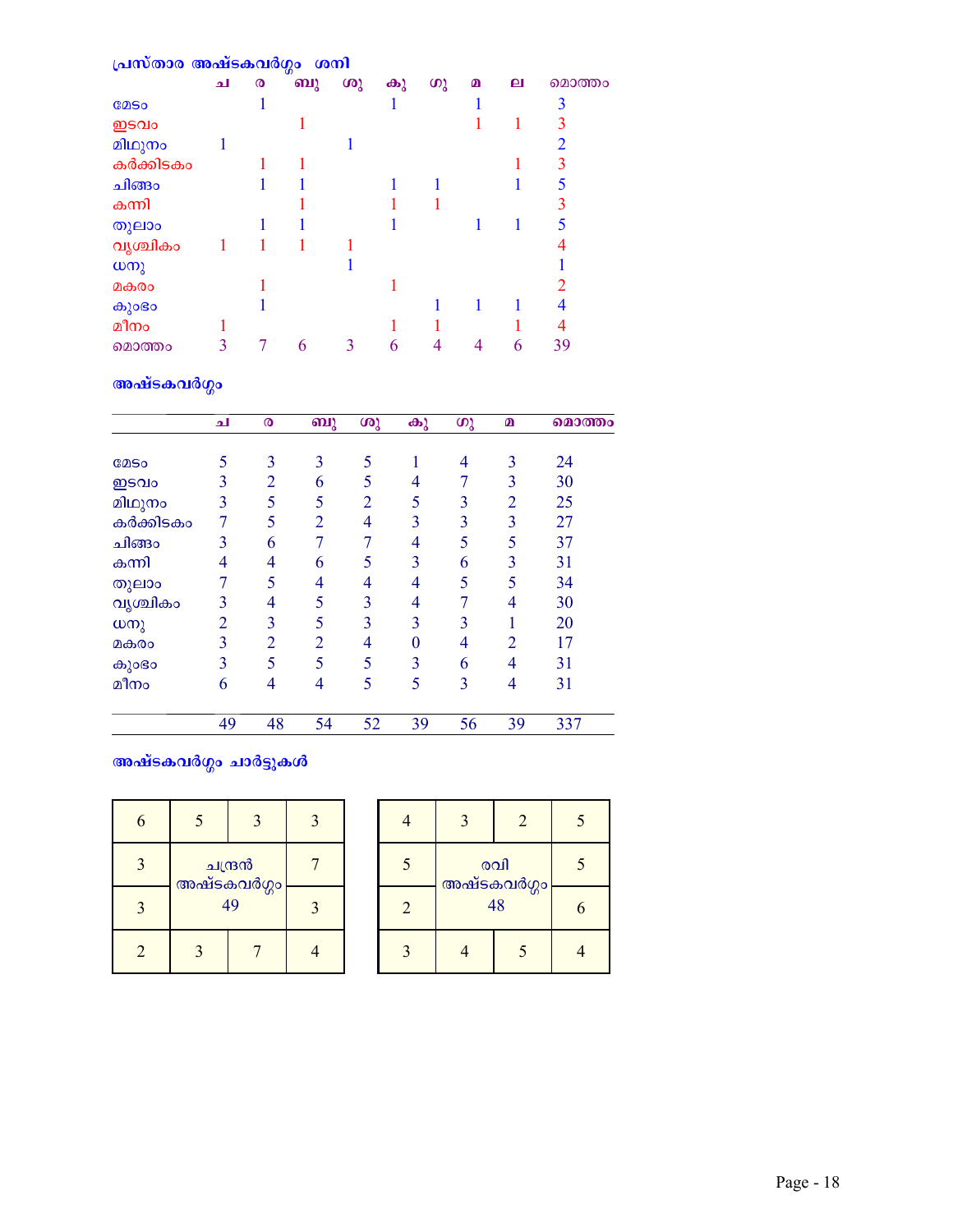| 5 | ബുധൻ<br>അഷ്ടകവർഗ്ഗം | $\mathcal{D}_{\mathcal{A}}$ |  |
|---|---------------------|-----------------------------|--|
| 2 | 54                  |                             |  |
|   |                     |                             |  |

|                       |    | 2 |  |
|-----------------------|----|---|--|
| ശുക്രൻ<br>അഷ്ടകവർഗ്ഗം |    |   |  |
|                       | 52 |   |  |
|                       |    |   |  |

| $\overline{\mathcal{L}}$ |                            |   | 5 |
|--------------------------|----------------------------|---|---|
| $\mathbf{3}$             |                            | 3 |   |
| 0                        | പൊവ്വ<br>അഷ്ടകവർഗ്ഗം<br>39 |   |   |
|                          |                            |   |   |

| 56 |  |  |
|----|--|--|
|    |  |  |

|                | $\mathbf{z}$                    |  | $\overline{2}$ |
|----------------|---------------------------------|--|----------------|
|                | ശനി                             |  | $\mathbf 3$    |
| $\overline{2}$ | <mark>അഷ്ടകവർഗ്ഗ</mark> ം<br>39 |  | $\varsigma$    |
|                |                                 |  | $\mathbf{R}$   |

| 31 | 24                 | 30 | 25 |
|----|--------------------|----|----|
| 31 | സർവ്വ              | 27 |    |
| 17 | അഷ്ടകവർഗ്ഗം<br>337 |    | 37 |
| 20 | 30                 | 34 | 31 |

 $\overline{\text{maxis}}$ കവർഗ്ഗം ത്രികോണ ശോധന

| 3 | 3                      | O |  |
|---|------------------------|---|--|
| 0 | ചന്ദ്രൻ<br>അഷ്ടകവർഗ്ഗം |   |  |
| 0 | 16                     |   |  |
|   |                        |   |  |

|  | $\overline{0}$   | 0 | 0              |
|--|------------------|---|----------------|
|  | രവി              |   |                |
|  | അഷ്ടകവർഗ്ഗം<br>6 |   | 3              |
|  |                  |   | $\mathfrak{D}$ |

| $\overline{2}$              |                     |  |  |
|-----------------------------|---------------------|--|--|
|                             | ബുധൻ<br>അഷ്ടകവർഗ്ഗം |  |  |
| Λ                           | 21                  |  |  |
| $\mathcal{D}_{\mathcal{A}}$ |                     |  |  |

| 2 | 2                           |   |  |
|---|-----------------------------|---|--|
| 3 | ശുക്രൻ<br>അഷ്ടകവർഗ്ഗം<br>16 |   |  |
|   |                             |   |  |
|   |                             | 2 |  |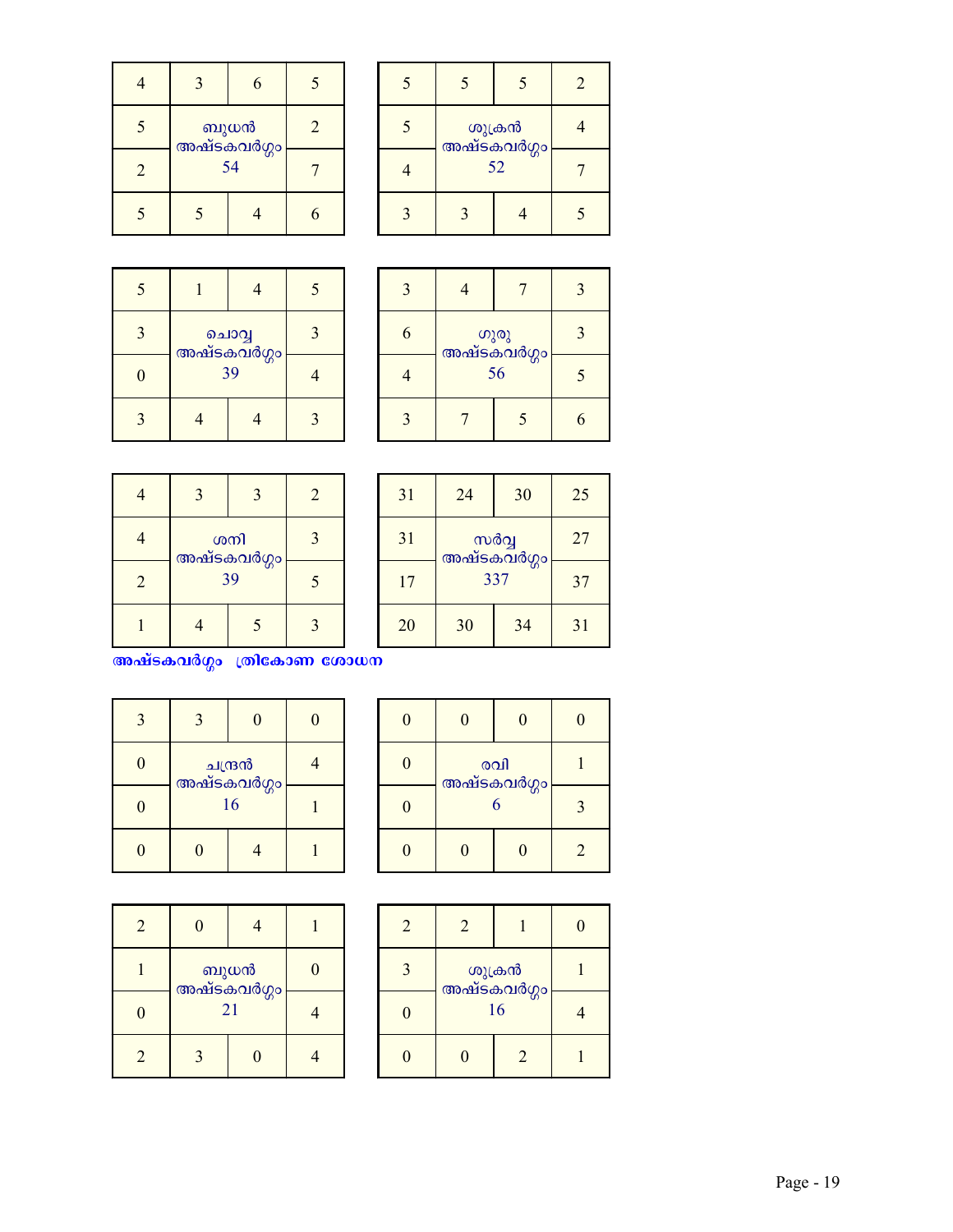| 2              | 0                    |   | 2 |
|----------------|----------------------|---|---|
| 0              | ചൊവ്വ<br>അഷ്ടകവർഗ്ഗം | 0 |   |
| N              | 18                   |   |   |
| $\mathfrak{D}$ |                      |   |   |

| ഗുരു<br>അഷ്ടകവർഗ്ഗം |               |               |
|---------------------|---------------|---------------|
| 17                  |               | $\mathcal{D}$ |
|                     | $\mathcal{D}$ |               |

|   | $\overline{2}$    |              |  |
|---|-------------------|--------------|--|
| 2 | ശനി               |              |  |
| Λ | അഷ്ടകവർഗ്ഗം<br>15 |              |  |
|   |                   | $\mathbf{R}$ |  |

| 10       | 8                    | 13 | 3  |
|----------|----------------------|----|----|
| 9        | സർവ്വ<br>അഷ്ടകവർഗ്ഗം | 6  |    |
| $\Omega$ | 109                  |    | 21 |
|          | Q                    | 12 | 14 |

അഷ്ടകവർഗ്ഗം ഏകാധിപത്യ ശോധന

| $\mathcal{R}$ |                        | 0 | $\mathcal{O}$ |
|---------------|------------------------|---|---------------|
| 0             | ചന്ദ്രൻ<br>അഷ്ടകവർഗ്ഗം |   |               |
| 0             | 16                     |   |               |
|               |                        |   |               |

| $\mathbf{0}$ |                         | 0 |   |
|--------------|-------------------------|---|---|
| 0            | രവി<br>അഷ്ടകവർഗ്ഗം<br>6 |   |   |
|              |                         |   |   |
|              |                         |   | 2 |

| 0              |                     |  |  |
|----------------|---------------------|--|--|
|                | ബുധൻ<br>അഷ്ടകവർഗ്ഗം |  |  |
| Ŋ              | 19                  |  |  |
| $\overline{2}$ |                     |  |  |

| 2 | $\mathcal{D}_{\mathcal{L}}$ |               |  |
|---|-----------------------------|---------------|--|
| 3 | ശുക്രൻ<br>അഷ്ടകവർഗ്ഗം<br>15 |               |  |
|   |                             |               |  |
|   |                             | $\mathcal{D}$ |  |

| 0 | $\Omega$             |  | $\mathfrak{D}$ |
|---|----------------------|--|----------------|
| 0 | ചാവ്വ<br>അഷ്ടകവർഗ്ഗം |  |                |
| 0 | 13                   |  |                |
| 2 |                      |  |                |

|   |                           | 2 |               |
|---|---------------------------|---|---------------|
| 3 | തുരു<br>അഷ്ടകവർഗ്ഗം<br>15 |   |               |
|   |                           |   | $\mathcal{D}$ |
|   |                           |   |               |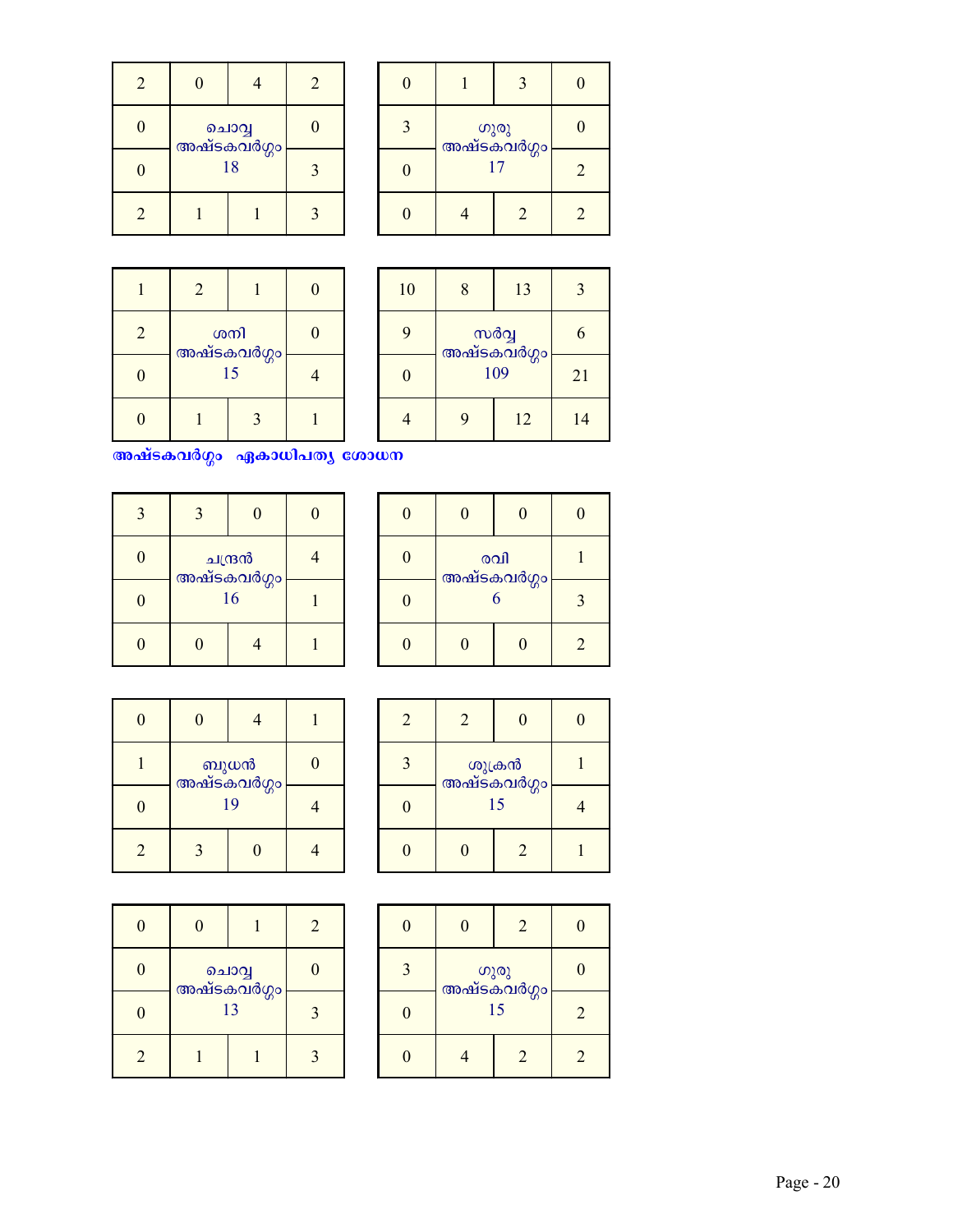| 2 | ശനി               |  |  |
|---|-------------------|--|--|
| 0 | അഷ്ടകവർഗ്ഗം<br>13 |  |  |
|   |                   |  |  |

| 6 | 6                          |    |    |
|---|----------------------------|----|----|
|   | സർവ്വ<br>അഷ്ടകവർഗ്ഗം<br>97 |    |    |
| 0 |                            |    | 21 |
|   |                            | 12 | 14 |

വിംശോത്തരി ദശാ കാലത്തിന്റെ സംക്ഷേപം ദശ ആരംഭിക്കുന്ന വയസ്സ് (YY:MM:DD) ചൊവ്വ > 04:01:06 രാഹു > 11:01:06 ഗുരു > 29:01:06  $>45:01:06$  ബുധൻ  $>64:01:06$  കേതു  $>81:01:06$ ശനി ശുക്രൻ  $> 88:01:07$ 

## ദശാപഹാരങ്ങളുടെ വിശദാംശങ്ങൾ

(വർഷം = 365.25 ദിവസങ്ങൾ) ജന്മ ശിഷ്ടദശ $=$  ചന്ദ്രൻ 4 വർഷം, 1 മാസം, 6 ദിവസം

| ഭുക്തി<br>ദശ |                | ആരംഭം      | അന്ത്യം    |
|--------------|----------------|------------|------------|
|              |                |            |            |
| ച            | ബു             | 18-01-2018 | 27-05-2019 |
| ച            | ശി             | 27-05-2019 | 26-12-2019 |
| ച            | ശു             | 26-12-2019 | 25-08-2021 |
| ച            | ര              | 25-08-2021 | 24-02-2022 |
| കു           | കു             | 24-02-2022 | 23-07-2022 |
| കു           | $\infty$       | 23-07-2022 | 11-08-2023 |
| കു           | ဖာ္ခ           | 11-08-2023 | 17-07-2024 |
| കു           | മ              | 17-07-2024 | 25-08-2025 |
| കു           | ബു             | 25-08-2025 | 23-08-2026 |
| കു           | ശി             | 23-08-2026 | 19-01-2027 |
| കു           | ശു             | 19-01-2027 | 20-03-2028 |
| കു           | ര              | 20-03-2028 | 26-07-2028 |
| കു           | ച              | 26-07-2028 | 24-02-2029 |
|              |                |            |            |
| $\infty$     | $\infty$       | 24-02-2029 | 07-11-2031 |
| $\infty$     | ဖာ္ခ           | 07-11-2031 | 02-04-2034 |
| $\infty$     | $\overline{a}$ | 02-04-2034 | 06-02-2037 |
| $\infty$     | ബു             | 06-02-2037 | 26-08-2039 |
| $\infty$     | ശി             | 26-08-2039 | 12-09-2040 |
| $\infty$     | ശു             | 12-09-2040 | 13-09-2043 |
| $\infty$     | ര              | 13-09-2043 | 07-08-2044 |
| $\infty$     | ച              | 07-08-2044 | 06-02-2046 |
| $\infty$     | കു             | 06-02-2046 | 24-02-2047 |
|              |                | 24-02-2047 | 14-04-2049 |
| ഗു           | ഗു             | 14-04-2049 | 26-10-2051 |
| ဖာ္ခ         | മ              | 26-10-2051 | 31-01-2054 |
| ഗു           | ബു             | 31-01-2054 |            |
| ၯ            | ശി             |            | 07-01-2055 |
| ဖာ္ခ         | ശു             | 07-01-2055 | 07-09-2057 |
| ഗു           | ര              | 07-09-2057 | 26-06-2058 |
| ဖာ္ခ         | ച              | 26-06-2058 | 26-10-2059 |
| ഗു           | കു             | 26-10-2059 | 01-10-2060 |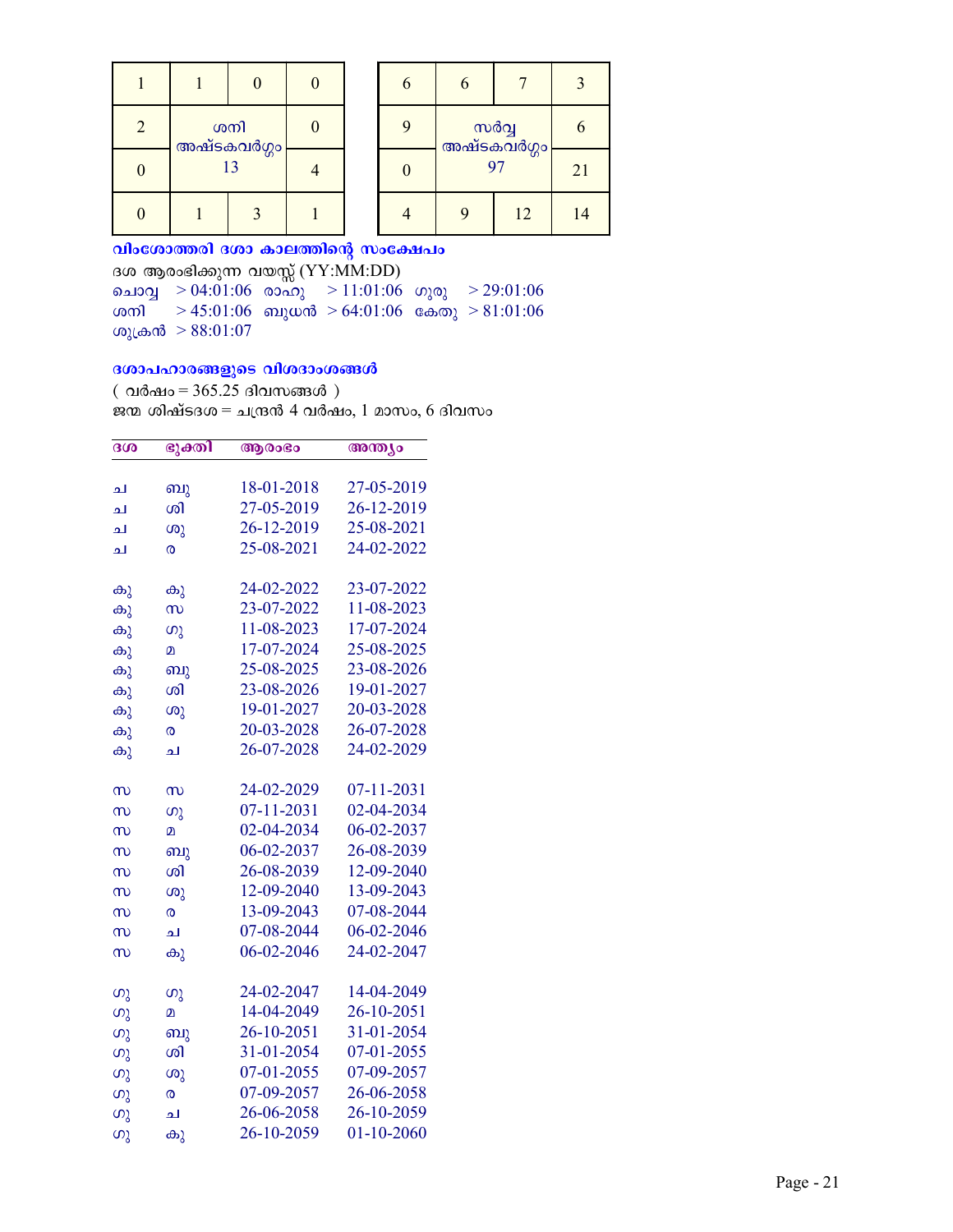| ၯ  | സ              | 01-10-2060 | 24-02-2063 |
|----|----------------|------------|------------|
|    |                |            |            |
| മ  | $\overline{a}$ | 24-02-2063 | 27-02-2066 |
| മ  | ബു             | 27-02-2066 | 06-11-2068 |
| 2  | ശി             | 06-11-2068 | 16-12-2069 |
| മ  | ശു             | 16-12-2069 | 15-02-2073 |
| മ  | ര              | 15-02-2073 | 28-01-2074 |
| മ  | ച              | 28-01-2074 | 29-08-2075 |
| മ  | കു             | 29-08-2075 | 07-10-2076 |
| മ  | $\infty$       | 07-10-2076 | 14-08-2079 |
| മ  | (၈)            | 14-08-2079 | 24-02-2082 |
|    |                |            |            |
| ബു | ബു             | 24-02-2082 | 23-07-2084 |
| ബു | ശി             | 23-07-2084 | 20-07-2085 |
| ബു | $\omega$       | 20-07-2085 | 20-05-2088 |
| ബു | ര              | 20-05-2088 | 26-03-2089 |
| ബു | ച              | 26-03-2089 | 26-08-2090 |
| ബു | കു             | 26-08-2090 | 23-08-2091 |
| ബു | $\infty$       | 23-08-2091 | 11-03-2094 |
| ബു | ဖာ္ခ           | 11-03-2094 | 16-06-2096 |
| ബു | $\overline{a}$ | 16-06-2096 | 24-02-2099 |
|    |                |            |            |
| ശി | ശി             | 24-02-2099 | 23-07-2099 |
| ശി | ശു             | 23-07-2099 | 23-09-2100 |
| ശി | ര              | 23-09-2100 | 28-01-2101 |
| ശി | ച              | 28-01-2101 | 29-08-2101 |
| ശി | കു             | 29-08-2101 | 26-01-2102 |
| ശി | $\infty$       | 26-01-2102 | 13-02-2103 |
| ശി | ဖာ္မွ          | 13-02-2103 | 20-01-2104 |
| ശി | മ              | 20-01-2104 | 28-02-2105 |
| ശി | ബു             | 28-02-2105 | 25-02-2106 |
|    |                |            |            |
| ശു | ശു             | 25-02-2106 | 27-06-2109 |
| ശു | ര              | 27-06-2109 | 27-06-2110 |
| ശു | ച              | 27-06-2110 | 26-02-2112 |
| ശു | കു             | 26-02-2112 | 27-04-2113 |

ഈ പട്ടികയിൽ ആയുർ ദൈർഘ്യം പരിഗണിച്ചിട്ടില്ല.<br><mark>അടുത്ത 25 വർഷത്തേക്കുള്ള പര്യന്തർ ദശാകാലങ്ങൾ</mark>

| ദശ : ചന്ദ്രൻ                         | അപഹാരം : ശുക്രൻ                       |                                         |  |
|--------------------------------------|---------------------------------------|-----------------------------------------|--|
|                                      | 1. $\omega_2$ 26-12-2019 > 05-04-2020 | 2. <sub>0</sub> 05-04-2020 > 06-05-2020 |  |
|                                      | 3.al $06-05-2020 \gg 25-06-2020$      | 4. $\omega$ 25-06-2020 >> 31-07-2020    |  |
|                                      | 5. $m$ 31-07-2020 > 30-10-2020        | 6. $\omega_2$ 30-10-2020 > 19-01-2021   |  |
|                                      | 7. $\Omega$ 19-01-2021 >> 26-04-2021  | 8. any 26-04-2021 >> 21-07-2021         |  |
| 9. $\omega$ 21-07-2021 >> 25-08-2021 |                                       |                                         |  |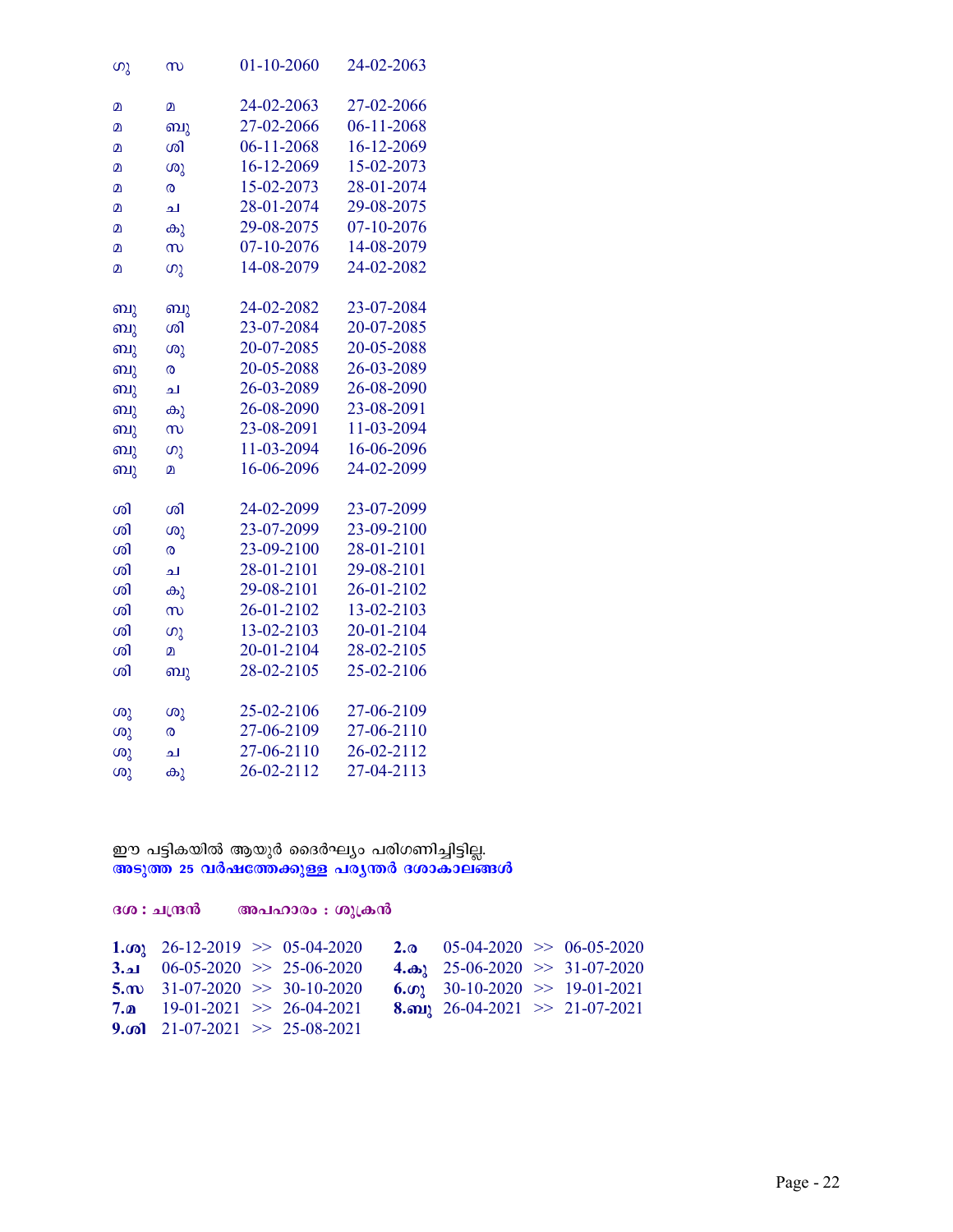```
300 : 1030 304.000: 001
1.a 25-08-2021 >> 04-09-2021 2.a 04-09-2021 >> 19-09-2021<br>3.a 19-09-2021 >> 29-09-2021 4.m 29-09-2021 >> 27-10-2021
                                                    4.m 29-09-2021 \gg 27-10-2021<br>6.a 20-11-2021 \gg 19-12-2021
5.\omega 27-10-2021 \gg 20-11-2021 6. a<br>7. a 21 19-12-2021 \gg 14-01-2022 8. \omega8. \omega 14-01-2022 \gg 25-01-2022
9.\omega 25-01-2022 \gg 24-02-2022
300 : ചൊവ്വ\qquad \qquad \text{and} \qquad \text{and} \qquad \text{and}1.\omega_0 24-02-2022 >> 05-03-2022 2.\omega 05-03-2022 >> 27-03-2022<br>3.\omega_1 27-03-2022 >> 16-04-2022 4.\omega 16-04-2022 >> 10-05-2022
                                                       4.a 16-04-2022 \gg 10-05-2022<br>6.\omega 31-05-2022 \gg 08-06-2022
5.org 10-05-2022 \implies 31-05-2022<br>7.org 08-06-2022 \implies 03-07-20228.\omega 03-07-2022 >> 11-07-2022
9.1 11-07-2022 \gg 23-07-2022
300 : 0.100 \ldots 0.000 \ldots 0.000 \ldots1.m 23-07-2022 >> 19-09-2022 2.\omega 19-09-2022 >> 09-11-2022<br>3.a 09-11-2022 >> 09-01-2023 4.\omega 09-01-2023 >> 04-03-2023
                                                       4.a 09-01-2023 >> 04-03-2023<br>6.\omega 26-03-2023 >> 29-05-2023
5.col 04-03-2023 > 26-03-2023<br>7.o 29-05-2023 > 17-06-2023
                                                       \textbf{8.1} 17-06-2023 \gg 19-07-2023
9.\omega_1 19-07-2023 \gg 11-08-2023
ദശ: ചൊവ്വ\qquad \qquad \mathsf{30a:} നുരു
1.\omega_3 11-08-2023 >> 25-09-2023 2.a 25-09-2023 >> 18-11-2023<br>3.au 18-11-2023 >> 05-01-2024 4.\omega_0 05-01-2024 >> 25-01-2024
3.org 18-11-2023 \implies 05-01-2024 4. (o) 05-01-2024 \implies 25-01-2024<br>5. (o) 25-01-2024 \implies 22-03-2024 6. o 22-03-2024 \implies 08-04-20245.\omega 25-01-2024 \gg 22-03-2024 6.\omega7.م 08-04-2024 > 07-05-2024 8.\omega 07-05-2024 > 26-05-2024
9.m 26-05-2024 \implies 17-07-2024300 : ചൊവ്വ\qquad \qquad \text{and} \quad \text{and} \quad \text{and}1.a 17-07-2024 >> 19-09-2024 2.ap 19-09-2024 >> 15-11-2024 3.ap 15-11-2024 > 09-12-2024 4.ap 09-12-2024 > 14-02-2025
3.col 15-11-2024 \gg 09-12-2024<br>5.o 14-02-2025 \gg 06-03-2025
5.a 14-02-2025 > 06-03-2025 6.al 06-03-2025 > 09-04-2025<br>7.a<sub>2</sub> 09-04-2025 > 03-05-2025 8.m 03-05-2025 > 02-07-2025
7.\omega_1 09-04-2025 > 03-05-2025
9.\omega 02-07-2025 >> 25-08-2025
ദശ: ചൊവ്വ അപഹാരം: ബുധൻ
1. and 25-08-2025 > 16-10-2025 2. and 16-10-2025 > 06-11-2025 3. and 05-01-2026 > 23-01-2026
3.in 06-11-2025 > 0.5-01-2026 4.o
5. \mu 23-01-2026 > 23-02-2026 6.\omega<sub>3</sub> 23-02-2026 > 16-03-2026<br>7.m 16-03-2026 > 09-05-2026 8.\omega<sub>2</sub> 09-05-2026 > 26-06-2026
7.m 16-03-2026 \gg 09-05-20269.a 26-06-2026 \implies 23-08-2026ദശ: ചൊവ്വ\qquad \qquad \mathsf{30a1a0300} : \mathsf{6ab00}1.\omega 23-08-2026 >> 31-08-2026 2.\omega<sub>3</sub> 31-08-2026 >> 25-09-2026<br>3.\omega 25-09-2026 >> 03-10-2026 4.1 03-10-2026 >> 15-10-2026
3. a 25-09-2026 \gg 03-10-2026 4. a 03-10-2026 \gg 15-10-2026<br>5. a 15-10-2026 \gg 24-10-2026 6. m 24-10-2026 \gg 15-11-2026
5.\omega 15-10-2026 > 24-10-2026
7.\omega 15-11-2026 > 05-12-2026 8.a 05-12-2026 > 29-12-2026
9.org 29-12-2026 \implies 19-01-2027
```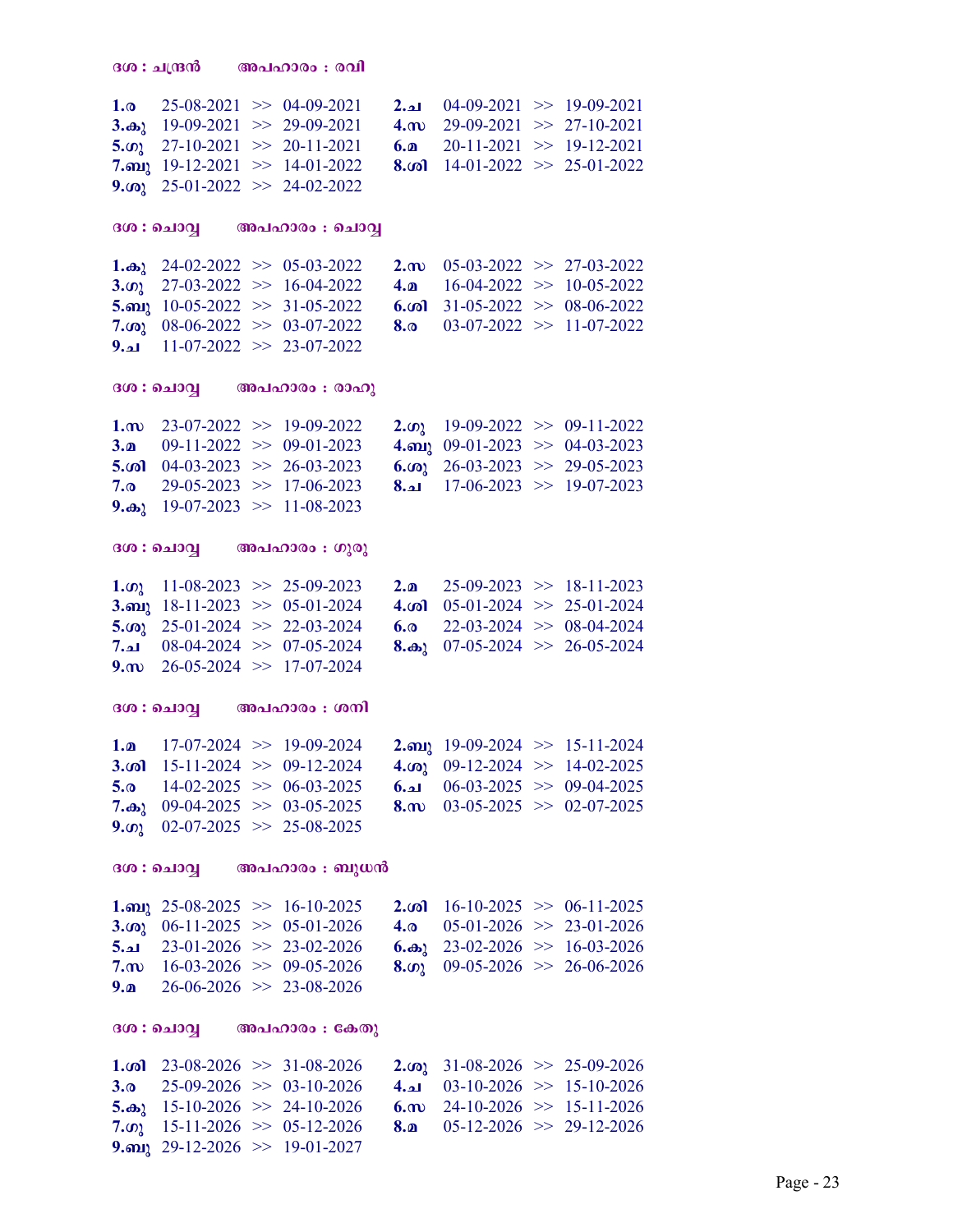```
ദശ: ചൊവ്വ അപഹാരം: \omega്രുക്രൻ
1.\omega_0 19-01-2027 \gg 31-03-2027 2.\omega 31-03-2027 \gg 21-04-2027<br>3.\omega 21-04-2027 \gg 27-05-2027 4.\omega_0 27-05-2027 \gg 20-06-2027
3.al 21-04-2027 > 27-05-2027 4.ab 27-05-2027 > 20-06-2027<br>5.m 20-06-2027 > 23-08-2027 6.m 23-08-2027 > 19-10-2027
                                                  6.\omega 23-08-2027 >> 19-10-2027
7.a 19-10-2027 \gg 26-12-2027 8.mg 26-12-2027 \gg 24-02-2028
9.\omega 24-02-2028 \gg 20-03-2028
300 : 0ചാവ് 00ചഹാരം : 001.a 20-03-2028 > 26-03-2028 2.a 26-03-2028 > 06-04-2028<br>3.a<sub>1</sub> 06-04-2028 > 13-04-2028 4.m 13-04-2028 > 03-05-2028
                                                  4.m 13-04-2028 \gg 03-05-2028<br>6.a 20-05-2028 \gg 09-06-2028
5.\omega 03-05-2028 >> 20-05-2028 6.a 20-05-2028 >> 09-06-2028<br>7.au 09-06-2028 >> 27-06-2028 8.\omega 27-06-2028 >> 04-07-2028
7.mg 09-06-2028 \implies 27-06-20289.\omega_2 04-07-2028 > 26-07-2028
300 : 0.1001 0.0000 : \Delta (0.0001.al 26-07-2028 \implies 13-08-2028 2.da 13-08-2028 \implies 25-08-2028<br>3.m 25-08-2028 \implies 26-09-2028 4.o 26-09-2028 \implies 24-10-2028
3.m 25-08-2028 >> 26-09-2028 4.\omega 26-09-2028 >> 24-10-2028<br>5.a 24-10-2028 >> 27-11-2028 6.am 27-11-2028 >> 27-12-2028
                                                  6.am 27-11-2028 > 27-12-2028
7. \omega 27-12-2028 >> 09-01-2029 8.\omega 09-01-2029 >> 13-02-2029
9.<sub>0</sub> 13-02-2029 \gg 24-02-2029
(300 : 00<sub>0</sub>) (00<sub>0</sub> + 00<sub>0</sub>)1.cm 24-02-2029 \gg 22-07-2029 2.\omega 22-07-2029 \gg 30-11-2029<br>3.a 30-11-2029 \gg 05-05-2030 4.om 05-05-2030 \gg 22-09-2030
3.a 30-11-2029 > 05-05-2030 4.mai 05-05-2030 > 22-09-20305.\omega 22-09-2030 >> 19-11-2030 6.\omega 19-11-2030 >> 02-05-2031<br>7.\omega 02-05-2031 >> 20-06-2031 8.1 20-06-2031 >> 10-09-2031
                                                  8.21 20-06-2031 \gg 10-09-2031
9.\omega_1 10-09-2031 >> 07-11-2031
(300 : 0000) (0.000 : 0.000)1.\omega_3 07-11-2031 >> 03-03-2032 2.a 03-03-2032 >> 20-07-2032<br>3.an<sub>2</sub> 20-07-2032 >> 21-11-2032 4.\omega_1 21-11-2032 >> 11-01-2033
                                                  4.\omega 21-11-2032 >> 11-01-2033<br>6.\omega 06-06-2033 >> 20-07-2033
5.\omega 11-01-2033 > 06-06-2033 6.\omega7.م 20-07-2033 > 01-10-2033 8.\omega 01-10-2033 > 21-11-2033
9.m 21-11-2033 \implies 02-04-2034(300: 00<sub>0</sub>) (00<sub>0</sub>)<sub>0</sub> : (000)1.a 02-04-2034 > 13-09-2034 2.mail 13-09-2034 > 08-02-2035
3.\omega1 08-02-2035 >> 10-04-2035 4.\omega<sub>3</sub> 10-04-2035 >> 30-09-2035 5.\omega 30-09-2035 >> 21-11-2035 > 16-02-2036
                                                  \frac{6.21}{21-11-2035} > 16-02-20367.\omega 16-02-2036 >> 17-04-2036 8.\omega 17-04-2036 >> 20-09-2036
9.\omega 20-09-2036 \gg 06-02-2037
```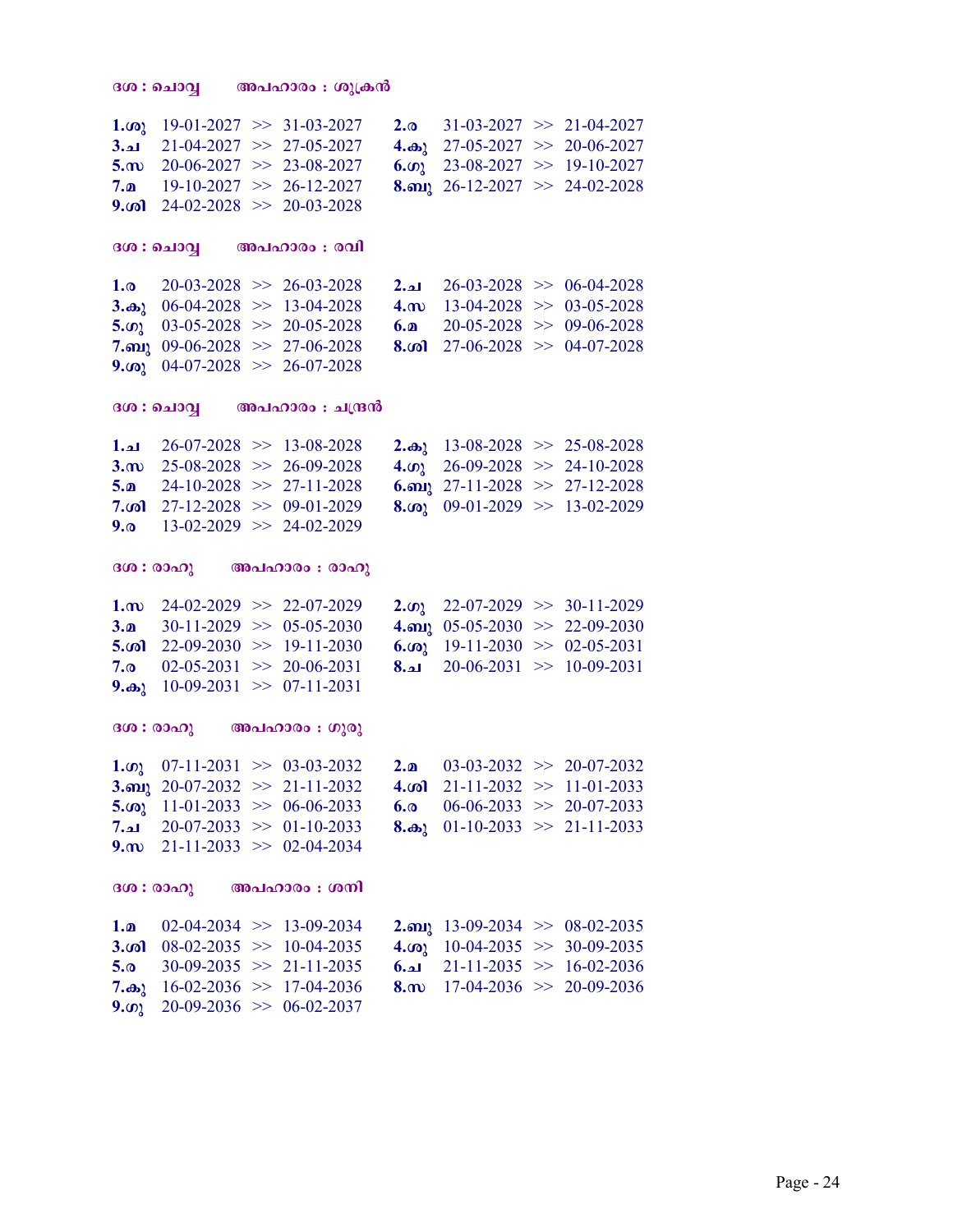$9.1$  23-01-2047  $\gg$  24-02-2047

**1.** and 06-02-2037  $\gg$  18-06-2037 **2.** and 18-06-2037  $\gg$  11-08-2037 **3.** and 18-01-2038  $\gg$  01-03-2038 3. $\omega$  11-08-2037 >> 13-01-2038 5.a 01-03-2038 >> 17-05-2038 6.a 17-05-2038 >> 11-07-2038<br>7.m 11-07-2038 >> 27-11-2038 8.m 27-11-2038 >> 31-03-2039  $8.02 \quad 27-11-2038 \implies 31-03-2039$ 9.a  $31-03-2039 \implies 26-08-2039$  $(300 : 00<sub>0</sub>)$   $(00<sub>0</sub> + 0<sub>0</sub>)<sub>0</sub>)$ 1.  $\omega$  26-08-2039 >> 17-09-2039 2. $\omega$ <sub>2</sub> 17-09-2039 >> 20-11-2039 3. a 20-11-2039 >> 09-12-2039 4. a 09-12-2039 >> 10-01-2040<br>5. a 10-01-2040 > 02-02-2040 6. m 02-02-2040 > 30-03-2040 5. as  $10-01-2040$   $> 02-02-2040$  6. m  $02-02-2040$   $> 30-03-2040$ <br>7. on  $30-03-2040$   $> 20-05-2040$  8. a  $20-05-2040$   $> 20-07-2040$ **8.a** 20-05-2040  $\gg$  20-07-2040 9.mg  $20-07-2040 \implies 12-09-2040$  $\mathcal{B}(\mathbf{0}: \mathbf{0} \in \mathbb{R}^n)$  അപഹാരം : ശുക്രൻ 1. $\omega_0$  12-09-2040 >> 14-03-2041 2. $\omega$  14-03-2041 >> 08-05-2041<br>3.a 08-05-2041 >> 07-08-2041 4. $\omega_1$  07-08-2041 >> 10-10-2041 **3.**  $\mu$  08-05-2041  $>$  07-08-2041 **4.**  $\mu$  07-08-2041  $>$  10-10-2041 **5.**  $\mu$  10-10-2041  $>$  23-03-2042  $>$  17-08-2042  $>$  17-08-2042 5.m 10-10-2041 >> 23-03-2042 6. $\omega$  23-03-2042 >> 17-08-2042<br>7.a 17-08-2042 >> 06-02-2043 8.any 06-02-2043 >> 11-07-2043 8.am  $06-02-2043 \implies 11-07-2043$ 9.col  $11-07-2043 \implies 13-09-2043$  $300 : 00001$   $000000 : 0001$ **1.a** 13-09-2043 >> 30-09-2043 **2.a** 30-09-2043 >> 27-10-2043 **3.a** 3.**a** 27-10-2043 >> 15-11-2043 **4.m** 15-11-2043 >> 04-01-2044 3. $\omega_0$  27-10-2043 >> 15-11-2043 4. $\omega$  15-11-2043 >> 04-01-2044<br>5. $\omega_1$  04-01-2044 >> 16-02-2044 6. $\omega$  16-02-2044 >> 08-04-2044 6.a 16-02-2044  $\gg$  08-04-2044 7.<sub>0</sub>p 08-04-2044  $\gg$  25-05-2044 8. $\omega$  25-05-2044  $\gg$  13-06-2044 9. $\omega_2$  13-06-2044 >> 07-08-2044  $300$  : രാഹു അപഹാരം : ചന്ദ്രൻ **1.al** 07-08-2044  $>$  22-09-2044 **2.** $\omega_3$  22-09-2044  $>$  24-10-2044 3. $\omega_2$  24-10-2044  $>$  14-01-2045  $>$  28-03-2045 3.m  $24-10-2044 \Rightarrow 14-01-2045$ 5.a 28-03-2045  $>$  23-06-2045 6.mg 23-06-2045  $>$  08-09-2045<br>7.col 08-09-2045  $>$  10-10-2045 8.col 10-10-2045  $>$  09-01-2046 8.in 10-10-2045  $> 09-01-2046$ 9.<sub>0</sub> 09-01-2046  $\gg$  06-02-2046  $(300 : 00<sub>0</sub>)$   $(00<sub>0</sub>)<sub>0</sub>$   $(000 : 00<sub>0</sub>)<sub>0</sub>)$ 1. $\omega$  06-02-2046 >> 28-02-2046 2.m 28-02-2046 >> 27-04-2046 3. $\omega$  27-04-2046 >> 17-06-2046 4. $\omega$  17-06-2046 >> 17-08-2046

5.org 17-08-2046  $\gg$  10-10-2046 6.col 10-10-2046  $\gg$  01-11-2046<br>7.co<sub>l</sub> 01-11-2046  $\gg$  04-01-2047 8.o 04-01-2047  $\gg$  23-01-2047 8.<sup>o</sup> 04-01-2047  $\gg$  23-01-2047

Page - 25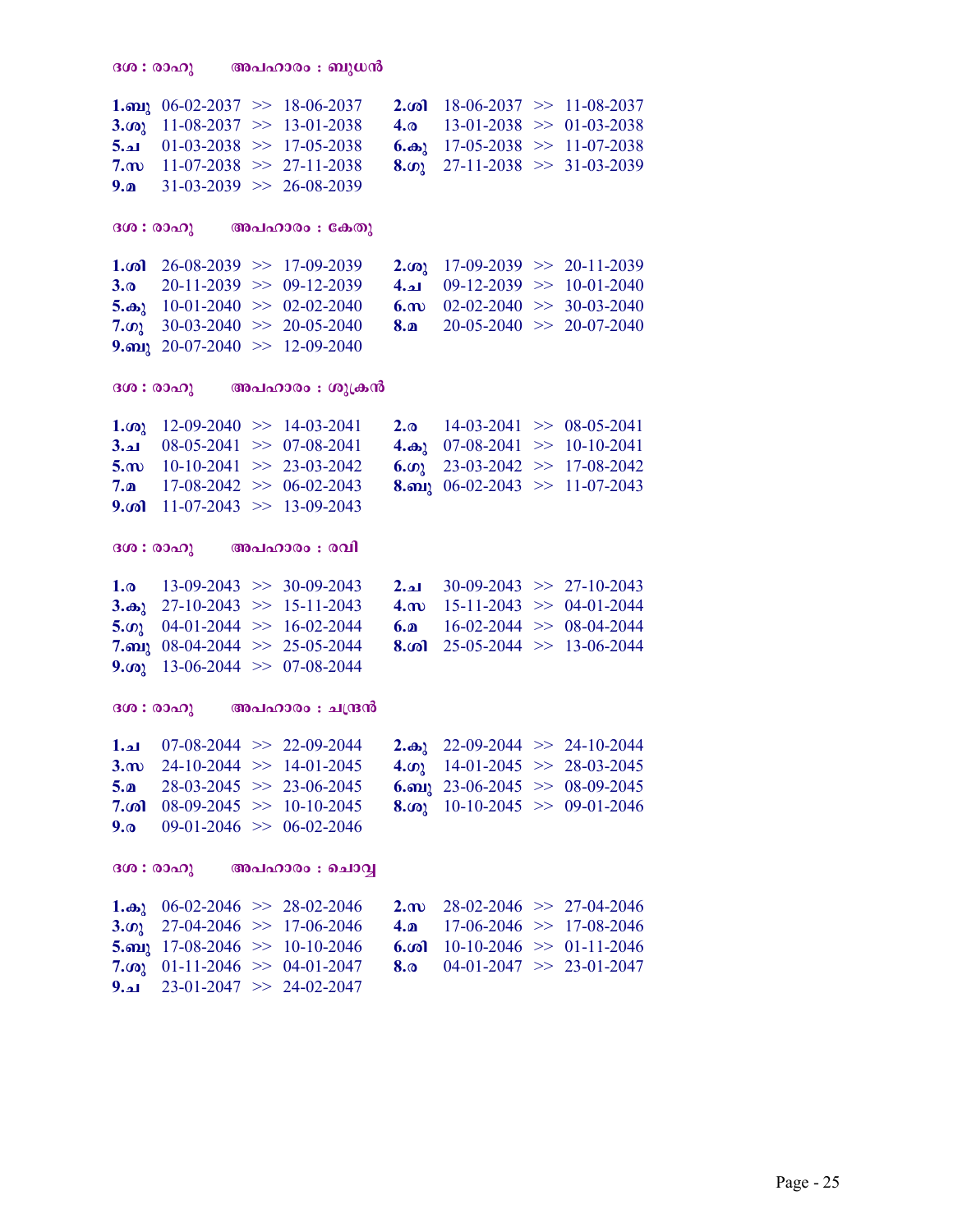## ഭാവാധിപന്മാർ

| ഭാവാധിപൻ | (കേന്ദ്രം) | : ശുക്രൻ  |
|----------|------------|-----------|
| ,        | (പണപരം)    | : ബുധൻ    |
| , ,      | (ആപോക്ലിമ) | : ചന്ദ്രൻ |
| ,        | (കേന്ദ്രം) | : രവി     |
| ,        | (ത്രികോണം) | : ബുധൻ    |
| ,        | (ആപോക്ലിമ) | : ശുക്രൻ  |
| ,        | (കേന്ദ്രം) | : ചൊവ്വ   |
| ,        | (പണപരം)    | : ഗുരു    |
| , ,      | (ത്രികോണം) | : ശനി     |
| ,        | (കേന്ദ്രം) | : ശനി     |
| ,        | (പണപരം)    | : ഗുരു    |
| , ,      | (ആപോക്ലിമ) | : ചൊവ്വ   |
|          |            |           |

### ഗ്രഹ യോഗങ്ങൾ

| ചന്ദ്രൻ |           | യോഗം രവി,ശുക്രൻ,കേതു     |
|---------|-----------|--------------------------|
| രവി     |           | യോഗം ചന്ദ്രൻ,ശുക്രൻ,കേതു |
| ബുധൻ    | യോഗം ശനി  |                          |
| ശുക്രൻ  |           | യോഗം ചന്ദ്രൻ,രവി,കേതു    |
| ശനി     | യോഗം ബുധൻ |                          |

## ഗ്രഹങ്ങൾക്ക് ഗ്രഹങ്ങളോടുള്ള ദൃഷ്ടികൾ

| ചന്ദ്രൻ | ദൃഷ്ടികൾ രാഹു  |  |
|---------|----------------|--|
| രവി     | ദൃഷ്ടികൾ രാഹു  |  |
| ശുക്രൻ  | ദൃഷ്ടികൾ രാഹു  |  |
| ചൊവ്വ   | ദൃഷ്ടികൾ ലഗ്നം |  |

## ഗ്രഹങ്ങൾക്ക് ഭാവങ്ങളോടുള്ള ദൃഷ്ടികൾ

| ചന്ദ്രൻ | ദൃഷ്ടികൾ മൂന്നാം |                                    |
|---------|------------------|------------------------------------|
| രവി     | ദൃഷ്ടികൾ മൂന്നാം |                                    |
| ബുധൻ    | ദൃഷ്ടികൾ രണ്ടാം  |                                    |
| ശുക്രൻ  | ദൃഷ്ടികൾ മൂന്നാം |                                    |
| ചൊവൃ    |                  | ദൃഷ്ടികൾ ഒന്നാം,രണ്ടാം,പത്താം      |
| ഗുരു    |                  | ദൃഷ്ടികൾ രണ്ടാം,പത്താം,പന്ത്രണ്ടാം |
| ശനി     |                  | ദൃഷ്ടികൾ രണ്ടാം,അഞ്ചാം,പത്താം      |
|         |                  |                                    |

#### ശുഭ പാപ ഗ്രഹങ്ങൾ

വ്യാഴം, ശുക്രൻ പക്ഷബലമുള്ള ചന്ദ്രൻ എന്നീ ഗ്രഹങ്ങൾക്ക് നൈസർഗിക ശുഭത്വം<br>കൽപ്പിച്ചിരിക്കുന്നു..ശുക്ലപക്ഷ ഷഷ്ടി തിഥി മുതൽ കൃഷ്ണപക്ഷ ഷഷ്ടി തിഥി വരെ ചന്ദ്രന് പക്ഷബലമുണ്ട്.

ഈ ജാതകത്തിൽ ചന്ദ്രന് പക്ഷബലമില്ല. ആയതിനാൽ പാപനാണ്.

പാപഗ്രഹങ്ങളോട് ചേർന്നു നിന്നാൽ ബുധൻ പാപനായിത്തീരുന്നു.

വാസ്തവത്തിൽ, ബുധന് പാപയോഗമുള്ളതുകൊണ്ട് ഈ ജാതകത്തിൽ ബുധൻ പാപനാണ്.

| ചതരി | - | പാപൻ |
|------|---|------|
| രവി  |   | പാപൻ |
| ബുധൻ | - | പാപൻ |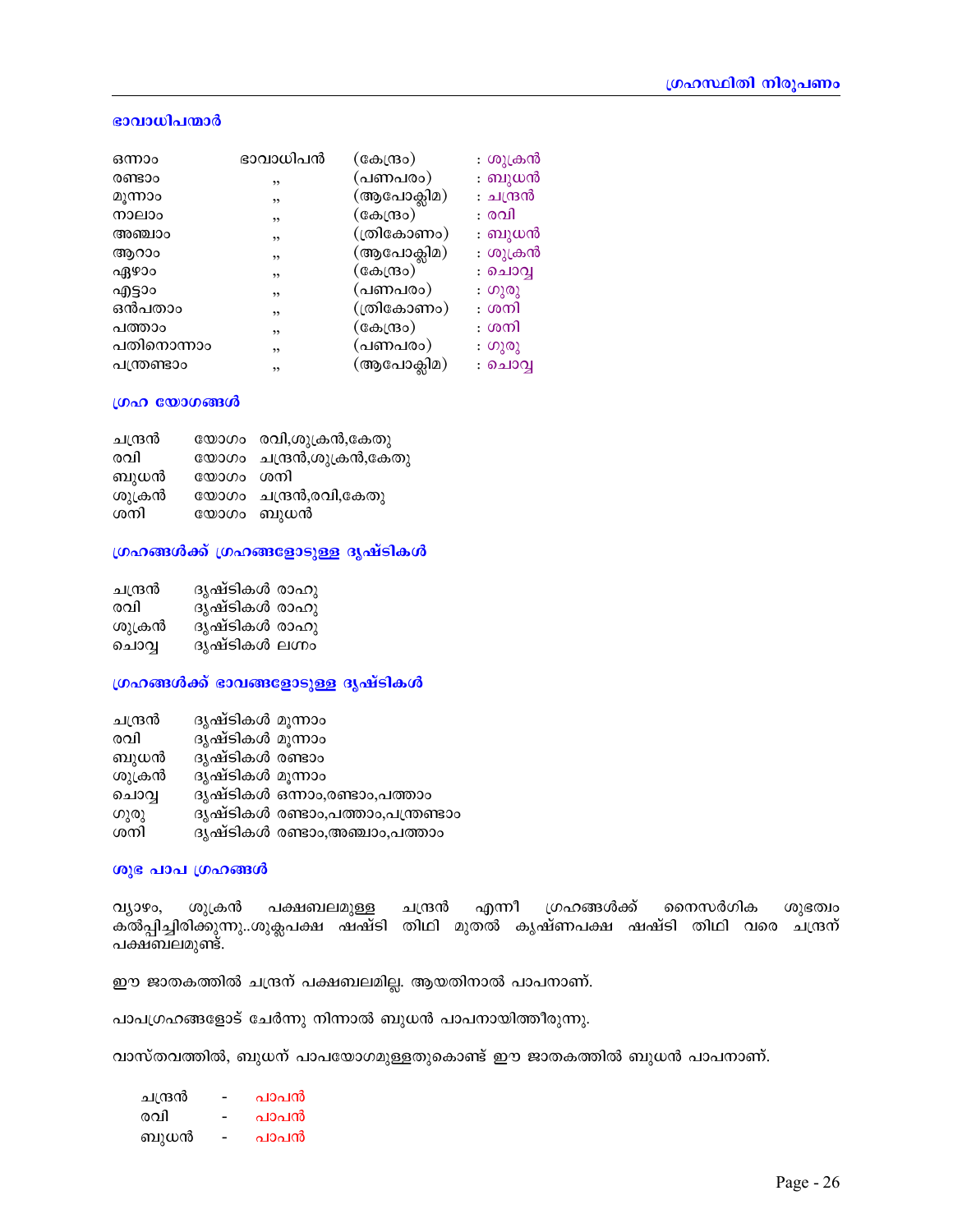| ശുക്രൻ | ശുഭൻ |
|--------|------|
| ചൊവൃ   | പാപൻ |
| ഗുരു   | ശുഭൻ |
| ശനി    | പാപൻ |
| രാഹു   | പാപൻ |
| കേതു   | പാപൻ |

## $\mathbf{u}$ ദാധിപത്യം അനുസരിച്ച് ശുഭപാപ നിരൂപണം.

്രഗ്രഹങ്ങളെ നൈസർഗിക സ്വഭാവമനുസരിച്ച് ശുഭൻ പാപൻ എന്ന് വേർതിരിച്ചിട്ടുണ്ടെങ്കിലും ഒരു ജാതകത്തിലെ ഫലം പറയുമ്പോൾ ഗ്രഹങ്ങളുടെ ഭാവാധിപത്യമനുസരിച്ചുള്ള സ്വഭാവം കൂടി കണക്കാക്കേണ്ടിയിരിക്കുന്നു.

ലഗ്നാധിപനും, അഞ്ചും, ഒൻപതും ഭാവാധിപന്മാരും എപ്പോഴും ശുഭന്മാരിലാണ്.

നൈസർഗിക പാപന്മാർ നാലോ, ഏഴോ, പത്തോ ഭാവങ്ങളുടെ അധിപന്മാരാകുമ്പോൾ ശുഭഗ്രഹങ്ങളായി മാറുന്നു.

മൂന്നും, ആറും, പതിനൊന്നും ഭാവാധിപന്മാർ പാപന്മാരാണ്.

നൈസർഗിക ശുഭന്മാർക്ക് നാലോ, ഏഴോ, പത്തോ ഭാവങ്ങളുടെ ആധിപത്യം ലഭിക്കുകയാണെങ്കിൽ കേന്ദ്രാധിപതൃദോഷം കാരണം പാപന്മാരായി തീരുന്നു.

രണ്ടും, എട്ടും, പന്ത്രണ്ടും ഭാവങ്ങളുടെ അധിപന്മാർക്ക് ശുഭസ്വഭാവമോ പാപസ്വഭാവമോ കാണുകയില്ല.

ചന്ദ്രനും സൂര്യനും ഒഴികെ മറ്റു ഗ്രഹങ്ങൾക്കെല്ലാം രണ്ട് ഭാവങ്ങലുടെ ആധിപത്യം ലഭിക്കുന്നതിനാൽ രണ്ടിന്റെയും അവസ്ഥ കണക്കാക്കി ചിന്തിക്കണം.

ചില ജോതിഷ പണ്ഡിതന്മാർ എട്ടാം ഭാവാധിപന് എപ്പോഴും പാപത്വം കൽപ്പിക്കുന്നുണ്ട്. പക്ഷെ ആധാരിക ഗ്രന്ഥങ്ങളെ അനുസരിച്ച് ആധിപത്യമുള്ള ` ഭാവങ്ങളെ കൂടി കണക്കാക്കി വേണം ചിന്തിക്കാൻ.

| ഗ്രഹം   | ആധിപത്യം | ശുഭാശുഭ സ്ഥിതി |
|---------|----------|----------------|
|         |          |                |
| ചന്ദ്രൻ | 3        | പാപൻ           |
| രവി     | 4        | ശുഭൻ           |
| ബുധൻ    | 2 5      | ശുഭൻ           |
| ശുക്രൻ  | 6        | സമൻ            |
| ചൊവൃ    | 12       | ശുഭൻ           |
| ഗുരു    | 11       | പാപൻ           |
| ശനി     | 10       | ശുഭൻ           |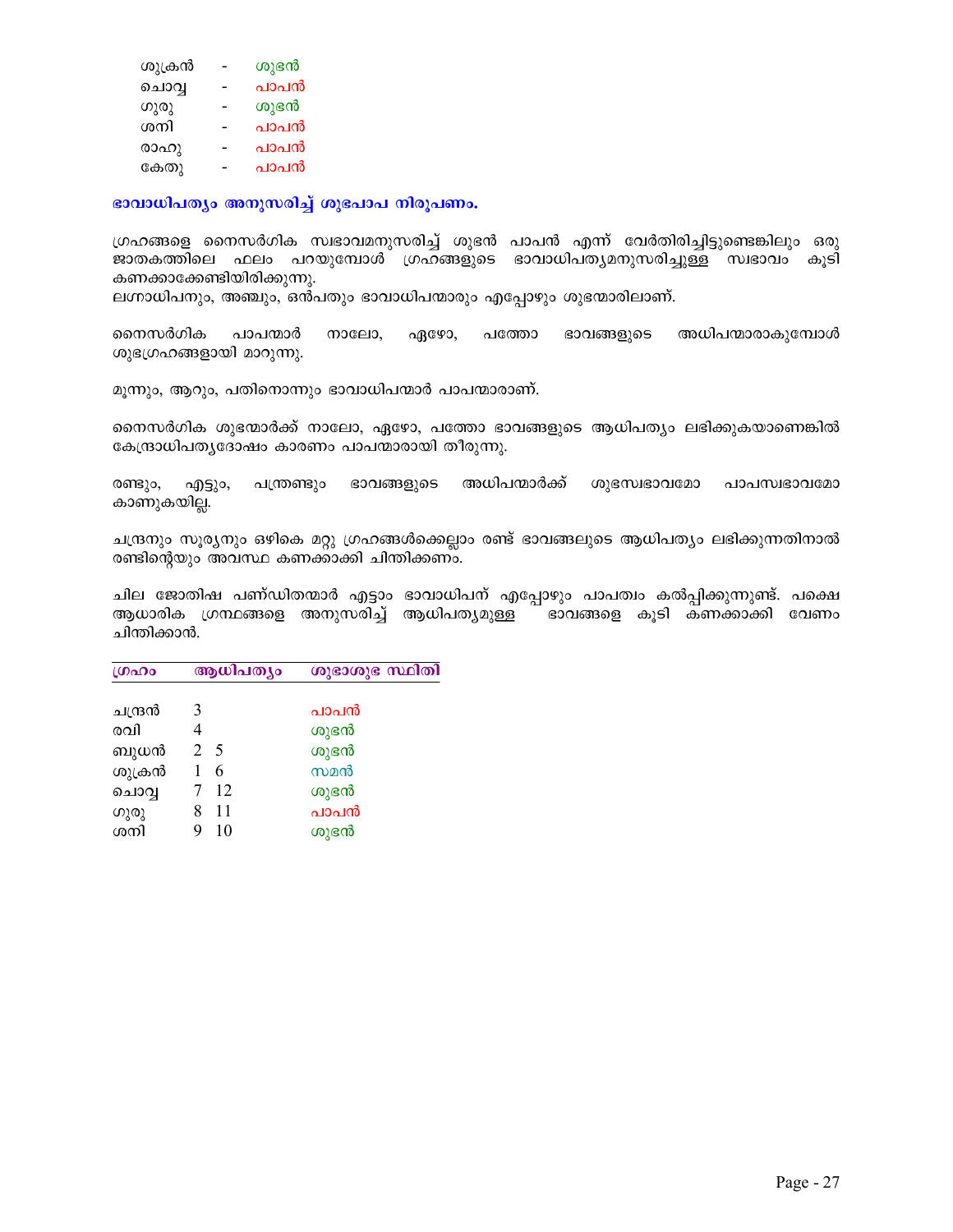# നൈസർഗ്ഗിക മിത്രങ്ങൾ

|                       | ച         | $\boldsymbol{\omega}$ | ബു       | ശു        | കു       | ဖာ္ခ     | $\Omega$ |
|-----------------------|-----------|-----------------------|----------|-----------|----------|----------|----------|
| ച                     | $\ddotsc$ | മിത്രം                | മിത്രം   | സമൻ       | സമൻ      | സമൻ      | സമൻ      |
| $\boldsymbol{\omega}$ | മിത്രം    | $\ddotsc$             | സമൻ      | ശത്രു     | മിത്രം   | മിത്രം   | O(D)     |
| ബു                    | ശത്രു     | മിത്രം                | $\cdots$ | മിത്രം    | സമൻ      | സമൻ      | സമൻ      |
| ശു                    | ശത്രു     | ശത്രു                 | മിത്രം   | $\ddotsc$ | സമൻ      | സമൻ      | മിത്രം   |
| $\mathbf{\omega}$     | മിത്രം    | മിത്രം                | ശത്രു    | സമൻ       | $\cdots$ | മിത്രം   | സമൻ      |
| ဖာ္ခ                  | മിത്രം    | മിത്രം                | ശത്രു    | ശത്രു     | മിത്രം   | $\cdots$ | സമൻ      |
| മ                     | ശത്രു     | ശത്രു                 | മിത്രം   | മിത്രം    | ശത്രു    | സമൻ      |          |

താത്കാലിക മിത്രങ്ങൾ

|                       | لم     | ര      | ബു       | ശു                             | $\mathbf{\Theta}$ | ഗു       | മ         |
|-----------------------|--------|--------|----------|--------------------------------|-------------------|----------|-----------|
|                       |        |        |          |                                |                   |          |           |
| ച                     |        | ശത്രു  | മിത്രം   | ശ്ര $\mathcal{O}(\mathcal{O})$ | മിത്രം            | മിത്രം   | മിത്രം    |
| $\boldsymbol{\omega}$ | ശത്രു  |        | മിത്രം   | ശത്രു                          | മിത്രം            | മിത്രം   | മിത്രം    |
| ബു                    | മിത്രം | മിത്രം | $\cdots$ | മിത്രം                         | മിത്രം            | മിത്രം   | ശ്ര $(0)$ |
| ശു                    | ശത്രു  | ശത്രു  | മിത്രം   |                                | മിത്രം            | മിത്രം   | മിത്രം    |
| $\mathbf{\omega}$     | മിത്രം | മിത്രം | മിത്രം   | മിത്രം                         |                   | മിത്രം   | മിത്രം    |
| ഗു                    | മിത്രം | മിത്രം | മിത്രം   | മിത്രം                         | മിത്രം            | $\cdots$ | മിത്രം    |
| $\Omega$              | മിത്രം | മിത്രം | ശത്രു    | മിത്രം                         | മിത്രം            | മിത്രം   |           |

<mark>പഞ്ചത മിത്രങ്ങൾ</mark>

|                       | ച          | $\boldsymbol{\omega}$ | ബു        | ശു         | കു        | ഗു       | $\Omega$ |
|-----------------------|------------|-----------------------|-----------|------------|-----------|----------|----------|
| ച                     | $\ddotsc$  | സമൻ                   | അ.മിത്രം  | ശ്ര $(0)$  | മിത്രം    | മിത്രം   | മിത്രം   |
| $\boldsymbol{\omega}$ | സമൻ        | $\ddotsc$             | മിത്രം    | (30.00(0)) | അ.മിത്രം  | അ.മിത്രം | സമൻ      |
| ബു                    | സമൻ        | അ.മിത്രം              | $\ddotsc$ | അ.മിത്രം   | മിത്രം    | മിത്രം   | O(D)     |
| $\omega$              | (30.00(0)) | (30.00(0))            | അ.മിത്രം  | $\ddotsc$  | മിത്രം    | മിത്രം   | അ.മിത്രം |
| $\mathbf{\Theta}$     | അ.മിത്രം   | അ.മിത്രം              | സമൻ       | മിത്രം     | $\ddotsc$ | അ.മിത്രം | മിത്രം   |
| ഗു                    | അ.മിത്രം   | അ.മിത്രം              | സമൻ       | സമൻ        | അ.മിത്രം  | $\cdots$ | മിത്രം   |
| $\Omega$              | സമൻ        | സമൻ                   | സമൻ       | അ.മിത്രം   | സമൻ       | മിത്രം   | $\cdots$ |

അ.മിത്രം = അതിമിത്രം - അതിയ ആരാതു = അതിശത്രു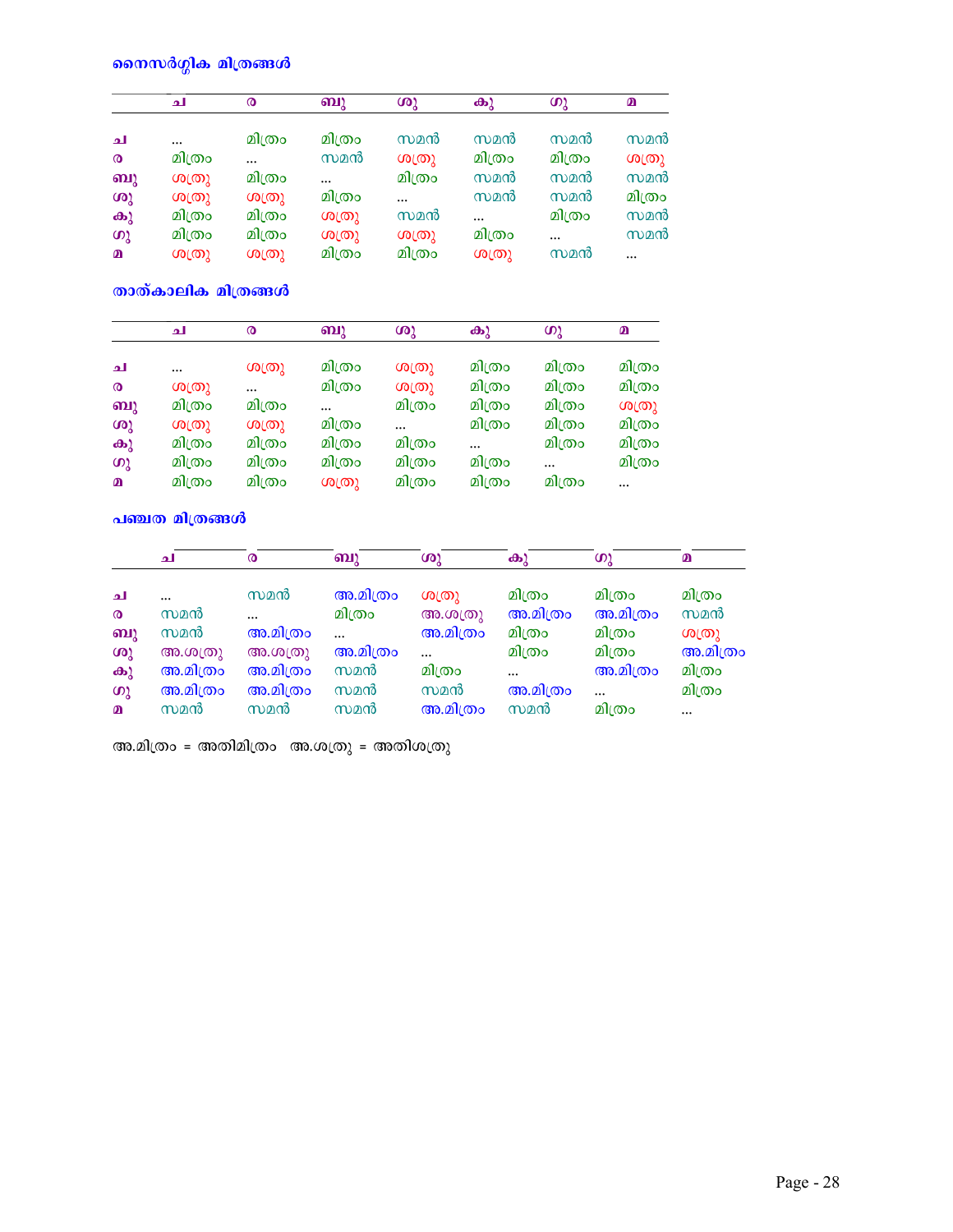# ദ<mark>ൃക്ബലങ്ങൾ ഷഷ്ഠിയാംശത്</mark>തിൽ

| ദൃഷ്ടിചെയ്യുന്ന ഗ്രഹം |                           | ദൃശൃഗ്രഹം |          |          |          |                      |  |
|-----------------------|---------------------------|-----------|----------|----------|----------|----------------------|--|
| الم                   | $\boldsymbol{\mathsf{O}}$ | ബു        | ശു       | കു       | ഗു       | $\Omega$             |  |
|                       |                           |           |          |          |          |                      |  |
|                       |                           | $\bullet$ |          | 2.70     | 5.38     | $\bullet$            |  |
| 37.37                 | 23.60                     | 10.17     | 25.76    |          |          | 6.89                 |  |
| 37.37                 | 23.60                     | 10.17     | 25.76    | 2.70     | 5.38     | 6.89                 |  |
|                       |                           |           |          |          |          |                      |  |
|                       |                           |           |          | $-8.51$  | $-11.19$ | $\ddot{\phantom{0}}$ |  |
|                       |                           |           |          | $-1.62$  | $-4.30$  |                      |  |
| $-1.01$               |                           |           |          |          |          | $\bullet$            |  |
| $-32.02$              | $-18.24$                  | $-7.49$   | $-20.41$ |          |          | $-4.21$              |  |
| $-4.30$               |                           |           |          |          |          |                      |  |
| $-37.33$              | $-18.24$                  | $-7.49$   | $-20.41$ | $-10.13$ | $-15.49$ | $-4.21$              |  |
| 0.04                  | 5.36                      | 2.68      | 5.35     | $-7.43$  | $-10.11$ | 2.68                 |  |
| $0.01\,$              | 1.34                      | 0.67      | 1.34     | $-1.86$  | $-2.53$  | $0.67\,$             |  |
|                       |                           |           |          |          |          |                      |  |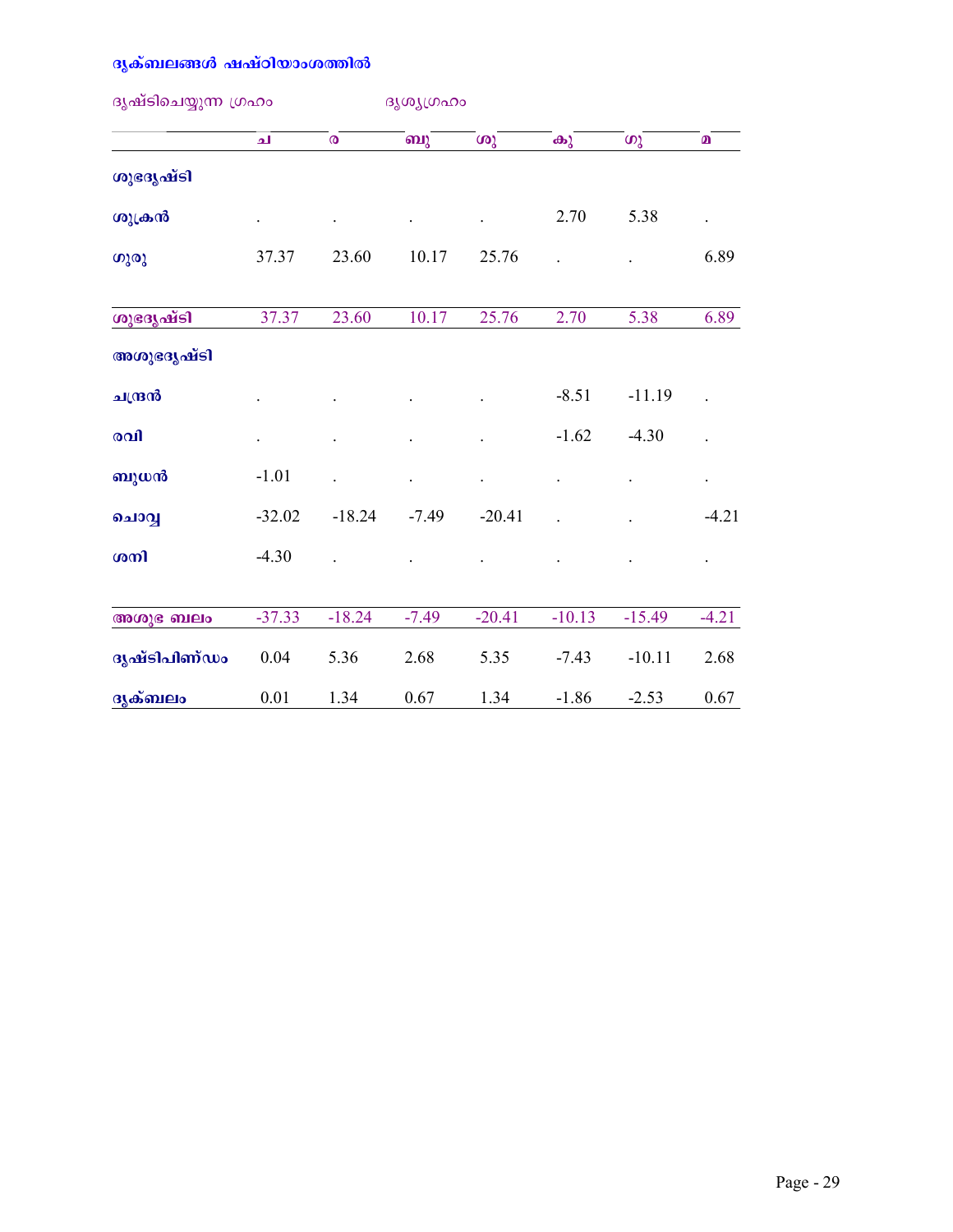# ഷട്ബല പട്ടിക

| الم                    | ര                | ബു               | ശു               | കു               | ഗു               | മ                |
|------------------------|------------------|------------------|------------------|------------------|------------------|------------------|
|                        |                  |                  |                  |                  |                  |                  |
| ഉച്ചബലം<br>24.96       | 28.03            | 29.72            | 33.08            | 30.95            | 23.17            | 43.58            |
| സപ്തവർഗ്ഗജ ബലം         |                  |                  |                  |                  |                  |                  |
| 86.25                  | 46.88            | 120.00           | 108.76           | 165.00           | 105.00           | 120.00           |
| ഓജയുഗ്മരാശ്യാംശ ബലം    |                  |                  |                  |                  |                  |                  |
| 15.00                  | 15.00            | 30.00            | 15.00            | $\boldsymbol{0}$ | 15.00            | 30.00            |
| കേന്ദ്രബലം             |                  |                  |                  |                  |                  |                  |
| 15.00                  | 15.00            | 30.00            | 15.00            | 60.00            | 15.00            | 30.00            |
| ്രേക്കാണബലം            |                  |                  |                  |                  |                  |                  |
| $\theta$               | 15.00            | 15.00            | $\theta$         | 15.00            | $\boldsymbol{0}$ | $\theta$         |
| മൊത്തം സ്ഥാനബലം        |                  |                  |                  |                  |                  |                  |
| 141.21                 | 119.91           | 224.72           | 171.84           | 270.95           | 158.17           | 223.58           |
| മൊത്തം ദിക്ബലം         |                  |                  |                  |                  |                  |                  |
| 3.09                   | 52.32            | 13.67            | 6.96             | 31.24            | 3.11             | 48.52            |
| നതോന്നത ബലം            |                  |                  |                  |                  |                  |                  |
| 7.79                   | 52.21            | 60.00            | 52.21            | 7.79             | 52.21            | 7.79             |
| പക്ഷബലം                |                  |                  |                  |                  |                  |                  |
| 110.82                 | 55.41            | 55.41            | 4.59             | 55.41            | 4.59             | 55.41            |
| ത്രിഭാഗബലം             |                  |                  |                  |                  |                  |                  |
| 0                      | 60.00            | $\theta$         | $\theta$         | $\theta$         | 60.00            | $\theta$         |
| അബ്ദബലം                |                  |                  |                  |                  |                  |                  |
| 15.00                  | $\boldsymbol{0}$ | $\boldsymbol{0}$ | $\theta$         | $\theta$         | $\boldsymbol{0}$ | $\boldsymbol{0}$ |
| മാസബലം                 |                  |                  |                  |                  |                  |                  |
| $\theta$               | $\boldsymbol{0}$ | $\boldsymbol{0}$ | $\boldsymbol{0}$ | $\theta$         | 30.00            | $\boldsymbol{0}$ |
| വാരബലം<br>$\mathbf{0}$ | $\boldsymbol{0}$ | $\boldsymbol{0}$ | $\boldsymbol{0}$ | $\boldsymbol{0}$ | 45.00            | $\boldsymbol{0}$ |
| ഹോരബലം                 |                  |                  |                  |                  |                  |                  |
| $\mathbf{0}$           | $\boldsymbol{0}$ | $\boldsymbol{0}$ | $\boldsymbol{0}$ | $\mathbf{0}$     | 60.00            | $\boldsymbol{0}$ |
| അയനബലം                 |                  |                  |                  |                  |                  |                  |
| 51.87                  | 7.66             | 59.28            | 4.33             | 5.86             | 7.62             | 59.76            |
| യുദ്ധബലം               |                  |                  |                  |                  |                  |                  |
| $\boldsymbol{0}$       | $\boldsymbol{0}$ | $\boldsymbol{0}$ | $\theta$         | $\boldsymbol{0}$ | 0                | $\boldsymbol{0}$ |
| മൊത്തം കാലബലം          |                  |                  |                  |                  |                  |                  |
| 185.48                 | 175.28           | 174.69           | 61.13            | 69.06            | 259.42           | 122.96           |
| മൊത്തം ചേഷ്ടബലം        |                  |                  |                  |                  |                  |                  |
| $\boldsymbol{0}$       | $\boldsymbol{0}$ | 15.77            | 2.56             | 25.26            | 23.71            | 8.93             |
| മൊത്തം നൈസർഗ്ഗിക ബലം   |                  |                  |                  |                  |                  |                  |
| 51.43                  | 60.00            | 25.70            | 42.85            | 17.14            | 34.28            | 8.57             |
| മൊത്തം ദൃക്ബലം         |                  |                  |                  |                  |                  |                  |
| 0.01                   | 1.34             | 0.67             | 1.34             | $-1.86$          | $-2.53$          | 0.67             |
| മൊത്തം ഷഡ്ബലം          |                  |                  |                  |                  |                  |                  |
| 381.22                 | 408.85           | 455.22           | 286.68           | 411.79           | 476.16           | 413.23           |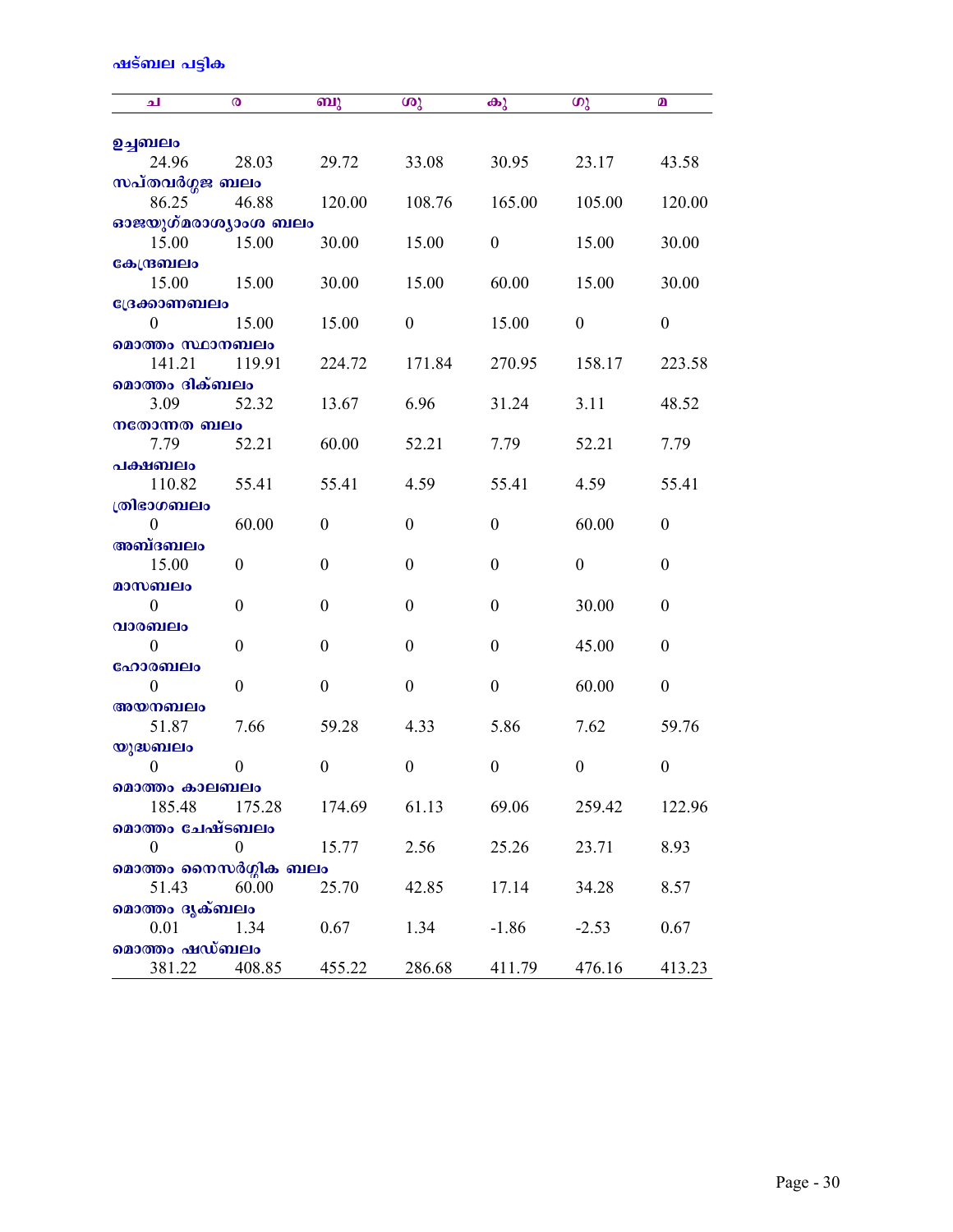|              |                | ഷട്ബല സംക്ഷിപ്ത പട്ടിക                              |                         |           |                                                                       |                   |        |                   |       |              |
|--------------|----------------|-----------------------------------------------------|-------------------------|-----------|-----------------------------------------------------------------------|-------------------|--------|-------------------|-------|--------------|
| الم          |                | ര                                                   | ബു                      |           | ശു                                                                    | $\mathbf{\Theta}$ |        | ഗു                |       | $\Omega$     |
|              |                | മൊത്തം ഷഡ്ബലം                                       |                         |           |                                                                       |                   |        |                   |       |              |
|              | 381.22         | 408.85                                              |                         | 455.22    | 286.68                                                                |                   | 411.79 | 476.16            |       | 413.23       |
|              |                | മൊത്തം ഷഡ്ബലം രൂപത്തിൽ                              |                         |           |                                                                       |                   |        |                   |       |              |
|              | 6.35           | 6.81                                                | 7.59                    |           | 4.78                                                                  |                   | 6.86   | 7.94              |       | 6.89         |
|              |                | ഏറ്റവും കുറഞ്ഞ ആവശ്യകത                              |                         |           |                                                                       |                   |        |                   |       |              |
|              | 6.00           | 5.00                                                | 7.00                    |           | 5.50                                                                  |                   | 5.00   | 6.50              |       | 5.00         |
| ഷഡ്ബല        |                |                                                     |                         |           |                                                                       |                   |        |                   |       |              |
|              | 1.06           | 1.36                                                | 1.08                    |           | 0.87                                                                  |                   | 1.37   | 1.22              |       | 1.38         |
| സ്ഥാനം       |                |                                                     |                         |           |                                                                       |                   |        |                   |       |              |
| 6            |                | 3                                                   | 5                       |           | $\tau$                                                                | $\overline{2}$    |        | 4                 |       | $\mathbf{1}$ |
|              |                | ഇഷ്ടഫല / കഷ്ടഫല പട്ടിക                              |                         |           |                                                                       |                   |        |                   |       |              |
|              |                | الم                                                 | $\pmb{\infty}$          |           | ബു                                                                    | ശു                |        | $\mathbf{\Theta}$ | ഗു    | മ            |
| ഇഷ്ടഫലം      |                | 10.71                                               | 16.23                   |           | 21.65                                                                 | 9.20              |        | 27.96             | 23.44 | 19.73        |
| കഷ്ടഫലം      |                | 44.06                                               | 40.22                   |           | 36.60                                                                 | 39.32             |        | 31.77             | 36.56 | 28.96        |
|              |                | ഭാവ ദൃക്ബലം ഷഷ്ടിമാംശത്തിൽ<br>ദൃഷ്ടിചെയ്യുന്ന ഗ്രഹം |                         | ദൃശ്യഭാവം | ബുധന്റെ ശുഭത്വം യോഗം കൊണ്ട് കണക്കാക്കുന്ന രീതി സ്വീകരിച്ചിരിക്കുന്നു. |                   |        |                   |       |              |
| $\mathbf{1}$ | $\overline{2}$ | $\overline{\mathbf{3}}$                             | $\overline{\mathbf{4}}$ | 5         | 6                                                                     | $\overline{7}$    | 8      | 9                 | 10    | 11           |
| ശുഭദൃഷ്ടി    |                |                                                     |                         |           |                                                                       |                   |        |                   |       |              |
| ചന്ദ്രൻ      |                |                                                     |                         |           |                                                                       |                   |        |                   |       |              |
| 9.13         | 3.90           | 5.92                                                | 13.84 9.77              |           | 5.70                                                                  | $1.63$ .          |        |                   |       | 1.48         |
| ശുക്രൻ       |                |                                                     |                         |           |                                                                       |                   |        |                   |       |              |
| 7.68         | 1.00           | 11.73                                               | 12.39                   | 8.32      | 4.25                                                                  | 0.18              |        |                   |       | 2.93         |

 $3.39$   $19.21$   $44.18$ 

 $\begin{array}{cccc} \n\omega_3 \omega_3 & & & \\ \n55.33 & 41.61 & 27.89 & 14.18 \n\end{array}$ .

30.00

25.79 13.56

30.00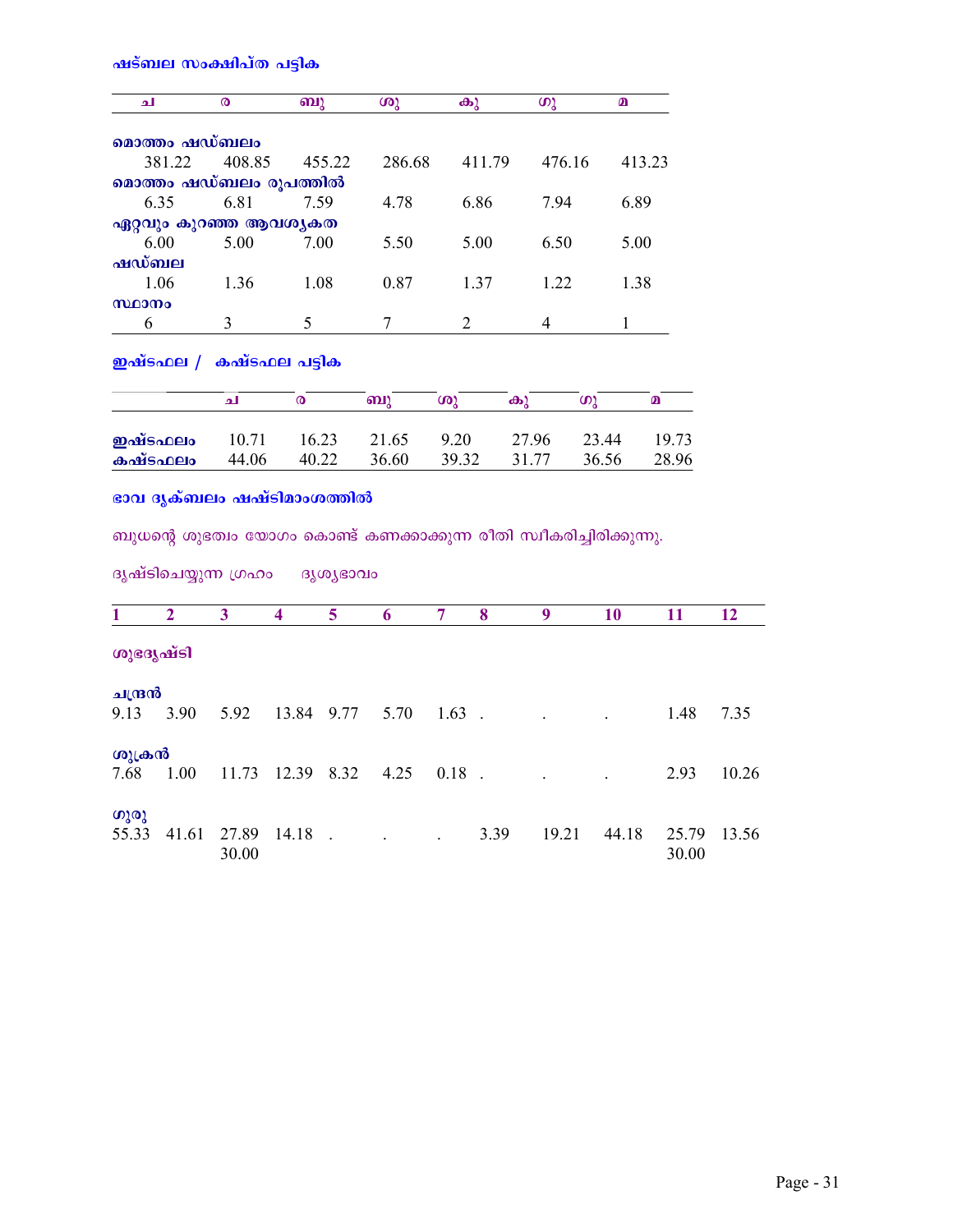ശുഭദൃഷ്ടി

| 72.14          | 46.51                                                   | 75.54 | 40.41                                             | 18.09   | 9.95     | 1.81           | 3.39    |                                                                       | 19.21        | 44.18            | 60.20            | 31.17         |
|----------------|---------------------------------------------------------|-------|---------------------------------------------------|---------|----------|----------------|---------|-----------------------------------------------------------------------|--------------|------------------|------------------|---------------|
|                | അശുഭദൃഷ്ടി                                              |       |                                                   |         |          |                |         |                                                                       |              |                  |                  |               |
|                |                                                         |       |                                                   |         |          |                |         |                                                                       |              |                  |                  |               |
| രവി            |                                                         |       |                                                   |         |          |                |         |                                                                       |              |                  |                  |               |
| $-7.31$        |                                                         |       | $-0.46$ $-12.81$ $-12.12$ $-8.05$ $-3.98$         |         |          | $\sim$         |         |                                                                       |              |                  | $-3.20$          | $-10.80$      |
|                |                                                         |       |                                                   |         |          |                |         |                                                                       |              |                  |                  |               |
| ബുധൻ           | $-11.00$ $-32.86$ $-53.07$ $-39.35$ $-23.07$ $-6.78$    |       |                                                   |         |          |                |         |                                                                       |              | $-5.65$          | $-28.87 - 36.78$ |               |
|                |                                                         |       |                                                   |         |          | $\sim$         |         |                                                                       |              |                  |                  |               |
| ചൊവ്വ          |                                                         |       |                                                   |         |          |                |         |                                                                       |              |                  |                  |               |
|                | $-14.50$ $-11.07$ $-7.64$                               |       | $-4.22$                                           | $-0.14$ | $\sim$   |                | $-0.18$ |                                                                       | $-3.61$      | $-10.32$         | $-7.64$          | $-0.71$       |
|                | $-3.75 -3.75$                                           |       |                                                   |         |          |                |         |                                                                       |              |                  | $-3.75$          |               |
| ശനി            |                                                         |       |                                                   |         |          |                |         |                                                                       |              |                  |                  |               |
| $-1.11$        |                                                         |       | $-11.50$ $-12.45$ $-9.02$ $-4.95$                 |         | $-0.88$  | $\sim$         |         |                                                                       |              | $-2.23$          | $-8.86$          | $-8.38$       |
|                |                                                         |       |                                                   |         | $-11.25$ |                |         |                                                                       |              |                  | $-11.25$         |               |
|                | അശുഭ ബലം                                                |       |                                                   |         |          |                |         |                                                                       |              |                  |                  |               |
|                |                                                         |       |                                                   |         |          |                |         |                                                                       |              |                  |                  |               |
|                | $-33.92$ $-59.64$ $-89.72$ $-64.71$ $-36.21$ $-22.89$ . |       |                                                   |         |          |                | $-0.18$ |                                                                       | $-3.61$      | $-18.20$         | $-63.57 - 56.67$ |               |
|                |                                                         |       |                                                   |         |          |                |         |                                                                       |              |                  |                  |               |
|                | ദൃഷ്ടിപിണ്ഡം / ദൃക്ബലം                                  |       |                                                   |         |          |                |         |                                                                       |              |                  |                  |               |
| 38.22          |                                                         |       | $-13.13$ $-14.18$ $-24.30$ $-18.12$ $-12.94$ 1.81 |         |          |                | 3.21    |                                                                       | 15.60        | 25.98            | $-3.37$          | $-25.50$      |
|                |                                                         |       |                                                   |         |          |                |         |                                                                       |              |                  |                  |               |
|                | ഭാവബല പട്ടിക                                            |       |                                                   |         |          |                |         |                                                                       |              |                  |                  |               |
| $\mathbf{1}$   | $\overline{2}$                                          | 3     | $\overline{\mathbf{4}}$                           | 5       | 6        | $\overline{ }$ |         | 8                                                                     | 9            | 10               | 11               | 12            |
|                |                                                         |       |                                                   |         |          |                |         |                                                                       |              |                  |                  |               |
|                | ഭാവാധിപതിബലം                                            |       |                                                   |         |          |                |         |                                                                       |              |                  |                  |               |
|                |                                                         |       |                                                   |         |          |                |         | 286.68 455.22 455.22 381.22 408.85 286.68 411.79 476.16 476.16 413.23 |              |                  | 413.23           | 411.79        |
| 30.00          | ഭാവ ദൃക്ബലം<br>50.00                                    | 40.00 | 60.00                                             | 10.00   | 10.00    | 60.00          |         | 10.00                                                                 | 50.00        | $\boldsymbol{0}$ | 40.00            | 40.00         |
|                | ഭാവദൃഷ്ടിബലം                                            |       |                                                   |         |          |                |         |                                                                       |              |                  |                  |               |
|                | 38.22 -13.13 -14.18 -24.30 -18.12 -12.94 1.81           |       |                                                   |         |          |                |         | 3.21                                                                  | 15.60        | 25.98            | $-3.37$          | $-25.50$      |
|                | മൊത്തം ഭാവബലം                                           |       |                                                   |         |          |                |         |                                                                       |              |                  |                  |               |
|                |                                                         |       |                                                   |         |          |                |         | 354.90 492.09 481.04 416.92 400.73 283.74 473.60 489.37 541.76 439.21 |              |                  |                  | 449.86 426.29 |
|                | ഭാവബലം രൂപത്തിൽ                                         |       |                                                   |         |          |                |         |                                                                       |              |                  |                  |               |
| 5.92<br>സ്ഥാനം | 8.20                                                    | 8.02  | 6.95                                              | 6.68    | 4.73     | 7.89           |         | 8.16                                                                  | 9.03         | 7.32             | 7.50             | 7.10          |
| 11             | 2                                                       | 4     | 9                                                 | 10      | 12       | 5              |         | 3                                                                     | $\mathbf{1}$ | 7                | 6                | 8             |
|                |                                                         |       |                                                   |         |          |                |         |                                                                       |              |                  |                  |               |

## ശ്രഹമൗഢ്യ ചിന്തനം

ഗ്രഹങ്ങൾ സൂര്യനോട് വളരെ അടുത്തു വരുമ്പോൾ മൗഢ്യം സംഭവിക്കുന്നു. സൂര്യനോട് 12<br>ഡിഗ്രിക്കുള്ളിൽ ചന്ദ്രൻ, 17 ഡിഗ്രിക്കുള്ളിൽ കുജൻ, 13 ഡിഗ്രിക്കുള്ളിൽ ബുധൻ, 11 ഡിഗ്രിക്കുള്ളിൽ വ്യാഴം, 9 ഡിഗ്രിക്കുള്ളിൽ ശുക്രൻ, 15 ഡിഗ്രിക്കുള്ളിൽ ശനി എന്നീ ഗ്രഹങ്ങൾ നിൽക്കുമ്പോൾ മൗഢ്യം ഉള്ളതായി കണക്കാക്കാം.

ശുക്രൻ മൗഢ്യത്തിലാണ്.

#### ഗ്രഹയുദ്ധം

ചന്ദ്രനും സൂര്യനും ഒഴികെ മറ്റു ഗ്രഹങ്ങൾ 1 ഡിഗ്രിക്കുള്ളിൽ അടുത്തു വരുമ്പോൾ യുദ്ധം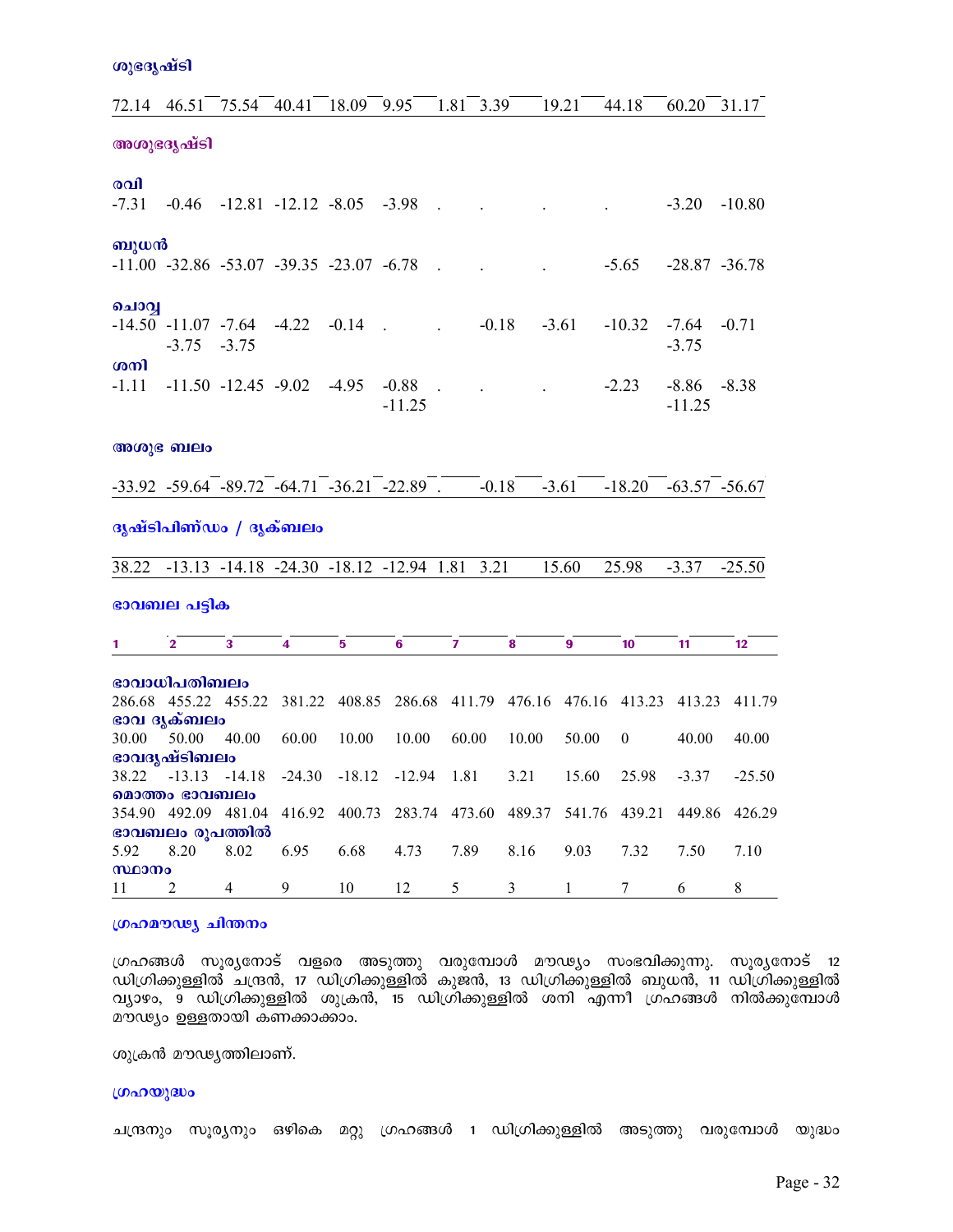തുടങ്ങുന്നു. ഗ്രഹയുദ്ധത്തെപ്പറ്റി പല അഭിപ്രായങ്ങൾ ഉണ്ട്. താഴെ പറയുന്ന തത്വങ്ങളെ അടിസ്ഥാനപ്പെടുത്തിയാണ് ഇവിടെ ഗ്രഹയുദ്ധം ചിന്തനം ചെയ്തിരിക്കുന്നത്. മറ്റു ഗ്രഹങ്ങൾ തമ്മിൽ യുദ്ധം ചെയ്താൽ ഉത്തര ഭാഗത്തുള്ള ഗ്രഹം ജയിക്കുന്നു.

## ഈ ജാതകത്തിൽ ഗ്രഹയുദ്ധം കാണുന്നില്ല.

## ഉച്ചനീചത്വം, മൗഢ്യം, ഗ്രഹയുദ്ധം, വക്രം എന്നിവ കണക്കാക്കി ഗ്രഹബലം.

| ഗ്രഹം                 | ഊിം∖<br>$m$ ിച $\circ$ | മൗഢ്യം | ഗ്രഹയുദ്ധം | വക്രാ | ബാലാദി അവസ്ഥ |
|-----------------------|------------------------|--------|------------|-------|--------------|
|                       |                        |        |            |       |              |
| ച                     |                        |        |            |       | യുവാവസ്ഥ     |
| $\boldsymbol{\Omega}$ |                        |        |            |       | മൃതാവസ്ഥ     |
| ബു                    |                        |        |            |       | യുവാവസ്ഥ     |
| ശു                    |                        | മൗഢ്യം |            |       | വൃദ്ധാവസ്ഥ   |
| കു                    |                        |        |            |       | മൃതാവസ്ഥ     |
| ഗു                    |                        |        |            |       | മൃതാവസ്ഥ     |
| $\Omega$              |                        |        |            |       | കൗമാരവസ്ഥ    |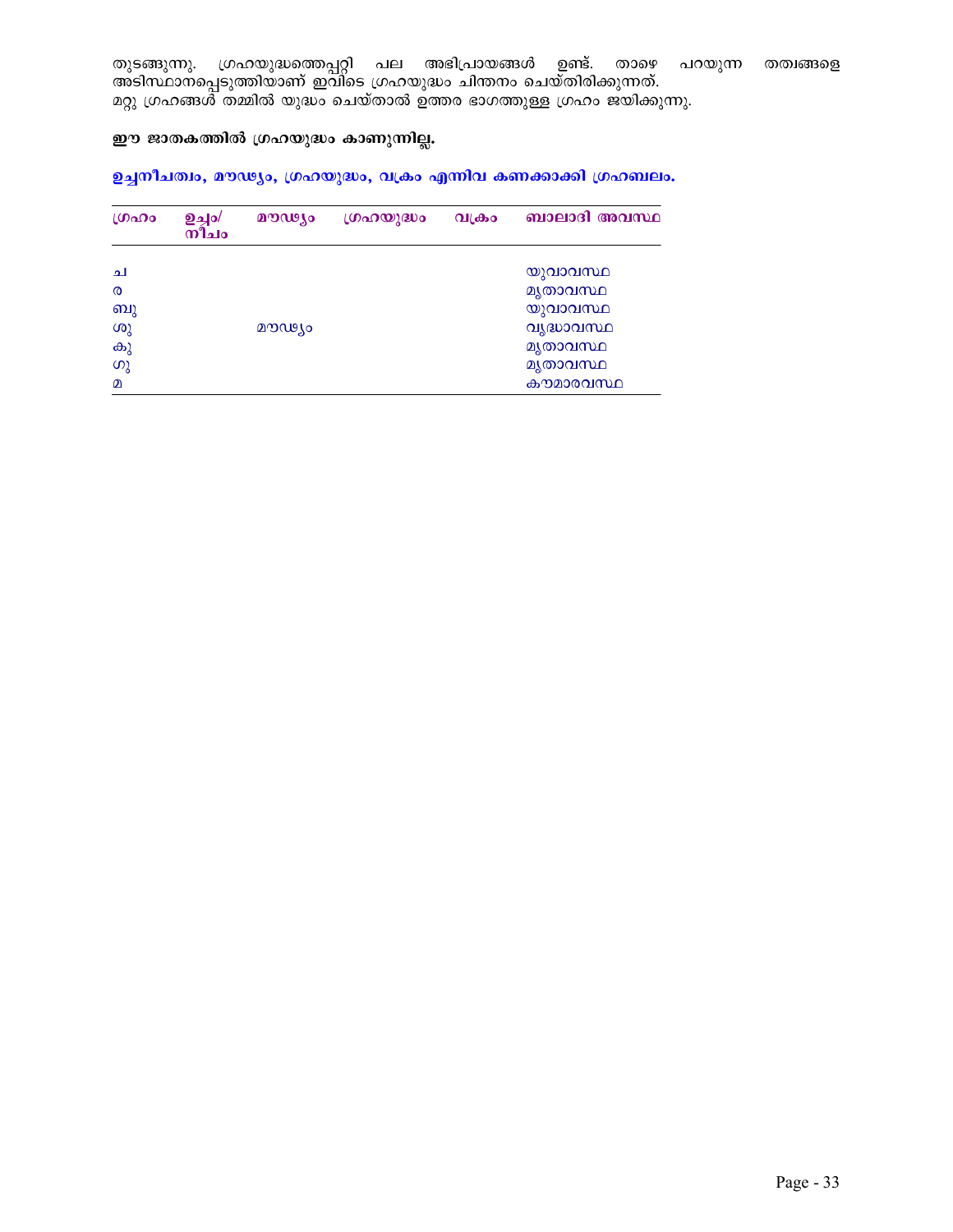വ്യക്തികളുടെ ജീവിതത്തിൽ അസാധാരണമായ സ്വാധീനം ചെലുത്തുന്ന ഗ്രഹങ്ങളുടെ സംയോഗത്തെയാണ് യോഗങ്ങളായി കണക്കാക്കി വരുന്നത്. ഗ്രഹങ്ങളുടെ അടുപ്പംകൊണ്ടു മാത്രം ഉണ്ടാകുന്ന സാധാരണ യോഗങ്ങൾ ഉണ്ട്. അതിലുപരി ഗ്രഹങ്ങളുടെ പ്രത്യേക സ്ഥാനത്തെ അടിസ്ഥാനമാക്കി, ഗഹനമായ ജോതിഷ ചിന്തയുടെ അടിസ്ഥാനത്തിൽ കണ്ടെത്തുന്ന യോഗങ്ങളും ഉണ്ട്. നൂറുകണക്കിന് യോഗങ്ങൾ പ്രാചീന ജോതിഷ ഗ്രന്ഥങ്ങളിൽ പ്രതിപാദിച്ചിരിക്കുന്നു. പല യോഗങ്ങളും നല്ല അനുഭവങ്ങൾ പ്രദാനം ചെയ്യുന്നവയാണ്. പക്ഷേ എല്ലാ യോഗങ്ങളും അപ്രകാരമായിരിക്കണമെന്നില്ല.

താങ്കളുടെ ജാതകത്തിൽ കാണുന്ന പ്രധാന യോഗങ്ങളും അവയുടെ പൊതുസ്വഭാവവും താഴെ വിവരിക്കുന്നു.

#### രുചകയോഗം

#### ലക്ഷണം:

ജനനസമയത്ത് കുജൻ ലഗ്നത്തിന്റെ കേന്ദ്രഭാവത്തിൽ സ്വക്ഷേത്രത്തിൽ നിൽക്കുന്നു.

രുചകയോഗത്തിന്റെ അടിസ്ഥാനത്തിൽ നല്ല ആരോഗ്യവും, സൗന്ദര്യവും, സത്സ്വഭാവവുമുള്ള ആൺകുട്ടിയായിരിക്കും എന്നു കരുതാം. സ്നേഹസമ്പന്നനായ, പുരുഷനായി വളർന്നുവരും. നിയന്ത്രണവും ചിട്ടയും അച്ചടക്കവുമുള്ള പോലീസ്. പട്ടാളം, തുടങ്ങിയ ഏതെങ്കിലും പ്രസ്ഥാനവുമായി ബന്ധപ്പെടുവാൻ യൗവ്വനത്തിലെ തൽപരനായിരിക്കും. ചിലപ്പോൾ അനൗപചാരിക സംഘടനകളിൽ ചെന്നെത്താനും മതി. സാമ്പത്തിക ഉന്നതി എന്തു തന്നെ ആയിരിക്കട്ടെ, ഹൃദയത്തിൽ കാരുണ്യം നിറഞ്ഞു നിൽക്കുന്നവനായിരിക്കും. ഏകദേശം 70 വയസ്സുവരെ ആയുസ്സ് പ്രാചീന സിദ്ധാന്തങ്ങളിലും സംസ്ക്കാരങ്ങളിലും തൽപരനായിരിക്കും. പ്രതീക്ഷിക്കാം. യശസ്സ്വർദ്ധിക്കുന്നതാണ്.

#### രാജയോഗം

ലക്ഷണം: ഒന്നാം ഭാവാധിപനും നാലാം ഭാവാധിപനും യോഗം ചെയ്തു നിൽക്കുന്നു അഞ്ചാം ഭാവാധിപനും പത്താം ഭാവാധിപനും യോഗം ചെയ്തു നിൽക്കുന്നു ഈ ജാതകത്തിൽ ഗുണദായകമായ രാജയോഗം കാണുന്നു.

അധികാരവും ശക്തിയുമുള്ള പദവികളിലേക്ക് ഉയരും.

#### അനഭായോഗം

ലക്ഷണം:

ചന്ദ്രന്റെ പന്ത്രണ്ടാം ഭാവത്തിൽ പഞ്ചഗ്രഹങ്ങൾ ഒന്നിച്ചോ അല്ലാതെയോ നിന്നാൽ അനഭായോഗം സംഭവിക്കുന്നു. ഒരു ഗ്രഹം നിന്നാലും അനഭായോഗമാണ്.

ചന്ദ്രന്റെ പന്ത്രണ്ടിൽ, കുജൻ, ബുധൻ വ്യാഴം, ശുക്രൻ, ശനി ഇവയിലാരെങ്കിലുമൊന്നുമായോ, കൂട്ടമായോ നിന്നാൽ അനഭായോഗം ഉണ്ടെന്നാണ് ശാസ്ത്രവിധി. ഭാഗൃവാനായതു കൊണ്ട് സ്വഭാവ മേന്മയ്ക്ക് നിശ്ചയമായും അഭിവൃദ്ധി പ്രാപിക്കും. തന്റെ സാമ്പത്തിക ഉയർച്ച കുറവുവരുത്തുകയില്ല. വ്യക്തമായി രൂപപ്പെട്ട അവയവങ്ങളും, പൗരുഷം തികഞ്ഞ മുഖഭാവവും പ്രത്യേകതകളാണ്. വിനയം, കാരുണ്യാ ഇവ തന്റെ പ്രവർത്തന മൈലിയിൽ പ്രതിഫലിപ്പിക്കുന്നവനായിരിക്കും. സത്പ്പേര് തന്റെയും ഭാര്യയുടെയും നിലനിർത്തും. വസ്ത്രധാരണത്തിൽ പ്രത്യേകം ശ്രദ്ധ ഉണ്ടായിരിക്കും.

#### ഗജകേസരിയോഗം

ലക്ഷണം: ചന്ദ്രൻ നില്ക്കുന്ന രാശിയിലോ, അതിന്റെ കേന്ദ്രങ്ങളിലോ വ്യാഴസ്ഥിതി വന്നാൽ ഗജകേസരിയോഗം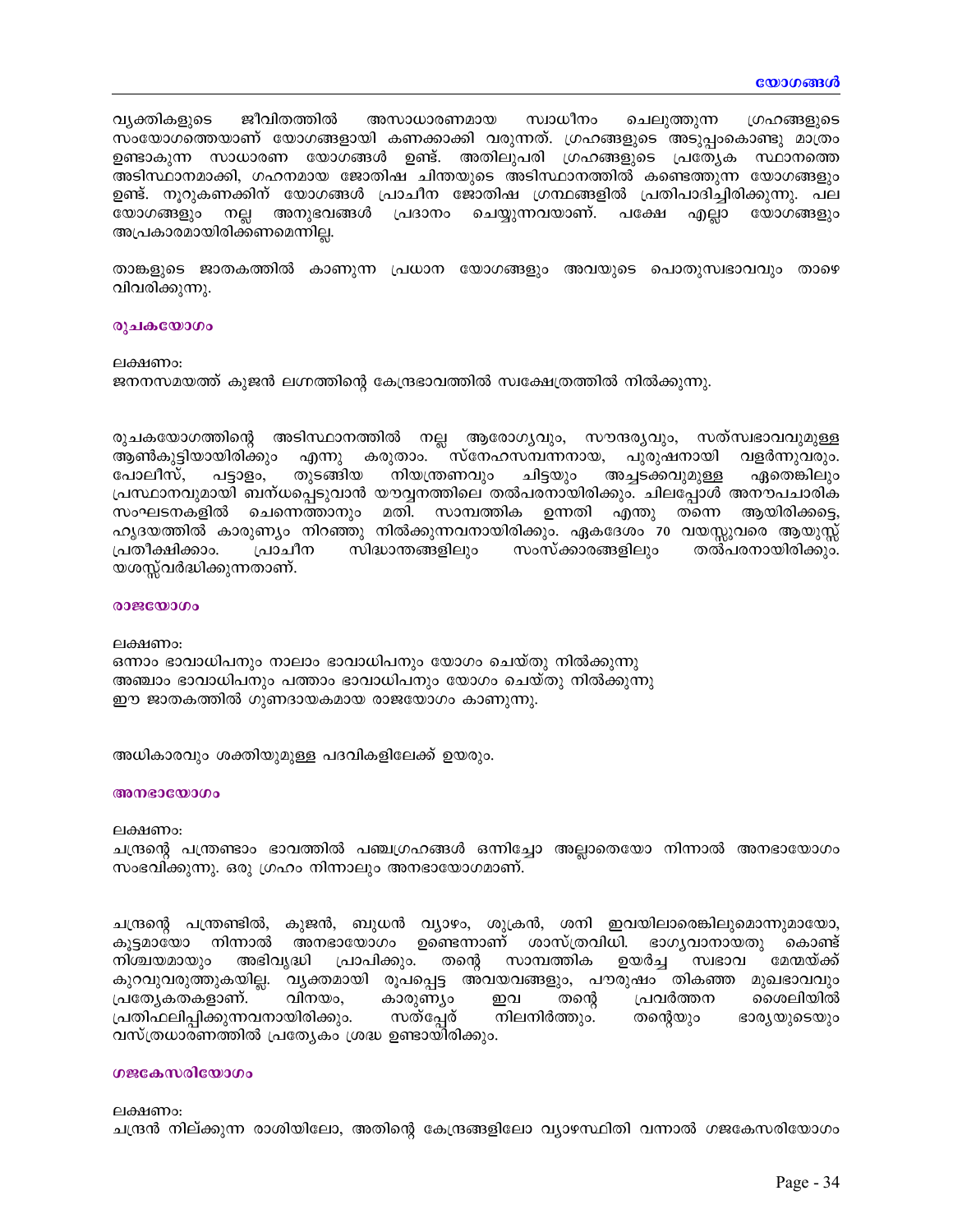ജോലിയിൽ

നന്ന്.

ഫലപ്രദമായി

ഏറെ

ലക്ഷണം: മൂന്ന്ഗ്രഹങ്ങൾ ഒരേ രാശിയിൽ സ്ഥിതിചെയ്യുന്നു

എന്നീ ഗുണഫലങ്ങൾ അനുഭവയോഗ്യമാകും.

## ത്രിഗ്രഹ യോഗം

ബുധൻ,ശനി എന്നീ ഗ്രഹങ്ങൾ എട്ടാം ഭാവത്തിൽ നിൽക്കുന്നു.

തോന്നിയേക്കാം. എങ്കിലും അവയുടെ ഗുണപരമായ

രണ്ട്ഗ്രഹങ്ങൾ ഒരേ രാശിയിൽ സ്ഥിതിചെയ്യുന്നു

താരതമ്യേന

പ്രവർത്തിമണ്ഡലങ്ങൾ

ബാധകമാവും.

ലക്ഷണം:

ജീവിതത്തിൽ വ്യക്തമായ ലക്ഷ്യങ്ങളും, ഉദ്ദേശങ്ങളും ചെറുപ്പം മുതലെ ഉണ്ടായിരിക്കേണ്ടത് അത്യാവശ്യമാണ്. അല്ലാത്ത പക്ഷം വൃഥാ ചുറ്റിക്കറങ്ങി നടക്കുന്നവനായിത്തീരാനും സാദ്ധ്യതകൾ . ഇത് ഒഴിവാക്കണം. വെറും സഞ്ചാരിയാവുന്നതു കൊണ്ട് പ്രത്യേകം ഗുണം ഒന്നും കുറവല്ല. കൈവരിക്കുകയില്ലല്ലോ. ദ്വിഗ്രഹ യോഗം

കൂടുതൽ

പല അവസരങ്ങളിലും ഒപ്പമുള്ളവരോട് തർക്കിക്കുന്ന ശീലം പ്രകടിപ്പിക്കും. ദുർബലമായ മനോനില

പ്രതീക്ഷിക്കുന്നതിലും മുമ്പു തന്നെ കുടുംബത്തിലെ ചുമതലകൾ ഏറ്റെടുക്കേണ്ടതായി വന്നേക്കാം. ആരോഗൃകാരൃങ്ങളിൽ ശ്രദ്ധ ആവശ്യമാണ്. കലാവാസന, വിദ്യാഭ്യാസപരമായി ഉയർച്ച, ധനാഗമം

മുതിർന്നവരുടെ

സഞ്ചരിക്കുന്നവനായിരിക്കും.

താൽപ്പര്യം

ഉപദേശനിർദ്ദേശങ്ങൾ മുഷിപ്പിക്കുന്നതായി

വശങ്ങൾ ഉൾക്കൊള്ളാൻ ശ്രമിക്കുക.

കഴിഞ്ഞാൽ

യാത്രചെയ്യവാനുള്ള

തിരഞ്ഞെടുക്കുവാൻ

ലക്ഷണം: ലഗ്നാധിപൻ ചരരാശിയിൽ.

മുതൽ

സ്വയം ദു:ഖിക്കാൻ കാരണമാകും.

ഇതു

# സദാസഞ്ചാരയോഗം

ബാല്യകാലം

പ്രവേശിക്കുമ്പോഴും

ഉപയോഗിക്കാവുന്ന

അനശ്വരമായ പേരും പെരുമയും സമ്പത്തും നൽകുവാൻ അമലായോഗത്തിന് കഴിയും. തന്റെ മനസ്സും, ചിന്തകളും, പ്രവൃത്തികളും എല്ലാം മറ്റു യുവാക്കളുടേതിൽ നിന്നും വിഭിന്നമാണെന്നും, പരിശുദ്ധമാണെന്നും എളുപ്പത്തിൽ മനസ്സിലാക്കുവാൻ സാധിക്കും. അതിന്റെ അടിസ്ഥാനത്തിൽ സമുദായ മദ്ധ്യത്തിൽ ബഹുമാനിക്കപ്പെടുകയും ചെയ്യും. കറപുരളാത്ത സ്വഭാവഗുണത്തിന്റെ പേരിൽ പ്രകീർത്തിക്കപ്പെടും. ജീവിതം പൊതുവെ ആനന്ദകരമായി അനുഭവിക്കുന്നവനായിരിക്കും.

ലക്ഷണം: ലഗ്നത്തിന്റേയോ ചന്ദ്രന്റേയോ പത്താംഭാവത്തിൽ ഒരു ശുഭഗ്രഹം നിന്നാൽ അമലായോഗം ഭവിക്കുന്നു.

## അമലായോഗം

# പ്രയാസമായിരിക്കും.

സ്ഥാനത്ത് നിന്നാൽ കേസരി യോഗമുണ്ടെന്നാണ് ആസ്പദമാക്കി വ്യാഴം നല്ല ചന്ദ്രനെ മനസ്സിലാക്കേണ്ടത്, ശാസ്ത്രവിധിപ്രകാരം ഗജകേസരിയോഗത്തിൽ ജനിച്ച പുരുഷൻ സുമുഖനായിരിക്കും. കൂടാതെ അതിഭാഗ്യവാനുമായി കണക്കാക്കണം. സ്വത്ത്, ഉയർച്ച, വളർച്ച, വിജയം ഇവയെല്ലാം സുഗമമായി അനുഭവപ്പെട്ടുകൊള്ളും. കൂടാതെ കേമദ്രുമയോഗം പോലുള്ള മറ്റ് പല അശുഭയോഗങ്ങളുടേയും നീചസ്വഭാവം ലഘൂകരിക്കുവാനോ, പാടേ ഇല്ലാതാക്കുവാനോ കേസരിയോഗത്തിന് കഴിയുമെന്നുള്ളത് ഒരു പ്രത്യേകതയായി എടുത്ത് പറയുന്നു. വിജയപൂർണ്ണമായി ദീർഘനാൾ ജീവിക്കും. എന്തു വന്നാലും സ്വതന്ത്രബുദ്ധിയും തന്റേടവും കൈവിടുകയില്ല. ചില്പ്പോൾ ആവശ്യത്തിൽ ഏറെ പിടിവാശിക്കാരനോ, വിട്ടുവീഴ്ചകൾക്ക് തയ്യാറല്ലാത്തവനോ ഒക്കെ ആയി സുഹൃത്തുക്കൾക്കും, സ്വന്തക്കാർക്കും അനുഭവപ്പെടാം. ഒരിക്കൽ കൈക്കൊണ്ട തീരുമാനം മാറ്റുക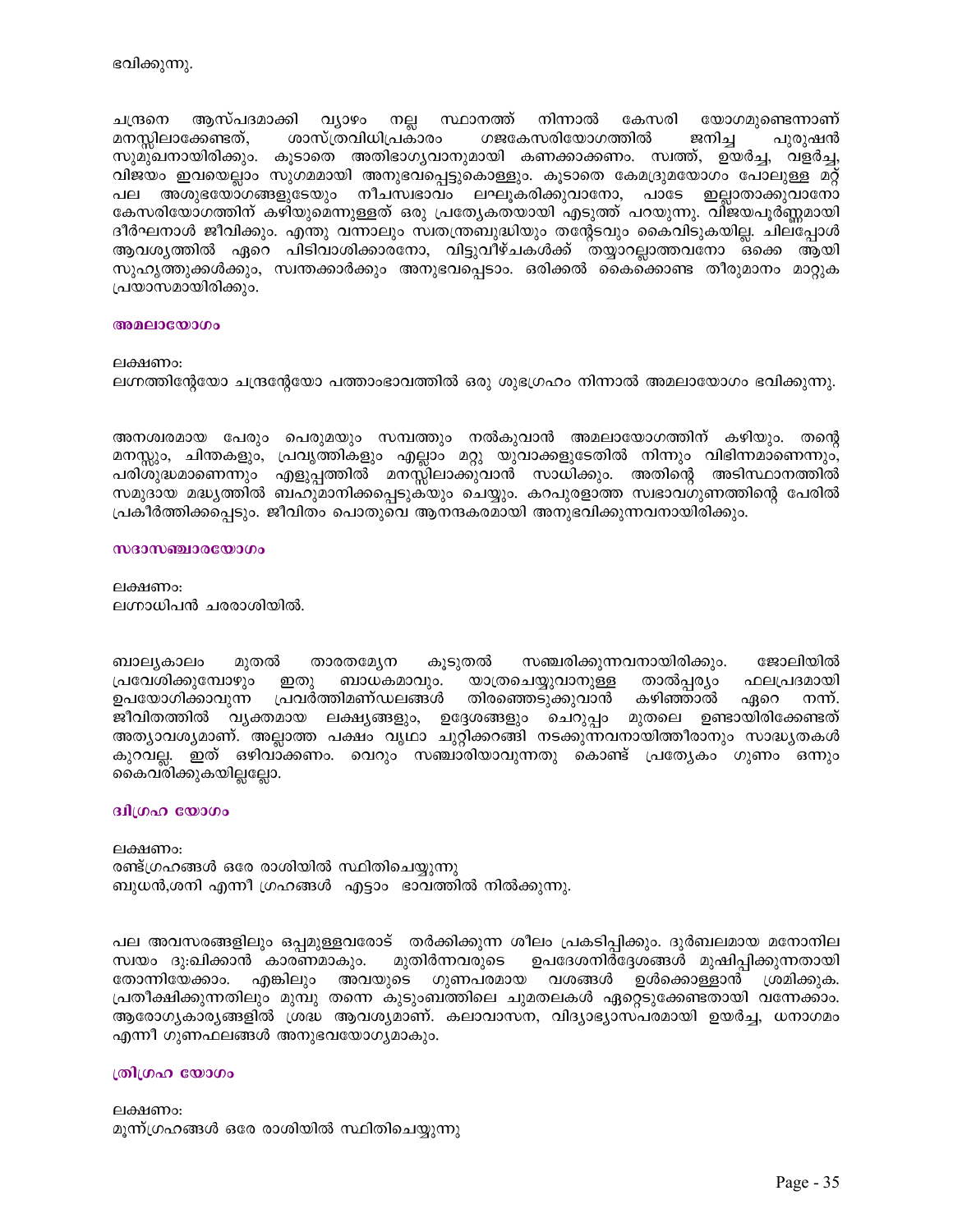ചന്ദ്രൻ,രവി,ശുക്രൻ എന്നീ ഗ്രഹങ്ങൾ ഒൻപതാം ഭാവത്തിൽ നിൽക്കുന്നു.

ശത്രുഗ്രഹങ്ങളുടെ യോഗമാണിത്. ഗുണകരമായ ആചാരങ്ങളിൽ നിന്നും വൃതിചലിക്കാനുള്ള പ്രേരണയുണ്ടാകാം. അതിനാൽ മനോനിയന്ത്രണം ശീലിക്കുന്നത് നല്ലതാണ്. ശത്രുഭയം<br>ഈശ്വരവിചാരത്താൽ നേരിടണം. ദന്തരോഗങ്ങൾ വന്നുപെടാൻ ഇടയുള്ളതിനാൽ \_\_<br>ദന്തപരിചരണത്തിൽ പ്രത്യേകം ശ്രദ്ധിക്കണം.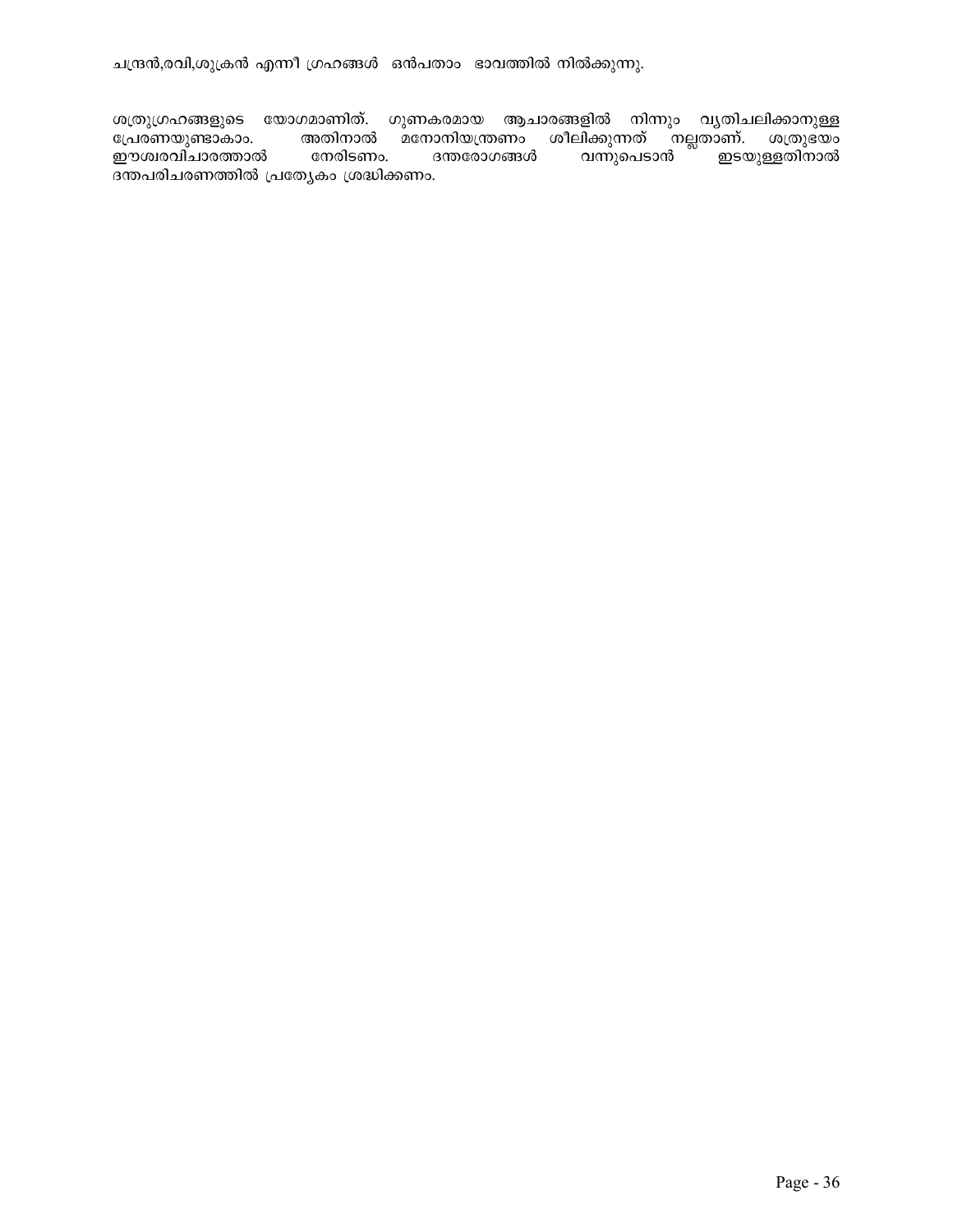നിങ്ങളുടെ സ്വഭാവത്തിലും ജീവിതക്രമത്തിലും ഗ്രഹങ്ങൾക്കുള്ള സ്വാധീന ശക്തിയെക്കുറിച്ച് ഇവിടെ പരസ്പരവിരുദ്ധങ്ങളായ അപഗ്രഥിച്ചിരിക്കുന്നു. ആവർത്തനങ്ങളോ, ഫലങ്ങളോ, കണ്ടേക്കാം. ഗ്രഹങ്ങളുടെ സ്വതന്ത്രമായും സംഘടിതമായുമുളള സ്വാധീനശക്തിയിൽ വരുന്ന വ്യത്യാസങ്ങൾ മൂലം സംജാതമാകുന്നവയാണ് പ്രസ്തുത അനുഭവങ്ങൾ.

### സ്വഭാവം, ശരീരം, യശസ്സ് എന്നിവ

ജാതകനെ പ്രതിനിധാനം ചെയ്യുന്ന ഭാവമാണ് ഒന്നാം ഭാവം അഥവ ലഗ്നഭാവം. സ്വഭാവഗുണം, ശരീരം, ആകൃതി, യശസ്സ് എന്നീ കാര്യങ്ങൾ ഒന്നാം ഭാവം കൊണ്ട് നിരൂപിക്കാം.

ഇടവം ലഗ്നരാശിയായതിനാൽ, മനസ്സിന് വൃഥാ ഭാരം കൊടുക്കുന്ന സംഗതികളിൽ ഏർപ്പെടരുത്. ജനങ്ങളാൽ അപമാനം സഹിക്കേണ്ടതായ സന്ദർഭങ്ങൾ ഉണ്ടായേക്കാം. സ്വന്തം സുഹൃത്തുക്കളിൽനിന്നും വേർപിരിയേണ്ടതായിവരും. ആയുധങ്ങൾ കൈകാര്യം ചെയ്യുന്നതിൽ കൂടുതൽ ശ്രദ്ധ ആവശ്യമായിവരും.

സ്ത്രീകളിൽനിന്നും ധനം ലഭിക്കും. ആഭരണങ്ങൾക്ക് കുറവുണ്ടാകുകയില്ല. വ്യവസായ പ്രമുഖന്മാരുമായി മൈത്രീബന്ധം പുലർത്തും. സദാ മുഖപ്രസന്നതയും സന്തോഷവും നിലനിൽക്കും.

കന്നിരാശി പഞ്ചമ ഭാവത്തിൽ നിൽക്കുന്നതിനാൽ, പ്രൗഢകളും സ്വഭാവശുദ്ധിയുള്ളവരുമായ പെൺകുഞ്ഞുങ്ങളെ ലഭിക്കും. അവർ ആഭരണത്തിൽ പ്രതിപത്തിയുളളവരും ഭർതൃഭക്തകളുമായിരിക്കും.

കുംഭരാശിയായതിനാൽ, വഞ്ചിക്കാൻ നിലക്കുനിർത്തും. പത്താംഭാവം വരുന്നവരെ ആവശ്യമെന്നുകണ്ടാൽ ഏതു വിരുദ്ധ നടപടികൾക്കും തയ്യാറാകും. വിനയം, നയചാതുര്യം ഇവകൊണ്ട് എപ്പോഴും നേട്ടമുണ്ടാകും. സംസാരം മനോഹരവും അർത്ഥവത്തും ആയിരിക്കും.

ലഗ്നം ഒന്നാം ദ്രേക്കാണത്തിലാണ് നിലകൊള്ളുന്നത്. ധാരാളം പണം സമ്പാദിക്കാനുളള യോഗം കാണുന്നു. പക്ഷേ പൂർണ്ണമായും കൈയ്യിലവശേഷിക്കണമെന്നില്ല. അതിയായ ആഗ്രഹങ്ങൾക്കും കടിഞ്ഞാണിടാൻ ശ്രമിക്കേണ്ടതാണ്. ആത്മനിയന്ത്രണവും സമചിത്തതയും മോഹങ്ങൾക്കും പരിശീലിക്കേണ്ടതാണ്. പിന്തുടർച്ചാവകാശികൾക്കായി കൈവരിക്കാനും അല്ലാത്തപക്ഷം കാര്യമായൊന്നുംതന്നെ സ്വരൂപിച്ചുവയ്ക്കാൻ കഴിഞ്ഞില്ലെന്നുവരും. കടമെടുത്ത് കാര്യങ്ങൾ നടത്താനുളള പ്രവണതയാണ് കുഴപ്പങ്ങൾക്ക് തുടക്കം കുറിക്കുന്നത്. 21,23,31,42,51,65,68 എന്നീ വയസ്സുകൾ പ്രാധാന്യമർഹിക്കുന്നവയാണ്.

ലഗ്നാധിപൻ ഒൻപതിൽ നിൽക്കുന്നതിനാൽ മറ്റുള്ളവരുടെ സന്തോഷവും സഹകരണവും ലഭിക്കുവാൻ എളുപ്പമായിരിക്കും. ഭാഗ്യം നിലനിൽക്കും. സംഭാഷണചാതുര്യം പ്രത്യേകതയാണ്. പിതൃഭാഗ്യം അനുഭവിക്കും. ഉദ്യമനങ്ങളിൽ വിജയിക്കുകയും, ഭാഗ്യം നേടുകയും ചെയ്യും.

ലഗ്നത്തെ കുജൻ വീക്ഷിക്കുന്നതുകൊണ്ട് താങ്കൾ ധർമ്മശീലമുള്ള ഒരു വ്യക്തിയായിത്തീരും.

#### ധനം, ഭൂസ്വത്ത് എന്നിവ

ധനം, ഭൂസ്വത്ത്, കുടുംബം, സംഭാഷണം, ഭക്ഷണം, വിദ്യ എന്നീ വിഷയങ്ങളെക്കുറിച്ചാണ് രണ്ടാം ഭാവം പ്രധാനമായും സൂചനകൾ നൽകുന്നത്.

രണ്ടാം ഭാവാധിപൻ എട്ടിൽ നിൽക്കുന്നതിനാൽ, ഭൂസ്വത്ത് ഉണ്ടായിരിക്കും. വിവാഹകാര്യത്തിൽ ന്യൂനതകൾ അനുഭവപ്പെടാം. സഹോദരങ്ങളിൽ നിന്നും പൂർണ്ണ മനസ്സുഖം പ്രതീക്ഷിക്കരുത്

### സഹോദരങ്ങൾ

മൂന്നാം ഭാവം സഹോദരഭാവമാണ്. പ്രധാനമായും സഹോദരങ്ങളെപ്പറ്റിയും കൂടാതെ ധൈര്യം, സാമർത്ഥ്യം, പട്ടാളസേവനം മുതലായവയെക്കുറിച്ചും മൂന്നാമിടം സൂചനകൾ നല്കുന്നു.

മൂന്നാം ഭാവാധിപൻ ഒൻപതിൽ നിൽക്കുന്നതിനാൽ, പിതൃഭാഗ്യം ആഗ്രഹിക്കുന്നത്ര ലഭിക്കണമെന്നില്ല. വിവാഹാനന്തരം ഭാഗൃരേഖ തെളിയും. സന്താന സൗഭാഗ്യം കാണുന്നു. മനസ്സിനെ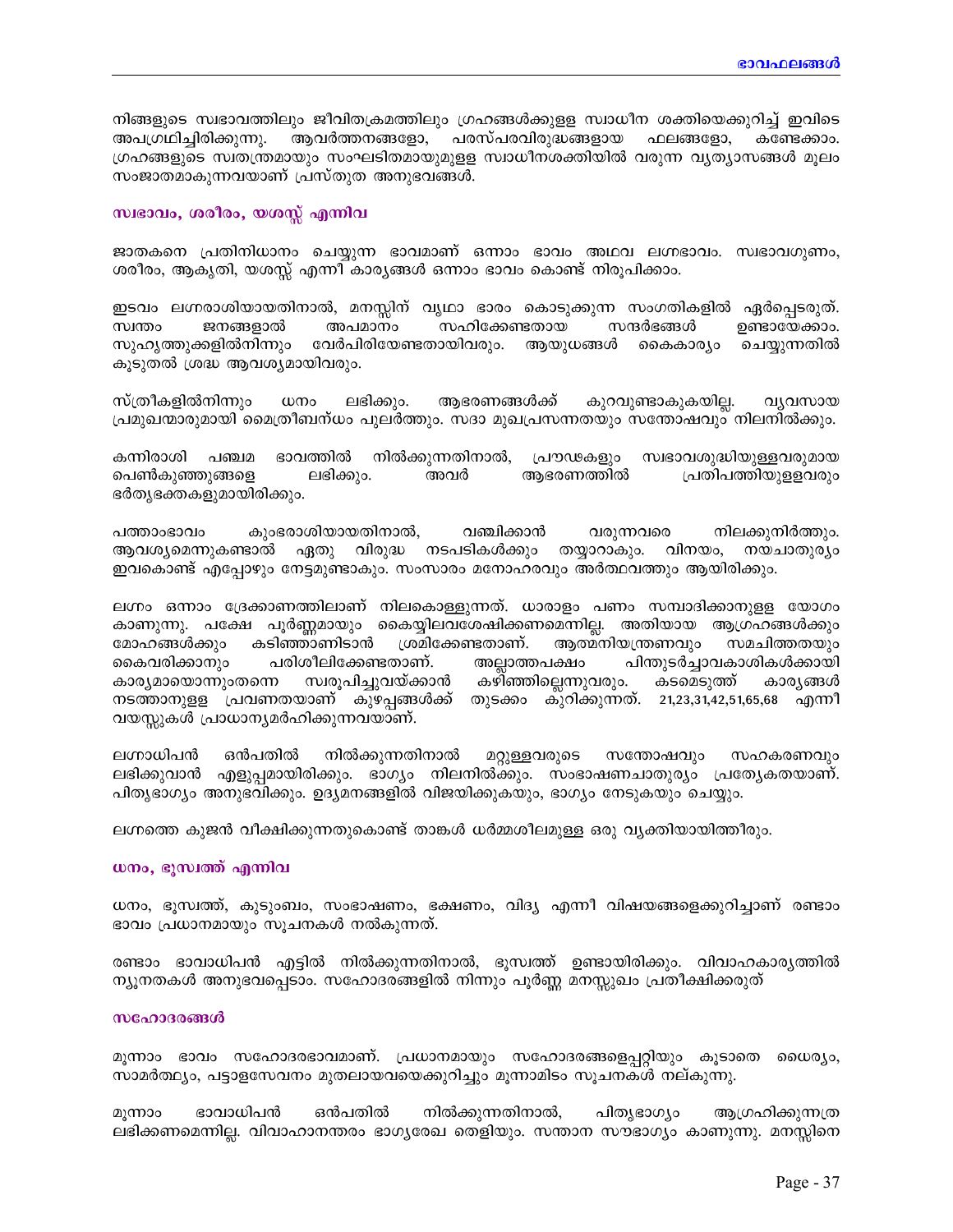അലട്ടുന്ന ചിന്തകൾ കൈവിടാൻ പ്രയാസമാണ്.

മൂന്നിൽ രാഹു സ്ഥാനം പിടിച്ചിരിക്കുന്നതിനാൽ വൃക്തമായ ചിന്താശീലവും, ശക്തമായ മനസ്സും മറ്റുള്ളവരുടെ വികാരങ്ങൾ ഉണ്ടായിരിക്കും. മനസ്സിലാക്കുന്നതിനും, മാനിക്കുന്നതിനും തയ്യാറായിരിക്കും. പക്ഷേ സഹോദരീസഹോദരന്മാരുമായുള്ള ബന്ധം തൃപ്തികരമായിരിക്കണമെന്നില്ല. ദീർഘായുസ്സ് പ്രതീക്ഷിക്കാം.

ഭാവാധിപനും ലഗ്നാധിപനും ഒന്നിച്ചാണ് നില്ക്കുന്നത്. ആയതിനാൽ മുന്നാം സഹോദരിസഹോദരന്മാരുമായി നല്ല ഐകൃമതൃത്തോടെ കഴിയുവാൻ താങ്കൾ ശ്രദ്ധ ചെലുത്തും.

### സമ്പത്ത്, വിദ്യാഭ്യാസം എന്നിവ

നാലാം രാശിയെ ആസ്പദമാക്കി സമ്പത്ത്, വിദ്യാഭ്യാസം, മാതാവ്, വാഹനങ്ങൾ എന്നിവയെക്കുറിച്ച് ചിന്തിക്കാം.

നാലാം ഭാവാധിപൻ ഒമ്പതിൽ നിൽക്കുന്നു. ഇത് വിശേഷവിധിയായ ഭാഗ്യമാണ് സൂചിപ്പിക്കുന്നത്. തന്റെ ജീവിതത്തിന്റെ ഉയർച്ചയിൽ, പിതാവിന് അസാധാരണമായ സ്വാധീനശക്തി ഉള്ളതായി കണക്കാക്കണം. പുത്രൻ എന്ന നിലയിൽ എല്ലാക്കാര്യത്തിലും സ്വന്തം രക്ഷകർത്താക്കളോടൊപ്പം സന്തോഷം കണ്ടെത്തും. സ്വത്തിനോ, വിദ്യാഭ്യാസത്തിനോ കുറവ് അനുഭവപ്പെടുന്നവനല്ല.

നാലാം ഭാവാധിപൻ രാജകീയസ്വഭാവമുളള സൂര്യൻ തന്നെയാണ്. ഏതു തുറയിൽ പ്രവർത്തിച്ചാലും ഒരു പ്രത്യേക ആഢ്യത്വവും പ്രൗഢിയും അന്തസ്സും ദൃശ്യമാക്കുന്ന പുരുഷനായിരിക്കും. സ്വയം തിരഞ്ഞെടുക്കുന്ന രംഗത്ത് ഒരു മുടിചൂടാമന്നനെപ്പോലെ പ്രശോഭിക്കും. തന്റെ കഴിവുകളും നേട്ടങ്ങളും ചോദ്യം ചെയ്യാതെ അംഗീകരിക്കപ്പെടും.

ചന്ദ്രൻ പാപഗ്രഹങ്ങളോടൊന്നിച്ചു നിൽക്കുന്നതിനാൽ മാതാവിന്റെ സുഖത്തിനും സന്തോഷത്തിനും വേണ്ടി ശ്രദ്ധിക്കണം.

## സന്താനം, മനസ്സ്, ബുദ്ധി എന്നിവ

സന്താനം, മനസ്സ്, ബുദ്ധി എന്നീ വിഷയങ്ങളെപുറ്റിയാണ് അഞ്ചാം ഭാവം പ്രധാനമായും സുചനകൾ നൽകുന്നത്.

അഞ്ചാം ഭാവാധിപൻ എട്ടിൽ നിൽക്കുന്നതിനാൽ കുട്ടികളോ, ആരോഗ്യമോ സംബന്ധമായ കാര്യങ്ങളെക്കുറിച്ച് ചിന്തിച്ച് മനസമാധാനം നഷ്ടപ്പെടുത്തും. അകാരണമായി ദേഷ്യം പിടിക്കും.

## രോഗം, ശത്രു, തടസ്കം എന്നിവ

രോഗം, ശത്രു, മുറിവ്, തടസ്സം, കളവ് മുതലായ പൊതുവെ അനിഷ്ടകരമായ കാര്യങ്ങളെക്കുറിച്ചാണ് ആറാം ഭാവം സൂചനകൾ നല്കുന്നത്.

വ്യാഴത്തിന്റെ സ്ഥാനം ആറിലാണ്. ശത്രുസംഹാരത്തിന് സഹായകമോ, അത്ഭുതകരമോ ആയ മാർഗ്ഗങ്ങൾ അവലംബിക്കുവാൻ കഴിയും. വ്യക്തിപരമായ അസ്വാസ്ഥ്യങ്ങൾ അനുഭവപ്പെടുന്നതായി പറഞ്ഞുകൊണ്ടിരിക്കും.

ആറാം ഭാവാധിപൻ ഒൻപതിൽ നില്ക്കുന്നതിനാൽ പ്രവർത്തിരംഗത്ത് ഉയർച്ചയും താഴ്ചയും അനുഭവിക്കും. തടി, കല്ല് ഇവയോടു ബന്ധപ്പെട്ട ഏർപ്പാടുകൾ ഉണ്ടാവും. കെട്ടിടനിർമ്മാണവുമായി അടുപ്പമുണ്ടായിരിക്കും.

### വിവാഹം

വിവാഹജീവിതത്തിന്റെ വിവിധവശങ്ങൾ ഏഴാമിടത്തെകൊണ്ട് ചിന്തിക്കേണ്ടിയിരിക്കുന്നു.

ഏഴാം ഭാവാധിപൻ ഏഴിൽ തന്നെ നിലകൊളളുന്നു. തന്റെ കൗമാരപ്രായത്തിലും യുവത്വത്തിലും ഒരുപോലെ ചുറുചുറുക്കും പൗരുഷവും ഉണ്ടായിരിക്കും. ഇവ സ്ത്രീകളിൽ വശീകരണശക്തി ഉളവാക്കും. സുന്ദരമായ ഒരു വ്യക്തിത്വത്തിന്റെ ഉടമയാണെന്ന് അടുത്തുപെരുമാറുന്നവർക്ക് ബോധ്യപ്പെടും. ലിംഗഭേദമെന്യേ മറ്റുള്ളവരെ തന്നിലേക്ക് ആകർഷിക്കാൻ കഴിയും. പാരമ്പര്യമാഹാത്മ്യമുളള ഉന്നത കുടുംബത്തിൽനിന്നും വധുവിനെ കണ്ടെത്തും. പരസ്പരം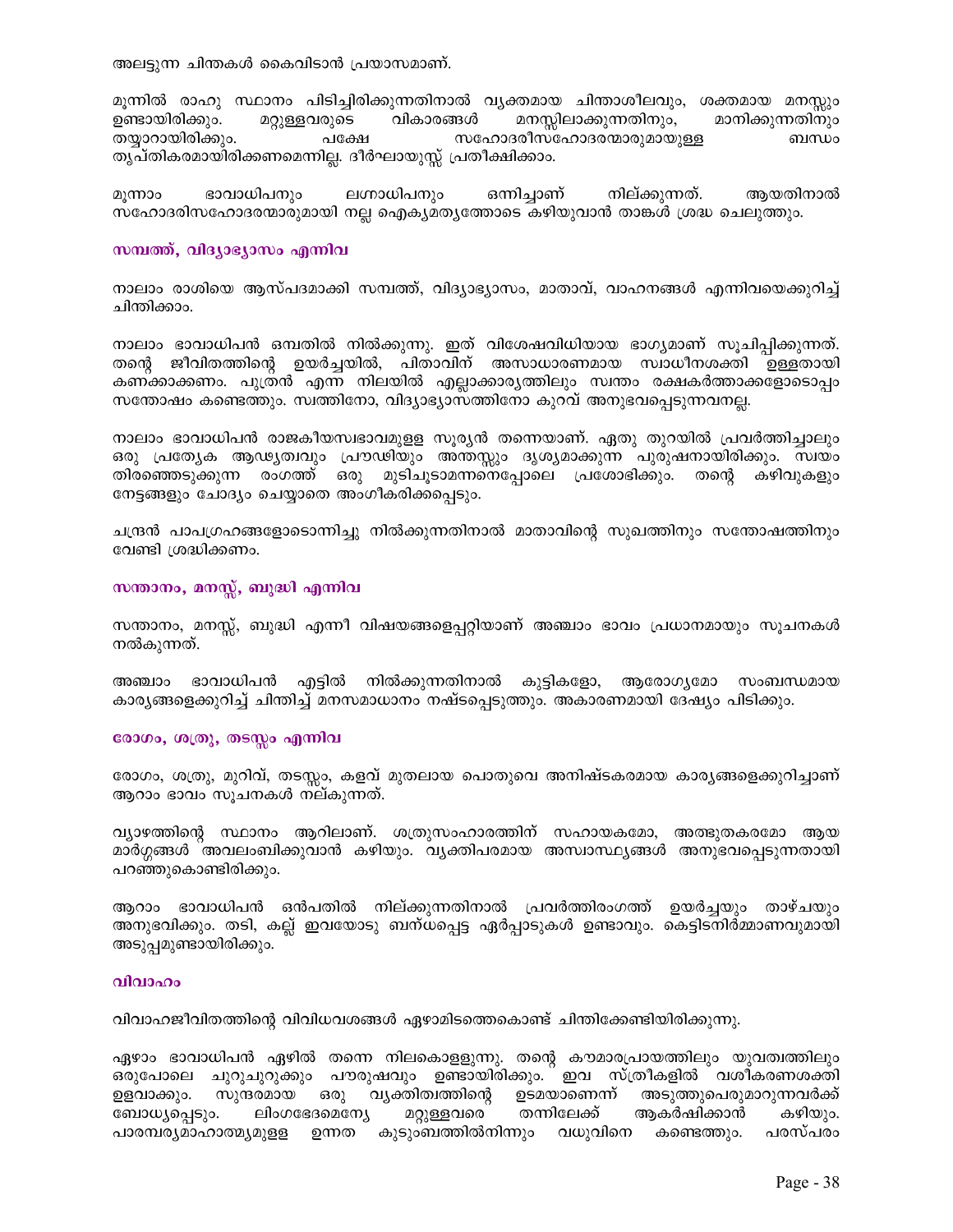സംരക്ഷിക്കുന്ന മാതൃകാപരമായ ദാമ്പതൃജീവിതം പുലർത്തും. ഗൃഹനാഥൻ താത്പര്യങ്ങൾ എന്നനിലയിൽ ആത്മാഭിമാനം കൊളളും. തന്റെ ജീവിതസഖിയെ സംബന്ധിച്ച അഭിപ്രായങ്ങൾ ഒരിക്കലും തുറന്നു പറയുകയില്ല. എല്ലാം മനസ്സിൽ അടക്കിവയ്ക്കുക തന്നെ ചെയ്യും. ഒരു പ്രത്യേക പരിഗണനയുടെ അടിസ്ഥാനത്തിലോ ഉദ്ദേശിച്ചിരിക്കാത്ത സാഹചര്യത്തിലോ വന്നു ചേർന്നതാവാം ഈ ബന്ധം. വേണമെങ്കിൽ രണ്ടാം വിവാഹമെന്നുപോലും പറയത്തക്ക സൂചനകളും കാണുന്നു. പരിശ്രമശീലൻ, നയതന്ത്രജ്ഞൻ എന്നൊക്കെ വിളിക്കപ്പെടും. താമസം ദൂരദേശത്തായിരിക്കാനുളള യോഗം കാണുന്നു. രാഷ്ട്രീയകാരൃങ്ങളിൽ താത്പര്യം കാണിക്കും. സജീവമായി പ്രവർത്തിച്ചാൽ വിജയിക്കും. പൊതുജന സഹകരണത്തോടെ പല പദവികളും അലങ്കരിക്കുന്ന മാന്യനായി അറിയപ്പെടും. ശിരോരോഗത്തിനു പ്രതിവിധി കണ്ടെത്താൻ താമസിക്കരുത്. കണ്ണട ധരിക്കേണ്ടിവരും.

വടക്ക് ദിക്കിൽനിന്നും ഉത്തമപങ്കാളിയെ കണ്ടെത്തുവാനാണ് കൂടുതൽ സാദ്ധ്യത കാണുന്നത്.

ഏഴാമിടത്തിലാണ് കുജൻ. തനിക്കും വീട്ടുകാർക്കും ഒരുപോലെ തൃപ്തികരമായ ഒരു വധുവിനെ കണ്ടെത്തുന്നകാര്യത്തിൽ താമസമോ, തടസ്സമോ, സൃഷ്ടിക്കാവുന്ന സാഹചാര്യമാണ്. പക്ഷേ വിവാഹത്തിനുശേഷം ഭാര്യയെ അമിതമായി സ്നേഹിക്കുമെന്നുതന്നെ പറയാം. ആഗ്രഹം എന്തും അറിഞ്ഞു സാധിച്ചുകൊടുക്കും.

ശുക്രൻ പാപഗ്രഹങ്ങളുടെ കൂടെ നിൽക്കുന്നു. തന്നിമിത്തം ഇടയ്ക്കിടെ സൗന്ദര്യപ്പിണക്കങ്ങൾ സാധാരണയാണ്. കുടുംബകലഹത്തിലേക്കും അന്തഃഛിദ്രത്തിലേക്കും ഉണ്ടാവുക ഇതു വഴിതെളിക്കാതെ ഇരുകൂട്ടരും സൂക്ഷിക്കണം

## ആയുസ്സ്, അരിഷ്ടതകൾ

അഷ്ടമഭാവം കൊണ്ട് അരിഷ്ടതകൾ, ആയുസ്സ്, ചികിത്സ എന്നിവയെപ്പറ്റിയാണ് പ്രധാനമായും ചിന്തിക്കേണ്ടത്.

എട്ടാം ഭാവാധിപൻ ആറിൽ നിൽക്കുന്നതിനാൽ ശത്രുക്കളുടെമേലും, വൃവഹാരങ്ങളിലും പൂർണ്ണ വിജയം സുനിശ്ചിതമാണ്. ബാല്യത്തിൽ അസുഖങ്ങൾ കൂടുതലായി അനുഭവപ്പെടും. വിഷഭയം, ജലഭയം ഇവ പ്രത്യേകം ശ്രദ്ധിക്കേണ്ടതാണ്. ആരോഗ്യപ്രശ്നങ്ങൾ അഭിമുഖീകരിക്കും. ദീർഘായുസ്സ് സൂചിപ്പിക്കുന്നു.

ബുധന്റെ സ്ഥാനം എട്ടിലാണ്. ഉന്നതസ്ഥാനങ്ങളിൽ ഭരണം നടത്തുവാനുള്ള സാമർത്ഥ്യം പ്രകടമാക്കും. കുടുംബത്തിന് മാനൃത കൈവരിക്കും. ഇടവിടാതെ ജലദോഷം വന്നുപെടാം. ദീർഘായുസ്സ് പ്രതീക്ഷിക്കാം.

ശനിയുടെ സ്ഥാനം എട്ടിലാണ്. സാമ്പത്തിക പരിഗണനകൾകൂടാതെ വിവാഹത്തിനു തയ്യാറാവും. സ്വന്തമായ ചിന്താഗതികൾ വച്ചുപുലർത്തുകയും, അതു സമർത്ഥമായി വാദിച്ചു ജയിക്കുകയും ചെയ്യും. ക്ഷീണവും ദുഃഖവും പ്രകടമാകാം.

## ഭാഗ്യം, അഭ്യുന്നതി, പൈതൃകം എന്നിവ

ഒമ്പതാം ഭാവാധിപൻ എട്ടിൽ നിലകൊള്ളുന്നു. ഭാഗധേയം, കഷ്ടപ്പാട്, ഈശ്വരവിധി ഇവയാണ് സുചിപ്പിക്കപ്പെടുന്നത്. എന്തു സഹിക്കാനും തയ്യാറായിരിക്കുന്നത് നന്ന്. പിതാവിന്റെ സഹവാസവും, പുത്രനു ലഭിക്കേണ്ടതായ പരിഗണനകളും ആഗ്രഹിക്കുന്നത്ര ലഭിക്കണമെന്നില്ല.

കൈവെടിയുകയില്ല. ചത്രൻ ഒമ്പതിൽ ഭാഗ്യദേവത അഭിവൃദ്ധി അടിക്കടി കാണുന്നു. മെച്ചപ്പെട്ടുകൊണ്ടിരിക്കും. സ്നേഹിതർക്കും ബന്ധുക്കൾക്കും കുറവുണ്ടാകുകയില്ല. ഉന്നത തത്വചിന്തകളും ഉദാരമനസ്ഥിതിയും വച്ചുപുലർത്തും.

സുര്യൻ ഒമ്പതിൽ നിൽക്കുന്നു. മാതാപിതാക്കളോടോ, രക്ഷകർത്താക്കളോടോ, മനസ്സിൽ വിദ്വേഷം വച്ചുകൊണ്ടിരിക്കും. മുതിർന്നവരോട് വേണ്ടത്ര ബഹുമാനം ഉണ്ടായിരിക്കുകയില്ല.

ശുക്രൻ ഒമ്പതിൽ കാണുന്നത് ശുഭസുചനയായി കരുതണം. സർവ്വസുഖസൗകര്യങ്ങളും അടങ്ങുന്ന സൗഭാഗ്യജീവിതത്തിന് അർഹതയുണ്ട്.

സംസ്ക്കാരമെഴുന്നു നിൽക്കുന്ന പെരുമാറ്റക്രമങ്ങൾ ദർശിക്കാം. ശരീരത്തിന് അസുഖങ്ങളോ, ലഘുവായ വൈകല്യങ്ങളോ വന്നുപെട്ടെന്നിരിക്കും.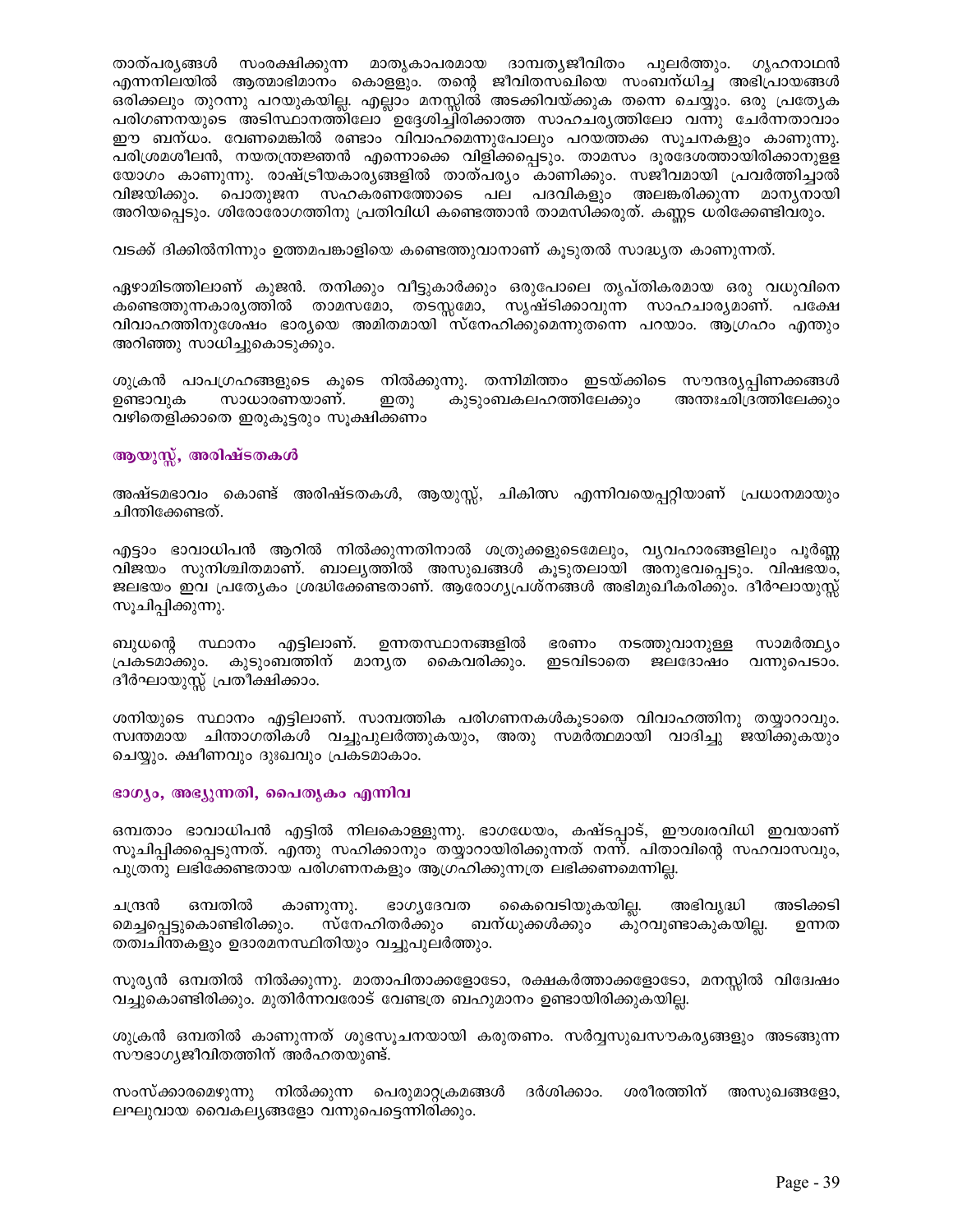സമപ്രായക്കാരായ സ്ത്രീപുരുഷന്മാരോട് വഴക്കടിക്കുകയും സാമ്പത്തികനാശം തന്മൂലം വരുത്തിവെയ്ക്കുകയും ചെയ്യും.

കേതു ഒമ്പതിൽ നിലകൊള്ളുന്നതുകൊണ്ട്, ആഢംബരത്തിലും പ്രതാപത്തിലും വലിയ കമ്പം ഇവ സ്വഭാവത്തിന്റെ പ്രത്യേകതകളാണ്.രക്ഷകർത്താക്കളോട് ജനിക്കും. ഗർവ്, അഹങ്കാരം നല്ലരീതിയിൽ വർത്തിക്കും. പ്രശ്നങ്ങളെ, ലാഘവമനോഭാവത്തോടെയായിരിക്കും വീക്ഷിക്കുക. നല്ല പങ്കാളിയിൽനിന്നും കുട്ടികളിൽനിന്നും സുഖവും സന്തോഷവും അനുഭവിക്കും.

രോഗങ്ങളുടെ ശമനത്തിനും കഷ്ടപ്പാടുകളിൽനിന്നുളള മോചനത്തിനും പൊതുമേന്മയ്ക്കും വേണ്ടി നീല ഭാഗ്യനിറമായി കരുതാം. പ്രധാനപ്പെട്ട സന്ദർഭങ്ങളിൽ ഈ നിറം ഉപയോഗിക്കാം.

## തൊഴിൽ

ഫലദീപികയിൽ പത്താംഭാവം വ്യാപാരം, സ്ഥാനമാനങ്ങൾ, പ്രവൃത്തി, തൊഴിൽ, വിജയം, കീർത്തി, ത്യാഗം, സമർപ്പണം, ജീവിതമാർഗ്ഗം, ആകാശം, സ്വഭാവം, സദ്ഗുണങ്ങൾ, പ്രവണത, നടപ്പ്, അധികാരം എന്നിവയെ സൂചിപ്പിക്കുന്നതായി പറയുന്നു.

സർവ്വാർത്ഥചിന്താമണി പത്താം ഭാവത്തെക്കുറിച്ച് ജാതകന്റെ തൊഴിൽ, ആജ്ഞാശക്തി, അധികാരം, പ്രശസ്തി, മഴ, വിദേശവാസയോഗം, ത്യാഗം, പ്രകടനം, മൂല്യം, ബഹുമാനം, ജീവിതമാർഗ്ഗങ്ങൾ, തൊഴിൽ, കാൽമുട്ടുകൾ, വേലക്കാർ എന്നിവയെക്കുറിച്ച് വിലയിരുത്താമെന്നു പറയുന്നു.

പത്താംഭാവം, പത്താംഭാവാധിപൻ, ഭാവകാരകനായി വരുന്ന ഗ്രഹം, സൂര്യ–ചന്ദ്രന്മാരുടെ സ്ഥാനം എന്നിവ വിലയിരുത്തിയതിൽ നിന്ന് ജ്യോതിഷപരമായി താങ്കൾക്കു ഗുണകരമായേക്കാവുന്ന തൊഴിലുകളെക്കുറിച്ച് താഴെക്കാണും പ്രകാരം ഉൾക്കാഴ്ച നല്കുന്നു.

ജാതകപ്രകാരം പത്താം ഭാവാധിപൻ എട്ടാം ഭാവത്തിൽ നില്ക്കുന്നു.

ബൃഹദ് പരാശര ഹോരാശാസ്ത്രമനുസരിച്ച് ജാതകന് സ്വന്തം ഇഷ്ടപ്രകാരമുള്ള ഒരു തൊഴിൽ മേഖല തിരഞ്ഞെടുക്കുന്നതിൽ ചില വൈഷമൃങ്ങൾ നേരിട്ടേക്കാം. തൊഴിലിൽ ചില പ്രതിബന്ധങ്ങൾ തന്നെ അനുഭവപ്പെട്ടേക്കാം. നല്ല ജീവിതം നയിക്കും. മറ്റുള്ളവർക്ക് വേദന തോന്നും വിധം സംസാരിക്കാതിരിക്കുവാൻ ശ്രമിക്കുന്നത് നന്ന്.

കുംഭം രാശിയാകുന്നു. ശാസ്ത്രനേട്ടങ്ങൾ, ഗവേഷണം, ന്യൂക്ലിയർ സയൻസ്, പത്താംഭാവം ഇലക്ട്രിസിറ്റി, ഇലക്ട്രോണിക്സ് എന്നീ മേഖലകൾ ഈ രാശിയുടെ നിയന്ത്രണത്തിലാണ്.

ഇലക്ട്രിസിറ്റി, ഇലക്ട്രോണിക്സ്, റേഡിയോ റിപ്പയറിംഗ്, കാപ്യൂട്ടർ സോഫ്റ്റ്വെയർ, ഹാർഡ്വെയർ, മോട്ടോർ, ജനറേറ്ററുകൾ, റെയിൽവേ, ഗതാഗതം, ലോഹ നിർമ്മാണം, ഘന വ്യവസായങ്ങൾ, പ്രതിരോധ വകുപ്പ്, ആയുധ വ്യാപാരം എന്നീ മേഖലകൾ പ്രവർത്തനവിജയം ജലവുമായി ബന്ധമുള്ള തൊഴിൽ രംഗങ്ങൾ നല്കുന്നവയാണ്. അതിനാൽ ജാതകന് തിരഞ്ഞെടുക്കാവുന്നവയാണ്. തുറമുഖങ്ങൾ, ജലഗതാഗതം, പാലങ്ങൾ, മത്സ്യകൃഷി, മുത്ത് ജലോത്പന്നങ്ങൾ തുടങ്ങിയവയുമായി പോലെയുള്ള തൊഴിലുകൾ ബന്ധപ്പെട്ട അനുയോജ്യമായിരിക്കും.

ജാതകപ്രകാരം വ്യാഴം ചന്ദ്രനിൽ നിന്നും പത്താംഭാവത്തിൽ നില്ക്കുന്നു. എല്ലാ പരിശ്രമങ്ങളിലും പദ്ധതികളിലും വിജയം നേടും. സമൂഹത്തിൽ അംഗീകാരം ലഭിക്കും. മനോഹര ശരീരത്തോടു കൂടിയവനും ഉത്സാഹിയും ആയിരിക്കും. ധനം, ബന്ധുമിത്രാദികൾ, വാഹനം എന്നീ സൗഭാഗൃങ്ങൾ അനുഭവിക്കും. പ്രശസ്തനായി ഭവിക്കും. വ്യാഴത്തിന്റെ ഈ സ്ഥാനം ജീവിത വിജയത്തെയും, ഔദ്യോഗിക് രംഗത്തോ, പൊതുജീവിതത്തിലോ ലഭിക്കുവാൻ പോകുന്ന ബഹുമതികളെയും<br>സൂചിപ്പിക്കുന്നു. സംഘങ്ങളായുള്ള സാമൂഹ്യമോ മതപരമോ ആയ ക്ലാസ്സുകൾ കൈകാര്യം ചെയ്യാനുള്ള കഴിവു പ്രകടിപ്പിക്കും. വെല്ലുവിളികളെയും പ്രശ്നങ്ങളെയും അഭിമുഖീകരിക്കണം. ഡോക്ടർമാർ ഈ ഗ്രഹത്തിന്റെ നിയന്ത്രണത്തിൽ വരുന്നതായി കാണുന്നു. വ്യാഴം നിയമത്തിന്റെ നിയന്ത്രകനായതുകൊണ്ട് നല്ല<sup>്</sup>വക്കിലോ, ആദരണീയനായ ജഡ്ജിയോ ആയി ശോഭിക്കുവാൻ കഴിയും. അദ്ധ്യാപനം, ബാങ്കിംഗ്, വസ്ത്രനിർമ്മാണം, സൂപ്പർമാർക്കറ്റുകൾ, പലചരക്കുകച്ചവടം എന്നിവയും വ്യാഴത്തിന്റെ സ്വാധീനത്തിൽ വിജയകരമായ രംഗങ്ങളാണ്. പണം കടം കൊടുക്കുന്ന സ്ഥാപനങ്ങൾ, സ്വകാര്യബാങ്കിംഗ് തുടങ്ങിയവയെ മുഴുവൻ സമയ തൊഴിലായോ, സൈഡ് ബിസ്സിനസായോ ചെയ്യാവുന്നതാണ്.

വ്യാഴം തുലാം രാശിയിൽ നില്ക്കുന്നു. കാര്യങ്ങൾ ധൃതഗതിയിൽ മനസ്സിലാക്കും. ഉജ്ജ്വലമായ ഭരണനൈപുണ്യം പ്രകടിപ്പിക്കും. കോടതി, പോലീസ്, കസ്റ്റംസ്, എക്സൈസ്, സി.ഐ.ഡി.,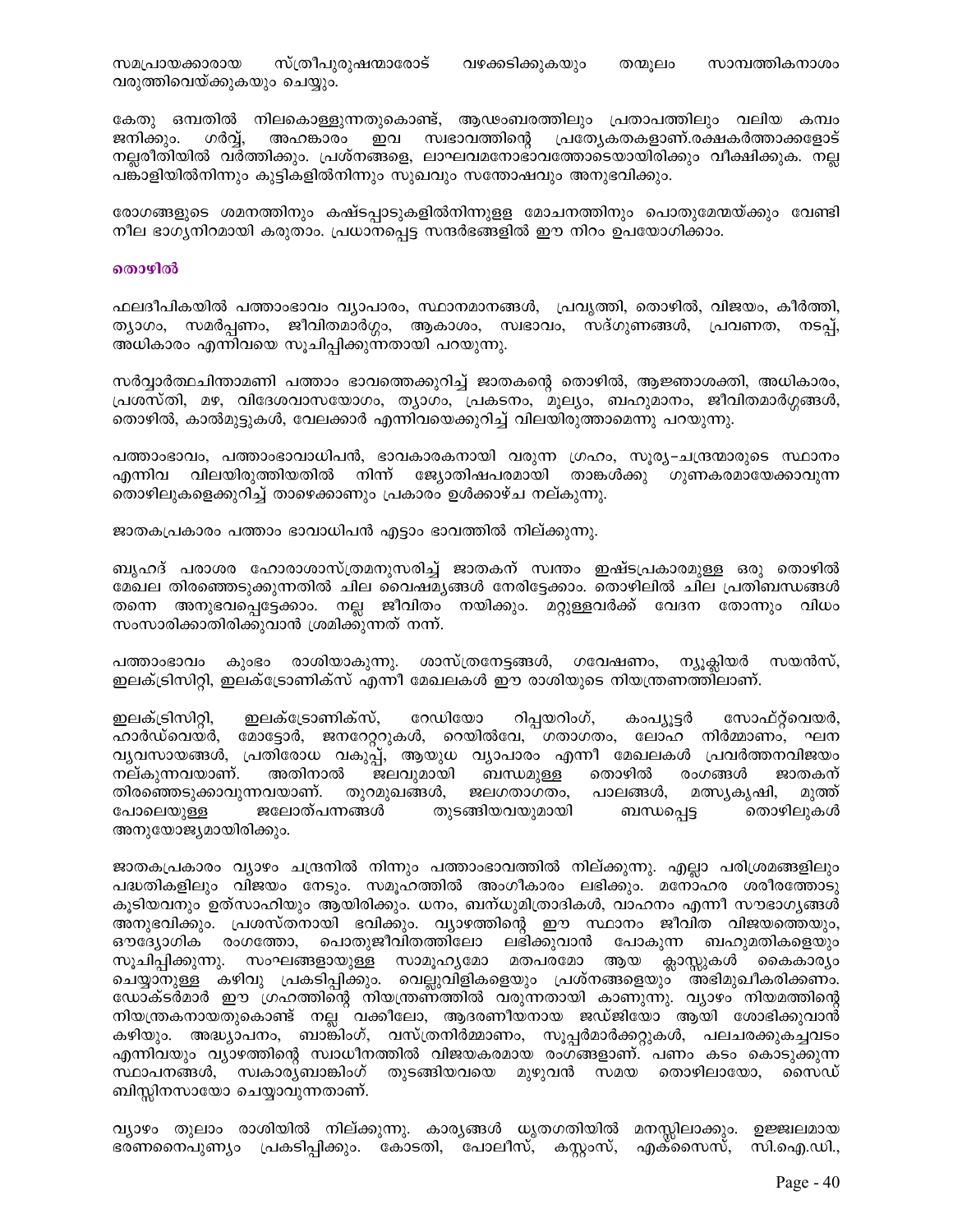സി.ബി.ഐ. തുടങ്ങിയ മേഖലകളിലെ പ്രവർത്തനം യഥേഷ്ടം തിരഞ്ഞെടുക്കാവുന്നവയാണ്.

ജാതകപ്രകാരമുള്ള ഗ്രഹനിലയെ അപഗ്രഥിച്ചതിൽ നിന്നും ലഭിച്ച മേല്പറഞ്ഞ വിവരങ്ങൾ കൂടാതെ, ചില പൊതുവായ സൂചനകൾ ജന്മനക്ഷത്രം തന്നെ നല്കുന്നുണ്ട്. നിങ്ങളുടെ ജന്മനക്ഷത്രമനുസരിച്ച് നിർദ്ദേശിക്കപ്പെടുന്ന, ബന്ധപ്പെടാവുന്ന തൊഴിൽ മേഖലകൾ താഴെ പറയുന്നവയാണ്.

ഖനികൾ, ഖനി ഉല്പന്നങ്ങൾ, പെട്രോളിയം, എണ്ണ, ദ്രാവകങ്ങൾ, മണ്ണെണ്ണ, നനഞ്ഞ മണ്ണ്, കിണറുകൾ, പുരാവസ്തു ഖനനം, തുരങ്കങ്ങൾ, മത്സ്യബന്ധനം, കൃഷി, പ്ളാബിംഗ്, ഐസ്ക്രീം, ഫ്രിഡ്ജ്, എയർക്കണ്ടീഷനിംഗ്, മുത്തുകൾ, മുങ്ങിക്കപ്പൽ മുതലായവ.

വ്യാഴം പത്താംഭാവത്തിൽ ദൃഷ്ടി ചെയ്യുന്നു. ഇത് പ്രവർത്തന മേഖലയുടെ ശക്തി വർദ്ധിപ്പിക്കുന്നു.

#### $w$ നലാഭം

പതിനൊന്നാം ഭാവം പ്രധാനമായും ധനലാഭത്തെയാണ് സുചിപ്പിക്കുന്നത്.

പതിനൊന്നാം ഭാവാധിപൻ ആറിൽ നിൽക്കുന്നതിനാൽ ശത്രുക്കളെ നിർവ്വികാരമായി നേരിടാൻ പ്രകടിപ്പിക്കും. വിദേശങ്ങളിൽ കഴിയും. ആവശ്യമുള്ളപ്പോൾ ക്രൂരസ്വഭാവം പാർക്കും. ശ്രവണേന്ദ്രിയത്തിന് അസുഖങ്ങൾ അനുഭവപ്പെടാം. സ്വന്തമായ ബിസ്റ്റിനസ്സിനേക്കാൾ വേതനസ്വഭാവമുള്ള ജോലിയായിരിക്കും ഏറ്റവും യോജിക്കുക.

## ചിലവുകൾ, ദ്രവൃനാശം എന്നിവ

പന്ത്രണ്ടാം ഭാവം കൊണ്ട് ചിലവുകൾ, ദ്രവൃനാശം, കഷ്ടനഷ്ടങ്ങൾ എന്നിവയെപ്പറ്റിയാണ് ചിന്തിക്കേണ്ടത്.

പന്ത്രണ്ടാം ഭാവാധിപൻ ഏഴിൽ നിൽക്കുന്നതിനാൽ പങ്കാളിക്കുവേണ്ടി ഏറെ പണം ചിലവാക്കും. അനാരോഗ്യം അനുഭവപ്പെടും. സുഖം കുറയും.

#### ദശാപഹാര ഫലങ്ങൾ

ഭാരത ജോതിഷപ്രകാരം മനുഷ്യ ആയുസ്സിനെ പലദശകളായി തിരിച്ചിരിക്കുന്നു. ഗ്രഹങ്ങളുടെ ബലവും സ്ഥാനസ്ഥിതികളും അനുസരിച്ച് യോഗങ്ങളും, യോഗങ്ങളുടെ ശക്തിക്കനുസരിച്ച് ദശാഫലങ്ങളും അനുഭവപ്പെടുമെന്നാണ് ശാസ്ത്രമതം. ഇരുപത്തിയേഴു നക്ഷത്രങ്ങളെ മൂന്നു നക്ഷത്രങ്ങൾ വീതമുളള ഒമ്പതു ഭാഗങ്ങളായി തിരിച്ചിരിക്കുന്നു. ഇവരുടെ ആധിപതൃകാലഘട്ടത്തെ ദശ എന്ന പേരിലാണ് അറിയപ്പെടുന്നത്.

ശിശുക്കൾക്ക് അപ്രായോഗീകമായ അനുഭവങ്ങൾ പറഞ്ഞിട്ടുണ്ടെങ്കിൽ അത് മാതാപിതാക്കന്മാർക്ക് ബാധകമാവുന്നതാണ്. അതുപോലെ തന്നെ ഒരോ ഫലവും ഭാര്യഭർത്താക്കന്മാരുടെ കാര്യത്തിൽ ആർക്കാണ് ബാധകമാവുകയെന്ന് സ്വയം നിർണ്ണയിക്കേണ്ടതാണ്.

ദശമുതലാണ് ദശാഫലങ്ങൾ തുടങ്ങുന്നത്. വിശദമായ അപഹാരഫലങ്ങൾ ഇപ്പോഴത്തെ കാണിച്ചിരിക്കുന്നത് 25 വർഷത്തേക്കുമാത്രമാണ്. ശിശുക്കളുടെ കാര്യത്തിൽ ആദ്യത്തെ അഞ്ചുവർഷങ്ങൾ ഉൾക്കൊള്ളിച്ചിട്ടില്ല. സപ്തവർഗ്ഗത്തെ അടിസ്ഥാനമാക്കി ഗ്രഹങ്ങളുടെ ബലാബലങ്ങൾ നിശ്ചയിച്ചിരിക്കുന്നു.

#### ചന്ദ്രദശ

മനശാന്തിക്കും സന്തോഷത്തിനും വേണ്ടി മുൻകാലത്തേക്കാൾ കൂടുതൽ ആത്മീയ രംഗങ്ങളിൽ ഇഷ്ടപ്പെടുന്നവനായിത്തീരും. തന്നേക്കാൾ പ്രവർത്തിക്കുവാൻ മുതിർന്ന പുരുഷന്മാരോട് അസാധാരണമായ ശ്രദ്ധയും ബഹുമാനവും ഉണ്ടാവും. ഇത് സന്തോഷവും ഐശ്വര്യവും പ്രദാനം ചെയ്യും. പുരുഷൻ എന്ന നിലയിൽ താത്പര്യങ്ങൾ വികസിച്ചുവരും. ആഹാരസാധനങ്ങൾപാകം ചെയ്യുന്നതും ഭക്ഷിക്കുന്നതുമെല്ലാം കുറേക്കൂടി ക്രമീകൃതമാവും. ആരോഗൃകാരൃങ്ങൾക്ക് കൂടുതൽ ശ്രദ്ധകൊടുക്കുന്നത് നന്. ്വാത സംബന്ധമായ ക്രമക്കേടുകൾ ഒഴിവാക്കാൻ കഴിവതും നേരത്തേതന്നെ ശ്രമിക്കണം.

ചന്ദ്രൻ കേസരിയോഗത്തോടുകൂടി ബലവാനായി നിൽക്കുന്നതിനാൽ ഈ ദശാകാലം പ്രത്യേകം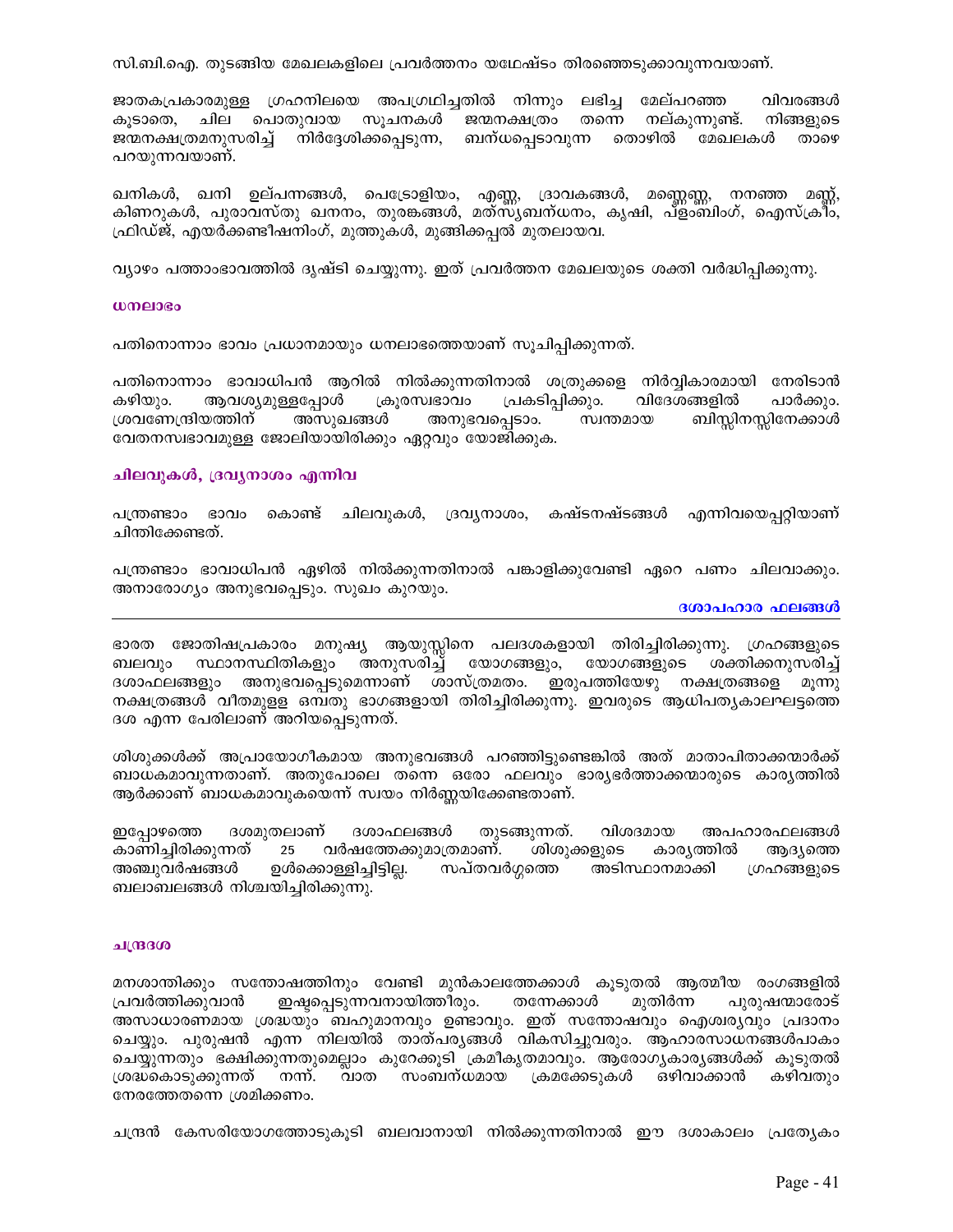ഗുണകരമായിരിക്കും.

മനസ്സ് ഊർജ്ജസ്ഥലവും സന്തോഷപൂർണ്ണവും ആയിരിക്കും. പണ്ടത്തെക്കാൾ കൂടുതൽ പ്രസന്നമായി ഈ കാലഘട്ടത്തിൽ കാണപ്പെടും. പുഷ്പങ്ങൾ, സുഗന്ധദ്രവ്യം, ശാരീരികസുഖം ഇവ മെച്ചപ്പെട്ട രീതിയിൽ അനുഭവയോഗ്യമാവും. ജീവിതത്തിൽ, പൊതുവെ ഉയർച്ചയും വരുമാനത്തിൽ, പ്രതീക്ഷയിൽ കവിഞ്ഞ വർദ്ധനവുമുണ്ടാകും. സ്ത്രീപുരുഷന്മാരിൽ നിന്നും തക്കസമയത്ത്, അനുഭാവപൂർണ്ണമായ സഹകരണം പ്രതീക്ഷിക്കാം. വെള്ളി, മുത്ത്, കല്ലുകൾ, മധുരപദാർത്ഥങ്ങൾ, വെള്ളത്തിലുണ്ടാകുന്ന സാധനങ്ങൾ ഇവ മൂലവും, വടക്കുപടിഞ്ഞാറൻ ദിശകളിൽനിന്നും മേന്മ കണ്ടെത്തും.

ജാതകത്തിൽ ചന്ദ്രൻ പാപയോഗം ചെയ്തു നിൽക്കുന്നതായി കാണുന്നു.

രക്തസംബന്ധമായ ചില്ലറ അസുഖങ്ങൾ പിടിപെടാം. സ്പ്ലീനിനുളള തകരാറ്, ടൈഫോയിഡ്, പനി സ്ഥാനചലനമോ, ജോലിനഷ്ടമോ ഉണ്ടായിക്കുടെന്നില്ല. എന്നിവയുണ്ടാകാം. അകാരണമായി ശണ്ഠകൂടും. പ്രത്യേകിച്ചും സ്ത്രീകളോട്. തന്റെ ഊർജ്ജവും ശൗര്യവും നഷ്ടപ്പെട്ടതായി ഭയപ്പെടും. കൂടുതൽ ഉറങ്ങണമെന്നോ, വിശ്രമിക്കണമെന്നോ ഒക്കെ ആഗ്രഹം തോന്നും. കരിമ്പ്, വെളളി, സിൽക്ക് ഇവയുമായുളള ഏർപ്പാടുകൾ മെച്ചത്തിൽതന്നെ പര്യവസാനിക്കണമെന്നില്ല. അമ്മയുടെയോ, സഹോദരിമാരുടെയോ ആരോഗ്യം ശ്രദ്ധിക്കേണ്ടിയിരിക്കുന്നു.

## $\nabla$  (25-08-2021 >> 24-02-2022)

ചന്ദ്രദശയിലെ സൂര്യാപഹാരകാലത്ത് സഹപാഠികളുടെ മധ്യത്തിൽ വിലസും. മാന്യതയും നല്ല സമ്പാദിക്കും. പഠിപ്പിലും, കളികളിലും, കലാരംഗങ്ങളിലും പേരും കൂടുതൽ വിജയം ആരോഗ്യവും മുൻകാലങ്ങളെ അപേക്ഷിച്ച് കൈവരിക്കുവാൻ സാധിക്കും. ശരീരഘടനയും മെച്ചപ്പെട്ടതിൽ രക്ഷകർത്താക്കൾ സന്തോഷിക്കും. പണ്ടൊക്കെ മൽപ്പിടുത്തത്തിന് ഒരുമ്പെട്ടിരുന്നവർ ഇപ്പോൾ ശങ്കയോടെ ഭയന്നു പിന്മാറും. കൂട്ടുകാരുടെ ഇടയിൽ ഉന്നതി കൈവരിക്കും. ചങ്ങാതികൾ തനിക്ക് കൂടുതൽ അംഗീകാരം തരുകയും, തന്റെ അഭിപ്രായങ്ങൾക്ക് വിലകൽപ്പിക്കുകയും ചെയ്യും.

## കുജദശ (ചൊവ്വ)

ധനസമ്പാദനത്തിൽ ശ്രദ്ധപതിപ്പിക്കും. തടസ്സങ്ങളേയും തടസ്സവാദക്കാരേയും കീഴടക്കുകയോ ഒഴിവാക്കുകയോ ചെയ്യുവാൻ പ്രാപ്തനായ പുരുഷനായിത്തീരും. പക്ഷിമൃഗാദികളോടുള്ള മാനസ്സീക അടുപ്പം സന്തോഷത്തിനും മേന്മക്കും കാരണമാവുന്നതാണ്. സഹോദരങ്ങളോ സ്വന്തക്കാരോ തമ്മിൽ വഴക്കടിക്കുന്നത് നോക്കിനിൽക്കേണ്ടിവരും. ശുചിത്വബോധം കുറവുള്ളവരുമായി ഇടപഴകാൻ നിർബന്ധിതനാവും. അല്ലാതെ നിർവ്വാഹമില്ല എന്ന സ്ഥിതി കാണുന്നു. സ്ത്രീജനങ്ങളോടുള്ള അടുപ്പം വേണ്ടവിധം ക്രമീകരിക്കണം. പണം ദുർവ്യയം ചെയ്യപ്പെടാതിരുന്നാൽ ഭാഗ്യം. തീ നാശസൂചനയുള്ളതുകൊണ്ട് പ്രത്യേകം മുൻകരുതലുകൾ കൈക്കൊള്ളാൻ കഴിയണം. ഒരു നല്ല കാണാൻ അമാന്തിക്കരുത്. ഡോക്ടറെ രക്തപരിശോധന ആവശ്യമായി വരും. പുരുഷ ചില അവസരങ്ങളിൽ ക്ഷീണിച്ച് വിളറിയിരിക്കുന്നത് പ്രായത്തിലേക്കു കടക്കുന്നതിനു മുമ്പ് ശ്രദ്ധിക്കപ്പെടേണ്ട കാര്യമാണ്. ആഗ്രഹങ്ങൾ നിറവേറ്റപ്പെടുന്നതുവഴി സംതൃപ്തി അനുഭവിക്കും.

കുജന് വർഗ്ഗബലമുള്ളതുകൊണ്ട് ഗുണഫലങ്ങൾ ഏറിയിരിക്കും.

ജാതകത്തിൽ രൂചകയോഗമുള്ളതുകൊണ്ട് കുജദശാകാലം പൊതുവേ മേന്മയേറിയതായിരിക്കും.

അധികാരസ്ഥാനത്ത് ഇരിക്കുന്നവരിൽനിന്നും സഹോദരങ്ങളിൽനിന്നും വിചാരിച്ചിരിക്കാത്ത സമയത്ത് സഹായം ലഭിക്കും. പോലീസ്, പട്ടാളം തുടങ്ങിയ സായുധസംഘടനകളുമായി അടുത്തു പെരുമാറേണ്ടതായി വരും. പ്രവൃത്തിയിൽ ഉയർച്ച പ്രതീക്ഷിക്കാം. ഭൂമി, പുരയിടങ്ങൾ ഇവയുടെ കെടിടനിർമ്മാണത്തിൽ ഇടപാടിലേർപ്പെടേണ്ടിവരും. ഗ്രദ്ധ പതിയും. ലോഹങ്ങളുമായി യാത്രകൾ ബന്ധപെടേണ്ടതായിട്ടാണ് കാണുന്നത്. തെക്കുദേശത്തേക്കുള്ള ഫലപ്രദമായി അനുഭവപ്പെടും. ശുഭാപ്തി വിശ്വാസവും ആരോഗൃവും ഈശ്വരന്റെ ദാനങ്ങളായിക്കരുതാം. അതുപോലെ, ഏതു വിപത്തിനേയും നേരിടാനുളള ആരോഗ്യവും, തന്റേടവും ഒരു വലിയ കാര്യം തന്നെയാണ്.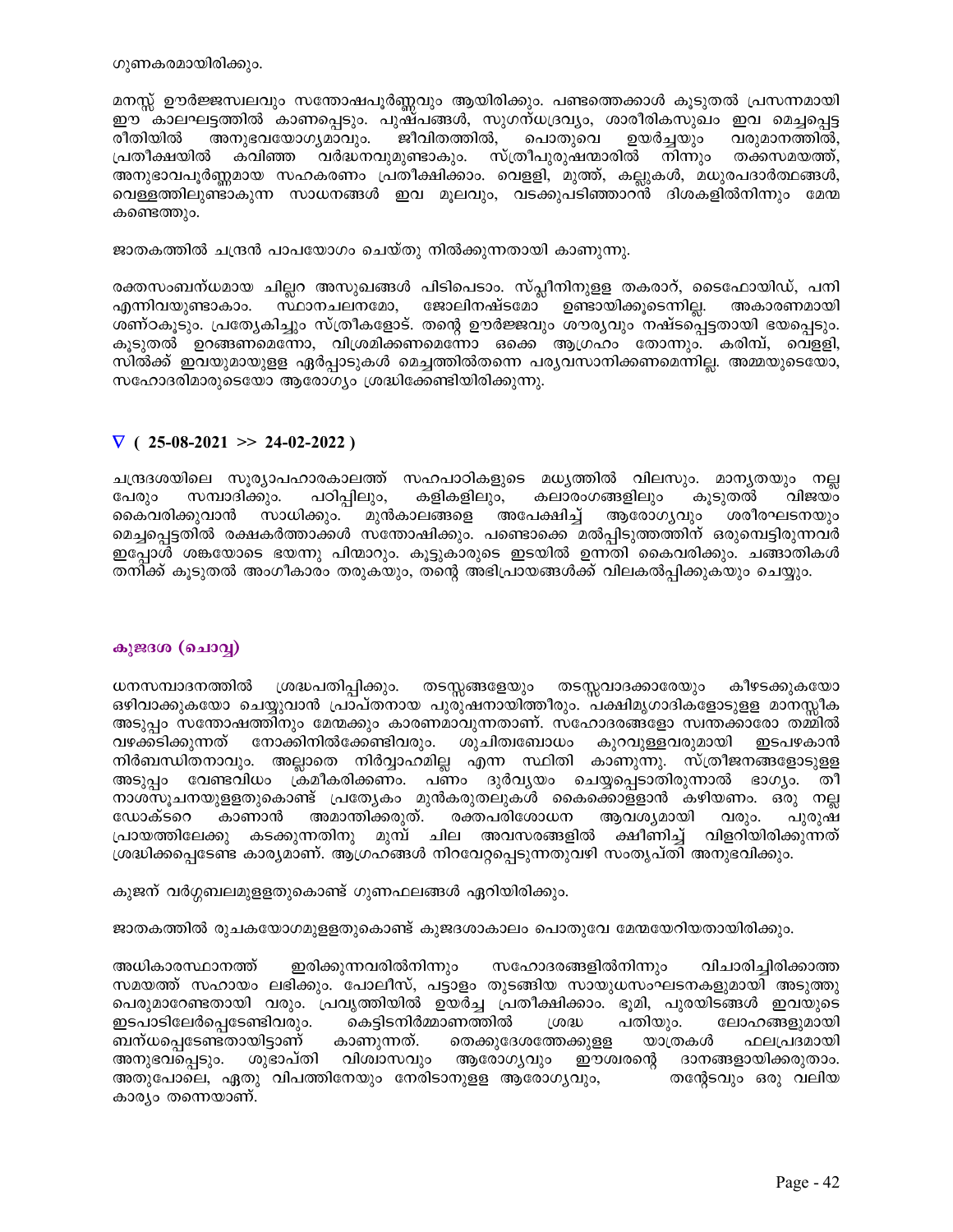## $\nabla$  ( 24-02-2022 >> 23-07-2022 )

കുജദശയിൽ കുജാപഹാര കാലത്ത് കുട്ടികൾ മുർച്ചയുള്ള ആയുധങ്ങൾ കൈകാര്യം ചെയ്യുമ്പോൾ പ്രത്യേകം ശ്രദ്ധിക്കണം. മുറിവോ ചതവോ സംഭവിക്കാം. വീടിനകത്ത് വികൃതിത്തരങ്ങളും, വഴക്കും വർദ്ധിച്ചു വരും. പിത്ത രോഗം വന്നുപെടാവുന്നതുകൊണ്ട് കളികളിലും, വ്യായാമങ്ങളിലും താല്പര്യം എടുക്കണം. മറ്റു കുട്ടികളുടെ സാധനങ്ങൾ തട്ടിപ്പറിക്കുന്നതിനും സ്വന്തമാക്കുന്നതിനും ്രശമിക്കും. തുടക്കത്തിൽ ്പലതിനും വിഘ്നം നേരിടാം. ്നിരാശ അനുഭവപ്പെടാതിരിക്കുവാൻ രക്ഷകർത്താക്കൾ പ്രോത്സാഹനം കൊടുക്കണം.

## $\nabla$  ( 23-07-2022 >> 11-08-2023)

കുജദശയിൽ രാഹുവിന്റെ അപഹാരകാലത്ത് ആയുധം, വൈദ്യുതി, അഗ്നി, കള്ളന്മാർ, ിനകൃതികളായ കൂട്ടുകാർ ഇവരിൽ നിന്നുള്ള ക്ലേശങ്ങളാണ് കൂടുതലായും സൂചിപ്പിക്കുന്നത്. ബാല്യസഹജമായ രോഗലക്ഷണങ്ങൾ എന്തെങ്കിലും കണ്ടാൽ നിസ്സാരമായി കുരുതാതെ ശാസ്ത്രീയ പരിഹാരം കണ്ടെത്താൻ ശ്രമിക്കണം, വച്ചുതാമസിപ്പിക്കരുത്.

## $\nabla$  ( 11-08-2023 >> 17-07-2024)

കുജദശയിൽ വ്യാഴാപഹാരകാലത്ത് ഈശ്വരവിശാസം വർദ്ധിച്ചു വരും. രക്ഷകർത്താക്കളുമൊത്ത് പുണ്യസ്ഥലങ്ങൾ സന്ദർശിക്കുവാനുള്ള അവസരം ലഭിക്കും. മഹാന്മാരുടെ ജീവചരിത്രകഥകളിൽ താല്പര്യം ജനിക്കും. ഉന്നതന്മാരുടെ സംപ്രീതി നേടും. തനിക്കു ലഭ്യമായ വസ്തുക്കൾ മറ്റുള്ളവർ പങ്കുവെക്കുവാൻ ശ്രമിക്കും. മൊത്തത്തിൽ ശോഭനമായ കാലമാണ്.

## $\nabla$  ( 17-07-2024 >> 25-08-2025)

കുജദശയിൽ ശനിയുടെ അപഹാരകാലത്ത് സ്കൂൾ പരിസരങ്ങളിൽ ഉണ്ടാകാവുന്ന അപകടങ്ങളെക്കുറിച്ച് കേട്ട് ഭയപ്പെടും. പ്രശ്നങ്ങൾ ഉണ്ടായാൽ അതു സമർത്ഥമായി കൈകാര്യം ചെയ്യുവാൻ വേണ്ടപ്പെട്ട മേലധികാരികൾ ഉണ്ടല്ലോ എന്ന് ആശ്വസിക്കണം. അപകർഷതാബോധം അനുഭവപ്പെടാം. സ്വയം ആത്മധൈര്യം ആർജ്ജിക്കുകയാണ് വേണ്ടത്.

# $\nabla$  ( 25-08-2025 >> 23-08-2026)

കുജദശയിലെ ബുധാപഹാരകാലത്ത് ക്ലാസ്സിൽ വച്ച് സാധനങ്ങൾ മോഷണം പോകാം. കള്ളന്മാരും, വികൃതി കുട്ടികളുമായുള്ള സഹവാസ്ം കുറയ്ക്കണം. മഹാദുഷ്ടന്മാരായ ആളുകൾ കുഴപ്പങ്ങൾ<br>സൃഷ്ടിക്കാൻ ചുഴിഞ്ഞ് ആലോചിച്ച് അവസരം കാത്ത് ചുറ്റിപ്പറ്റി കാത്തുനിൽക്കും. കാത്തുനിൽക്കും. പ്രാർത്ഥനാപരമായ സമീപനം എല്ലാത്തിനും പ്രതിവിധിയായിരിക്കും. നവീകരിച്ച ഭവനത്തിൽ പാർക്കുവാനുള്ള ഭാഗ്യം ഈ ഘട്ടത്തിൽ തെളിഞ്ഞു കാണുന്നു.

# $\nabla$  ( 23-08-2026 >> 19-01-2027)

കുജദശയിലെ കേതുവിന്റെ അപഹാരകാലത്ത് വൈദ്യുതി കൊണ്ടു പ്രവർത്തിക്കുന്ന ഉപകരണങ്ങൾ കൈകാര്യം ചെയ്യുന്നത് ഒഴിവാക്കുന്നതാവും ഭേദം. ദഹനക്കുറവോ, വയറുവേദനയോ ഇടവിട്ട് അലട്ടാം. ഭക്ഷണ നിയന്ത്രണം സാധിക്കേണ്ടത് അത്യാവശ്യമാണ്.

## $\nabla$  ( 19-01-2027 >> 20-03-2028)

കുജദശയിൽ ശുക്രാപഹാര കാലത്ത് ദേഷ്യം വന്ന് കലിതുള്ളും. സ്കൂളിലും വീട്ടിലും ഈ സ്വഭാവരീതി പ്രകടിപ്പിച്ചു എന്നിരിക്കും. ഇതു വഴി അനർത്ഥങ്ങൾ വരുത്തി വയ്ക്കും. മൂർച്ചയുള്ള ആയുധങ്ങൾ കയ്യിൽ എടുക്കുമ്പോൾ പ്രത്യേകം ശ്രദ്ധ ആവശ്യമാണ്. വീട്ടിൽ നിന്നും മാറി അകലെ താമസിക്കേണ്ടതായി കാണുന്നു. പഠനവിഷയങ്ങളിലും, കായികരംഗങ്ങളിലും വിജയിക്കാവുന്ന സമയമാണ്. അദ്ധ്യാപകരുടെ അംഗീകാരവും സംപ്രീതിയും നേടും

## $\nabla$  ( 20-03-2028 >> 26-07-2028 )

കുജദശയിൽ സൂര്യാപഹാര കാലത്ത് മറ്റുള്ളവരുടെ മേൽ അധികാരങ്ങളും, അവകാശങ്ങളും സ്ഥാപിക്കുവാൻ ശ്രമിക്കും. വിദ്യാലയത്തിൽ നിന്നും കീർത്തി മുദ്രകളും, മറ്റ് അംഗീകാരങ്ങളും ലഭിക്കും. പക്ഷേ വീടിനകത്ത് ശിക്ഷ ലഭിക്കേണ്ട വികൃതിത്തരങ്ങൾ പലതും കാട്ടികൂട്ടും.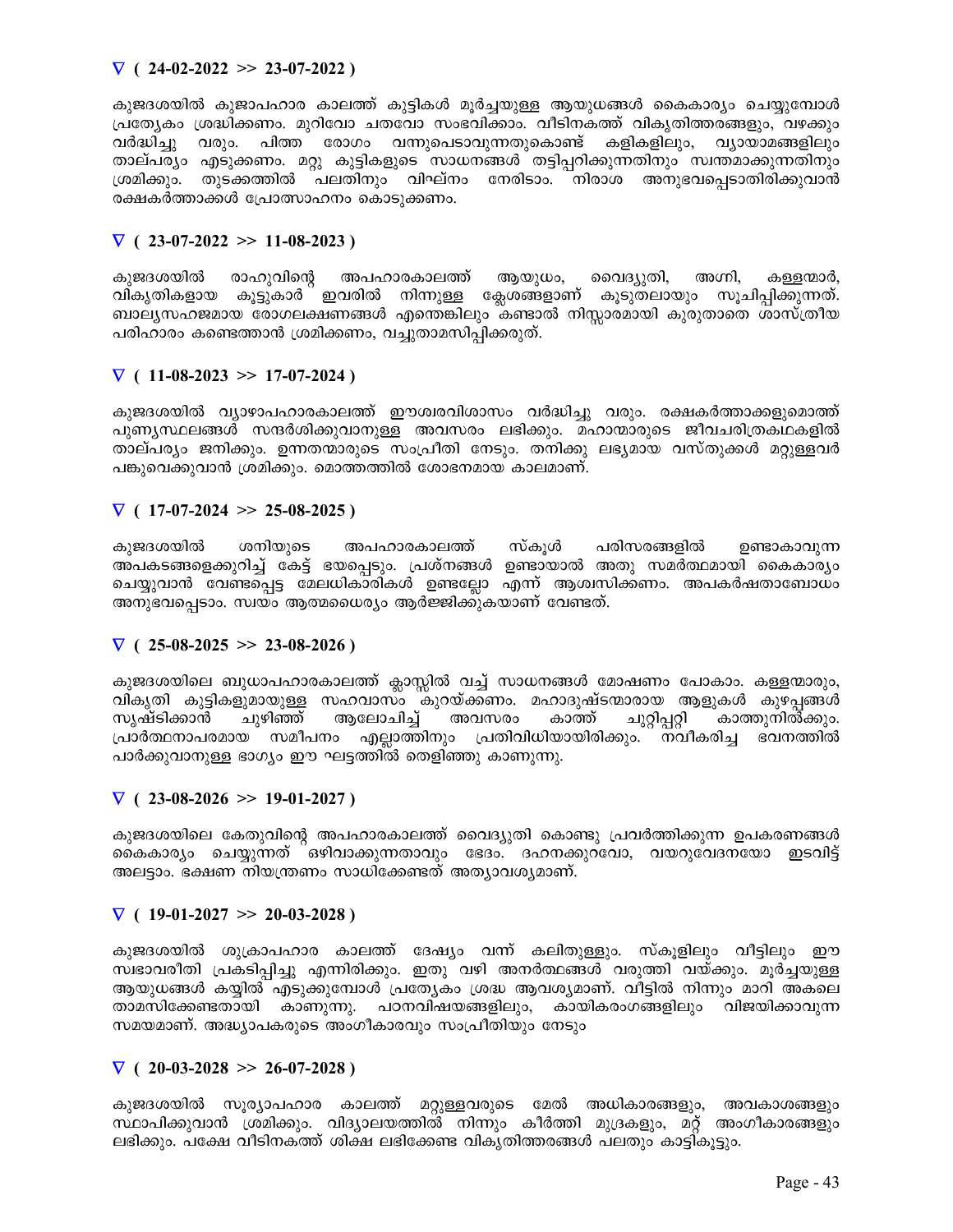## $\nabla$  (26-07-2028 >> 24-02-2029)

കുജദശയിൽ ചന്ദ്രാപഹാരകാലത്ത് പലതരത്തിലും സന്തോഷം ലഭിക്കും. പ്രതീക്ഷിക്കാത്തവ കൈവശം വന്നു ചേരും. പുത്തൻ ചങ്ങാതിമാർ ഉണ്ടാവും. പഴയ സ്നേഹിതർ കൂടുതൽ സഹായികളായി അനുഭവപ്പെടും. സ്കൂൾ മേലധികാരികളുടെ പ്രീതി സമ്പാദിക്കും. രക്ഷകർത്താക്കൾ പുകഴ്ത്തി സംസാരിക്കും. സഹോദരീസഹോദരങ്ങളിൽ നിന്നും സഹകരണം വർദ്ധിച്ചുവരും.

## രാഹുദശ (സർപ്പി)

കൗശലവിദൃകൾ എന്നിവയിലെല്ലാം താത്പര്യം ജനിപ്പിക്കുന്നത് ഊഹക്കച്ചവടം, ചൂതുകളി, രാഹുവാണ്. യുവാവ് എന്ന നിലയിൽ തന്റെ സ്വഭാവത്തിലും പ്രകൃതത്തിലും പ്രതീക്ഷിക്കാത്ത മാറ്റങ്ങൾ പെട്ടെന്നു വരുത്തുവാൻ രാഹുവിനു കഴിയും. അതുകൊണ്ട് തന്നോടിടപഴകുന്നവരെല്ലാം പ്രസ്തുത സ്ഥിതിവിശേഷം മനസ്സിലാക്കിയിരുന്നാൽ, പല തെറ്റിദ്ധാരണകളും ഈ അവസരത്തിൽ മറ്റുള്ളവരിൽ അസാധാരണമായ അസുഖങ്ങൾപോലും പിടിപെടാം. ഒഴിവാക്കാം. നിന്നും വേർപെട്ടുപോകാനോ അകന്നുനിൽക്കാനോ ഉള്ള പ്രവണത പ്രദർശിപിക്കുന്നവനായിത്തീരാം. ഇത് ദുഃഖകരമായ സംഭവങ്ങളുടെ തുടക്കമാണെന്നു കരുതണം. പലതരത്തിലുമുണ്ടാകാവുന്ന വിഷബാധ ഒഴിവാക്കാൻ ജാഗ്രത പാലിക്കണം. ഇത് ശത്രുക്കൾക്ക് അക്രമിക്കുവാൻ പറ്റിയ ഏറ്റവും നല്ല അവസരമായിരിക്കും. വളരെ വേണ്ടപ്പെട്ടവർ എന്നു കരുതിയിരുന്നവരിൽ ചിലരെങ്കിലും മറുപക്ഷം ചേരുവാനും ഇടയുണ്ട്. മേധാവികളിൽ്നിന്നും പണ്ടത്തെപ്പോലെ അനുഗ്രഹാശിസ്റ്റുകൾ ലഭിച്ചെന്നു വരില്ല. കഴുത്ത്, തൊണ്ട, കണ്ണ് ഇവയാണ് പ്രത്യേകം ശ്രദ്ധിക്കപ്പെടേണ്ടതായ ശരീരഭാഗങ്ങൾ. നിസ്കാരങ്ങളെന്നു കരുതി ഡോക്ടറെ കാണേണ്ട സന്ദർഭങ്ങൾ തള്ളിക്കളയരുത്.  $(0000)$ എല്ലാത്തരത്തിലും ദോഷകാരകനാണെന്ന ധാരണ തെറാണ്. നല്ല നിലയിലാണെങ്കിൽ നല്ല ബന്ധങ്ങൾ, ഉത്തമ ഭാര്യ, വളർച്ച സമ്പദ്സമൃദ്ധി ഇവയ്ക്കെല്ലാം കാരണമാവാം. ഈ അവസരത്തിൽ ഭക്തിപരമായ കാര്യങ്ങളിൽ ഏർപ്പെടുന്നത് വളരെ നന്നായിരിക്കും.

# $\nabla$  (24-02-2029 >> 07-11-2031)

രാഹുദശയിൽ രാഹുവിന്റെ അപഹാരം അത്ര നല്ലതായി കരുതുന്നില്ല. എന്തെങ്കിലും തരത്തിലുള്ള വേർപാടുകൾ കുടുംബത്തിൽ സംഭവിക്കും. സന്താപത്തിനുള്ള പരിതസ്ഥിതികൾ സംജാതമാകും. തന്നോട് മാനസികമായി അടുപ്പമുള്ളവർക്കും, സ്വന്തത്തിൽപ്പെട്ടവർക്കും നന്മയും, തിന്മയും അനുഭവിക്കേണ്ടതായിവരും. അനൃദേശവാസം ഇടകലർന്ന് വിചാരിക്കുന്നത്ര സുഖവും, സതോഷവും തരണമെന്നില്ല.

# $\nabla$  ( 07-11-2031 >> 02-04-2034)

രാഹുദശയിലെ വ്യാഴാപഹാരകാലം ആരോഗ്യപരമായി നല്ലതുതന്നെ എന്നു വിശ്വസിക്കാം. സ്വന്തം വിവാഹം നടക്കുകയോ. കുടുതലായി വിവാഹകർമ്മങ്ങൾക്ക് സാക്ഷ്യം വഹിക്കുകയോ തന്നേക്കാൾ ചെയ്യുന്നതാണ്. മുതിർന്നവരുടെ സൗമനസ്യം സമ്പാദിക്കും. ഇപ്പോഴത്തെ നിലപാടിൽനിന്നും ഉയർച്ച ഉണ്ടാവും. വീട്ടിൽ നവാഗതരെ പ്രതീക്ഷിക്കാം. കുഞ്ഞുങ്ങളുടെ സഹവാസം സന്തോഷകരമായി അനുഭവപ്പെടും.

# $\nabla$  ( 02-04-2034 >> 06-02-2037)

രാഹുദശയിൽ ശനിയുടെ അപഹാരകാലം അസുഖകരമാവാം. പിത്തം ഇളകുവാൻ ഇടയാക്കരുത്. കളികളിലും, വ്യായാമങ്ങളിലും ശ്രദ്ധിക്കുന്നത് നന്. അടുത്തുപെരുമാറുകയും, തന്നെ സ്നേഹിക്കുകയും ചെയ്യുന്നവരോട് പെടെന്ന് വഴക്കടിച്ചെന്നിരിക്കും. ദുരദേശവാസംകൊണ്ട് സുഖത്തേക്കാൾ വന്നുപിടിപെടുവാനാണ് സാദ്ധ്യത. കഴിവതും യാത്രകൾ അസുഖം ഒഴിവാക്കുന്നതാണ് നല്ലത്.

## $\nabla$  ( 06-02-2037 >> 26-08-2039)

രാഹുദശയിൽ ബുധാപഹാരകാലം നല്ല ബന്ധുതകൾക്ക് ഉതകും. സുഹൃത്ബലം വർദ്ധിക്കും. സ്ഥാനമാനങ്ങൾക്ക് അർഹതയുണ്ടാവും. മാനസിക പ്രവർത്തനങ്ങൾ ത്വരിതപ്പെടും. പണം കുടുതൽ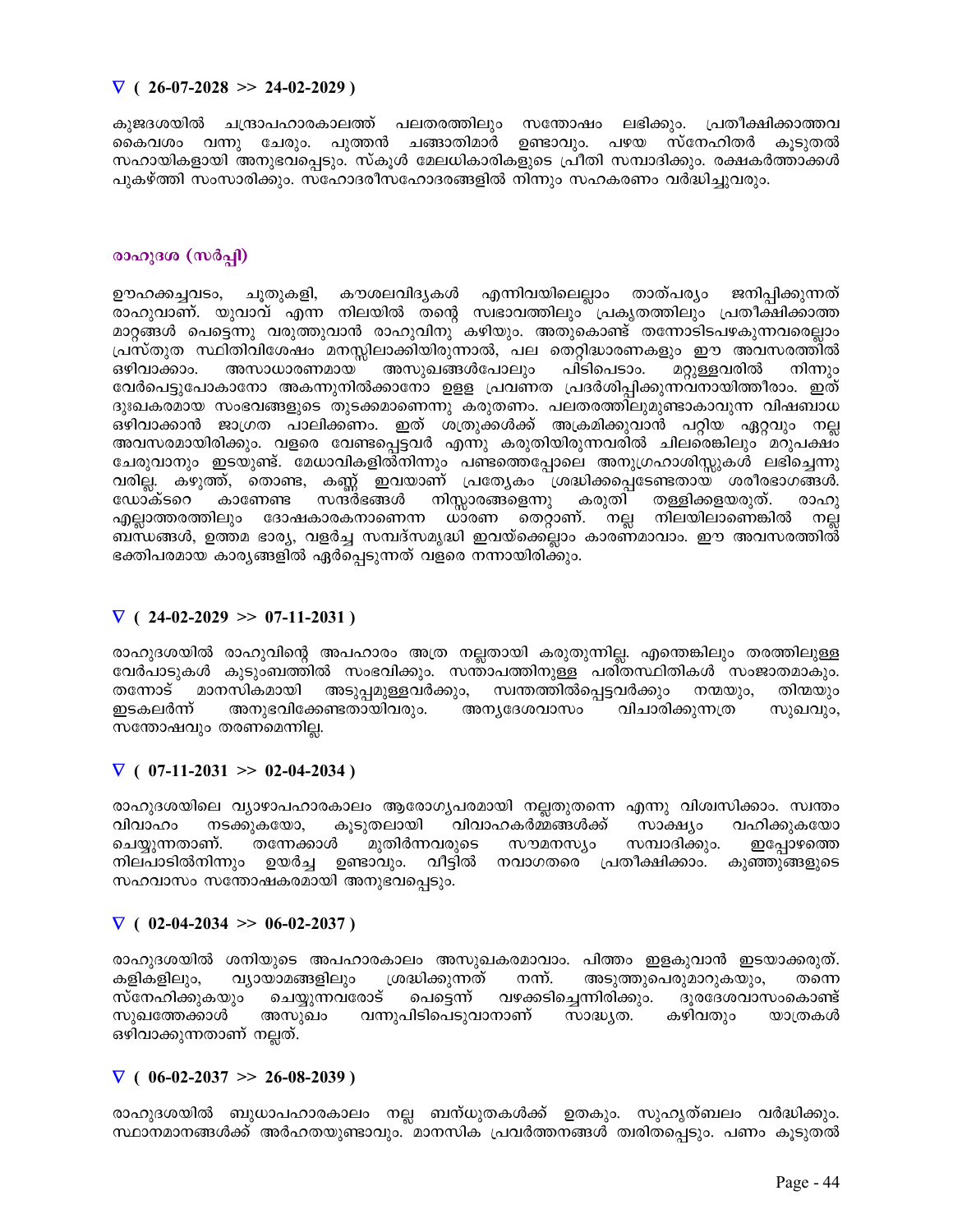വന്നു ചേരും.

## $\nabla$  (26-08-2039 >> 12-09-2040)

രാഹുദശയിൽ കേതുവിന്റെ അപഹാരകാലത്ത് പനി കണ്ടുവരാറുണ്ട്. അപകട സാദ്ധ്യതയുള്ള ദ്രവ്യങ്ങളോ, ആയുധങ്ങളോ കൈകാര്യം ചെയ്യുന്നതിൽ സൂക്ഷ്മത കൂടുതൽ ആവശ്യമായിവരും. അപ്രതീക്ഷിതമായ പലതും നടക്കും. വിദ്യുച്ഛക്തിയുടെ ഉപയോഗംകൊണ്ട് ഗുണത്തേക്കാളേറെ ദോഷം സംഭവിച്ചുകൂടെന്നില്ല.

## $\nabla$  ( 12-09-2040 >> 13-09-2043)

രാഹുദശയിൽ ശുക്രാപഹാരസമയം സുഹൃത്തുക്കൾക്ക് നന്നല്ല. ആത്മനിയന്ത്രണം ശ്രമകരമായിരിക്കും. അഭിപ്രായവ്യത്യാസങ്ങളിൽനിന്നും മാറിനിൽക്കാൻ കഴിഞ്ഞാൽ  $B00$ jo. വിവാഹം നടക്കാവുന്ന ഘട്ടമാണ്.

## $\nabla$  ( 13-09-2043 >> 07-08-2044)

രാഹുദശയിൽ സൂര്യാപഹാരം നടക്കുമ്പോൾ അസുഖലക്ഷണങ്ങൾ കണ്ടാൽ വച്ചുതാമസിപ്പിക്കാതെ വൈദ്യസഹായം തേടേണ്ടതാണ്. സർക്കാർ ഡിപ്പാർട്ടുമെന്റുകൾ ഉപദ്രവങ്ങൾക്കു കാരണമാവും. സ്വന്തം നിലപാടിൽ സംതൃപ്തി കണ്ടെത്തും.

## $\nabla$  ( 07-08-2044 >> 06-02-2046)

രാഹുവിന്റെ ചന്ദ്രാപഹാരകാലത്ത് ദാമ്പതൃസുഖം അനുഭവിക്കും. എവിടെയും പ്രശ്നങ്ങൾ കണ്ടില്ലന്നു വയ്ക്കേണ്ടിയിരിക്കുന്നു. കുട്ടികളുടെ വിഷയത്തിൽ സൃഷ്ടിക്കും. ചിലതെല്ലാം ദുഃഖിക്കേണ്ടതായി കാണുന്നു.

24-02-2047 മുതൽ

## ഗുരുദശ (വ്യാഴം)

അനൃരിൽനിന്നും നിസ്വാർത്ഥമായ സഹകരണവും സ്നേഹവും പരിചരണവും ലഭിക്കുവാൻ പ്രാപ്തനാണ്. ബഹുവിധ പരിശ്രമങ്ങളുടെ ഫലമായി ഐശ്വര്യം നിലനിർത്തും. തന്നേക്കാൾ മുതിർന്ന പുരുഷന്മാരിൽ നിന്നോ, മേലുദ്യോഗസ്ഥന്മാരിൽ നിന്നോ പ്രശംസയും അംഗീകാരവും ലഭിക്കുകയും സംപ്രീതിക്കു പാത്രീഭുതനാവുകയും ചെയ്യും. സ്നേഹിതർ, സമ്പത്ത് തുടങ്ങിയ യോഗമുള്ളവനായി കൊണ്ടും സതോഷിക്കുവാൻ കാണുന്നു. പലകാരണങ്ങൾ എങ്കിലും വേർപാടിന്റെ വേദന അനുഭവിക്കുവാൻ കഴിവുള്ള പുരുഷനായിത്തീരുന്നത് നന്ന്. ചെവിയെ ബാധിക്കാവുന്ന പ്രശ്നങ്ങൾ ഗുരുതരമാവുന്നതിനു മുമ്പുതന്നെ ഒരു ഡോക്ടറെ സമീപിക്കണം.

24-02-2063 മുതൽ

## ശനിദശ (മന്ദൻ)

നാനാപ്രകാരേണയുളള കുണ്ഠിതം, ബുദ്ധിമുട്ടുകൾ, മനക്ലേശം, അപകടങ്ങൾ, മരണം ഇവയുടെയെല്ലാം അധിപനാണ് ശനി. യുവാവ് എന്ന നിലയിൽ അവനവന് അർഹിക്കുന്ന നിലവാരത്തിൽ സന്തോഷവും സങ്കടവും, ഉയർച്ചയും താഴ്ചയും ഈ ഘട്ടത്തിൽ എല്ലാം അനുഭവിച്ചേ മതിയാവൂ. പക്ഷേ സർക്കാർ മുഖേനയോ, മററു അധികാരിക്ൾ മുഖേനയോ ധനം സമ്പാദിക്കുവാൻ പ്രാപ്തനാവും. അതിന് അവസരം ലഭിക്കും. സേവകന്മാരാൽ ചുറ്റപ്പെടും. സന്തോഷം നൽകുന്ന പല നേട്ടങ്ങളും അനുഭവിക്കും. ശിശുക്കൾക്കോ സഹപ്രവർത്തകർക്കോ ഈത് അത്രനല്ല അവസരമല്ല എന്നുവേണം മനസ്സിലാക്കാൻ. കൂടാതെ അവരിൽനിന്നും അസുഖകരമായ അനുഭവ്ങ്ങൾ ഉണ്ടാവാനും മതി. പ്രത്യേകിച്ച് കാലിനും കയ്യിനും വാതസംബന്ധമായ അസുഖങ്ങൾ പിടിപെടുക ഈ കാലയളവിൽ സാധാരണയാണ്.

ശനിക്ക് വർഗ്ഗബലമുള്ളതുകൊണ്ട് ഗുണഫലങ്ങൾ ഏറിയിരിക്കും.

ശനി ഈ ജാതകത്തിൽ നല്ല സ്ഥാനത്ത് നിൽക്കുന്നു. തന്നിമിത്തം സ്വന്തം പ്രയത്നത്തിന്റെ അടിസ്ഥാനത്തിൽ ഉയർച്ച പ്രതീക്ഷിക്കാം. കൃഷിയിൽനിന്നോ മറ്റുത്പന്നങ്ങളിൽനിന്നോ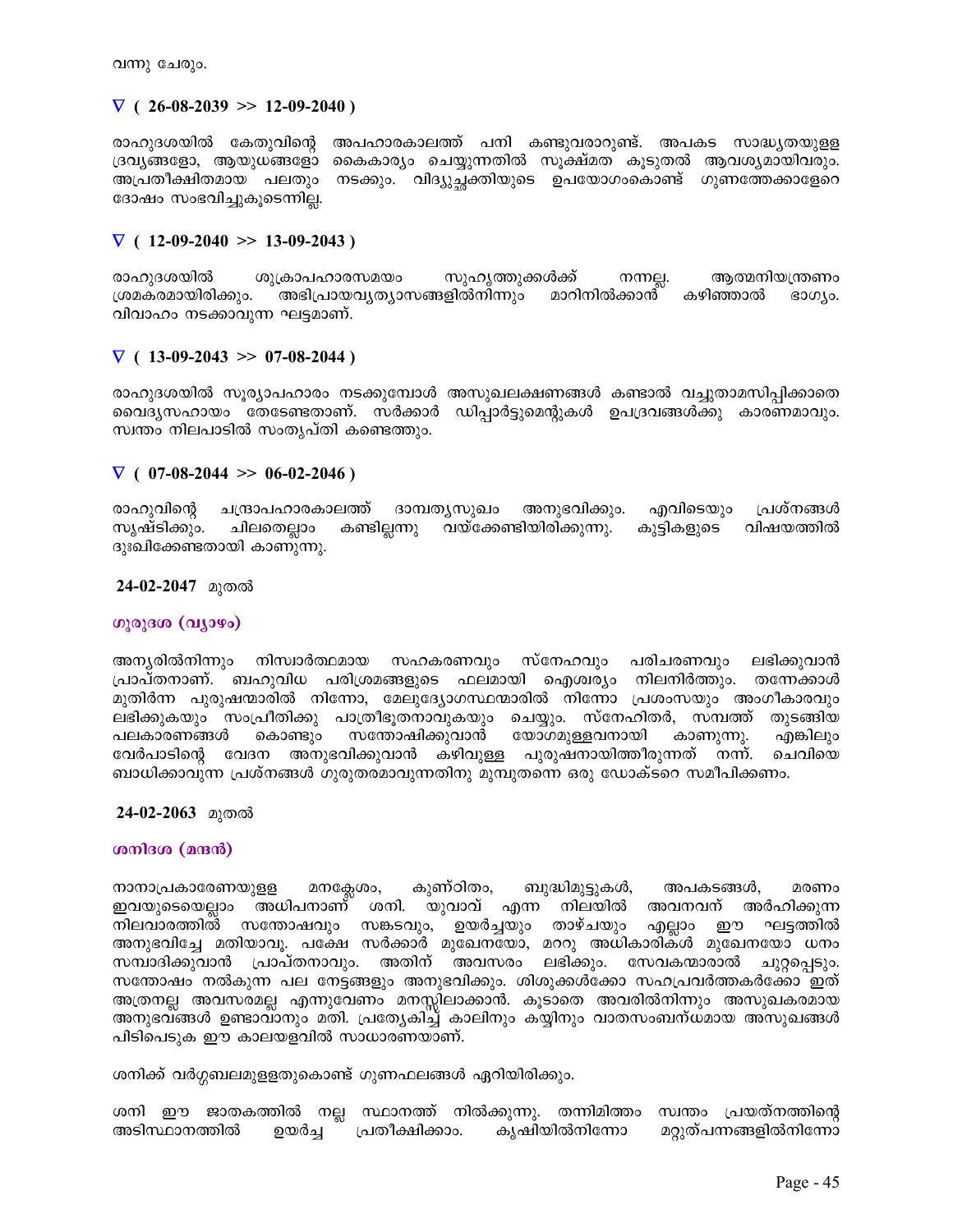നേട്ടമുണ്ടാവും. സ്വത്തുക്കൾ കൈവശം വന്നുചേരുക സംഭവ്യമാണ്.

## 24-02-2082 മുതൽ

#### ബുധദശ

തന്നേക്കാൾ മുതിർന്നവരും മേലുദ്യോഗസ്ഥൻമാരും ഉപകാരപ്രദമായ നല്ലനിലപാട് സ്വീകരിക്കും. തന്മൂലം സന്തോഷം അനുഭവപ്പെടുന്ന യുവാവായിത്തീരും. സ്ഥലങ്ങൾ,് പക്ഷിമൃഗാദികൾ നല്ല ചങ്ങാതികൾ ഇതെല്ലാം ആസ്വദിക്കുവാൻ തല്പരയാവും. സാധുജനങ്ങളെ സംരക്ഷിക്കുന്ന കാരുണ്യ് പ്രവർത്തനങ്ങളിൽ സ്വയം ആനന്ദം കണ്ടെത്തുന്നവനാകും. ആരോഗ്യപ്രശ്നങ്ങൾ ഈ കാലഘട്ടത്തിൽ തലപൊക്കും. ബുദ്ധിപരവും സാഹിതൃപരവുമായ പ്രവർത്തനങ്ങളിൽ ഉൾപ്പെട്ട് സംതൃപ്തി നേടുവാൻ പ്രാപ്തനാണ്.

ഗ്രഹദോഷങ്ങളും പരിഹാരങ്ങളും

### കുജദോഷ നിരൂപണം

ഒരു ജാതകത്തിലെ ചൊവ്വാ (കുജ) ദോഷത്തിന് വളരെ പ്രാധാന്യം കൽപ്പിച്ചിരിക്കുന്നു. വിവാഹ പൊരുത്തം നിർണ്ണയിക്കുമ്പോൾ കുജന് പ്രത്യേക പ്രാധാന്യം ഉണ്ട്. ചൊവ്വ ഏഴിലോ എട്ടിലോ ആണെന്ന ഒറ്റ കാരണാകൊണ്ട് ജാതകത്തിൽ കുജദോഷം ഉണ്ടെന്ന് പലരും പറയാറുണ്ട്. പക്ഷെ, കുജദോഷത്തിനുള്ള പല അപവാദങ്ങളും ആധാരിക ഗ്രന്ഥങ്ങളിൽ വിവരിച്ചിട്ടുണ്ട്. ഇതിന്റെ അടിസ്ഥാനത്തിലുള്ള കുജദോഷ നിരൂപണമാണ് താഴെ കൊടുത്തിരിക്കുന്നത്.

ഈ ജാതകത്തിൽ ചൊവ്വ (കുജൻ) ഏഴാം ഭാവത്തിലാണ്.

ആയതിനാൽ കുജദോഷം ഉണ്ട്

എങ്കിലും, രുചകയോഗമുള്ള ജാതകത്തിൽ കുജൻ ശക്തനായിരിക്കുന്നതിനാൽ കുജദോഷം കണക്കാക്കേണ്ടതില്ല

ലഗ്നാൽ കുജദോഷ ഗണനം

ജാതകത്തിൽ കുജദോഷം ഇല്ല.

#### പരിഹാരങ്ങൾ

| നിങ്ങളുടെ       | ജാതകപ്രകാരം | കുജദോഷമില്ലാത്തതുകൊണ്ട് | നിങ്ങൾ | പരിഹാരങ്ങളൊന്നും |
|-----------------|-------------|-------------------------|--------|------------------|
| ചെയ്യേണ്ടതില്ല. |             |                         |        |                  |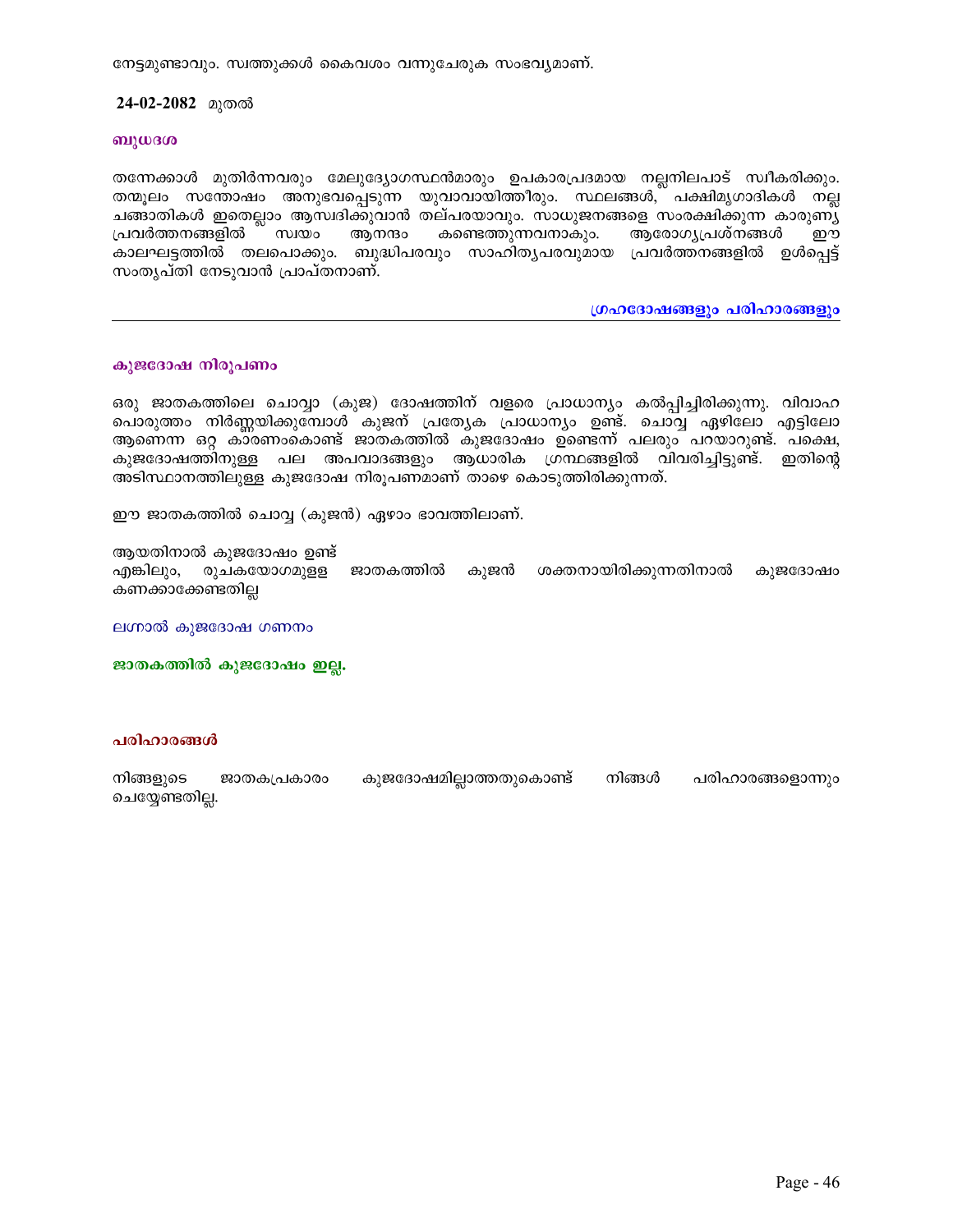#### രാഹുദോഷം  $\&$  കേതുദോഷം

ഇരുണ്ട ഗ്രഹങ്ങളാണ് രാഹുവും കേതുവും. അവയുടെ ചലനങ്ങൾ പരസ്പര ബന്ധമുള്ളതാണ്. ഒരു ശരീരത്തിന്റെ രണ്ടു ഭാഗങ്ങളെപ്പോലെയുള്ള അവ, എല്ലായ്പ്പോഴും നേരെ എതിർദിശയിലാണെങ്കിലും, ദൃഷ്ടിപഥത്തിൽത്തന്നെ നിന്നുകൊണ്ട്, പരസ്പരം നിരീക്ഷിച്ചു കൊണ്ടുള്ളതാണ് അവയുടെ സഞ്ചാരം.

വഹിക്കുന്നത് ഉറച്ചതും ഗുണപ്രദവുമായ വ്യഴത്തിന്റെ ഭാവത്തെയാണ്. പൊതുവേ, രാഹു അതുകൊണ്ടുതന്നെ, അത് നിൽക്കുന്നത് വളർച്ചയ്ക്കും അഭിവൃദ്ധിക്കും സ്വാശ്രയബോധത്തിനും അതേസമയം, സൂചിപ്പിക്കുന്നത് ശനിയുടേതായ വേണ്ടിയാണ്. കേതു തടസങ്ങളേയും നിയന്ത്രണങ്ങളേയുമാണ്. അതുകൊണ്ടുതന്നെ, അത് വളർച്ചയെ തടയുന്ന വിചാരമുണ്ടാക്കുന്നു. ഇത്തരത്തിൽ, രാഹു സംശയാതീതമായ ലക്ഷ്യങ്ങളെ സൂചിപ്പിക്കുമ്പോൾ, കേതു സൂചിപ്പിക്കുന്നത്, ചെറിയ അവസരങ്ങളിലൂടെ എളുപ്പത്തിൽ വളരാനുള്ള മാർഗങ്ങളെയാണ്.

അങ്ങനെ, രാഹു ഭൗതികാസക്തിടെയും ദൃഢമായ ആഗ്രഹങ്ങളുടെയും പ്രതീകമാകുമ്പോൾ, ആത്മീയ താൽപര്യങ്ങളുടെയും ആത്മീയമായ ശുദ്ധീകരണത്തിന്റെയും കേതുവാകട്ടെ, ഭൗതികലോകത്തിലെ തടസങ്ങളുടെയും പ്രതീകമാകുന്നു.

#### രാഹുദോഷം

നിങ്ങളുടെ ജാതകത്തിൽ രാഹുദോഷം കാണുന്നില്ല.

#### രാഹുദോഷത്തിനുള്ള പരിഹാരങ്ങൾ

ജാതകത്തിൽ, രാഹുദോഷമില്ലാത്തതുകൊണ്ട് നിങ്ങൾ പരിഹാരങ്ങളൊന്നുംതന്നെ നിങ്ങളുടെ ചെയ്യേണ്ടതില്ല.

#### കേതുദോഷം

നിങ്ങളുടെ ജാതകത്തിൽ കേതുദോഷം കാണുന്നില്ല.

#### കേതുദോഷത്തിനുള്ള പരിഹാരങ്ങൾ

നിങ്ങളുടെ ജാതകത്തിൽ, കേതുദോഷമില്ലാത്തതുകൊണ്ട് നിങ്ങൾ പരിഹാരങ്ങളൊന്നുംതന്നെ ചെയ്യേണ്ടതില്ല.

#### പരിഹാരങ്ങൾ

#### നക്ഷത്ര പരിഹാരങ്ങൾ

തിരുവോണം നക്ഷത്രത്തിൽ പിറന്നതിനാൽ നക്ഷത്രാധിപൻ ചന്ദ്രനാണ്. സാമ്പത്തിക കാര്യങ്ങളിൽ ജാഗ്രത പുലർത്താൻ താല്പര്യം പ്രകടിപ്പിക്കുന്ന സ്വഭാവമായിരിക്കും. തന്മൂലം, പലപ്പോഴും ഉദാരമനസ്ക്കതയുമായി ബന്ധപ്പെട്ട ചിന്തയും പ്രവൃത്തിയും തമ്മിലുള്ള അകലം വർദ്ധിക്കുന്നതായി അനുഭവപെട്ടേക്കാം.

ജന്മനക്ഷത്രത്തെ അടിസ്ഥാനമാക്കി ചിന്തിക്കുമ്പോൾ ചില ഗ്രഹങ്ങളുടെ ദശാകാലം ജാതകന് പൊതുവേ പ്രതികൂലമായി അനുഭവപ്പെടാൻ സാധ്യത കാണുന്നു. ജന്മനക്ഷത്രം തിരുവോണം ആയതിനാൽ രാഹു, ശനി, കേതു എന്നീ ദശാകാലങ്ങളിൽ കയ്പ്പേറിയ അനുഭവങ്ങൾ ഉണ്ടാകാൻ സാധ്യത കാണുന്നു.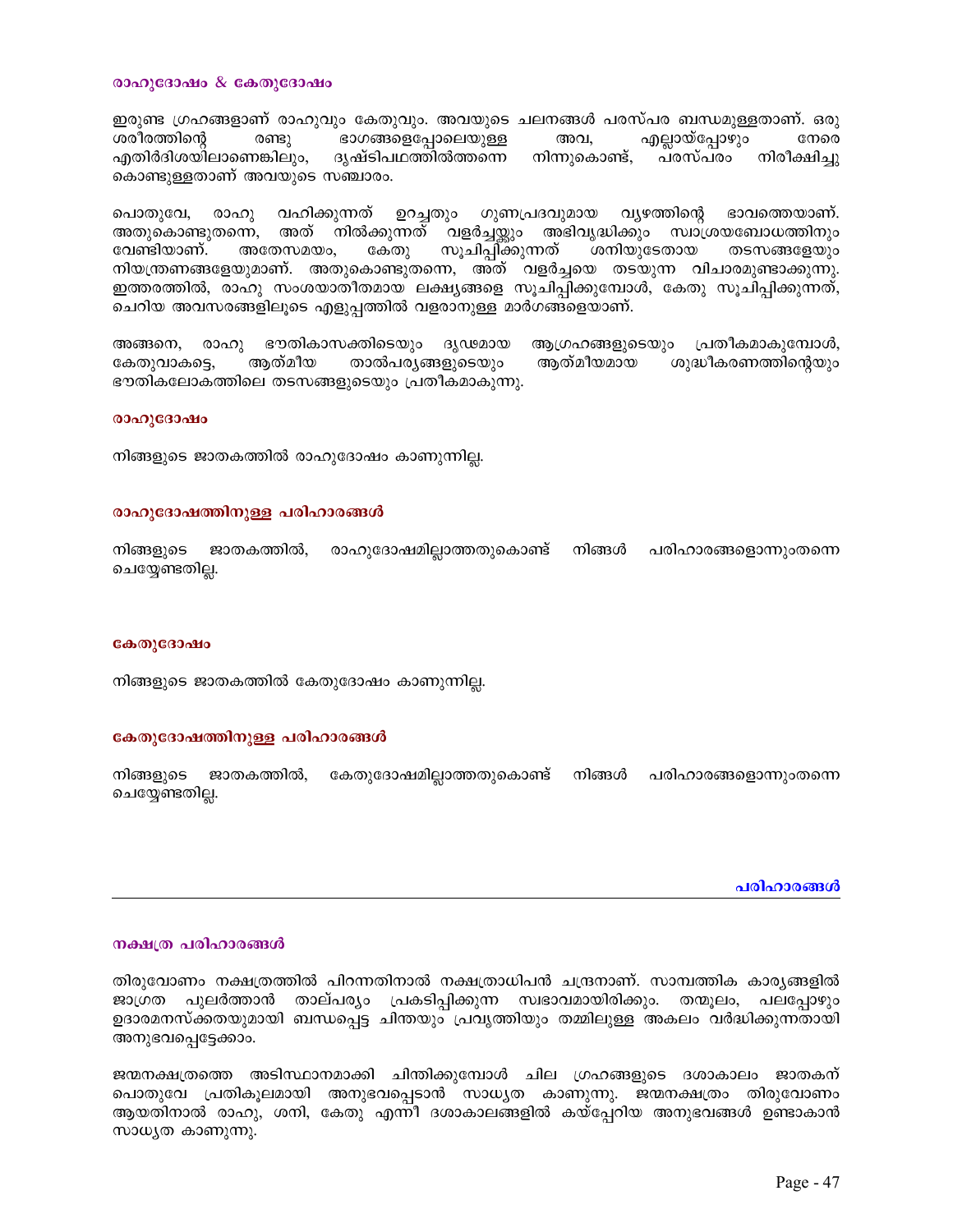മേൽപ്പറഞ്ഞ ദശാകാലങ്ങളിൽ വികാര വിചാരങ്ങളിലും ജീവിത രീതിയിലും പ്രകടമായ വൃതിയാനം ഉണ്ടാകും. ജീവിതാഭിവൃദ്ധിക്കുവേണ്ടി സ്വദേശത്തു നിന്നും വിട്ടുനിൽക്കേണ്ടി വന്നേക്കാം. മിതവൃയ ശീലത്വം ജീവിതത്തിന്റെ ഭാഗമാക്കേണ്ടി വരുന്ന അവസരങ്ങൾ സംജാതമാകും. പക്ഷേ, മറ്റുള്ളവർ മുദ്രകുത്താൻ ഇടനൽകരുത്. ആഹാര കാരൃങ്ങളിൽ സ്വന്തം താൽപര്യം ഒരു ലുബ്ധനായി കർക്കശമായി വച്ചു പുലർത്തുന്ന സ്വഭാവം ഇക്കാലത്ത് പ്രകടിപ്പിക്കും.

ജന്മരാശിയായ മകരത്തിന്റെ അധിപൻ ശനിയാണ്. മറ്റുള്ളവരോടുള്ള വിശ്വാസത്തിലും കർത്തവൃ നിർവ്വഹണത്തോടുള്ള ഉത്സാഹത്തിലും തന്റേതായ കാഴ്ചപ്പാട് പ്രദർശിപ്പിക്കേണ്ട സന്ദർഭങ്ങൾ ചിന്താസരണിയും പ്രവൃത്തിയും മറ്റുള്ളവരെ ഏതു വിധത്തിൽ ബാധിക്കുന്നു എന്ന് ഉണ്ടാകാം. ഉൾക്കൊള്ളാൻ ശ്രമിക്കുന്നത് നല്ലതാണ്. നേതൃത്വങ്ങളിൽ ആദർശ നിഷ്ഠയ്ക്ക് അർഹിക്കുന്ന പരിഗണന ലഭിക്കുന്നത് വിഷമകരമായി തോന്നാം.

തിരുവോണ നക്ഷത്ര ജാതർ ചതയം, ഉത്ത്യട്ടാതി, അശ്വതി, മകം, പൂരം, ഉത്രം (ചിങ്ങക്കൂറ്) എന്നീ നക്ഷത്രങ്ങളിൽ ശുഭകർമ്മങ്ങളും ക്രയവിക്രയങ്ങളും ഒഴിവാക്കുന്നത് നന്നായിരിക്കും.

ദശാകാലത്ത്, പ്രത്യേകിച്ച് പ്രതികൂലമായ നക്ഷത്രങ്ങളിൽ, വാക്കിലും അനുകൂലമല്ലാത്ത പെരുമാറ്റത്തിലും മിതത്വം പുലർത്തുന്നത് നല്ലതാണ്. അനാവശ്യമായ വാഗ്വാദങ്ങളിൽ ചെന്നു തലയിടാതിരിക്കാൻ ശ്രദ്ധിക്കുക. കഴിവതും മറ്റുള്ളവരുടെ കാര്യങ്ങളിൽ അധികം ഇടപെടാതിരിക്കുന്നതാണ് ഇക്കാലത്ത് അഭികാമൃം.

പരിഹാരകർമ്മങ്ങൾ അനുഷ്ഠിക്കുന്നത് ദോഷഫലങ്ങളുടെ തീവത്ര വിധിപ്രകാരമുള്ള കുറയ്ക്കുന്നതിനു സഹായകമാണ്.

പതിവായി പ്രതികൂല ദശാകാലങ്ങളിൽ വിശേഷിച്ചും, ശാസ്താവിനേയും ദേവിയേയും ഭജിക്കുന്നത് നല്ലതാണ്. ജന്മനക്ഷത്രമായ തിരുവോണം നാളിലും അനുജന്മ നക്ഷത്രങ്ങളായ രോഹിണി, അത്തം ദർശനം ഉത്തമമായിരിക്കും. നാളുകളിലും ദേവീക്ഷേത്ര വാവു ദിവസങ്ങളിലും എന്നീ തിരുവോണവും തിങ്കളാഴ്ചയും ഒത്തു ചേർന്നു വരുന്ന അവസരങ്ങളിലും യഥാശക്തി വഴിപാടുകൾ കഴിക്കുന്നതും ഉത്തമമാണ്.

നക്ഷത്ര നാഥനായ ചന്ദ്രനെ നിത്യേന പ്രാർത്ഥിക്കുന്നത് നല്ലതാണ്. നാൾതോറും യഥാശക്തി അന്നദാനം ചെയ്യുന്നതും ശ്രേഷ്ഠമാണ്.

പ്രീതിപ്പെടുത്തുന്നതിനുള്ള ജന്മരാശിയുടെ അധിപനായ കൂടാതെ ശനിയെ കർമ്മങ്ങൾ ശനിയാഴ്ചകളിൽ അനുഷ്ഠിക്കുന്നതും ഗുണകരമായിരിക്കും. ഒരു നേരത്തെ അരിയാഹാരം വർജ്ജിക്കുന്നതും ഉത്തമമായിരിക്കും. വസ്ത്രങ്ങൾ തിരഞ്ഞെടുക്കുമ്പോഴും ധരിക്കുമ്പോഴും വെളുപ്പ്, കറുപ്പ്, കടുംനീല എന്നീ നിറങ്ങൾക്ക് പ്രാധാന്യം നൽകുന്നത് നന്നായിരിക്കും.

വിഷ്ണുവാണ്. വിഷ്ണുവിനെ ജന്മനക്ഷത്രത്തിന്റെ ദേവത പ്രീതിപ്പെടുത്തുന്നതിനായി ഇനിപ്പറയുന്ന മന്ത്രങ്ങളിലൊന്ന് നിത്യേന വിശ്വാസപൂർവ്വം ജപിക്കുന്നത് അനുകൂല ഫലങ്ങൾ ലഭിക്കുന്നതിന് സഹായകമാണ്.

- ഓം വിഷ്ണോ രരാടമസി വിഷ്ണോ:  $\mathbf{1}$ ശ്നച് ത്രേസ്ഥോ വിഷ്ണോ: സ്യുരസി വിഷ്ണോർധുവോ സി വൈഷ്ണവമസി വിഷ്ണവേത്വം
- ഓം വിഷ്ണവേ നമ:  $\mathfrak{p}$

പക്ഷിമൃഗാദികളേയും വൃക്ഷലതാദികളേയും പരിപാലിക്കുന്നത് ശ്രേയസ്ക്കരമെന്ന് കൂടാതെ പൗരാണികാചാര്യന്മാർ ഉദ്ബോധിപ്പിക്കുന്നു. വിശേഷിച്ചും തിരുവോണം നക്ഷത്രത്തിന്റെ മൃഗമായ ഉപദ്രവിക്കാതിരിക്കുന്നതും അവ വസിക്കുന്ന (പെൺ) കുരങ്ങിനെ ഭുപ്രകൃതി നശിപ്പിക്കാതിരിക്കുന്നതും നല്ലതാണ്. വാനരന്മാർക്ക് ഫലമൂലാദികൾ നൽകുന്നതും ഐശ്വര്യപ്രദമാണ്. ജന്മ നക്ഷത്രത്തിന്റെ വൃക്ഷമായ എരുക്ക് വച്ചു പിടിപ്പിക്കുന്നതും എരുക്ക് ഛേദിച്ച് നശിപ്പിച്ചു കളയാതിരിക്കുന്നതും നല്ല ഫലം നൽകും. ജന്മനാളിന്റെ പക്ഷിയായ കോഴിയെ വളർത്തുന്നതും അവയെ ദ്രോഹിക്കാതിരിക്കുന്നതും നല്ലതാണ്. ആഹാരത്തിൽ കോഴിമാംസം ഒഴിവാക്കുക. വായുവാണ് തിരുവോണം നക്ഷത്രത്തിന്റെ ഭൂതം, വായൂദേവനെ ആരാധിക്കുന്നതും അന്തരീക്ഷ മലിനീകരണ പ്രക്രിയകളിൽ നിന്നും വിട്ടുനിൽക്കുന്നതും തിരുവോണം നക്ഷത്രജാതരുടെ ഉന്നതിക്ക് കാരണമാകും എന്നാണ് അഭിജ്ഞമതം.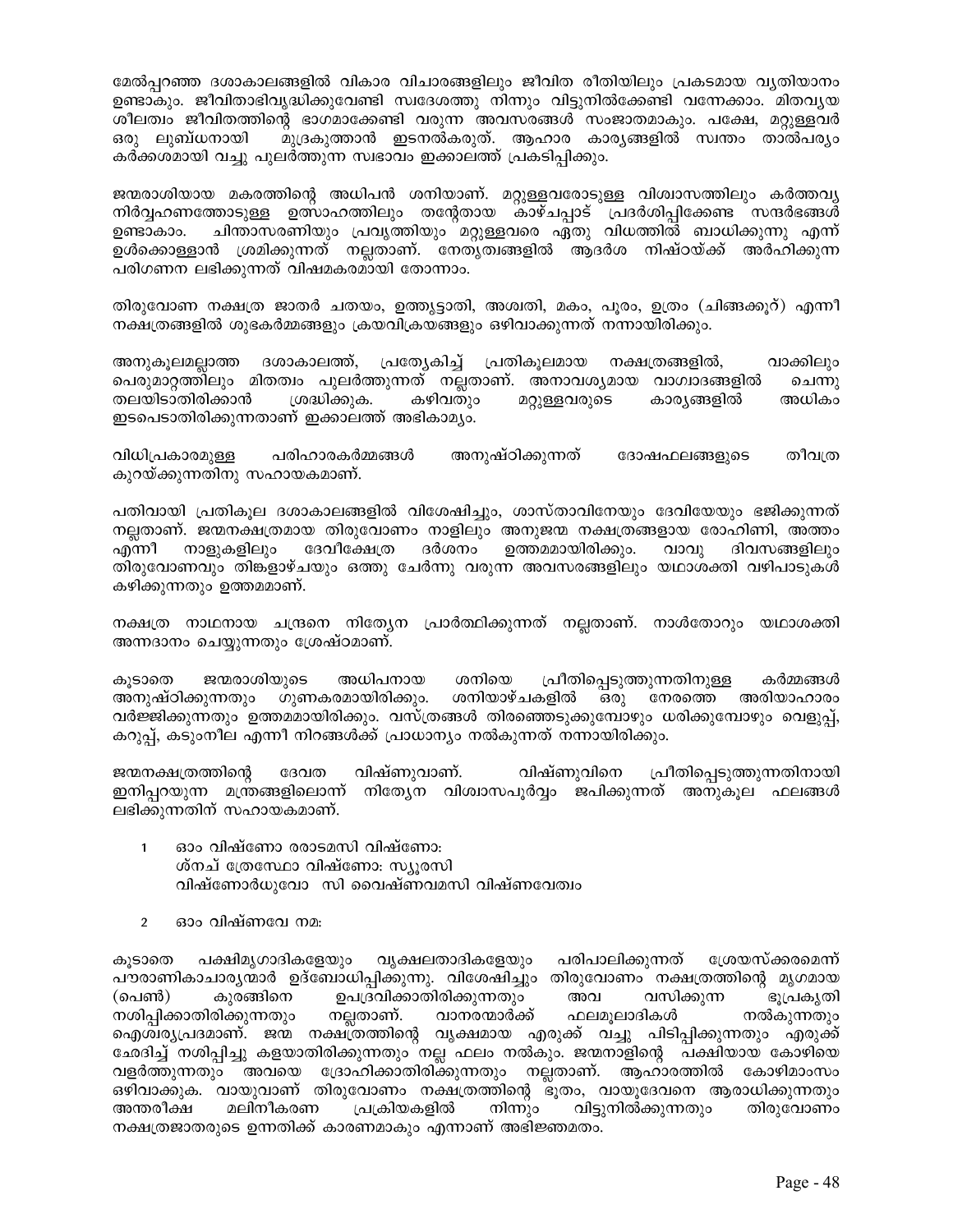#### ദശാദോഷങ്ങൾക്കുള്ള പരിഹാരങ്ങൾ

ജാതകത്തിലെ ഗ്രഹങ്ങളുടെ നിലയെ ആധാരമാക്കിയാണ് ഓരോ ഗ്രഹത്തിന്റേയും ദശാകാലത്ത് ഉണ്ടാകാനിടയുള്ള ഗുണദോഷഫലങ്ങളുടെ അപഗ്രഥനം സാധ്യമാകുന്നത്. ഗ്രഹങ്ങളുടെ ശുഭാശുഭഗുണങ്ങളെ അടിസ്ഥാനപ്പെടുത്തി പരിശോധിക്കുമ്പോൾ താങ്കൾക്ക് ചില ദശാകാലങ്ങൾ പൊതുവേ അനുകൂലമല്ല. പ്രതികൂല ദശാകാലങ്ങളിൽ ഉണ്ടാകാനിടയുള്ള ദോഷഫലങ്ങളുടെ തീവ്രത കുറയ്ക്കാൻ ചില പ്രത്യേക പരിഹാരകർമ്മങ്ങൾ യഥാവിധി അനുഷ്ഠിച്ചാൽ മതിയാകും.

ഈ ജാതകത്തിൽ കാണുന്ന പ്രതികൂല ദശാകാലങ്ങളും അക്കാലത്ത് അനുഷ്ഠിക്കേണ്ട പരിഹാരകർമ്മങ്ങളും ഇനി പറയുന്നു

#### ദശ :ചൊവ്വ

താങ്കളുടെ ചൊവ്വ ദശ 24-2-2022 - ൽ തുടങ്ങുന്നു.

ചൊവ്വ ഏഴാം ഭാവത്തിലാണ്. ആയതിനാൽ ഈ ദശയിൽ ഇടക്കിടെ പ്രതികൂല ഫലങ്ങൾ അനഭവപ്പെടും.

ശ്രഹസ്ഥിതിയനുസരിച്ച് കുജദശയിൽ താങ്കൾക്ക് ഈ ജാതകത്തിലെ പ്രതികൂലമായ അനുഭവങ്ങളുണ്ടാകാനുള്ള സാധൃത കാണുന്നു. ഇക്കാലത്ത് തടസ്കങ്ങളെ അതിജീവിച്ച് വിജയം വരിക്കുന്നതിൽ പ്രതീക്ഷിക്കാത്ത് തരത്തിലുള്ള പ്രയാസങ്ങൾ ഉണ്ടാകാനിടയുണ്ട്. നിസ്സാരമായ കാര്യങ്ങൾക്കു പോലും മറ്റുള്ളവരുടെ സഹായം ആവശ്യമായി വന്നേക്കാം. കർമ്മരംഗത്ത് സ്ഥിരോത്സാഹവും ഊർജ്ജസിലതയും കാത്തു സൂക്ഷിക്കാൻ പ്രത്യേകം ശ്രദ്ധിക്കണം.

കുജദശയിലെ ദോഷഫലങ്ങളുടെ കാഠിന്യം കുജന്റെ മാറ്റങ്ങൾക്കനുസൃതമായി വ്യത്യാസപ്പെട്ടു കൊണ്ടിരിക്കും. കുജൻ പ്രതികുല സ്ഥാനങ്ങളിൽ വരുമ്പോൾ ഉണ്ടാകാനിടയുള്ള ബുദ്ധിമുട്ടുകൾ ഇനി പറയുന്നു.

കുജൻ ദുർബലനാകുമ്പോൾ പ്രവർത്തന രംഗത്ത് ചില വ്യതിയാനങ്ങൾ സംഭവിച്ചേക്കാം. അതിനാൽ താങ്കളുടെ സവിശേഷമായ കഴിവുകൾക്ക് കോട്ടം തട്ടാതെ സുക്ഷിക്കണം.

ഇക്കാലത്ത് അറിഞ്ഞോ അറിയാതെയോ അപവാദങ്ങളിൽ ചെന്നു പെടാനുള്ള സാധ്യത കൂടുതലാണ്. ജീവിത ശൈലിയിൽ ചില നിയന്ത്രണങ്ങൾ ആവശ്യമായി വരും. മറ്റുള്ളവരോട്, പ്രത്യേകിച്ചും എതിർലിംഗത്തിൽപ്പെട്ടവരോട്, ഉള്ള പെരുമാറ്റത്തിൽ അല്പം ശ്രദ്ധ പൂലർത്തുന്നതു നല്ലതാണ്.

ഇക്കാലത്ത് മുൻവിധിയോടു കുടി കാര്യങ്ങളെ സമീപിക്കുന്നത് ഒട്ടും തന്നെ ഗുണകരമായിരിക്കുകയില്ല. പ്രതികൂല സാഹചര്യങ്ങളിൽ കോപം നിയന്ത്രിക്കുവാൻ പാടുപെടേണ്ടി വരും. മറ്റുള്ളവരുടെ കാരൃങ്ങളിൽ ഇടപെടുന്നതിനുള്ള താല്പര്യം ജനിക്കാനിടയുണ്ട്. തന്മൂലം അനാവശ്യമായ പ്രശ്നങ്ങളിൽ ചെന്നുപെടാനുള്ള സാധ്യതയും കൂടുതലാണ്.

കലഹത്തിന്റെ കാരകഗ്രഹമായിട്ടാണ് കുജനെ കണക്കാക്കിയിരിക്കുന്നത്. ആയതിനാൽ കുജൻ പ്രതികൂല സ്ഥാനങ്ങളിൽ വരുമ്പോൾ ചെറിയ വാക്കു തർക്കങ്ങളോ അഭിപ്രായ വൃത്യാസങ്ങളോ പോലും വലിയ സംഭവങ്ങളായി മാറിയേക്കാം. വാക്കുകളിലും പെരുമാറ്റത്തിലും സംയമനം പാലിക്കുവാനും പ്രതികൂല സാഹചര്യങ്ങളിൽ നിന്ന് ഒഴിഞ്ഞു നിൽക്കുവാനും ശ്രദ്ധിക്കുക. സംഭാഷണങ്ങളിലും ചർച്ചകളിലും പങ്കെടുക്കുമ്പോൾ പ്രതിപക്ഷ ബഹുമാനം പുലർത്താൻ കഴിയണം.

രോഗങ്ങളെ പ്രതിരോധിക്കുവാനുള്ള ശേഷി ഈ കാലയളവിൽ പൊതുവേ കുറവായിരിക്കും. ചുറ്റുപാടിലെ മാറ്റങ്ങൾ ആരോഗ്യസ്ഥിതിയെ കൂടുതലായി സ്വാധീനിച്ചേക്കാം.

കുജദശാകാലത്ത് എപ്പോഴെങ്കിലും ഇത്തരം ബുദ്ധിമുട്ടുകൾ കൂടുതലായി ഉണ്ടാവുകയാണെങ്കിൽ സ്ഥാനത്താണെന്ന് അനുമാനിക്കാം. കുജൻ പ്രതികുല ക്ലേശഫലങ്ങൾ അധികമായി അനുഭവപ്പെടുന്നവർ കുജനെ പ്രീതിപ്പെടുത്തുന്നതിനുള്ള മാർഗ്ഗങ്ങൾ സ്വീകരിക്കണം. കുജനെ പ്രീതിപ്പെടുത്തുന്നതിലൂടെ ദോഷഫലങ്ങളെ കുറയ്ക്കുന്നതിനു മാത്രമല്ല; ജീവിതത്തിൽ ഐശ്വര്യം കൈവരിക്കുന്നതിനും സാധിക്കും.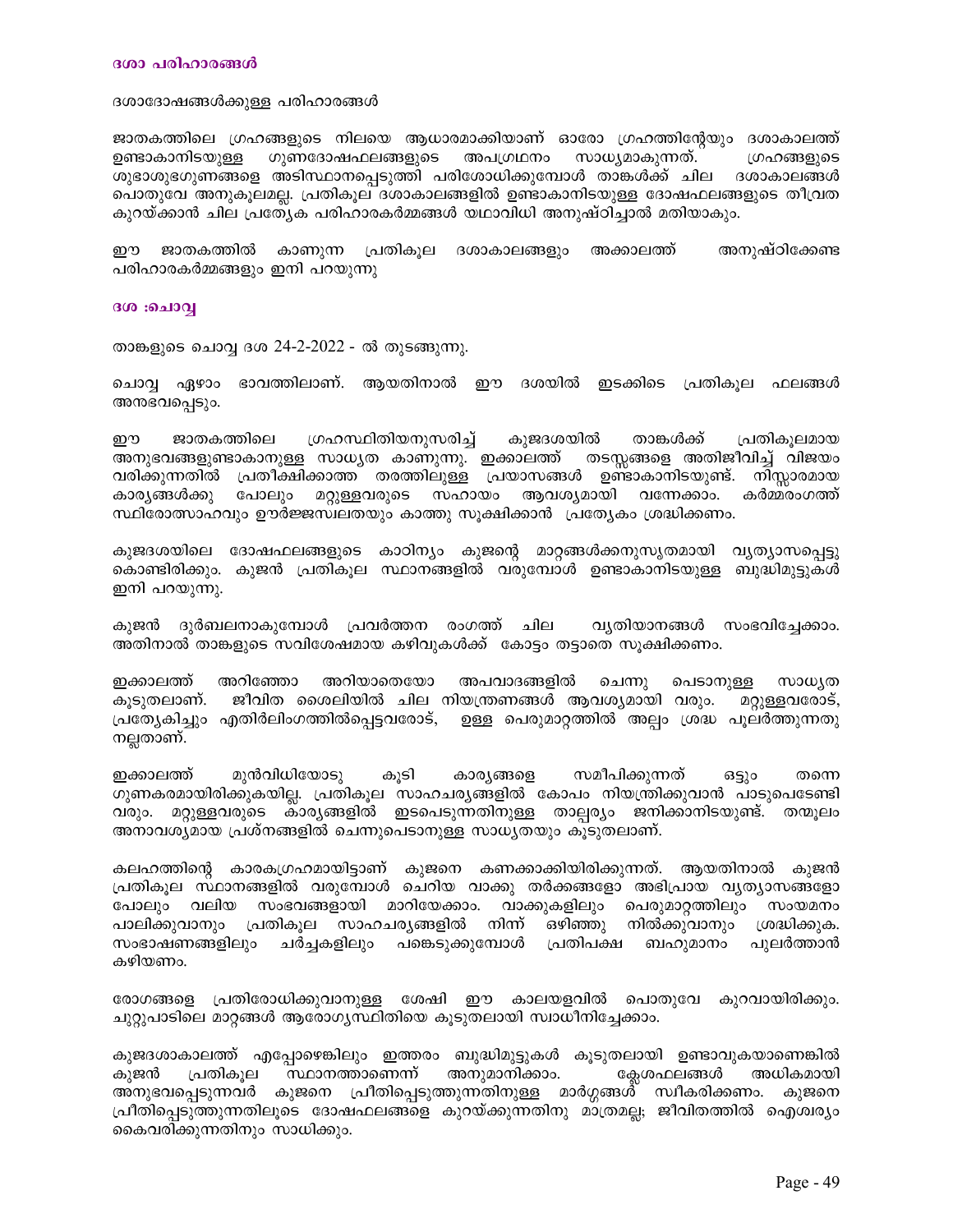ഈ ജാതകത്തെ അടിസ്ഥാനപ്പെടുത്തിയുള്ള വിശദമായ പരിശോധനയനുസരിച്ച്, കുജദശാകാലത്ത് താങ്കൾക്കുള്ള പ്രത്യേക നിർദ്ദേശങ്ങൾ ഇനി പറയുന്നു.

## വസ്ത്രധാരണം

ചുവന്ന നിറമുള്ള ഗ്രഹമാണ് കുജൻ. ചുവപ്പു തന്നെയാണ് കുജന് ഏറ്റവും പ്രിയപ്പെട്ട നിറവും. കുജ പ്രീതിക്കായി ചൊവ്വാഴ്ച ദിവസങ്ങളിൽ താങ്കൾ ചുവന്ന വസ്ത്രങ്ങൾ ധരിക്കുക. ഈ നിറത്തിലുള്ള പട്ടു വസ്ത്രങ്ങൾ ധരിക്കുന്നത് കൂടുതൽ ഗുണകരമാണ്.

## ജീവിതരീതി

കുജഗ്രഹത്തിനനുപൂരകമായ ജീവിത രീതി കെട്ടിപ്പടുക്കുന്നത് കുജദശാകാലത്ത് ഒരു ശ്രേഷ്ഠകരമായിരിക്കും. കുജൻ ദുർബലനായിരിക്കുന്ന ഈ അവസ്ഥയിൽ ഏത് കർമ്മത്തിൽ ഏർപ്പെടുമ്പോഴും പല തവണ ആലോചിച്ചുറപ്പിച്ച ശേഷം വേണം പ്രവർത്തിക്കാൻ. മനോബലവും ആത്മവിശ്വാസവും നഷ്ടപ്പെടാതിരിക്കാൻ യോഗ, ധ്യാനം എന്നിവ ശീലിയ്ക്കുന്നത് നന്നായിരിക്കും. പ്രവർത്തനശേഷിയും കായിക ശേഷിയും മെച്ചപ്പെടുത്തിയെടുക്കാൻ ബോധപൂർവ്വമായ ശ്രമം തന്നെ ഭക്ഷണങ്ങൾ ഒഴിവാക്കുക, വേണ്ടി വരും. തമോഗുണങ്ങളെ ഉദ്ദീപിപ്പിക്കുന്ന രീതിയിലുള്ള സദാചാരപരമായ വിഷയങ്ങളിൽ വിട്ടുവീഴ്ചകൾക്ക് തയ്യാറാകാതിരിക്കുക, എന്നിവ ചെയ്യുന്നത് ദോഷഫലങ്ങളെ ഗണ്യമായി കുറയ്ക്കുകയും കുജന്റെ അനുഗ്രഹത്തിന് കാരണമാകുകയും ചെയ്യും. അപകടങ്ങൾക്ക് സാധ്യതയുള്ളതിനാൽ സാഹസപ്രവർത്തികൾക്ക് മുതിരരുത്. എല്ലാ നേരത്തും ശ്രദ്ധയും സൂക്ഷമതയും ഈശ്വരവിചാരവും ഉണ്ടാകുന്നത് നന്ന്.

#### പ്രഭാത പ്രാർത്ഥന

പ്രഭാതത്തിലുള്ള പ്രാർത്ഥന ദോഷഫലങ്ങളെ അകറ്റുന്നതിനു പുറമേ ശരീരത്തിനും മനസ്സിനും പുതിയ ഉണർവ് നൽകുക കൂടി ചെയ്യുന്നു. കുജദശാകാലത്ത് നിത്യവും സൂര്യോദയത്തിനു മുമ്പ് ഉണരുക. ദേഹശുദ്ധി വരുത്തിയതിനു ശേഷം കുജനെ മനസ്സിൽ വിചാരിച്ചു കൊണ്ട് അല്പസമയം പ്രാർത്ഥിക്കുക. ഈ സമയത്ത് താങ്കളുടെ മനസ്സിൽ മറ്റു ചിന്തകൾ കടന്നു വരാതിരിക്കുവാൻ പ്രത്യേകം ശ്രദ്ധിക്കണം.

സൂര്യായ ശീതരുചയേ ധരണീസുതായ സൗമൃായ ദേവഗുരവേ ഭൃഗുനന്ദനായ ധ സൂര്യാത്മജായ ഭുജഗായ ച കേതവേ ച നിത്യം നമോ ഭഗവതേ ഗുരവേ വരായ (എന്ന പ്രാർത്ഥന ജപിക്കുക) അതിനുശേഷം ദേവദേവ ജഗന്നാഥ ദേവതാ നാമപീശ്വര ഭൂപുത്രാനിഷ്ടസംഭൂതം ദോഷജാതം വിനാശായ (എന്ന പ്രാർത്ഥനയും ജപിക്കുക).

ഈ പ്രാർത്ഥന എല്ലാ ദിവസവും ഉറക്കമുണർന്നെഴുന്നേൽക്കുമ്പോൾ കിടക്കയിൽ തന്നെ കിഴക്കോട്ടു തിരിഞ്ഞിരുന്നു ചൊല്ലുക.

#### വ്രതം

ആഹാരകാര്യങ്ങളിൽ സ്വീകരിക്കുന്ന മിതത്വമാണ് വ്രതം എന്നതു കൊണ്ട് നാം അർത്ഥമാക്കുന്നത്. എന്നാൽ അതിലുപരിയായി ശരീരം, മനസ്സ്, വാക്ക് എന്നിവയെ നിയന്ത്രിച്ച് സർവ്വവിധമായ പരിശുദ്ധി നേടുക എന്നതാണ് വ്രതാനുഷ്ഠാനങ്ങളുടെ പരമമായ ലക്ഷ്യം. അതതു ശ്രഹത്തിനു പ്രാധാന്യമുള്ള ദിവസങ്ങളിലും വൃക്തിപരമായി താങ്കൾക്കു പ്രധാനപ്പെട്ട ദിവസങ്ങളിലുമാണ് വ്രതം കുജ് ദോഷശാന്തിക്കായി ചൊവ്വാഴ്ചകളിൽ വ്രതമനുഷ്ഠിക്കണം. അനുഷ്ഠിക്കേണ്ടത്. ഈ ദിവസങ്ങളിൽ എതെങ്കിലും സുബ്രഹ്മണ്യ ക്ഷേത്രമോ, ദേവി ക്ഷേത്രമോ ദർശനം നടത്തി യഥാശക്തി വഴിപാടുകൾ കഴിക്കേണ്ടതാണ്. മകരമാസത്തിൽ ചുവന്ന പൂക്കൾ കൊണ്ട് അംഗാരക പൂജ നടത്തുന്നതും നല്ല ഫലം നല്കും. വ്രത ദിവസം സന്ധ്യ കഴിഞ്ഞ് ഉപ്പു ചേർത്ത ആഹാരം വർജ്ജിക്കണം.

വ്രതമുള്ള ദിവസങ്ങളിൽ മാംസഭക്ഷണം, മദ്യം, മറ്റു ലഹരിവസ്തുക്കൾ മുതലായവ ഒഴിവാക്കുക.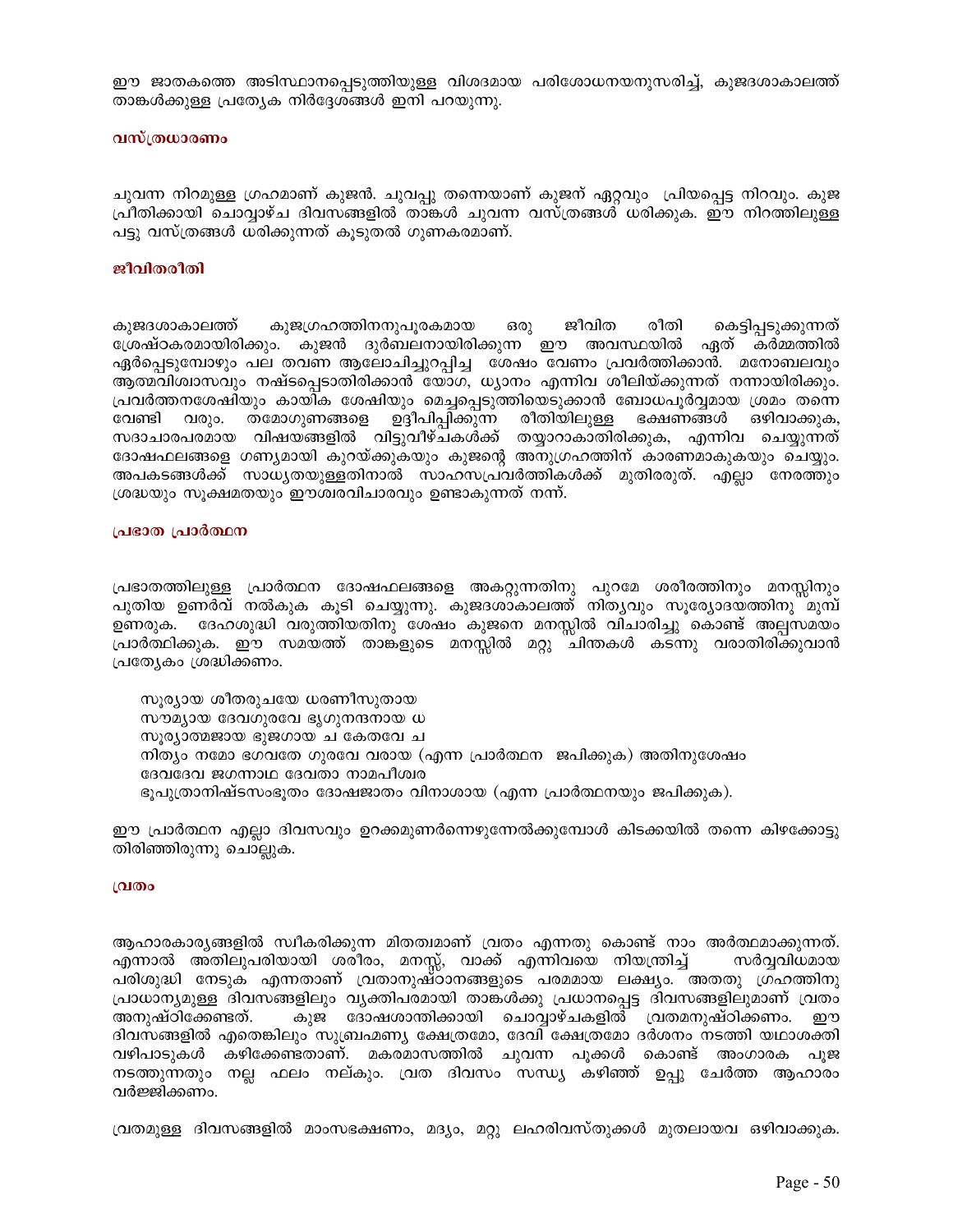സ്വാഭാവിക ദഹനം സാധ്യമാക്കുന്ന പഴവർഗ്ഗങ്ങൾ, പച്ചക്കറികൾ, ഇലക്കറികൾ തുടങ്ങിയ സാത്ത്വിക ഭക്ഷണങ്ങളാണ് വ്രതകാലത്ത് അഭികാമ്യം. ധാന്യങ്ങൾ, എണ്ണ, എരിവും പുളിയും കൂടുതലുള്ള ഭക്ഷണങ്ങൾ തുടങ്ങിയവ പരമാവധി ഒഴിവാക്കുക. ദോഷഫലങ്ങളുടെ കാഠിനൃമനുസരിച്ച് ഭാഗികമായോ പൂർണ്ണമായോ ഉപവസിക്കുന്നതും നല്ലതാണ്. വിനോദങ്ങളിൽ ഏർപ്പെടുന്നതും വ്രതകാലത്ത് അഭികാമ്യമല്ല. ആഡംബരവസ്തുക്കളുടെ ഉപയോഗവും വാക്കുകളിലും വികാരങ്ങളിലുമുള്ള നിയന്ത്രണം കൂടി സാധ്യമായാൽ മാത്രമേ വ്രതത്തിലൂടെയുള്ള ഫലപ്രാപ്തി പൂർണ്ണമാകുകയുള്ളൂ.

മുകളിൽ പറഞ്ഞ പരിഹാരങ്ങൾ 24-2-2029 വരെ അനംഷ്പിക്കുക.

#### ദശ: രാഹു

താങ്കളുടെ രാഹു ദശ 24-2-2029 - ൽ തുടങ്ങുന്നു.

ജന്മനക്ഷത്രം തിരുവോണം ആകുന്നു. ആയതിനാൽ ഈ ദശയിൽ ഇടക്കിടെ പ്രതികുല ഫലങ്ങൾ അനഭവപ്പെടും.

ഈ ജാതകത്തിലെ ഗ്രഹസ്ഥിതിയനുസരിച്ച് രാഹുദശയിൽ താങ്കൾക്ക് പ്രതികൂലമായ അനുഭവങ്ങൾ ഉണ്ടാകാനുള്ള സാധൃത കാണുന്നു. ഇക്കാലത്ത് മാനസിക വ്യാപാരങ്ങളിൽ അസാധാരണത്വം പുലർത്തുന്ന അവസ്ഥ സംജാതമായേക്കാം. ഉത്കണ്ഠ, അകാരണമായ ഭയം എന്നിവയ്ക്ക് വശംവദരാവാനുള്ള സാധ്യതയുണ്ട്. അപ്രയോഗിക സങ്കൽപങ്ങളിൽപെട്ട് ജീവിതരീതിയിൽ പ്രകടമായ വ്യത്യാസങ്ങൾ ഉണ്ടാകാം.

രാഹുദശയിലെ കാഠിന്യം രാഹുവിന്റെ മാറ്റങ്ങൾക്കനുസൃതമായി ദോഷഫലങ്ങളുടെ വ്യത്യാസപെട്ടുകൊണ്ടിരിക്കും. രാഹു പ്രതികുലസ്ഥാനങ്ങളിൽ വരുമ്പോൾ സംഭവിക്കാനിടയുള്ള ബുദ്ധിമുട്ടുകൾ ഇനി പറയുന്നു.

രാഹു ദുർബലനാകുമ്പോൾ ലഹരിപദാർത്ഥങ്ങൾക്ക് അടിമപ്പെടാനുള്ള പ്രേരണ ഉണ്ടാകും. സ്വന്തം കഴിവുകൾ ഉപയോഗപ്പെടുത്താനുള്ള അവസരങ്ങൾ കുറയുന്നതായി തോന്നാം. സജ്ജനങ്ങളുമായി സംവദിക്കാനുള്ള സാഹചര്യങ്ങൾ ലഭിക്കാതെയും വന്നേക്കാം.

ഇക്കാലത്ത് ഏതെങ്കിലും തരത്തിലുള്ള വിഷബാധകൾക്ക് സാധ്യതയുള്ളതിനാൽ ആഹാരം, സഞ്ചാരം എന്നിവയിൽ അതീവ ശ്രദ്ധ ആവശ്യമായി വരും. ചില സമയത്ത് അനിയന്ത്രിതമായ വികാര പ്രകടനങ്ങൾ നടത്താൻ ഇടയാകും. സമയത്തിന്റെ വിലയെപ്പറ്റിയുള്ള ബോധം കാത്തു സൂക്ഷിക്കാൻ കഴിഞ്ഞെന്നു വരില്ല.

കാലയളവിൽ സാധ്യത ഈ ഒറ്റപ്പെട്ടു നടക്കേണ്ട അവസ്ഥ ഉണ്ടാകാൻ കുടുതലാണ്. തൊലിപ്പുറത്തുണ്ടാകുന്ന രോഗങ്ങൾ ശരീരത്തെ ആക്രമിച്ചേക്കാം. സംസാരത്തിൽ സംസ്ക്കാര സമ്പന്നത കുറഞ്ഞു പോകുന്നതായി അനുഭവപ്പെടാം.

രാഹുദശാകാലത്ത് എപ്പോഴെങ്കിലും ഇത്തരം ബുദ്ധിമുട്ടുകൾ കൂടുതലായി ഉണ്ടാവുകയാണെങ്കിൽ രാഹു പ്രതികുല സ്ഥാനത്താണെന്ന് കരുതാം. കേശങ്ങൾ കൂടുതലായി അനുഭവപ്പെടുന്നവർ രാഹുവിനെ പ്രീതിപെടുത്തുന്നതിനുള്ള മാർഗ്ഗങ്ങൾ സ്വീകരിക്കണം. രാഹുവിനെ ഫ്രീതിപെടുത്തുന്നതിലൂടെ ദോഷഫലങ്ങളെ കുറയ്ക്കുന്നതിനു മാത്രമല്ല, ജീവിതത്തിൽ ഐശ്വര്യം കൈവരിക്കുന്നതിനും സാധിക്കും.

ഈ ജാതകത്തെ അടിസ്ഥാനപ്പെടുത്തിയുള്ള വിശദമായ പരിശോധനയനുസരിച്ച് രാഹു ദശാകാലത്ത് താങ്കൾക്കുള്ള പ്രത്യേക നിർദ്ദേശങ്ങൾ ഇനി പറയുന്നു.

## വസ്ത്രധാരണം

കറുത്തതോ ഇരുണ്ട നിറമുള്ളമുള്ളതോ ആയ വസ്ത്രങ്ങളാണ് രാഹുവിനു പ്രിയങ്കരമായിട്ടുള്ളത്. രാഹുപ്രീതിക്കായി സർപ്പാരാധനയോ ക്ഷേത്രദർശനമോ നടത്തുമ്പോൾ കറുപ്പു നിറമുള്ള വസ്ത്രങ്ങൾ ധരിക്കുക.

#### ജീവിതരീതി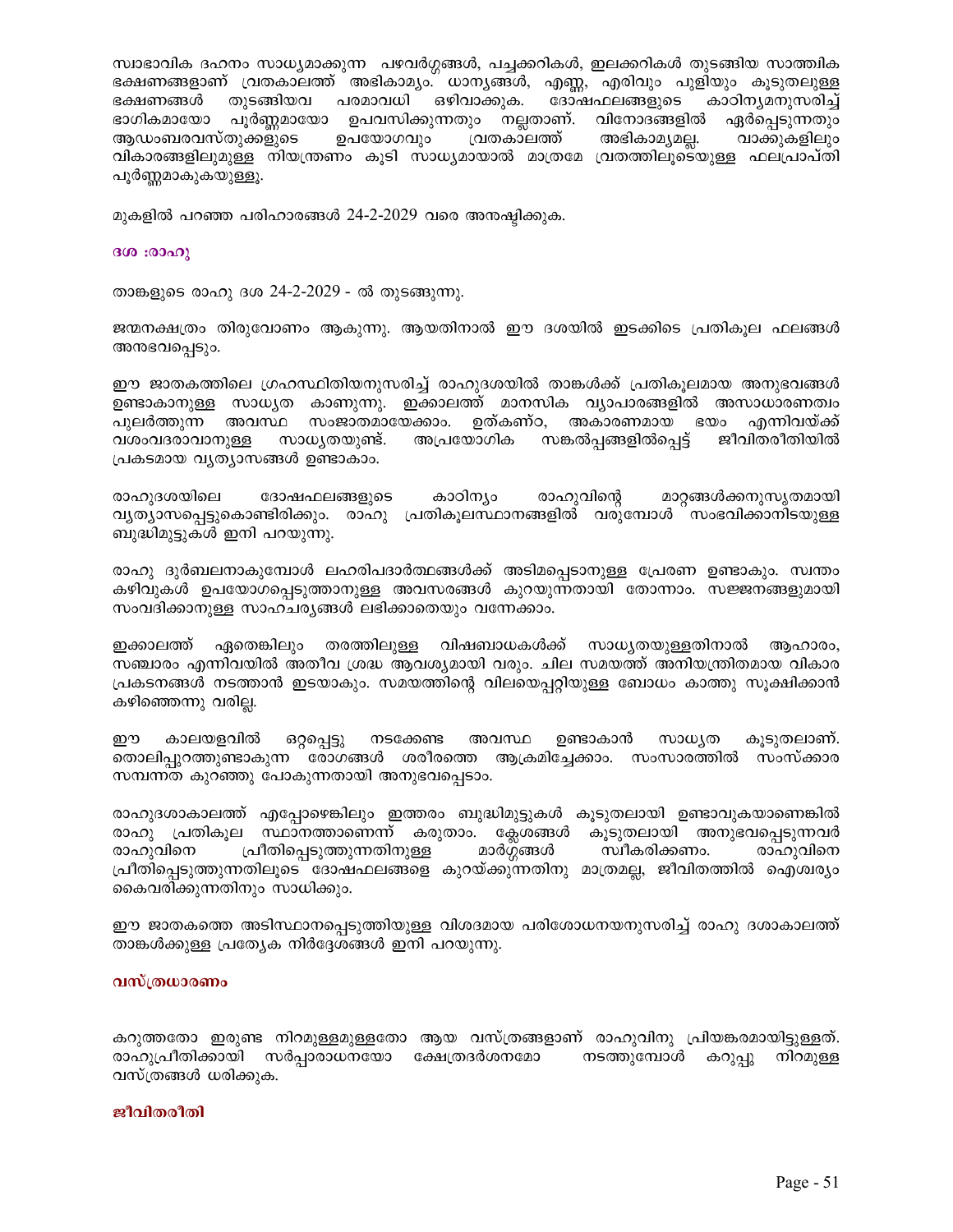രാഹുഗ്രഹത്തിനനുപൂരകമായ ജീവിത രീതി രാഹുദശാകാലത്ത് ഒരു കെട്ടിപ്പടുക്കുന്നത് നന്നായിരിക്കും. രാഹു ദശ വികാര വിചാരങ്ങളെയാണ് കൂടുതൽ സ്വാധീനിക്കുന്നത്. അതിനാൽ മനോനിയന്ത്രണം ഉലയുന്ന തരത്തിലുള്ള വിനോദങ്ങളിൽ നിന്നും വിട്ടുനിൽക്കേണ്ടതാണ്. ഏകാന്തത, ദിവാസ്വപ്നം എന്നിവയ്ക്കിട നൽകാതെ കഴിവതും പ്രവർത്തന നിരതരായിരിക്കുക. വൈകാരികമായുള്ള വിഷമതകൾ നീക്കാൻ മദൃം, അസന്മാർഗിക പ്രവൃത്തികൾ, മയക്കുമരുന്ന് മാർഗ്ഗങ്ങൾ നിർദ്ദേശിക്കുന്നവരിൽ നിന്ന് ഒഴിഞ്ഞു നിൽക്കുക. ആത്മവിശ്വാസം തുടങ്ങിയ ജനിപ്പിക്കത്തക്ക പ്രവർത്തികളിൽ വ്യാപൃതരാകുന്നതിന് പുറമേ മാനസികമായി അകൽച്ച തോന്നുന്നവരിൽ നിന്ന് അകലം പാലിക്കുന്നതും ഗുണം ചെയ്യും. കുടുംബത്തിൽ കാവുകളുണ്ടെങ്കിൽ സംരക്ഷണത്തിൽ പ്രത്യേകം ശ്രദ്ധവയ്ക്കേണ്ടതാണ്. അസമയത്തെ അവയുടെ സഞ്ചാരം, കൃത്രിമമായി നിർമ്മിച്ച ഭക്ഷണ പദാർത്ഥങ്ങൾ എന്നിവ തീർത്തും ഒഴിവാക്കുന്നതാണ് നല്ലത്. മനസ്സിന് ശാന്തത വരുത്തുന്ന സാഹചര്യങ്ങളിൽ പരമാവധി സമയം ചെലവഴിക്കാൻ ശ്രമിക്കുക.

#### ദേവതാഭജനം

രാഹു ദോഷശാന്തിക്ക് സർപ്പാരാധനയാണു മുഖ്യം. നാഗക്ഷേത്രങ്ങളിൽ ജന്മനക്ഷത്രം, ആയില്യം തുടങ്ങിയ ദിവസങ്ങളിൽ ദർശനം നടത്തുക ; കൂടുംബവുമായി ബന്ധപ്പെട്ട് കാവുകളോ സർപ്പാരാധന സ്ഥാനങ്ങളോ ഉണ്ടെങ്കിൽ അവിടെ വിധി പ്രകാരം പൂജാദി കാര്യങ്ങൾ മുടക്കം വരാതെ നിർവ്വഹിക്കുക എന്നിവയൊക്കെ പ്രധാനമാണ്.

#### $3000$

പൂർണ്ണ മനസ്സോടെയുള്ള ദാനകർമ്മം പാപങ്ങൾ അകറ്റുവാനുള്ള നല്ലൊരു മാർഗ്ഗമായി കണക്കാക്കപ്പെടുന്നു.

ഇരുമ്പ്, ഉഴുന്ന്, ഗോമേദകം, അശ്വം, നീലവസ്ത്രം, എള്ള്, ഇരുമ്പു പാത്രത്തിൽ എള്ളെണ്ണ തുടങ്ങിയ വസ്തുക്കൾ രാഹുപ്രീതിക്കായി ദാനം ചെയ്യാം

മുകളിൽ പറഞ്ഞ പരിഹാരങ്ങൾ 24-2-2047 വരെ അന്മഷ്ഠിക്കുക.

#### ദശ :ഗുരു

താങ്കളുടെ ഗുരു ദശ 24-2-2047 - ൽ തുടങ്ങുന്നു.

ഗുരു ആറാം ഭാവത്തിലാണ്. ആയതിനാൽ ഈ ദശയിൽ ഇടക്കിടെ പ്രതികൂല ഫലങ്ങൾ അനഭവപ്പെടും.

ഈ ജാതകത്തിലെ ഗ്രഹസ്ഥിതി പ്രകാരം വ്യാഴദശയിൽ താങ്കൾക്ക് പ്രതികൂലമായ അനുഭവങ്ങൾ ഉണ്ടാകാനുള്ള സാധ്യത കാണുന്നു. വ്യാഴം സർവൈശ്വങ്ങളും പ്രദാനം ചെയ്യുന്ന ഗ്രഹമാണെങ്കിൽ വുാഴം കൂടി ജാതകത്തിൽ ദുർബല സ്ഥാനത്തു നിന്നാൽ അവിചാരിതമായ കേശങ്ങൾ അഭിമുഖീകരിക്കേണ്ടി വന്നേക്കാം. ആരോഗ്യ സംരക്ഷണത്തിൽ അലംഭാവം ഉണ്ടാകാതിരിക്കാൻ ശ്രദ്ധിക്കണം. നിസ്സാരമായി തോന്നുന്ന രോഗങ്ങൾ പോലും ചികിൽസിപ്പിച്ച് മാറ്റേണ്ടതാണ്.

വ്യാഴദശയിലെ ദോഷഫലങ്ങളുടെ കാഠിന്യം വ്യാഴത്തിന്റെ മാറ്റങ്ങൾക്കനുസൃതമായി വ്യത്യാസപ്പെട്ടു കൊണ്ടിരിക്കും. വ്യാഴം പ്രതികൂല സ്ഥാനങ്ങളിൽ വരുമ്പോൾ സംഭവിക്കാനിടയുള്ള ബുദ്ധിമുട്ടുകൾ താഴെ പറയുന്നു.

വ്യാഴം ദുർബലനാകുമ്പോൾ സ്ഥായിയായ ഈശ്വര വിശ്വാസം നഷ്ടപ്പെടുന്നതായി അനുഭവപ്പെടാം. അറിഞ്ഞോ അറിയാതെയോ മറ്റുള്ളവരുടെ പ്രവൃത്തികൾ മൂലം മനോവൃഥ ഉണ്ടാകാൻ സാധ്യതയുണ്ട്. ഈ അവസരങ്ങളിൽ ഉണ്ടാകാവുന്ന കോപം, വിഷാദം എന്നിവ അനിയന്ത്രിതമാകാതിരിക്കാൻ ശ്രദ്ധിക്കുക.

ഇക്കാലത്ത് ശുഭാപ്തി വിശ്വാസത്തോടെ കാര്യങ്ങൾ നടത്താൻ ബുദ്ധിമുട്ട് അനുഭവപ്പെട്ടേക്കാം. നിരാശ, ഉത്കണ്ഠ, ആത്മവിശ്വാസക്കുറവ് എന്നിവ മൂലം ഏർപ്പെടുന്ന എല്ലാ കാര്യങ്ങളിലും വിജയം കൈവരിക്കണമെന്നില്ല. ബന്ധുമിത്രാദികളുമായി സംവദിക്കുമ്പോൾ തികഞ്ഞ ആത്മനിയന്ത്രണം പാലിക്കേണ്ടതുണ്ട്.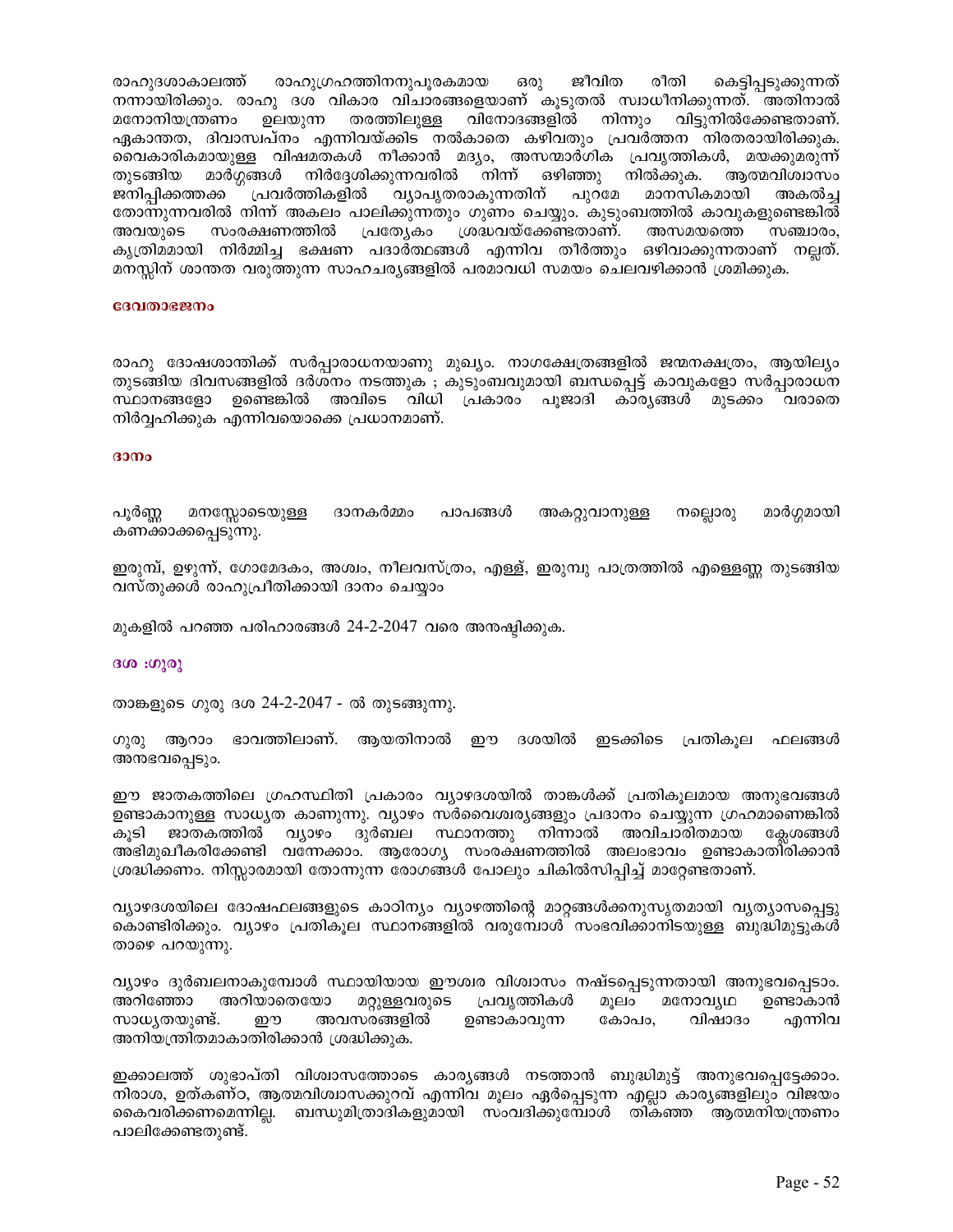ഈ കാലയളവിൽ ഊർജ്ജസ്വലത കുറവുള്ളതായി അനുഭവപ്പെടാം. പണം അനിയന്ത്രിതമായി ചിലവാക്കുന്നതിനാൽ സാമ്പത്തിക ബുദ്ധിമുട്ടിലേയ്ക്ക് നീങ്ങാൻ സാധ്യതയുണ്ട്. പെരുമാറ്റത്തിൽ ലാളിത്യം നിലനിർത്താൻ യത്നിക്കേണ്ടി വരും.

വ്യാഴം പ്രതികൂലസ്ഥാനത്ത് വരുമ്പോൾ ശരീരം ക്ഷീണിക്കാൻ സാധ്യത കൂടുതലാണ്. കഫക്കെട്ട്, പ്രമേഹം, കരൾ സംബന്ധമായ രോഗങ്ങൾ എന്നിവ ശരീരത്തെ ബാധിക്കാതിരിക്കാൻ ശ്രദ്ധിക്കണം.

വ്യാഴദശാകാലത്ത് എപ്പോഴെങ്കിലും ഇത്തരം ബുദ്ധിമുട്ടുകള് കൂടുതലായി ഉണ്ടാവുകയാണെങ്കിൽ വ്യാഴം പ്രതികൂല സ്ഥാനത്താണെന്ന് കരുതാം. ക്ലേശഫലങ്ങൾ അധികമായി അനുഭവപ്പെടുന്നുവർ വ്യാഴത്തെ പ്രീതിപ്പെടുത്തുന്നതിലൂടെ ദോഷഫലങ്ങളെ കുറയ്ക്കുന്നതിനു മാത്രമല്ല, ജീവിതത്തിൽ ഐശ്വര്യം കൈവരിക്കുന്നതിനും സാധിക്കും.

ഈ ജാതകത്തെ അടിസ്ഥാനപ്പെടുത്തിയുള്ള വിശദമായ പരിശോധനയനുസരിച്ച് വ്യാഴദശാകാലത്ത് താങ്കൾക്കുള്ള പ്രത്യേക നിർദ്ദേശങ്ങൾ ഇനി പറയുന്നു.

## വസ്ത്രധാരണം

വസ്ത്രങ്ങളാണ് മഞ്ഞനിറത്തിലുള്ള ഗുരുവിന്റെ പ്രീതി നേടുന്നതിനായി ധരിക്കേണ്ടത്. ദോഷങ്ങൾക്കു പരിഹാരമായി എല്ലാ വ്യാഴാഴ്ച ദിവസങ്ങളിലും താങ്കൾ മഞ്ഞനിറമുള്ള വസ്ത്രങ്ങൾ ധരിക്കുക.

## ജീവിതരീതി

വ്യാഴദശാകാലത്ത് വ്യാഴ ഗ്രഹത്തിനനുപുരകമായ ഒരു ജീവിത രീതി രൂപപ്പെടുത്തിയെടുക്കുന്നത് നന്നായിരിക്കും. ഈശ്വര ഭക്തിയും ശുഭാപ്തി വിശ്വാസവും കൈവിടാതെ ജീവിക്കുക. മാനുഷിക മുല്യങ്ങൾക്ക് വില കല്പിക്കുക. നന്മയുടേയും പരസ്പര സൗഹൃദത്തിന്റേയും പിന്തുണയോടെ സാമൂഹ്യ സേവനരംഗം പുഷ്ടിപ്പെടുത്തുക. കുടുംബാംഗങ്ങളെ കൂടുതൽ സ്നേഹിക്കുകയും അവരുടെ ആരോഗ്യ കാര്യങ്ങളിൽ ശ്രദ്ധിക്കുകയും ചെയ്യേണ്ടതാണ്. നൽകിയ വാഗ്ദാനങ്ങൾ വ്യശ്രത ധനസ്ഥിതിയെപ്പറ്റി നിറവേറ്റാൻ കാട്ടണം. സ്വന്തം എപ്പോഴും ഒരു ബോധം ഉണ്ടായിരിക്കുകയും വേണം. ആത്മീയ ജ്ഞാനം നേടുന്നതും അത് മറ്റുള്ളവർക്ക് പകർന്നു കൊടുക്കുന്നതും ശ്രേഷ്ഠകരമായിരിക്കും. എല്ലായ്പ്പോഴും സാത്വിക ചിന്താഗതിയിലൂടെ ജീവിതം ശരീര നോക്കിക്കാണുക. വ്യാഴാഴ്ചകളിൽ ശുദ്ധിയും മന:ശുദ്ധിയും നിലനിർത്തേണ്ടതുണ്ട്. ഗുരുക്കന്മാരെ വന്ദിക്കുകയും അനുസരിക്കുകയും ചെയ്യണം.

#### പ്രഭാത പ്രാർത്ഥന

പ്രഭാതത്തിലുള്ള പ്രാർത്ഥന ദോഷഫലങ്ങളെ അകറ്റുന്നതിനു പുറമേ ശരീരത്തിനും മനസ്സിനും പുതിയ ഉണർവ് നൽകുക കൂടി ചെയ്യുന്നു. ഗുരുദശാകാലത്ത് നിതൃവും സൂര്യോദയത്തിനു മുമ്പ് ഉണരുക. ദേഹശുദ്ധി വരുത്തിയതിനു ശേഷം ഗുരുവിനെ മനസ്സിൽ വിചാരിച്ചു കൊണ്ട് അല്പസമയം പ്രാർത്ഥിക്കുക. ഈ സമയത്ത് താങ്കളുടെ മനസ്സിൽ മറ്റു ചിന്തകൾ കടന്നു വരാതിരിക്കുവാൻ പ്രത്യേകം ശ്രദ്ധിക്കണം.

സൂര്യായ ശീതരുചയേ ധരണീസുതായ സൗമ്യായ ദേവഗുരവേ ഭൃഗുനന്ദനായ സൂര്യാത്മജായ ഭുജഗായ ച കേതവേ ച നിത്യം നമോ ഭഗവതേ ഗുരവേ വരായ പാപനാശന ലോകേശ ദേവദേവ നമോസ്തുതേ ശശാങ്കാനിഷ്ടസംഭൂതം ദോഷജാതം വിനാശയ ദേവാനാമാദിദേവശ്ച ലോകേശഃ പ്രഭുരവൃയഃ ഗുരോരനിഷ്ടസംഭൂതം ദോഷജാതം വിനാശയേത്

ഈ പ്രാർത്ഥന എല്ലാ ദിവസവും ഉറക്കമുണർന്നെഴുന്നേൽക്കുമ്പോൾ കിടക്കയിൽ തന്നെ കിഴക്കോട്ടു തിരിഞ്ഞിരുന്നു ചൊല്ലുക.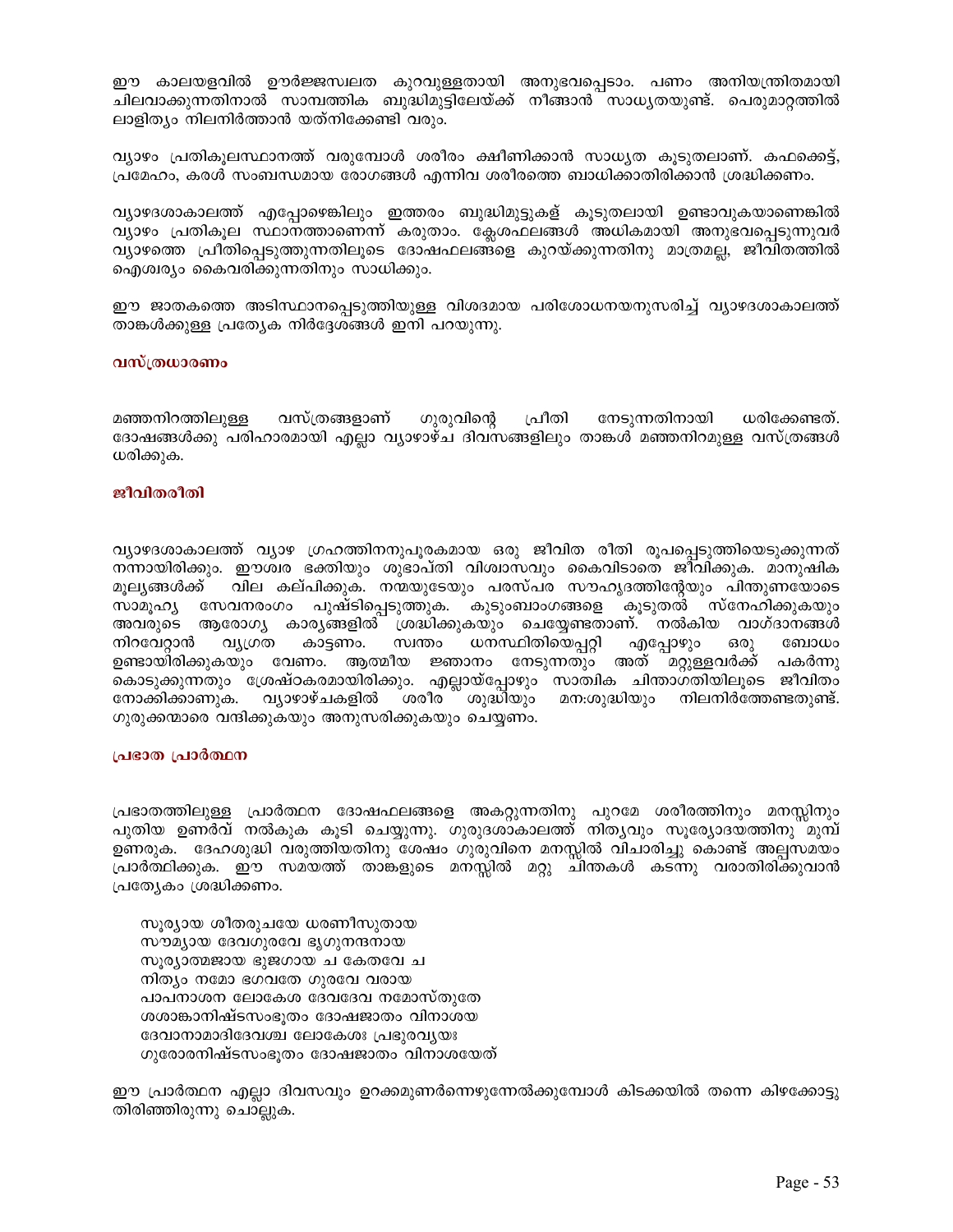ആഹാരകാര്യങ്ങളിൽ സ്വീകരിക്കുന്ന മിതത്വമാണ് വ്രതം എന്നതു കൊണ്ട് നാം അർത്ഥമാക്കുന്നത്. എന്നാൽ അതിലുപരിയായി ശരീരം, മനസ്സ്, വാക്ക് എന്നിവയെ നിയന്ത്രിച്ച് സർവവിധമായ പരിശുദ്ധി നേടുക എന്നതാണ് വ്രതാനുഷ്ഠാനങ്ങളുടെ പരമമായ ലക്ഷ്യം. അതതു ഗ്രഹത്തിനു പ്രാധാന്യമുള്ള ദിവസങ്ങളിലും വ്യക്തിപരമായി താങ്കൾക്കു പ്രധാനപ്പെട്ട ദിവസങ്ങളിലുമാണ് വ്രതം അനുഷ്ഠിക്കേണ്ടത്. വ്യാഴ ദോഷശാന്തിക്കായി വ്യാഴാഴ്ച ദിവസങ്ങളിലാണ് വ്രതമനുഷ്ഠിക്കേണ്ടത്. ഈ ദിവസങ്ങളിൽ വിഷ്ണു ക്ഷേത്രദർശനം ചെയ്യുകയും യഥാശക്തി വഴിപാടുകൾ നടത്തുകയും ചെയ്യുന്നത് നന്നായിരിക്കും.

വ്രതമുള്ള ദിവസങ്ങളിൽ മാംസഭക്ഷണം, മദ്യം, മറ്റു ലഹരിവസ്തുക്കൾ മുതലായവ ഒഴിവാക്കുക. സ്വാഭാവിക ദഹനം സാധ്യമാക്കുന്ന പഴവർഗ്ഗങ്ങൾ, പച്ചക്കറികൾ, ഇലക്കറികൾ തുടങ്ങിയ സാത്ത്വിക ഭക്ഷണങ്ങളാണ് വ്രതകാലത്ത് അഭികാമ്യം. ധാന്യങ്ങൾ, എണ്ണ, എരിവും പുളിയും കൂടുതലുള്ള ഭക്ഷണങ്ങൾ തുടങ്ങിയവ പരമാവധി ഒഴിവാക്കുക. ദോഷഫലങ്ങളുടെ കാഠിനൃമനുസരിച്ച് പൂർണ്ണമായോ ഉപവസിക്കുന്നതും നല്ലതാണ്. വിനോദങ്ങളിൽ ഏർപ്പെടുന്നതും ഭാഗികമായോ ആഡംബരവസ്തുക്കളുടെ ഉപയോഗവും വ്രതകാലത്ത് അഭികാമൃമല്ല. വാക്കുകളിലും വികാരങ്ങളിലുമുള്ള നിയന്ത്രണം കൂടി സാധ്യമായാൽ മാത്രമേ വ്രതത്തിലൂടെയുള്ള ഫലപ്രാപ്തി പൂർണ്ണമാകുകയുള്ളൂ.

മുകളിൽ പറഞ്ഞ പരിഹാരങ്ങൾ 24-2-2063 വരെ അന്ദഷിക്കുക.

#### ദശ :ശനി

താങ്കളുടെ ശനി ദശ 24-2-2063 - ൽ തുടങ്ങുന്നു.

ജന്മനക്ഷത്രം തിരുവോണം ആകുന്നു. ശനി എട്ടാം ഭാവത്തിലാണ്. ആയതിനാൽ ഈ ദശയിൽ ഇടക്കിടെ പ്രതികൂല ഫലങ്ങൾ അനുഭവപ്പെടും.

ഈ ജാതകത്തിലെ ഗ്രഹസ്ഥിതിയനുസരിച്ച് ശനിദശയിൽ താങ്കൾക്ക് പ്രതികൂലമായ അനുഭവങ്ങൾ ഉണ്ടാകാനുള്ള സാധ്യത കാണുന്നു. ഏതുകാര്യത്തിലും അവിചാരിതമായ തടസ്സങ്ങളും ബുദ്ധിമുട്ടുകളും വന്നുപെട്ടേക്കാം. പ്രതികൂല സാഹചര്യങ്ങളുമായി പടപൊരുതാൻ സാധിക്കാതെ പോകുന്നതായി അനുഭവപ്പെടാം. ചിന്താധീനത സ്വാഭാവിക ഉറക്കത്തെപ്പോലും ബാധിച്ചേക്കാം.

ശനിദശയിലെ ദോഷഫലങ്ങളുടെ തീവ്രത ശനിയുടെ മാറ്റങ്ങൾക്കനുസൃതമായി വ്യത്യാസപ്പെട്ടു കൊണ്ടിരിക്കും. ശനി പ്രതികൂല സ്ഥാനങ്ങളിൽ വരുമ്പോൾ ഉണ്ടാകാനിടയുള്ള ബുദ്ധിമുട്ടുകൾ ഇനി പറയുന്നു.

ശനി ദുർബലനാകുമ്പോൾ ജീവിതത്തിൽ അടിയ്ക്കടി ഉണ്ടാകുന്ന ക്ലേശങ്ങളെ മനോധൈര്യത്തോടെ നേരിടേണ്ടതായി വരും. എല്ലായ്പ്പോഴും ദീർഘ വീക്ഷണത്തോടെ ആശയങ്ങൾ രൂപീകരിക്കുവാനും നടപ്പാക്കുവാനും കഴിഞ്ഞെന്നു വരില്ല. തന്മൂലം ധനപരമായ നഷ്ടങ്ങൾ വന്നുപെട്ടേക്കാം.

ഇക്കാലത്ത് വൃദ്ധജനങ്ങളുമായുള്ള സമ്പർക്കം അസ്വാരസ്യങ്ങളിൽ ചെന്നുപതിക്കാൻ സാധ്യത ഏറെയാണ്. പൊതുവെ സാമൂഹികമായ ഇടപെടലുകൾ വിചാരിച്ചത്ര ഊഷ്മളമായെന്ന് വരില്ല. ആഹാര കാര്യങ്ങളിൽ വേണ്ടത്ര വൃത്തിയും ശ്രദ്ധയും ആവശ്യമായി വരും.

ഈ കാലയളവിൽ രോഗപ്രതിരോധശേഷി കുറയും. രോഗശാന്തിക്ക് കാലതാമസ്സം നേരിടാനും സാധ്യത കാണുന്നു. ശനിയുടെ അപഹാരത്തിന്റെ ഫലമായി അസ്വസ്ഥതകൾ കൂടുതലായി ഉണ്ടാകാം.

ശനി പ്രതികൂലമായ സ്ഥാനങ്ങളിൽ വരുമ്പോൾ പ്രായോഗികബുദ്ധി ഉപയോഗപ്പെടുത്തുവാനുള്ള കഴിവ് കുറയാൻ സാധ്യതയുണ്ട്. മാനസികാസ്വാസ്ഥ്യം ഉണ്ടാകാതിരിക്കാൻ പ്രത്യേകം ശ്രദ്ധിക്കണം.

ശനിദശാകാലത്ത് എപ്പോഴെങ്കിലും ഇത്തരം ബുദ്ധിമുട്ടുകൾ കൂടുതലായി ഉണ്ടാവുകയാണെങ്കിൽ ശനി സ്ഥാനത്താണെന്ന് അനുമാനിക്കാം. ക്ലേശഫലങ്ങൾ അധികമായി പ്രതികൂല അനുഭവപ്പെടുന്നവർ ശനിശ്വരനെ പ്രീതിപ്പെടുത്തുന്നതിനുള്ള മാർഗ്ഗങ്ങൾ അവലംബിക്കണം. ശനിയെ പ്രീതിപ്പെടുത്തുന്നതിലൂടെ ദോഷഫലങ്ങളെ കുറയ്ക്കുന്നതിനു മാത്രമല്ല, ജിവിതത്തിൽ ഐശ്വര്യം കൈവരിക്കുന്നതിനും സാധിക്കും.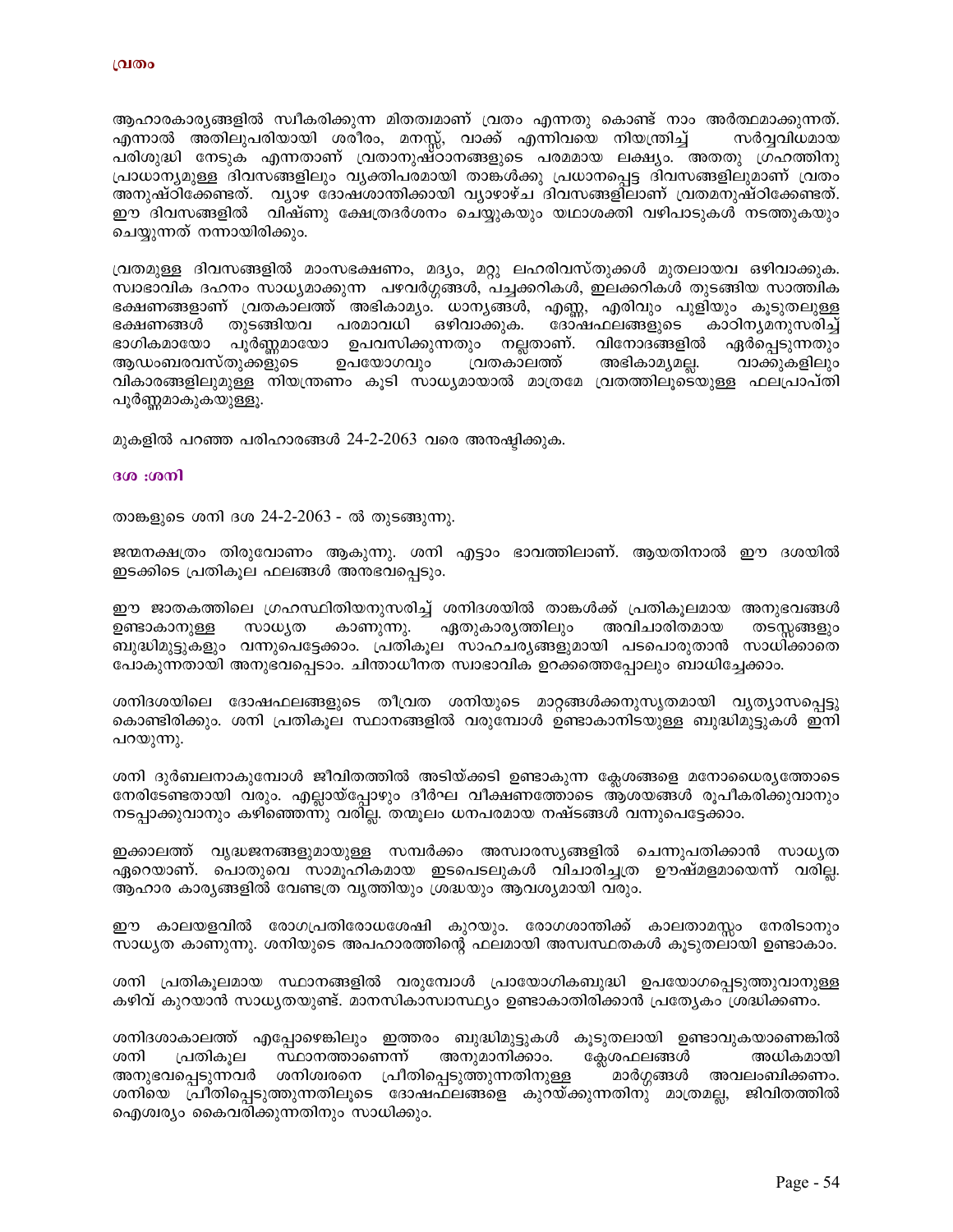ഈ ജാതകത്തെ അടിസ്ഥാനപ്പെടുത്തിയുള്ള വിശദമായ പരിശോധനയനുസരിച്ച്, ശനിദശാകാലത്ത് താങ്കൾക്കുള്ള പ്രത്യേക നിർദ്ദേശങ്ങൾ ഇനി പറയുന്നു.

## വസ്ത്രധാരണം

കടുംനീല, കറുപ്പ് തുടങ്ങിയ നിറങ്ങളാണ് ശനിദേവനു പ്രിയമായിട്ടുള്ളത്. ഈ നിറങ്ങളിലുള്ള വസ്ത്രങ്ങൾ ധരിക്കുന്നത് ശനിയുടെ പ്രീതി ലഭിക്കുന്നതിനു സഹായകമാണ്. ദോഷങ്ങൾക്കു പരിഹാരമായി എല്ലാ ശനിയാഴ്ച ദിവസങ്ങളിലും താങ്കൾ കടുംനീല നിറമുള്ള വസ്ത്രങ്ങൾ ധരിക്കുക.

#### ദേവതാഭജനം

ശനിദോഷമകറ്റുന്നതിന് ശിവഭജനം, ശാസ്തൃഭജനം തുടങ്ങിയവയാണ് സാധാരണ അനുഷ്ഠിക്കുക. ആചാര്യന്മാർ ഹനുമാനെ ഭജിക്കുവാനും നിർദേശിച്ചു കണ്ടിട്ടുണ്ട്. ചില കേരളീയ ജ്യോതിഷാചാര്യന്മാർ ശാസ്ത്യഭജനമാണ് പൊതുവെ നിർദ്ദേശിച്ചിട്ടുള്ളത്. ശനിയാഴ്ചകളിൽ വ്രതമനുഷ്ഠിച്ച് കറുപ്പോ, നീലയോ വസ്ത്രവും ധരിച്ച് ശാസ്താക്ഷേത്ര ദർശനം നടത്തുക ; അവിടെ നീരാജനം, എള്ളു പായസ നിവേദ്യം തുടങ്ങിയ വഴിപാടുകൾ നടത്തുക എന്നിവ ശനിപ്രീതിക്ക് അനുഷ്ഠിക്കാവുന്നതാണ്.

#### പ്രഭാത പ്രാർത്ഥന

പ്രഭാതത്തിലുള്ള പ്രാർത്ഥന ദോഷഫലങ്ങളെ അകറ്റുന്നതിനു പുറമേ ശരീരത്തിനും മനസ്സിനും പുതിയ ഉണർവ് നൽകുക കൂടി ചെയ്യുന്നു. ശനിദശാകാലത്ത് നിതൃവും സൂര്യോദയത്തിനു`്മുമ്പ് ഉണരുക. ദേഹശുദ്ധി വരുത്തിയതിനു ശേഷം ശനിയെ മനസ്സിൽ വിചാരിച്ചു കൊണ്ട് അല്പസമയം പ്രാർത്ഥിക്കുക. ഈ സമയത്ത് താങ്കളുടെ മനസ്സിൽ മറ്റു ചിന്തകൾ കടന്നു വരാതിരിക്കുവാൻ പ്രത്യേകം ശ്രദ്ധിക്കണം.

സൂര്യായ ശീതരുചയേ ധരണീസുതായ സൗമൃായ ദേവഗുരവേ ഭൃഗുനന്ദനായ സൂര്യാത്മജായ ഭുജഗായ ച കേതവേ ച നിത്യം നമോ ഭഗവതേ ഗുരവേ വരായ (എന്ന പ്രാർത്ഥനക്കു ശേഷം) കൃഷ്ണായ വാസുദേവായ നമാമി ഹരയേ സദാ മന്ദസ്യാനിഷ്ടസംഭൂതം ദോഷജാതം വിനാശയ (എന്ന പ്രാർത്ഥനകൂടി ചൊല്ലുക).

ഈ പ്രാർത്ഥന എല്ലാ ദിവസവും ഉറക്കമുണർന്നെഴുന്നേൽക്കുമ്പോൾ കിടക്കയിൽ തന്നെ കിഴക്കോട്ടു തിരിഞ്ഞിരുന്നു ചൊല്ലുക.

#### വ്രതം

ആഹാരകാര്യങ്ങളിൽ സ്വീകരിക്കുന്ന മിതത്വമാണ് വ്രതം എന്നതു കൊണ്ട് നാം അർത്ഥമാക്കുന്നത്. എന്നാൽ അ്തിലുപരിയായി ശരീരം, മനസ്സ്, വാക്ക് എന്നിവയെ നിയന്ത്രിച്ച് സർവവിധമായ പരിശുദ്ധി നേടുക എന്നതാണ് വ്രതാനുഷ്ഠാനങ്ങളുടെ പരമമായ ലക്ഷ്യം. അതതു ഗ്രഹത്തിനു പ്രാധാന്യമുള്ള ദിവസങ്ങളിലും വ്യക്തിപരമായി താങ്കൾക്കു പ്രധാനപ്പെട്ട ദിവസങ്ങളിലുമാണ് വ്രതം അനുഷ്ഠിക്കേണ്ടത്. ശനി ദോഷശാന്തിക്കായി ശനിയാഴ്ച ദിവസങ്ങളിലാണ് വ്രതമനുഷ്ഠിക്കേണ്ടത്. ഈ ദിവസങ്ങളിൽ ശാസ്താ ക്ഷേത്രദർശനം ചെയ്ത് നീരാജനം, എള്ളു പായസ നിവേദ്യം എന്നിവ യഥാശക്തി നടത്താവുന്നതാണ്. കൂടാതെ ശനിയാഴ്ചകളിൽ അരയാൽ പ്രദക്ഷിണം നടത്തുന്നതും ഉത്തമമാണ്. മണ്ഢലകാലത്ത് വ്രതത്തോടു കൂടി ശബരിമല ദർശനം ചെയ്യുന്നതും ശ്രേഷ്ഠകരമാണ്.

വ്രതമുള്ള ദിവസങ്ങളിൽ മാംസഭക്ഷണം, മദ്യം, മറ്റു ലഹരിവസ്തുക്കൾ മുതലായവ ഒഴിവാക്കുക. സ്വാഭാവിക ദഹനം സാധ്യമാക്കുന്ന പഴവർഗ്ഗങ്ങൾ, പച്ചക്കറികൾ, ഇലക്കറികൾ തുടങ്ങിയ സാത്ത്വിക ഭക്ഷണങ്ങളാണ് വ്രതകാലത്ത് അഭികാമ്യം. ധാനൃങ്ങൾ, എണ്ണ, എരിവും പുളിയും കൂടുതലുള്ള തുടങ്ങിയവ പരമാവധി ഒഴിവാക്കുക. ദോഷഫലങ്ങളുടെ ഭക്ഷണങ്ങൾ കാഠിന്യമനുസരിച്ച് ഭാഗികമായോ പൂർണ്ണമായോ ഉപവസിക്കുന്നതും നല്ലതാണ്. വിനോദങ്ങളിൽ ഏർപ്പെടുന്നതും ആഡംബരവസ്തുക്കളുടെ ഉപയോഗവും വ്രതകാലത്ത് അഭികാമ്യമല്ല. വാക്കുകളിലും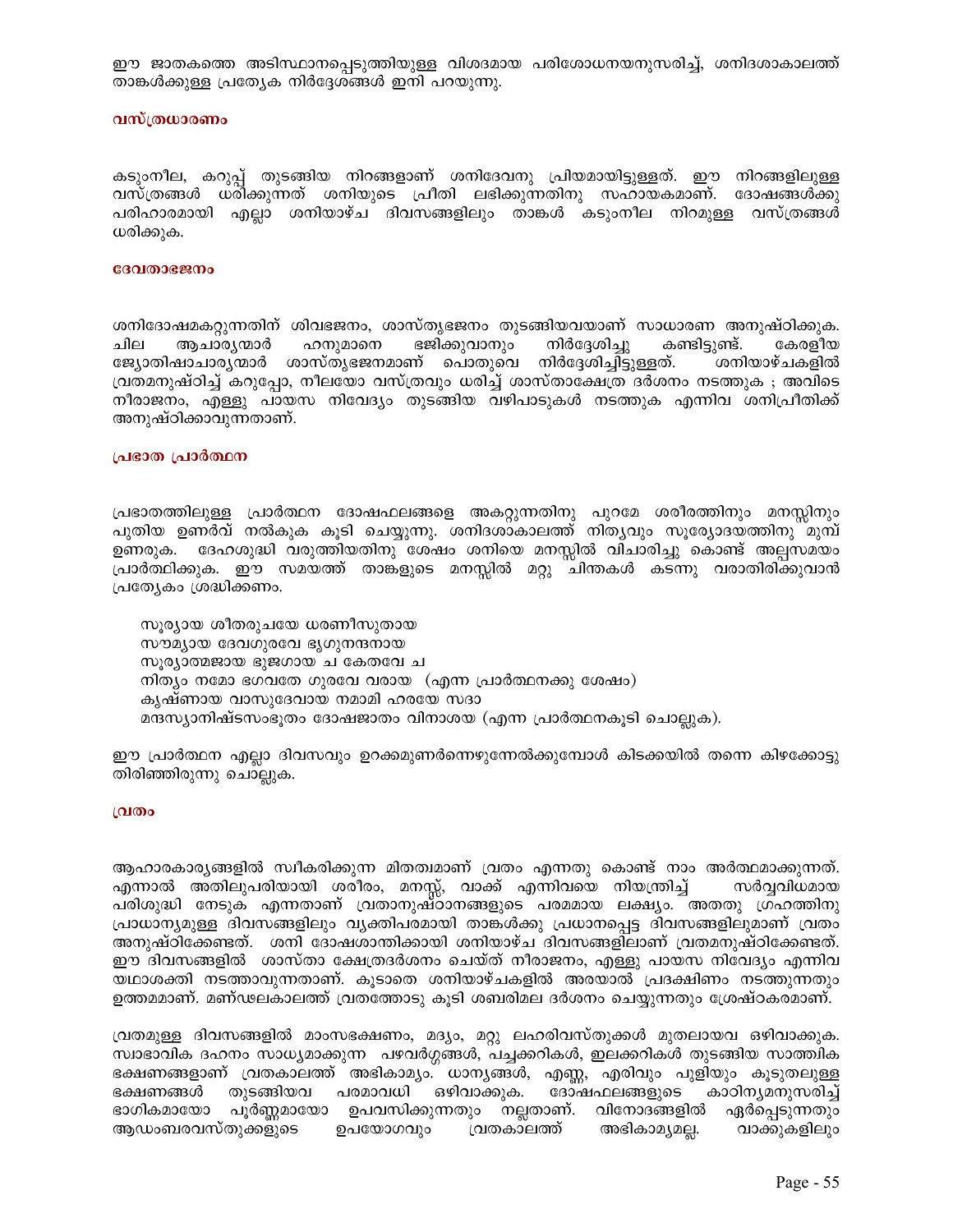വികാരങ്ങളിലുമുള്ള നിയന്ത്രണം കൂടി സാധ്യമായാൽ മാത്രമേ വ്രതത്തിലൂടെയുള്ള ഫലപ്രാപ്തി പൂർണ്ണമാകുകയുള്ളൂ.

#### ദാനം

പൂർണ്ണ മനസ്സോടെയുള്ള ദാനകർമ്മം പാപങ്ങൾ അകറ്റുവാനുള്ള നല്ലൊരു മാർഗ്ഗമായി കണക്കാക്കപ്പെടുന്നു.

എള്ള്, കറുത്ത പശു, ഇന്ദ്രനീലം, എള്ളെണ്ണ, ഇരുമ്പിൽ നിർമ്മിച്ച ശനിപ്രതിമ, അഞ്ജനക്കല്ല്, കറുത്ത പട്ട്, കറുത്ത ധാനൃങ്ങൾ എന്നിവ് ശനിപ്രീതിക്കായി ദാനം ചെയ്യാം. അഗതികൾക്ക് അന്നദാനം നടത്തുന്നതും അത്യുത്തമമാണ്. ഒരു പരന്ന പാത്രത്തിൽ എള്ളെണ്ണ എടുത്ത് അതിൽ ജാതകന്റെ പ്രതിബിംബം നോക്കിയശേഷം ആ എണ്ണ ദാനം ചെയ്യുന്നതും ഫലപ്രദമാണ്.

#### പൂജ

ശനീശ്വര പ്രീതിക്കായി പൂജ നിർദ്ദേശിക്കപ്പെട്ടിട്ടുണ്ട്. നീല ശംഖു പുഷ്പം, കരിങ്കൂവളത്തില, നീലചെമ്പരത്തി, നീലത്താമര തുടങ്ങിയ പുഷ്പങ്ങൾ ശനീശ്വര പൂജയ്ക്ക് ഉപയോഗിച്ചു വരുന്നു. നിവേദ്യം തയ്യാറാക്കുന്നത് എള്ള്, ഉഴുന്ന് ഇവ ചേർത്താണ്. നവഗ്രഹ പ്രതിഷ്ഠയുള്ള ദേവാലയങ്ങളിൽ ദർശനം നടത്തി ശനീശ്വരനെ കരിങ്കുവളം കൊണ്ടുണ്ടാക്കിയ മാലയണിയിച്ച് എണ്ണത്തിരി തെളിയിക്കുന്നതും ഉത്തമമാകുന്നു. താന്ത്രിക വിധി പ്രകാരം വിദഗ്ദ്ധരുടെ ഉപദേശം അനുസരിച്ചായിരിക്കണം പൂജകൾ നടത്തേണ്ടത്.

#### മന്ത്രജപം

പരിഹാര കർമ്മങ്ങൾ അനുഷ്ഠിക്കുന്നതിന് സാങ്കേതികമായ ഏതെങ്കിലും ബുദ്ധിമുട്ടുള്ളവർക്ക് പ്രാർത്ഥനയിലൂടെ ശനിയുടെ പ്രീതി നേടാവുന്നതാണ്. ശനിയെ പ്രീതിപ്പെടുത്തുന്നതിനായി ഇനി പറയുന്ന മന്ത്രങ്ങൾ ജപിക്കാവുന്നതാണ്.

ഓം സൂര്യപുത്രായ വിദ്മഹേ ശസൈ്വരായ ധീമഹീ തന്നോ മന്ദഃ പ്രചോദയാത്

പൂർണ്ണവിശ്വാസത്തോടും ഭക്തിയോടും കൂടി നടത്തിയാൽ മാത്രമേ മന്ത്രജപത്തിന്റെ ഫലം ലഭിക്കുകയുള്ളൂ.

ശനിപ്രീതിക്കു വേണ്ടി ശനിയുടെ വിവിധ പേരുകൾ ഉൾക്കൊള്ളിച്ചു കൊണ്ടുള്ള അടിസ്ഥാന മന്ത്രങ്ങൾ ജപിക്കുക. ശനിനാമാവലി മന്ത്രങ്ങൾ ഇനിപറയുന്നു.

ഓം ശനൈശ്ചരായ നമഃ ഓം ശാന്തായ നമഃ ഓം സർവ്വാഭീഷ്ട പ്രദായിനേ നമഃ ഓം ശരണ്യായ നമഃ ഓം വരേണ്യായ നമഃ ഓം സർവ്വേശായ നമഃ ഓം സൗമൃായ നമഃ ഓം സുരവന്ദ്യായ നമഃ ഓം സുരലോക വിഹാരിണേ നമഃ ഓം സുഖാസനോപവിഷ്ടായനമഃ ഓം സുന്ദരായ നമഃ ഓം മന്ദായ നമഃ

#### സംഖ്യായന്ത്രം

ഗ്രഹങ്ങളെ പ്രീതിപ്പെടുത്തുന്നതിനുള്ള മറ്റൊരു മാർഗമാണ് സംഖ്യായന്ത്രങ്ങൾ. ശനിപ്രീതിക്കായി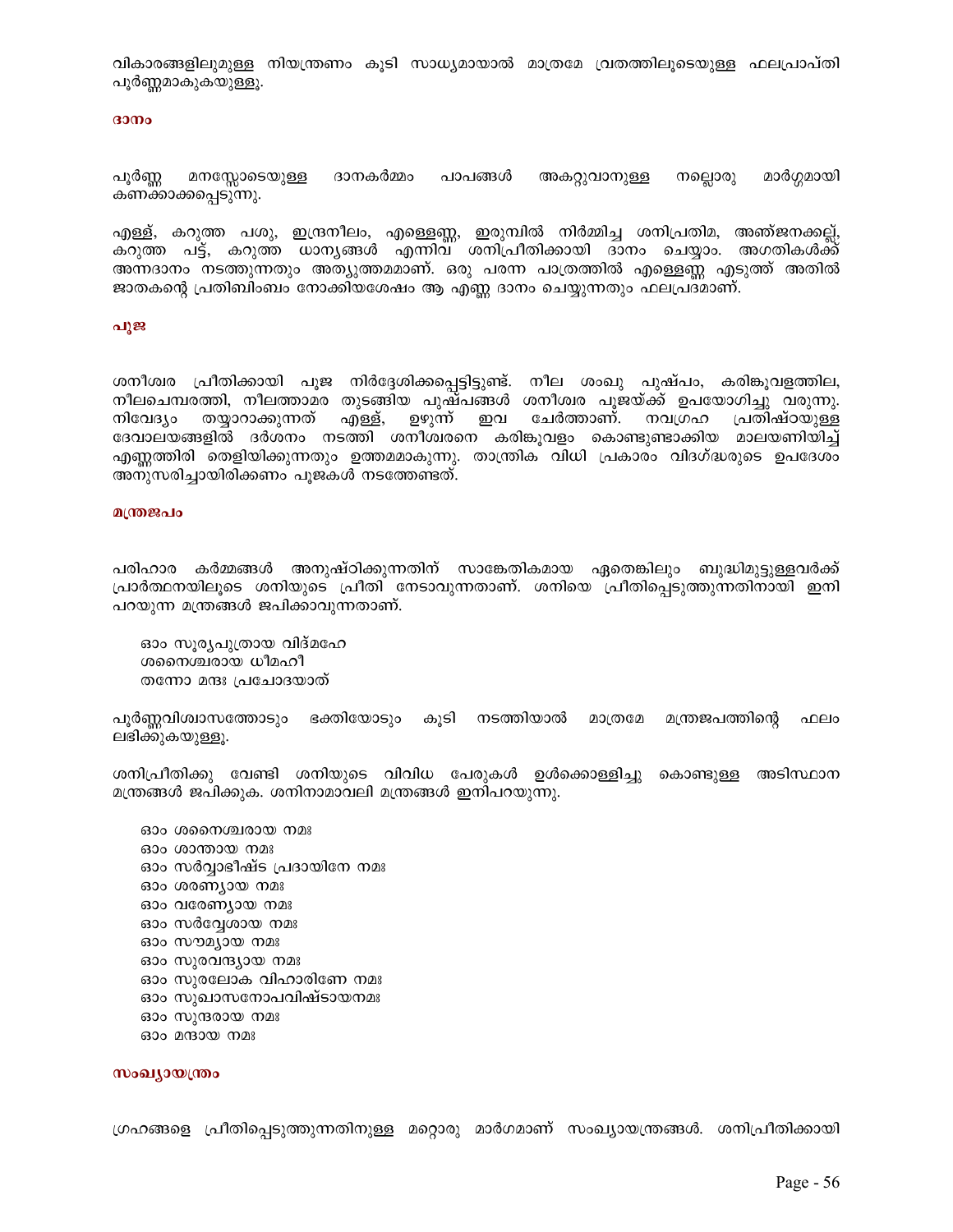നിർദ്ദേശിക്കപ്പെട്ടിട്ടുള്ള സംഖ്യായന്ത്രം ഇവിടെ ചേർക്കുന്നു.

- $12$  $7 -$ 14 13  $11 \qquad 9$
- 8  $15$  $10$

ശുദ്ധമായ മനസ്സോടെ ഈ യന്ത്രം ധരിക്കുന്നത് ദോഷങ്ങളെ അകറ്റുന്നതിനു പുറമേ ബുദ്ധിപരമായ ഉണർവിനും സഹായിക്കുന്നു. ഈ യന്ത്രം കടലാസിലോ തകിടിലോ ആലേഖനം ചെയ്ത് തൊഴിൽ ശാലയിലും വാഹനത്തിലും മേശയുടെ മുകളിലുമൊക്കെ വയ്ക്കുന്നത് കർമ്മരംഗത്ത് ഉന്നതി നേടാൻ സഹായകമാണ്.

മുകളിൽ പറഞ്ഞ പരിഹാരങ്ങൾ 24-2-2082 വരെ അനഷ്ടിക്കുക.

## ദശ :ബുധൻ

താങ്കളുടെ ബുധൻ ദശ 24-2-2082 - ൽ തുടങ്ങുന്നു.

ബുധൻ എട്ടാം ഭാവത്തിലാണ്. ദശാനാഥന് പാപയോഗമുണ്ട്. ആയതിനാൽ ഈ ദശയിൽ ഇടക്കിടെ പ്രതികൂല ഫലങ്ങൾ അനഭവപ്പെടും.

ഗ്രഹസ്ഥിതിയനുസരിച്ച് ബുധദശയിൽ ഈ ജാതകത്തിലെ താങ്കൾക്ക് പ്രതികുലമായ അനുഭവങ്ങളുണ്ടാകാനുള്ള സാധ്യത കാണുന്നു. ഇക്കാലത്ത് അവിചാരിതമായ പല ക്ലേശങ്ങളേയും അഭിമുഖീകരിക്കേണ്ടതായി വന്നേക്കാം. സംഭാഷണങ്ങളിൽ സ്വയം നിയന്ത്രിച്ചുള്ള ശൈലിയാണ് ഇക്കാലത്ത് അഭികാമ്യം. സുപ്രധാന കാര്യങ്ങളിൽ തീരുമാനമെടുക്കേണ്ടി വരുന്ന സന്ദർഭങ്ങളിൽ അലം കൂടുതൽ സുക്ഷ്മത പുലർത്തുന്നത് നല്ലതാണ്.

ബുധദശയിലെ ദോഷഫലങ്ങളുടെ കാഠിന്യം ബുധന്റെ മാറ്റങ്ങൾക്കനുസൃതമായി വ്യത്യാസപ്പെട്ടു കൊണ്ടിരിക്കും. ബുധൻ പ്രതികൂല സ്ഥാനങ്ങളിൽ വരുമ്പോൾ ഉണ്ടാകാനിടയുള്ള ബുദ്ധിമുട്ടുകൾ ഇനി പറയുന്നു.

ബുധൻ ദുർബലനാകുമ്പോൾ കർമ്മരംഗത്ത് ഉദ്ദേശിക്കുന്ന തരത്തിലുള്ള സംതൃപ്തി ലഭിച്ചെന്നു കർമ്മങ്ങളുടെ നടത്തിപ്പിൽ അപ്രതീക്ഷിതമായ വരില്ല. ശുഭകരമായ തടസ്സങ്ങൾ ഉണ്ടാകാനിടയുണ്ട്.

ഈ കാലയളവിൽ യുക്തിസഹമായ തീരുമാനങ്ങളെടുത്ത് പ്രാവർത്തികമാക്കുന്നതിൽ കാലതാമസം പ്രവർത്തന രംഗത്ത് മറ്റുള്ളവരുടെ സഹകരണം കുടുതൽ ആവശ്യമുള്ളതായി നേരിട്ടേക്കാം. അനുഭവപ്പെടും. പിന്തുടർന്നു പോരുന്ന ശൈലികളിൽ മാറ്റം വരുത്തുന്നത് അത്ര എളുപ്പമാകില്ല. തന്മൂലം പ്രായോഗികമായ ബുദ്ധിമുട്ടുകളും അപ്രതീക്ഷിത നഷ്ടങ്ങളും ഉണ്ടാകാനിടയുണ്ട്.

വൃക്തിബന്ധങ്ങൾ അതേപടി നിലനിർത്തുന്നത് ആയാസകരമായി തോന്നാം. ചില പ്രത്യേക പെരുമാറ്റങ്ങളും വിപരീതഫലം ഉളവാക്കുന്നതായി അവസരങ്ങളിൽ താങ്കളുടെ വാക്കുകളും അനുഭവപ്പെട്ടേക്കും. എല്ലാക്കാര്യങ്ങളും പ്രതീക്ഷക്കനുസരിച്ച് സംഭവിച്ചു കൊള്ളണമെന്നില്ല. നയപരമായ തീരുമാനങ്ങളിൽ പ്രത്യേക ശ്രദ്ധ ആവശ്യമായി വരും.

ബുധദശാകാലത്ത് എപ്പോളെങ്കിലും ഇത്തരം ബുദ്ധിമുട്ടുകൾ കൂടുതലായി ഉണ്ടാവുകയാണെങ്കിൽ പ്രതികുല സ്ഥാനത്താണെന്ന് അനുമാനിക്കാം. ക്ലേശഫലങ്ങൾ അധികമായി ബുധൻ അനുഭവപ്പെടുന്നവർ ബുധനെ പ്രീതിപ്പെടുത്തുന്നതിനുള്ള മാർഗ്ഗങ്ങൾ് സ്വീകരിക്കണം. ബുധനെ പ്രീതിപ്പെടുത്തുന്നതിലൂടെ ദോഷ ഫലങ്ങളെ കുറയ്ക്കുന്നതിനു മാത്രമല്ല; ജീവിതത്തിൽ ഐശ്വര്യം കൈവരിക്കുന്നതിനും സാധിക്കും.

അടിസ്ഥാനപ്പെടുത്തിയുള്ള പരിശോധനയനുസരിച്ച്, ഈ വിശദമായ ജാതകത്തെ ബുധദശാകാലത്ത് താങ്കൾക്കുള്ള പ്രത്യേക നിർദ്ദേശങ്ങൾ ഇനി പറയുന്നു.

## വസ്ത്രധാരണം

ബുധന് പച്ചനിറം വളരെ പ്രിയപ്പെട്ടതാണ്. ആയതിനാൽ, ബുധപ്രീതിക്കായി പച്ചനിറത്തിലുള്ള വസ്ത്രങ്ങൾ ധരിക്കുക. ബുധനാഴ്ച ദിവസങ്ങളിലും ബുധനെ ആരാധിക്കുന്ന സമയത്തും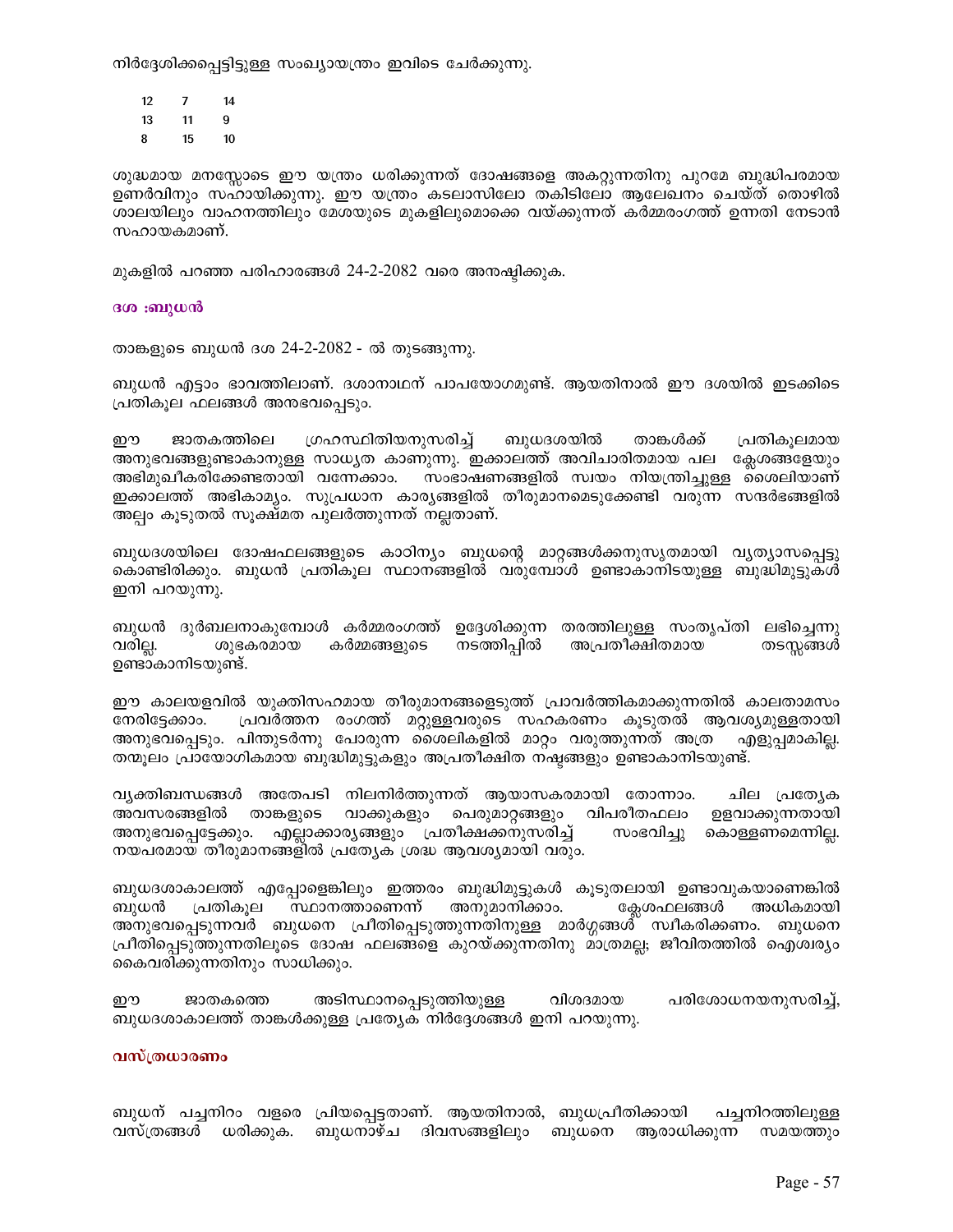പച്ചനിറത്തിലുള്ള വസ്ത്രങ്ങൾ ധരിക്കുന്നത് ശുഭകരമായിരിക്കും.

## പ്രഭാത പ്രാർത്ഥന

പ്രഭാതത്തിലുള്ള പ്രാർത്ഥന ദോഷഫലങ്ങളെ അകറ്റുന്നതിനു പുറമേ ശരീരത്തിനും മനസ്സിനും പുതിയ ഉണർവ് നൽകുക കൂടി ചെയ്യുന്നു. ബുധദശാകാലത്ത് നിത്യവും സൂര്യോദയത്തിനു മുമ്പ് ഉണരുക. ദേഹശുദ്ധി വരുത്തിയതിനു ശേഷം ബുധനെ മനസ്സിൽ വിചാരിച്ചു കൊണ്ട് അല്പസമയം പ്രാർത്ഥിക്കുക. ഈ സമയത്ത് താങ്കളുടെ മനസ്സിൽ മറ്റു ചിന്തകൾ കടന്നു വരാതിരിക്കുവാൻ പ്രത്യേകം ശ്രദ്ധിക്കണം.

സൂര്യായ ശീതരുചയേ ധരണീസുതായ സൗമ്യായ ദേവഗുരവേ ഭൃഗുനന്ദനായ സൂര്യാത്മജായ ഭുജഗായ ച കേതവേ ച നിത്യം നമോ ഭഗവതേ ഗുരവേ വരായ സൗഖ്യദായിൻ മഹാദേവ ലോകനാഥ മഹാമതേ ആദിത്യാനിഷ്ടജാൻ സർവ്വാൻ ദോഷാനേത്യാന്യപാകുരു ദേവകീസുത ഗോവിന്ദ വാസുദേവ ജഗത്പതേ സോമജാനിഷ്ടസംഭൂതം ദോഷജാതം വിനാശയ

ഈ പ്രാർത്ഥന എല്ലാ ദിവസവും ഉറക്കമുണർന്നെഴുന്നേൽക്കുമ്പോൾ കിടക്കയിൽ തന്നെ കിഴക്കോട്ടു തിരിഞ്ഞിരുന്നു ചൊല്ലുക.

## വ്രതം

ആഹാരകാര്യങ്ങളിൽ സ്വീകരിക്കുന്ന മിതത്വമാണ് വ്രതം എന്നതു കൊണ്ട് നാം അർത്ഥമാക്കുന്നത്. എന്നാൽ അതിലുപരിയായി ശരീരം, മനസ്സ്, വാക്ക് എന്നിവയെ നിയന്ത്രിച്ച് സർവ്വവിധമായ പരിശുദ്ധി നേടുക എന്നതാണ് വ്രതാനുഷ്ഠാനങ്ങളുടെ പരമമായ ലക്ഷ്യം. അതതു ഗ്രഹത്തിനു പ്രാധാന്യമുള്ള ദിവസങ്ങളിലും വ്യക്തിപരമായി താങ്കൾക്കു പ്രധാനപ്പെട്ട ദിവസങ്ങളിലുമാണ് വ്രതം അനുഷ്ഠിക്കേണ്ടത്. ബുധനെ പ്രീതിപ്പെടുത്തുന്നതിനായി ബുധനാഴ്ച ദിവസങ്ങളിൽ വ്രതമനുഷ്ഠിക്കണം.

വ്രതമുള്ള ദിവസങ്ങളിൽ മാംസഭക്ഷണം, മദ്യം, മറ്റു ലഹരിവസ്തുക്കൾ മുതലായവ ഒഴിവാക്കുക. സ്വാഭാവിക ദഹനം സാധ്യമാക്കുന്ന പഴവർഗ്ഗങ്ങൾ, പച്ചക്കറികൾ, ഇലക്കറികൾ തുടങ്ങിയ സാത്ത്വിക ഭക്ഷണങ്ങളാണ് വ്രതകാലത്ത് അഭികാമ്യം. ധാന്യങ്ങൾ, എണ്ണ, എരിവും പുളിയും കൂടുതലുള്ള പരമാവധി ഒഴിവാക്കുക. ഭക്ഷണങ്ങൾ തുടങ്ങിയവ ദോഷഫലങ്ങളുടെ കാഠിന്യമനുസരിച്ച് ഭാഗികമായോ പൂർണ്ണമായോ ഉപവസിക്കുന്നതും നല്ലതാണ്. വിനോദങ്ങളിൽ ഏർപ്പെടുന്നതും ഉപയോഗവും അഭികാമൃമല്ല. ആഡംബരവസ്തുക്കളുടെ വ്രതകാലത്ത് വാക്കുകളിലും വികാരങ്ങളിലുമുള്ള നിയന്ത്രണം കൂടി സാധ്യമായാൽ മാത്രമേ വ്രതത്തിലൂടെയുള്ള ഫലപ്രാപ്തി പൂർണ്ണമാകുകയുള്ളൂ.

#### ദാനം

മനസ്സോടെയുള്ള ദാനകർമ്മം പാപങ്ങൾ മാർഗ്ഗമായി പൂർണ്ണ അകറ്റുവാനുള്ള നല്ലൊരു കണക്കാക്കപ്പെടുന്നു.

സ്വർണ്ണം, പച്ച നിറമുള്ള രത്നക്കല്ലുകൾ, ബുധന്റെ രൂപം എന്നിവ ദാനം ചെയ്യുന്നത് ബുധനെ പ്രീതിപ്പെടുത്താൻ സഹായകമാണ്. ബുധപ്രീതിക്കുവേണ്ടി പച്ചനിറമുള്ള വസ്ത്രങ്ങൾ ദാനം എന്നീ ചെയ്യുക. പഞ്ചസാര, നെയ്യ്, പയറ് ദ്രവ്യങ്ങളോ ചേർത്തുണ്ടാക്കിയ അവ ഭക്ഷണവസ്തുക്കളോ ദാനം ചെയ്യുന്നതും ഗുണകരമാണ്.

## പൂജ

ബുധ പ്രീതിക്കായി പൂജകളും ഹോമങ്ങളും നിർദ്ദേശിക്കപ്പെട്ടിട്ടുണ്ട്. സാധാരണയായി വിഷ്ണുവിന്റെ അവതാരങ്ങളിലൊന്ന് പ്രതിഷ്ഠയായിട്ടുള്ള ക്ഷേത്രങ്ങളിലാണ് ബുധപ്രീതിക്കുള്ള പൂജാവിധികൾ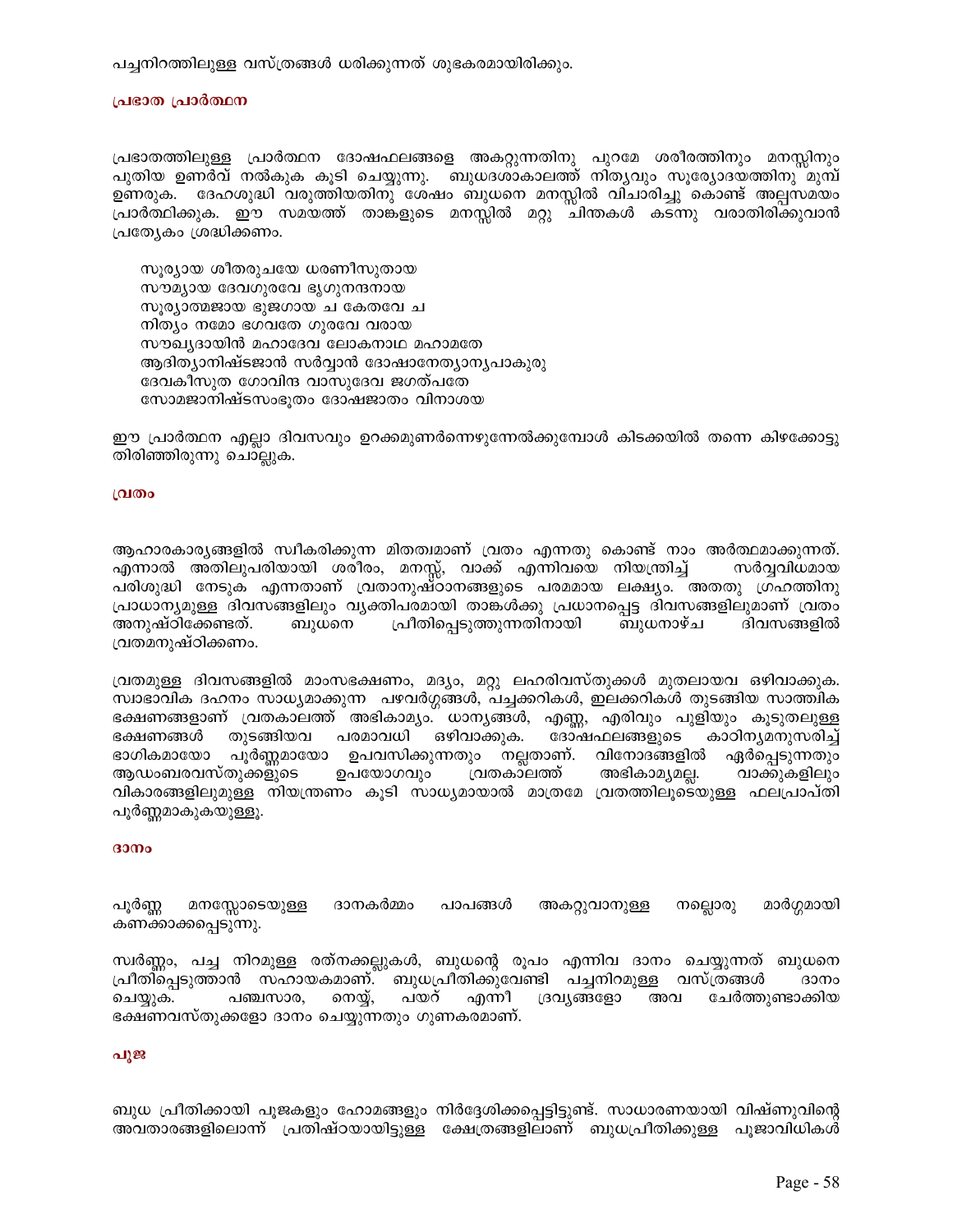നടത്തുക. കടലാടിച്ചമത പ്രധാന ദ്രവ്യമായി നടത്തുന്ന ഹോമമാണ് ബുധനെ നിർദ്ദേശിച്ചിട്ടുള്ളത്. പ്രീതിപ്പെടുത്തുന്നതിനായി താന്ത്രിക വിധിപ്രകാരം വിദഗ്ദ്ധരുടെ ഉപദേശമനുസരിച്ചായിരിക്കണം പൂജകളും ഹോമങ്ങളും നടത്തേണ്ടത്.

നവഗ്രഹപ്രതിഷ്ഠയുള്ള ക്ഷേത്രത്തിൽ ദർശനം നടത്തി ബുധദേവന് ക്ഷീരധാരയും വെളുത്ത മന്ദാരപ്പുക്കൾ കൊണ്ട് പൂജയും നടത്തുന്നത് ദോഷങ്ങളെ നിവാരണം ചെയ്യാൻ സഹായകമാണ്.

#### മന്ത്രജപം

പരിഹാര കർമ്മങ്ങൾ അനുഷ്ഠിക്കുന്നതിന് സാങ്കേതികമായ ഏതെങ്കിലും ബുദ്ധിമുട്ടുള്ളവർക്ക് പ്രാർത്ഥനയിലൂടെ ബുധന്റെ പ്രീതി നേടാവുന്നതാണ്. ബുധനെ പ്രീതിപ്പെടുത്തുന്നതിനായി ഇനി പറയുന്ന മന്ത്രങ്ങൾ ജപിക്കാവുന്നതാണ്.

ഓം സോമപുത്രായ വിദ്മഹേ ജ്ഞാനരൂപായ ധീമഹി തന്നോ ബുധഃ പ്രചോദയാത്.

ഗജദ്ധ്വജായ വിദ്മഹേ ശുല ഹസ്തായ ധീമഹി തന്നോ ബുധഃ പ്രചോദയാത്.

പൂർണ്ണവിശ്വാസത്തോടും ഭക്തിയോടും കൂടി നടത്തിയാൽ മാത്രമേ മന്ത്രജപത്തിന്റെ ഫലം ലഭിക്കുകയുള്ളൂ.

അടിസ്ഥാനമന്ത്രങ്ങൾ

ബുധപ്രീതിക്കു വേണ്ടി ബുധന്റെ വിവിധ പേരുകൾ ഉൾക്കൊള്ളിച്ചു കൊണ്ടുള്ള അടിസ്ഥാന മന്ത്രങ്ങൾ ജപിക്കുക. ബുധനാമാവലി മന്ത്രങ്ങൾ ഇനിപറയുന്നു.

ഓം ബുധായ നമഃ ഓം ബുധാർച്ചിതായ നമഃ ഓം സൗമൃായ നമഃ ഓം സൗമൃചിത്തായ നമഃ ഓം ശുഭപ്രദായ നമഃ ഓം ദൃഢവ്രതായ നമഃ ഓം ദൃഢബലായ നമഃ ഓം ശ്രുതിജാലപ്രബോധകായ നമഃ ഓം സതൃവാസായ നമഃ ഓം സതൃവചസേ നമഃ ഓം ശ്രേയസാംപതയേ നമഃ ഓം അവൃയായ നമഃ

ഏകാഗ്രമായ മനസ്സോടെ ഈ മന്ത്രങ്ങൾ ജപിക്കുന്നത് ബുധദശാദോഷങ്ങൾക്ക് പരിഹാരമാകും.

#### സംഖ്യായന്ത്രം

ഗ്രഹങ്ങളെ പ്രീതിപ്പെടുത്തുന്നതിനുള്ള മറ്റൊരു മാർഗമാണ് സംഖ്യായന്ത്രങ്ങൾ. ബുധപ്രീതിക്കായി നിർദ്ദേശിക്കപ്പെട്ടിട്ടുള്ള സംഖ്യായന്ത്രം ഇവിടെ ചേർക്കുന്നു.

9  $11$  $\overline{\mathbf{4}}$  $10$ 8 6

5  $12<sup>12</sup>$  $\overline{7}$ 

ശുദ്ധമായ മനസ്സോടെ ഈ യന്ത്രം ധരിക്കുന്നത് ദോഷങ്ങളെ അകറ്റുന്നതിനു പുറമേ ബുദ്ധിപരമായ ഉണർവിനും സഹായിക്കുന്നു. ഈ യന്ത്രം കടലാസിലോ തകിടിലോ ആലേഖനം ചെയ്ത് തൊഴിൽ ശാലയിലും വാഹനത്തിലും മേശയുടെ മുകളിലുമൊക്കെ വയ്ക്കുന്നത് കർമ്മരംഗത്ത് ഉന്നതി നേടാൻ സഹായകമാണ്.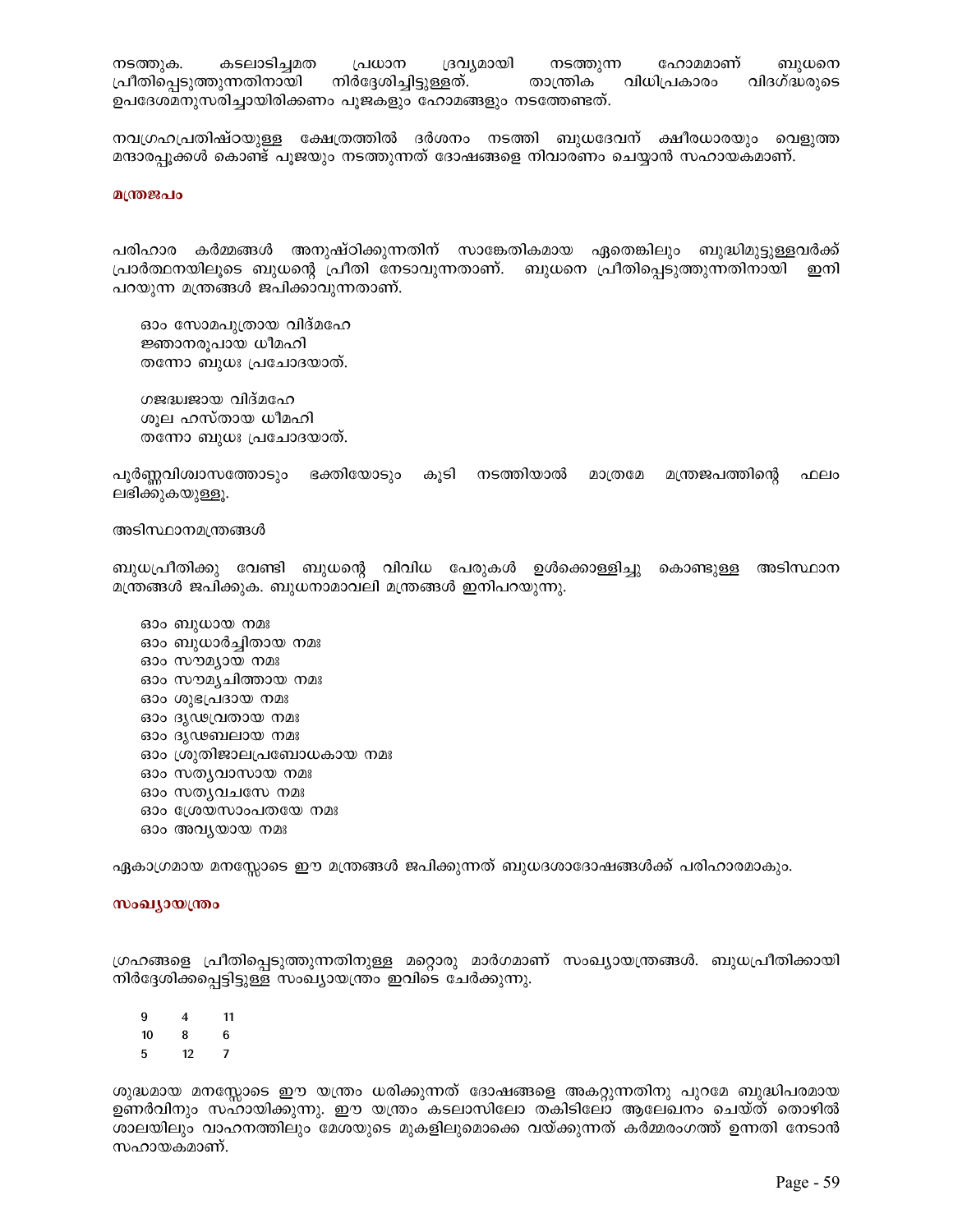മുകളിൽ പറഞ്ഞ പരിഹാരങ്ങൾ 24-2-2099 വരെ അനഷ്ടിക്കുക.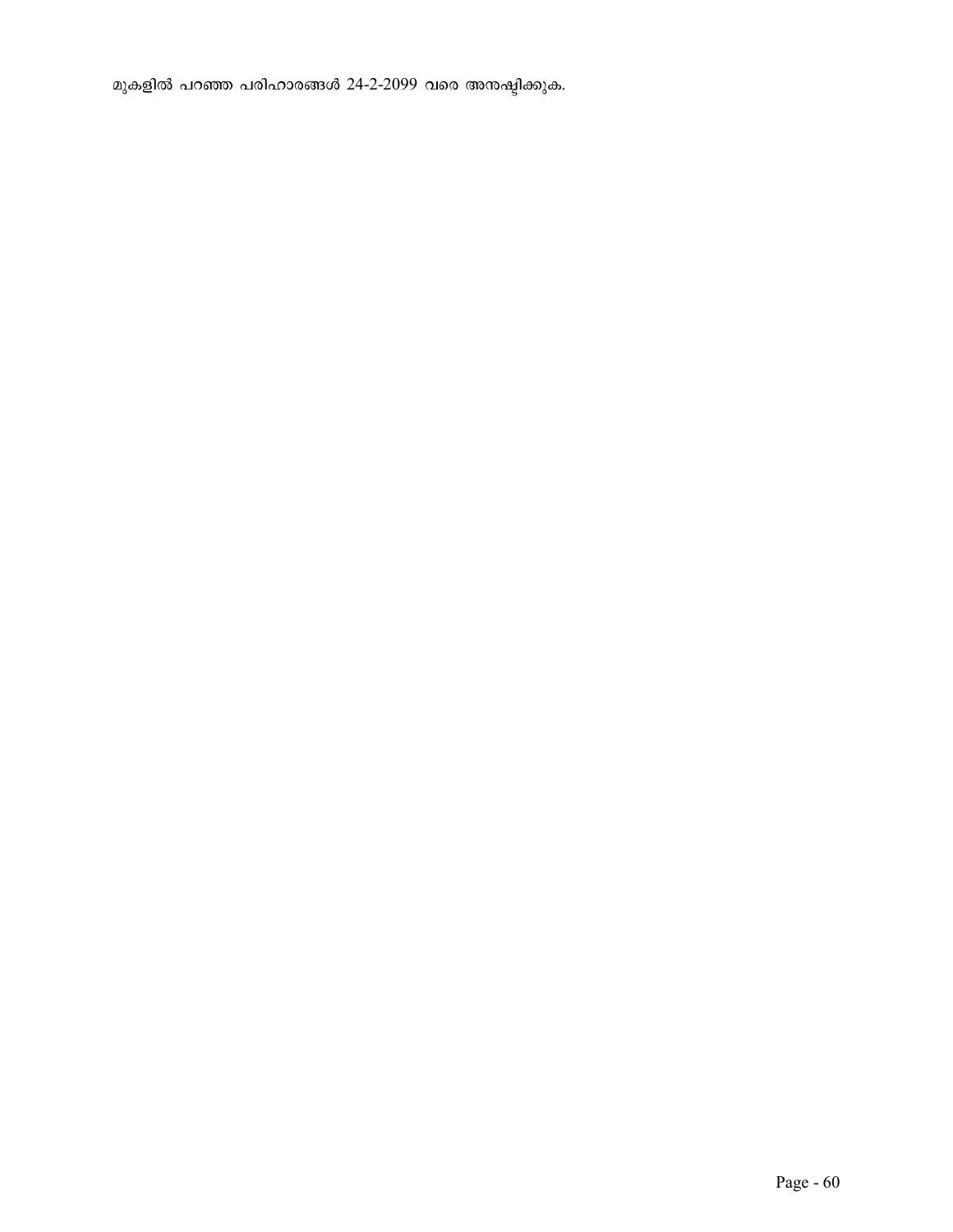| പേര്         | : Name $(\Delta\lambda)$ രുഷൻ $(\Delta\lambda)$ |
|--------------|-------------------------------------------------|
| ജന്മരാശി     | : മകരം                                          |
| ജന്മനക്ഷത്രം | : തിരുവോണം                                      |
| ഗോചര തീയതി   | : 28-മാർച്ച്- 2021                              |
| അയനാംശം      | : ചിത്രപക്ഷ                                     |

ജാതകത്തിലെ ഗ്രഹനിലയും ഗ്രഹങ്ങളുടെ ഇപ്പോഴത്തെ ചാരസ്ഥിതിയും താരതമൃപ്പെടുത്തി സമീപഭാവി പ്രവചിക്കാം. ചാരവശാൽ സൂര്യൻ, വ്യാഴം, ശനി ഇവയുടെ സ്വാധീനം വളരെ വലുതാണ്. ചിലപ്പോൾ അനുകൂലമോ മറ്റുചില അവസരങ്ങളിൽ പ്രതികൂലമോ ആയിരിക്കാം.

## സൂര്യന്റെ ചാരഫലം

സൂര്യൻ ഒരു മാസത്തോളം ഒരു രാശിയിൽ സ്ഥിതി ചെയ്യും.

## $\nabla$  ( 14-മാർച്ച്-2021 >> 13-ഏപ്രിൽ-2021 )

ഈ കാലയളവിൽ രവി ജന്മരാശിയിൽനിന്ന് മുന്നാം ഇടത്തിലാണ് സഞ്ചരിക്കുന്നത്.

തുടക്കത്തിന്റെ അനുഭൂതികൾ കുടുംബാന്തരീക്ഷത്തിൽ സന്തോഷകരമായ ഒരു നല്ല നിറഞ്ഞുനിൽക്കും. ഒരു ആൺകുഞ്ഞ് എന്ന നിലയിൽ ഈ സന്തോഷത്തിന്റെ പ്രതിഫലനങ്ങൾ അംഗങ്ങൾക്ക് വരുമാനവർദ്ധന, സന്തോഷം. അനുഭവിക്കും. മുതിർന്ന ജോലിക്കയറ്റം ഇവയിലേതെങ്കിലുമൊക്കെ ലഭിക്കും. ഭാഗ്യനക്ഷത്രത്തിന്റെ അടിസ്ഥാനത്തിലാണ് മകന്റെ കുടുംബത്തിൽ മംഗളകർമ്മങ്ങൾ നടക്കുന്നതെന്ന് എല്ലാവരും മനസ്സിലാക്കും. മൊത്തത്തിൽ, തെളിഞ്ഞു ഭംഗിയായി വസ്ത്രധാരണം വിജയസാദ്ധ്യതകൾ കാണുന്നു. ചെയ്യുന്നതിനും ആകർഷകമായ രീതിയിൽ മറ്റുള്ളവരുടെ മുമ്പിൽ പ്രത്യക്ഷപ്പെടുന്നതിനും ധാരാളം അവസരങ്ങൾ സംജാതമാകും.

## $\nabla$  ( 13-ഏപ്രിൽ-2021 >> 13-മെയ്-2021 )

ഈ കാലയളവിൽ രവി ജന്മരാശിയിൽനിന്ന് നാലാം ഇടത്തിലാണ് സഞ്ചരിക്കുന്നത്.

സൂര്യന്റെ ചാരഫലം ഇപ്പോൾ അത്ര നന്നല്ല. മിക്കതിലും കാലവിളമ്പം ഒരു പ്രശ്നമായി മുതിർന്നവർ അനുഭവപ്പെട്ടുകൊണ്ടിരിക്കും. കൂടുതൽ അക്ഷമരാകും. മറ്റുള്ളവരാൽ ആക്ഷേപിക്കപ്പെടാനും കളിയാക്കപ്പെടാനും അവസരങ്ങളുണ്ടാവും. അതിൽ അമർഷം കൊള്ളുന്നവനായിരിക്കും. പനി, വയറ്റിളക്കം, അകാരണമായ ക്ഷീണം ഇവ അനുഭവപ്പെട്ടേക്കാം. എങ്കിലും, വളരെ സ്നേഹപൂർവ്വം ശുശ്രൂഷിക്കപ്പെടുകയും, അതിതാത്പര്യത്തോടെ സംരക്ഷിക്കപ്പടുകയും ചെയ്യും.

## $\nabla$  ( 13-മെയ്-2021 >> 12-ജൂൺ-2021 )

ഈ കാലയളവിൽ രവി ജന്മരാശിയിൽനിന്ന് അഞ്ചാം ഇടത്തിലാണ് സഞ്ചരിക്കുന്നത്.

ആഹ്ലാദത്തിന്റെയും സന്തോഷത്തിന്റെയും കാലഘട്ടമാണ്. അമ്മക്കും അച്ചനും അവിചാരിതവും അനാവശ്യവുമായ കഷ്ടപ്പാടുകളും, തലവേദനയും വരുത്തിക്കൂട്ടുന്ന കുസൃതികുട്ടനായിരിക്കും. കണ്ണുതെറ്റിയാൽ കുരുത്തക്കേടെന്തെങ്കിലും കാണിക്കും. പിടിച്ചുനിറുത്താനും, കൊണ്ടുനടക്കാനും പ്രയാസം തോന്നിക്കും. രക്ഷകർത്താക്കളുടെ ക്ഷമ നശിക്കാനും നിയന്ത്രണഭാവം ശക്തമാവാനും ഇത് അവസരമുണ്ടാക്കും. രണ്ടുപേരിൽ ഒരാൾ മകനെ ശിക്ഷിക്കാനും ഇടയാകും.

## ഗുരുവിന്റെ ചാരഫലം

വ്യാഴം ഒരേ രാശിയിൽ ഒരു വർഷകാലം സ്ഥിതി ചെയ്യുന്നു. വ്യാഴത്തിന്റെ സ്വാധീന ശക്തിക്ക് അതീവ പ്രാധാന്യം കൽപ്പിക്കപ്പെട്ടിരിക്കുന്നു.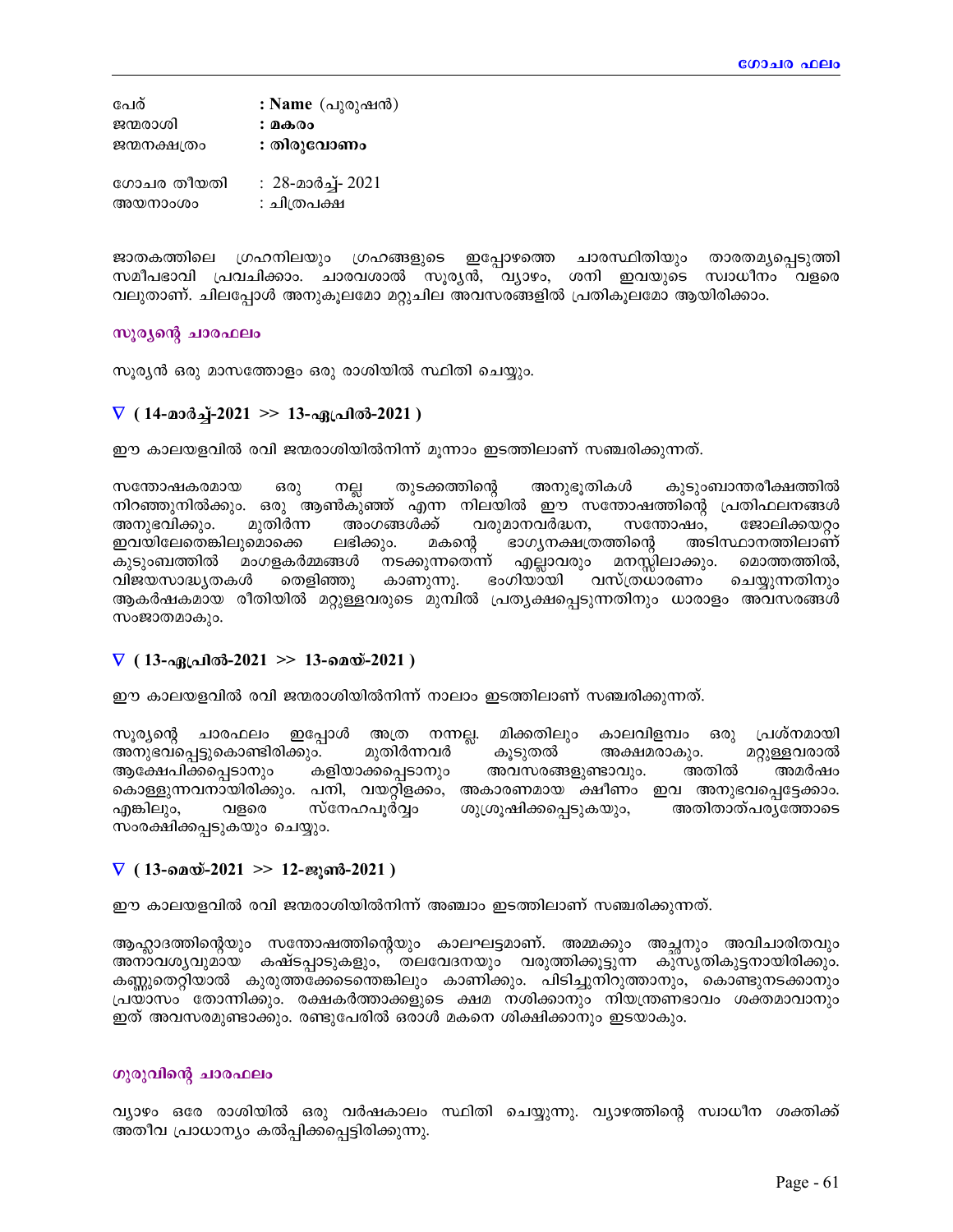## $\nabla$  (21-നവംബർ-2020 >> 6-ഏപ്രിൽ-2021 )

ഈ കാലയളവിൽ ഗുരു ജന്മരാശിയിലാണ് സഞ്ചരിക്കുന്നത്.

കളിക്കുട്ടുകാരിൽ ചിലരെ ഒരു നിലക്കും ഇഷ്ടപ്പെടാൻ കഴിയാത്തവനായിരിക്കും. അവസരം കിട്ടിയാൽ അവരോട് വഴക്കിടാനോ ചട്ടമ്പിത്തരം കാട്ടാനോ പുറപ്പെടും. തന്റെ പക്ഷത്തല്ല ന്യൂനതയെന്ന് അറിയാമെങ്കിലും, ഇക്കാര്യങ്ങൾ മകന്റെ പേരിൽ അമ്മയ്ക്ക് ആശ്ങ്ക ജനിക്കും്. ആഗ്രഹിക്കുന്ന സമയങ്ങളിൽ സ്നേഹിക്കുന്നവരുടെയോ രക്ഷകർത്താക്കളുടെയോ സഹായം ലഭ്യമായെന്നു വരില്ല. ഇത് വലിയൊരു വിപത്തായി സ്വയം വ്യാഖ്യാനിക്കും. വീട്ടിലേക്ക് മറ്റ് ആൺകുട്ടികളുടെ വരവോടെ, സ്വന്തം അംഗീകാരത്തിനും നിലക്കും വീഴ്ചയോ, താഴ്ചയോ സംഭവിച്ചെന്ന തോന്നലുണ്ടാകാം. മനസ്സിനും ശരീരത്തിനും മുറിവേൽക്കുകയും ആവാം. സ്നേഹവും ശ്രദ്ധയും സ്ഥാനവും നഷ്ടപ്പെട്ടതായും തോന്നിക്കും.

## $\nabla$  ( 7-ഏപ്രിൽ-2021 >> 14-സെപ്റ്റംബർ-2021 )

ഈ കാലയളവിൽ ഗുരു ജന്മരാശിയിൽനിന്ന് രണ്ടാം ഇടത്തിലാണ് സഞ്ചരിക്കുന്നത്.

മറ്റാരേക്കാളും കൂടുതൽ ആനന്ദം അമ്മയ്ക്ക് മകനിൽ നിന്നും കിട്ടികൊണ്ടിരിക്കും. എപ്പോഴും അമ്മയുടെ മനസ്സിലെ കേന്ദ്രബിന്ദു ആണല്ലോ. കൂടാതെ വീട്ടിലെ മറ്റ് അംഗങ്ങൾക്കും കൂടുതൽ സന്തോഷം പകർന്നുകൊടുക്കുവാൻ കഴിയുന്ന കാലമാണ്. മൊത്തത്തിൽ കുടുംബത്തിന്റെ ശ്രേയസ്സിന് കാരണക്കാരനായിത്തീരുന്നുവെന്ന് എല്ലാവരും ആത്മാർത്ഥമായി വിശ്വസിക്കുകയും, തന്നെ സ്നേഹിക്കുകയും ചെയ്യും.

## ശനിയുടെ ചാരഫലം

ശനി സാധാരണഗതിയിൽ ദുഃഖം തരുന്ന ഒരു ഗ്രഹമാണ്. ശനിയുടെ സ്വാധീനം വളരെ മനം മടുപ്പിക്കുന്നതോ, നിരാശജനകമോ ആയിരിക്കും. പക്ഷേ ചില പ്രത്യേക സ്ഥാനത്ത് വന്നു നിന്നാൽ അവിചാരിതമായി ഉത്തമ ഗുണങ്ങളെ പ്രദാനം ചെയ്യാനും മതി. ഒരു രാശിയിലുള്ള ശനിയുടെ കാലയളവ് രണ്ടരവർഷമാണ്.

## $\nabla$  ( 25-ജനുവരി-2020 >> 29-ഏപ്രിൽ-2022 )

ഈ കാലയളവിൽ ശനി ജന്മരാശിയിലാണ് സഞ്ചരിക്കുന്നത്.

ഏഴരശനിയാണ്. സാമാനൃഗതിയിൽ, ഇതൊരു വിഷമഘട്ടമാണെന്നു ചിന്തിക്കണം. ഇപ്പോൾ അമ്മാവനിൽനിന്നും, അമ്മായിമാരിൽനിന്നും മുമ്പുകിട്ടിയിരുന്നത്ര സ്നേഹവും, വാത്സല്യവും കിട്ടുന്നില്ലെന്ന സംശയം അനന്തരവനിൽ ഉളവാകും. അമ്മയേക്കാളധികം മകനോട് ക്ഷോഭിക്കുന്നത് അച്ഛനാണ്. പ്രവൃത്തികൾ നിയന്ത്രണാതീതമായിരിക്കും. അശ്രദ്ധാപൂർണ്ണമായ ചെയ്തികൾമൂലം, പല്തും തകരുന്നതിനും താറുമാറാകുന്നതിനും ഇടയാകും. ആൺകുട്ടികളുടെ വളർച്ചയുടെ ഈ സുപ്രധാന ഘട്ടത്തിൽ, ആത്മവിശ്വാസം നഷ്ടപ്പെടുത്താൻ ഇത്തരം കാര്യങ്ങൾ ഇടയാക്കാതെ ശ്രദ്ധിക്കേണ്ടത് രക്ഷകർത്താക്കളുടെ പ്രധാന ചുമതലയാണ്. ഏററവും മനപ്രയാസം, ഉണ്ടാക്കുന്നത് വീട്ടിൽ വരുന്ന അതിഥികളുടെ മുമ്പിൽവെച്ചു വഴക്കുപറയുമ്പോഴാണ്. യുവാവെന്ന നിലയിൽ തന്റെ അഭിമാനം ക്ഷതപ്പെടും. ചെലവ് പടിക്കുപടി വർദ്ധിച്ചുകൊണ്ടേയിരിക്കും.

## $\nabla$  ( 30-ഏപ്രിൽ-2022 >> 12-ജൂലൈ-2022 )

ഈ കാലയളവിൽ ശനി ജന്മരാശിയിൽനിന്ന് രണ്ടാം ഇടത്തിലാണ് സഞ്ചരിക്കുന്നത്.

ഏഴരശനിയുടെ ഏററവും ദുസ്സഹനീയമായ സമയം കഴിഞ്ഞുകിട്ടിയെന്ന് ആശ്വസിക്കാം. പക്ഷേ, കുറച്ചുനാൾകൂടി പലവിധ പ്രതിബന്ധങ്ങൾ തുടർന്നുകൊണ്ടിരിക്കും. പ്രത്യേക കാരണങ്ങൾ ഒന്നും പറയാനില്ലെങ്കിൽ തന്നെയും, അസന്തുഷ്ടി, ദുഃഖമനോഭാവം, ക്ഷീണം എന്നിവ ഫല് ഞ്ഞു അനുഭവപ്പെടുന്നവനായിരിക്കും. വീട്ടിലെ മുതിർന്ന സ്ത്രീകൾ വിചാരിച്ചാൽ പല പ്രശ്നങ്ങൾക്കും മതിയായ പരിഹാരം കണ്ടെത്താൻ കഴിയും. കലഹപ്രിയനാണെന്ന പേരു സമ്പാദിക്കും. വിലപിടിപ്പുള്ള സാധനങ്ങൾ മോഷണം പോകാൻ ഇടയുണ്ട്.

ജന്മരാശി വച്ചു ചിന്തിക്കുമ്പോൾ ഏഴരശനിയുടെ കാഠിന്യം അനുഭവത്തിൽ കുറയും എന്നുവേണം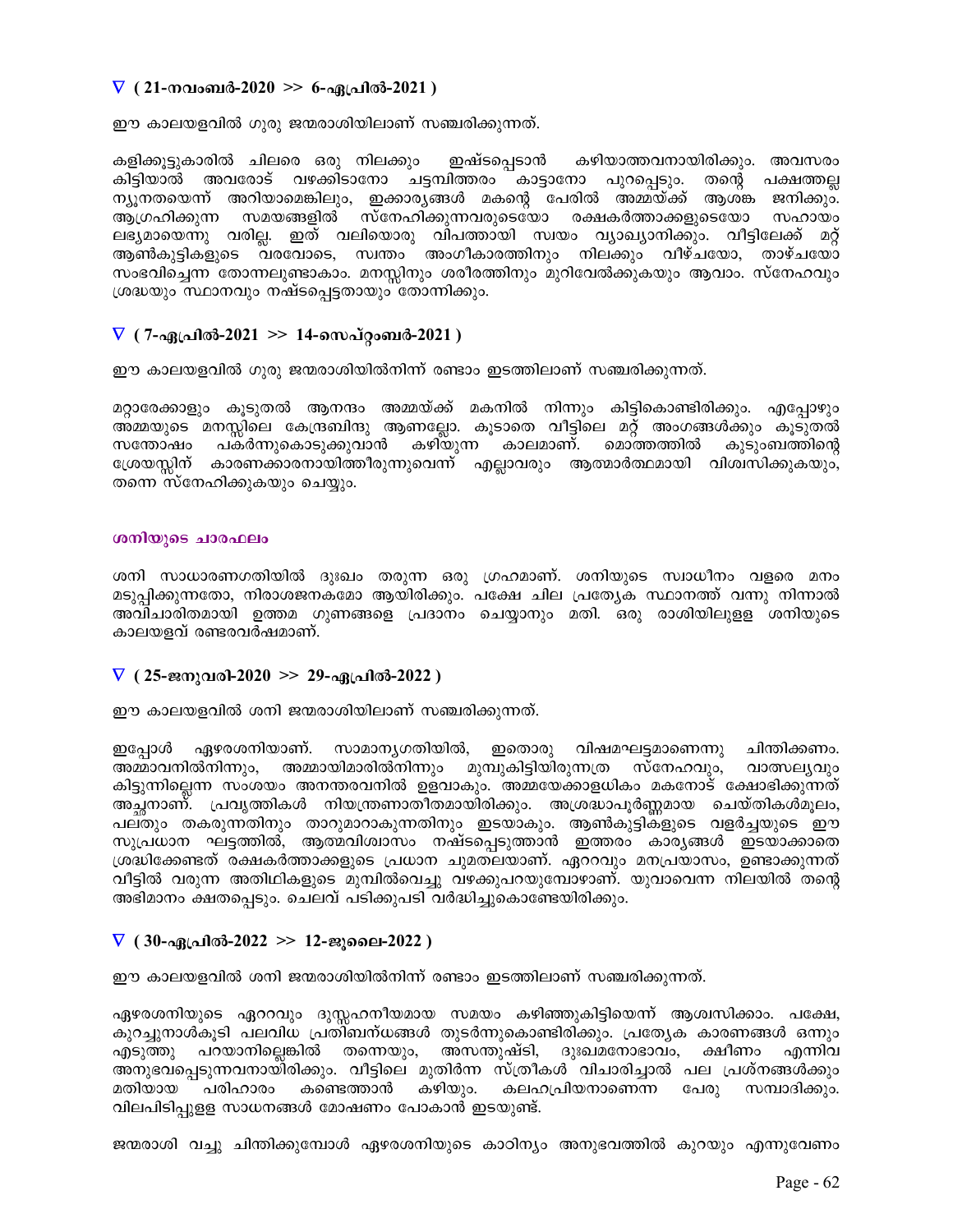കരുതാൻ.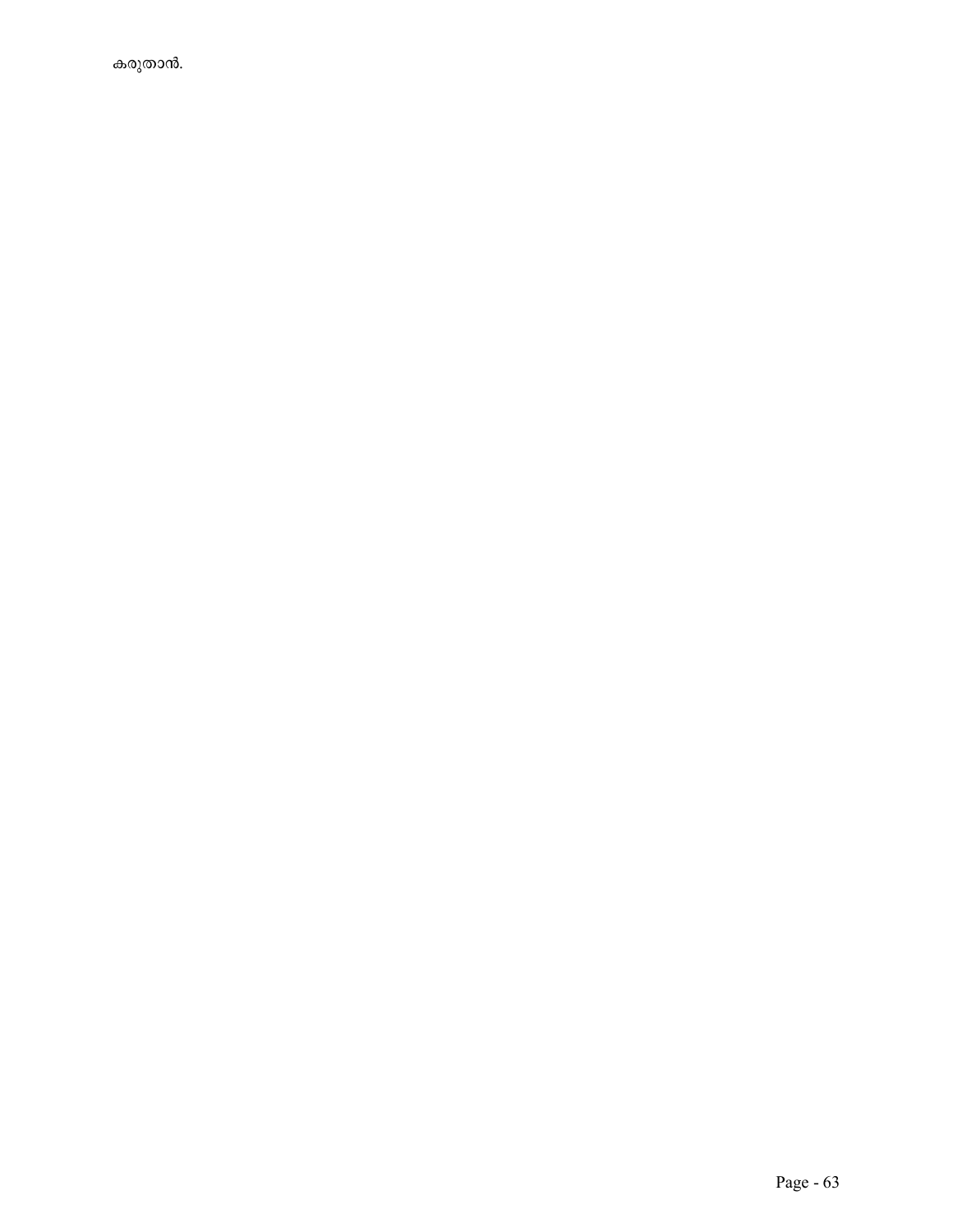## പ്രവർത്തന മേഖലയക്ക് അനുകൂലമായ കാലഘട്ടങ്ങൾ

ലഗ്നാധിപൻ, പത്താം ഭാവാധിപൻ, ലഗ്നത്തിലും പത്താം ഭാവത്തിലും നിൽക്കുന്ന ശുഭഗ്രഹങ്ങൾ, ലഗ്നത്തിലേക്കും പത്താംഭാവത്തിലേക്കുമുള്ള വ്യാഴത്തിന്റെ ദൃഷ്ടി തുടങ്ങിയവ കണ്ക്കിലെടുത്ത് താഴെ പറയുന്ന ദശാപഹാര കാലഘട്ടങ്ങൾ പ്രവര്ത്തന മേഖലയ്ക്ക് അനുകൂലമാണ്. 15 വയസ്സ് മുതൽ 60 വയസ്സ് വരെയുള്ള അപഗ്രഥനം.

| 300  | അപഹാരം  | ആരാഭാ      | അന്ത്യം      | അപഗ്രഥനം |
|------|---------|------------|--------------|----------|
| രാഹു | ഗുരു    | 07-11-2031 | 02-04-2034   | അനുകൂലം  |
| രാഹു | ശനി     | 02-04-2034 | 06-02-2037   | അനുകൂലം  |
| രാഹു | ശുക്രൻ  | 12-09-2040 | 13-09-2043   | അനുകൂലം  |
| ഗുരു | ശനി     | 14-04-2049 | 26-10-2051   | ഉത്തമം   |
| ഗുരു | ബുധൻ    | 26-10-2051 | 31-01-2054   | അനുകൂലം  |
| ഗുരു | കേതു    | 31-01-2054 | 07-01-2055   | അനുകൂലം  |
| ഗുരു | ശുക്രൻ  | 07-01-2055 | 07-09-2057   | ഉത്തമം   |
| ഗുരു | രവി     | 07-09-2057 | 26-06-2058   | അനുകൂലം  |
| ഗുരു | ചന്ദ്രൻ | 26-06-2058 | 26-10-2059   | അനുകൂലം  |
| ഗുരു | ചൊവൃ    | 26-10-2059 | $01-10-2060$ | അനുകൂലം  |
| ഗുരു | രാഹു    | 01-10-2060 | 24-02-2063   | അനുകൂലം  |
| ശനി  | ബുധൻ    | 27-02-2066 | 06-11-2068   | അനുകൂലം  |
| ശനി  | കേതു    | 06-11-2068 | 16-12-2069   | അനുകൂലം  |
| ശനി  | ശുക്രൻ  | 16-12-2069 | 15-02-2073   | ഉത്തമം   |
| ശനി  | രവി     | 15-02-2073 | 28-01-2074   | അനുകൂലം  |
| ശനി  | ചന്ദ്രൻ | 28-01-2074 | 29-08-2075   | അനുകൂലം  |
| ശനി  | ചൊവൃ    | 29-08-2075 | 07-10-2076   | അനുകൂലം  |
| ശനി  | രാഹു    | 07-10-2076 | 14-08-2079   | അനുകൂലം  |

വിവിധ ഭാവങ്ങളിലെ, വ്യാഴത്തിന്റെ ചാരസസ്ഥിതി കണക്കിലെടുക്കുമ്പോൾ ഇനിപ്പറയുന്ന കാലങ്ങ ൾ പ്രവർത്തന മേഖലയ്ക്ക് അനുകൂലമാണെന്ന് കാണുന്നു.

| ആരാഭാ        | അന്ത്യം    | അപഗ്രഥനം |
|--------------|------------|----------|
| 19-03-2033   | 28-03-2034 | അനുകൂലം  |
| 16-04-2036   | 10-09-2036 | അനുകൂലം  |
| 18-11-2036   | 26-04-2037 | അനുകൂലം  |
| 17-09-2037   | 17-01-2038 | ഉത്തമം   |
| 12-05-2038   | 07-10-2038 | ഉത്തമം   |
| 04-03-2039   | 02-06-2039 | ഉത്തമം   |
| $05-11-2039$ | 06-04-2040 | അനുകൂലം  |
| 30-06-2040   | 03-12-2040 | അനുകൂലം  |
| $07-05-2041$ | 31-07-2041 | അനുകൂലം  |
| 03-01-2042   | 10-06-2042 | അനുകൂലം  |
| 29-08-2042   | 27-01-2043 | അനുകൂലം  |
| 31-07-2043   | 11-09-2043 | അനുകൂലം  |
| $03-03-2045$ | 13-03-2046 | അനുകൂലം  |
| 19-08-2047   | 11-10-2047 | അനുകൂലം  |
| 29-03-2048   | 13-08-2048 | അനുകൂലം  |
| 29-12-2048   | 03-04-2049 | അനുകൂലം  |
| 28-08-2049   | 08-03-2050 | ഉത്തമം   |
| 03-04-2050   | 19-09-2050 | ഉത്തമം   |
| 17-10-2051   | 15-11-2052 | അനുകൂലം  |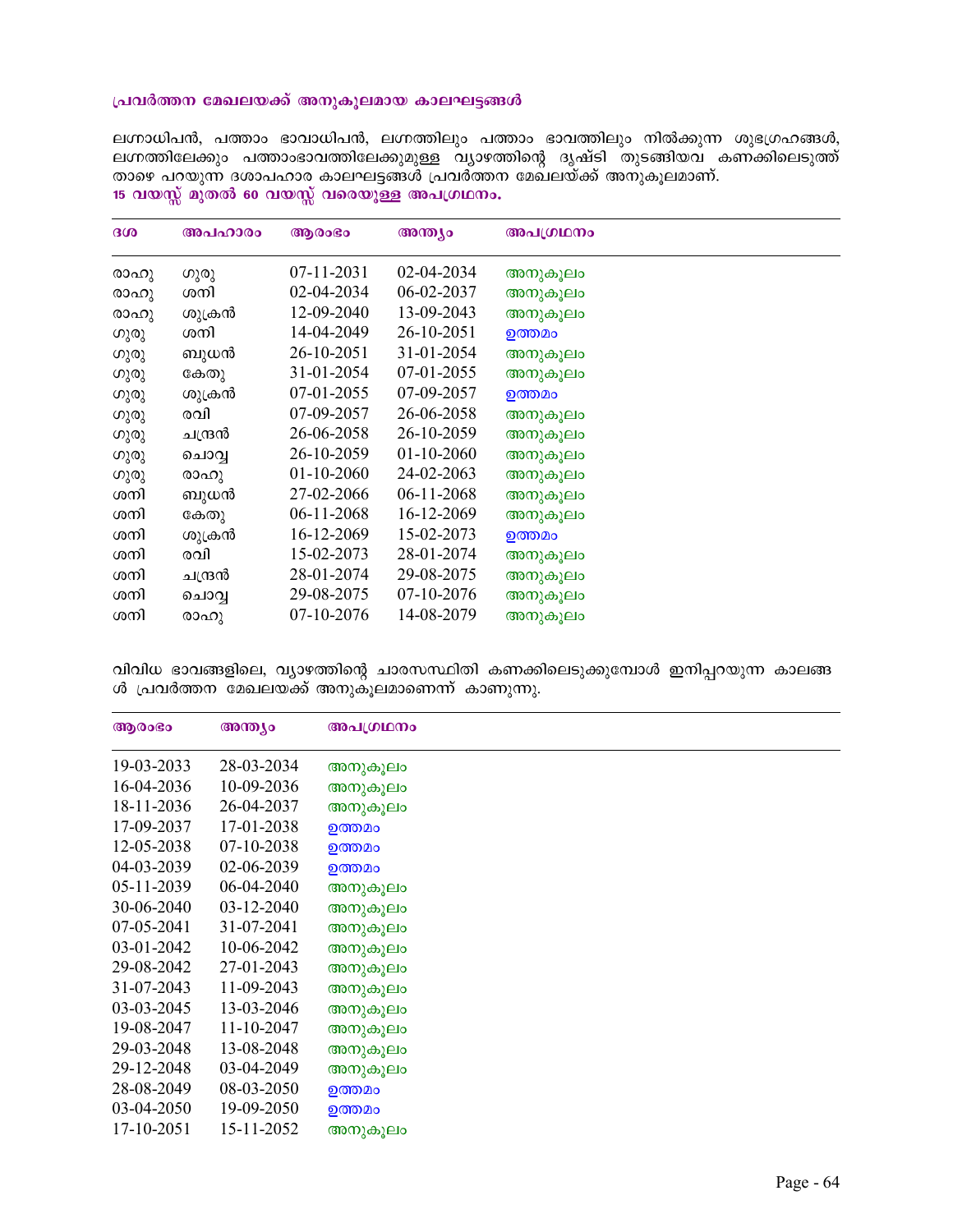| 16-12-2053 | 10-01-2055 | അനുകൂലം |
|------------|------------|---------|
| 14-02-2057 | 24-02-2058 | അനുകൂലം |
| 17-07-2059 | 25-11-2059 | അനുകൂലം |
| 05-03-2060 | 22-07-2060 | അനുകൂലം |
| 10-08-2061 | 02-09-2062 | ഉത്തമം  |
| 02-10-2063 | 31-10-2064 | അനുകൂലം |
| 01-12-2065 | 25-12-2066 | അനുകൂലം |
| 29-01-2069 | 07-02-2070 | അനുകൂലം |
| 25-06-2071 | 05-07-2072 | അനുകൂലം |
| 25-07-2073 | 18-08-2074 | ഉത്തമം  |
|            |            |         |

## വിവാഹത്തിന് അനകൂലമായ കാലങ്ങൾ

ഏഴാം ഭാവത്തേയും അതിന്റെ അധിപനേയും വിവാഹത്തെ സ്വാധീനിക്കുന്ന മറ്റു വസ്തുതകളേയും അടിസ്ഥാനമാക്കി വിവാഹത്തിന് കൂടുതൽ അനുയോജ്യമായ ദശാപഹാരകാലങ്ങൾ ഇനി പറയുന്നു. 18 വയസ്സ് മുതൽ 40 വയസ്സ് വരെയുള്ള അപഗ്രഥനം.

| 300  | അപഹാരം  | ആരാഭം      | അന്ത്യം    | അപഗ്രഥനം |
|------|---------|------------|------------|----------|
| രാഹു | ശനി     | 02-04-2034 | 06-02-2037 | അനുകൂലം  |
| രാഹു | ബുധൻ    | 06-02-2037 | 26-08-2039 | അനുകൂലം  |
| രാഹു | കേതു    | 26-08-2039 | 12-09-2040 | അനുകൂലം  |
| രാഹു | ശുക്രൻ  | 12-09-2040 | 13-09-2043 | ഉത്തമം   |
| രാഹു | രവി     | 13-09-2043 | 07-08-2044 | അനുകൂലം  |
| രാഹു | ചന്ദ്രൻ | 07-08-2044 | 06-02-2046 | അനുകൂലം  |
| രാഹു | ചൊവ്വ   | 06-02-2046 | 24-02-2047 | ഉത്തമം   |
| ഗുരു | ശുക്രൻ  | 07-01-2055 | 07-09-2057 | അനുകൂലം  |

വിവിധ ഭാവങ്ങളിലെ, വ്യാഴത്തിന്റെ ചാരസസ്ഥിതി കണക്കിലെടുക്കുമ്പോൾ ഇനിപ്പറയുന്ന കാലങ്ങ ൾ വിവാഹത്തിന് അനുകൂലമാണെന്ന് കാണുന്നു.

| ആരാഭാ        | അന്ത്യം    | അപഗ്രഥനം |
|--------------|------------|----------|
| 16-04-2036   | 10-09-2036 | അനുകൂലം  |
| 18-11-2036   | 26-04-2037 | അനുകൂലം  |
| 17-09-2037   | 17-01-2038 | ഉത്തമം   |
| 12-05-2038   | 07-10-2038 | ഉത്തമം   |
| 04-03-2039   | 02-06-2039 | ഉത്തമം   |
| 05-11-2039   | 06-04-2040 | അനുകൂലം  |
| 30-06-2040   | 03-12-2040 | അനുകൂലം  |
| $07-05-2041$ | 31-07-2041 | അനുകൂലം  |
| 03-01-2042   | 10-06-2042 | അനുകൂലം  |
| 29-08-2042   | 27-01-2043 | അനുകൂലം  |
| 31-07-2043   | 11-09-2043 | അനുകൂലം  |
| 03-03-2045   | 13-03-2046 | അനുകൂലം  |
| 19-08-2047   | 11-10-2047 | അനുകൂലം  |
| 29-03-2048   | 13-08-2048 | അനുകൂലം  |
| 29-12-2048   | 03-04-2049 | അനുകൂലം  |
| 28-08-2049   | 08-03-2050 | ഉത്തമം   |
| 03-04-2050   | 19-09-2050 | ഉത്തമം   |
| 17-10-2051   | 15-11-2052 | അനുകൂലം  |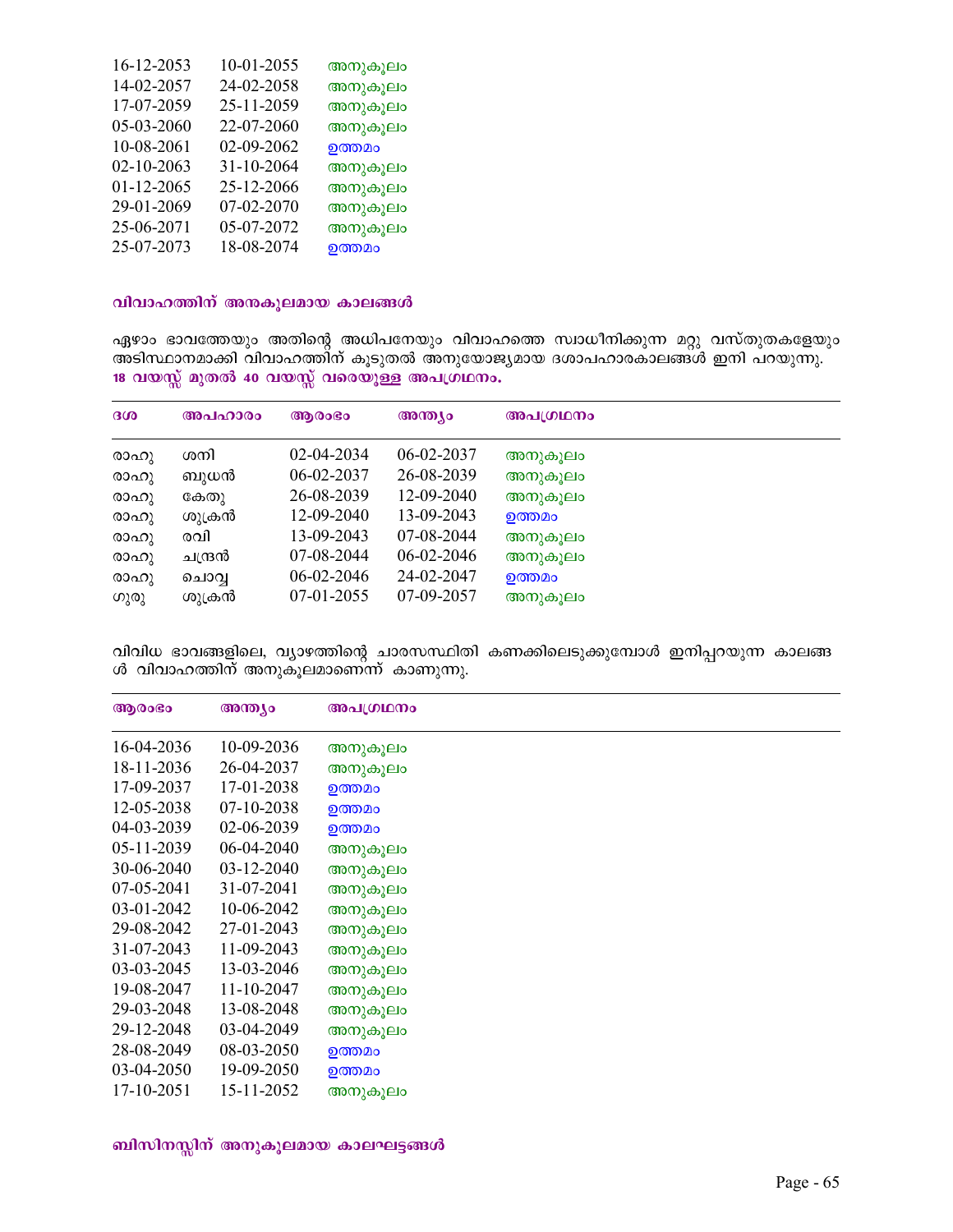രണ്ട്, ഒൻപത്, പത്ത്, പതിനൊന്ന് തുടങ്ങിയ ഭാവങ്ങളുടെ അധിപന്മാർ, വ്യാഴത്തിന് ലഗ്നത്തിലേക്കും പതിനൊന്നാം ഭാവത്തിലേക്കുമുള്ള ദൃഷ്ടി തുടങ്ങിയവ കണക്കിലെ്ടുത്ത് താഴെ പറയുന്ന ദശാപഹാര കാലഘട്ടങ്ങൾ ബിസിനസ്സിന് അനുകൂലമാണ്.  $15$  വയസ്സ് മുതൽ 60 വയസ്സ് വരെയുള്ള അപഗ്രഥനം.

| 300  | അപഹാരം  | ആരാഭാ            | അന്ത്യം      | അപഗ്രഥനം |
|------|---------|------------------|--------------|----------|
| രാഹു | ഗുരു    | $07 - 11 - 2031$ | 02-04-2034   | അനുകൂലം  |
| രാഹു | ശനി     | 02-04-2034       | 06-02-2037   | അനുകൂലം  |
| രാഹു | ബുധൻ    | 06-02-2037       | 26-08-2039   | അനുകൂലം  |
| രാഹു | ശുക്രൻ  | 12-09-2040       | 13-09-2043   | അനുകൂലം  |
| ഗുരു | ശനി     | 14-04-2049       | 26-10-2051   | ഉത്തമം   |
| ഗുരു | ബുധൻ    | 26-10-2051       | 31-01-2054   | ഉത്തമം   |
| ഗുരു | കേതു    | 31-01-2054       | 07-01-2055   | അനുകൂലം  |
| ഗുരു | ശുക്രൻ  | 07-01-2055       | 07-09-2057   | ഉത്തമം   |
| ഗുരു | രവി     | 07-09-2057       | 26-06-2058   | അനുകൂലം  |
| ഗുരു | ചന്ദ്രൻ | 26-06-2058       | 26-10-2059   | അനുകൂലം  |
| ഗുരു | ചൊവ്വ   | 26-10-2059       | $01-10-2060$ | അനുകൂലം  |
| ഗുരു | രാഹു    | $01-10-2060$     | 24-02-2063   | അനുകൂലം  |
| ശനി  | ബുധൻ    | 27-02-2066       | 06-11-2068   | ഉത്തമം   |
| ശനി  | കേതു    | 06-11-2068       | 16-12-2069   | അനുകൂലം  |
| ശനി  | ശുക്രൻ  | 16-12-2069       | 15-02-2073   | ഉത്തമം   |
| ശനി  | രവി     | 15-02-2073       | 28-01-2074   | അനുകൂലം  |
| ശനി  | ചന്ദ്രൻ | 28-01-2074       | 29-08-2075   | അനുകൂലം  |
| ശനി  | ചൊവൃ    | 29-08-2075       | 07-10-2076   | അനുകൂലം  |
| ശനി  | രാഹു    | 07-10-2076       | 14-08-2079   | അനുകൂലം  |

വിവിധ ഭാവങ്ങളിലെ, വ്യാഴത്തിന്റെ ചാരസസ്ഥിതി കണക്കിലെടുക്കുമ്പോൾ ഇനിപ്പറയുന്ന കാലങ്ങ ൾ ബിസിനസ്സിന് അനുകൂലമാണെന്ന് കാണുന്നു.

| ആരാഭാ      | അന്ത്യം    | അപഗ്രഥനം |
|------------|------------|----------|
| 19-03-2033 | 28-03-2034 | അനുകൂലം  |
| 16-04-2036 | 10-09-2036 | അനുകൂലം  |
| 18-11-2036 | 26-04-2037 | അനുകൂലം  |
| 17-09-2037 | 17-01-2038 | ഉത്തമം   |
| 12-05-2038 | 07-10-2038 | ഉത്തമം   |
| 04-03-2039 | 02-06-2039 | ഉത്തമം   |
| 05-11-2039 | 06-04-2040 | അനുകൂലം  |
| 30-06-2040 | 03-12-2040 | അനുകൂലം  |
| 07-05-2041 | 31-07-2041 | അനുകൂലം  |
| 03-01-2042 | 10-06-2042 | അനുകൂലം  |
| 29-08-2042 | 27-01-2043 | അനുകൂലം  |
| 31-07-2043 | 11-09-2043 | അനുകൂലം  |
| 03-03-2045 | 13-03-2046 | അനുകൂലം  |
| 19-08-2047 | 11-10-2047 | അനുകൂലം  |
| 29-03-2048 | 13-08-2048 | അനുകൂലം  |
| 29-12-2048 | 03-04-2049 | അനുകൂലം  |
| 28-08-2049 | 08-03-2050 | ഉത്തമം   |
| 03-04-2050 | 19-09-2050 | ഉത്തമം   |
| 17-10-2051 | 15-11-2052 | അനുകൂലം  |
| 16-12-2053 | 10-01-2055 | അനുകൂലം  |
| 14-02-2057 | 24-02-2058 | അനുകൂലം  |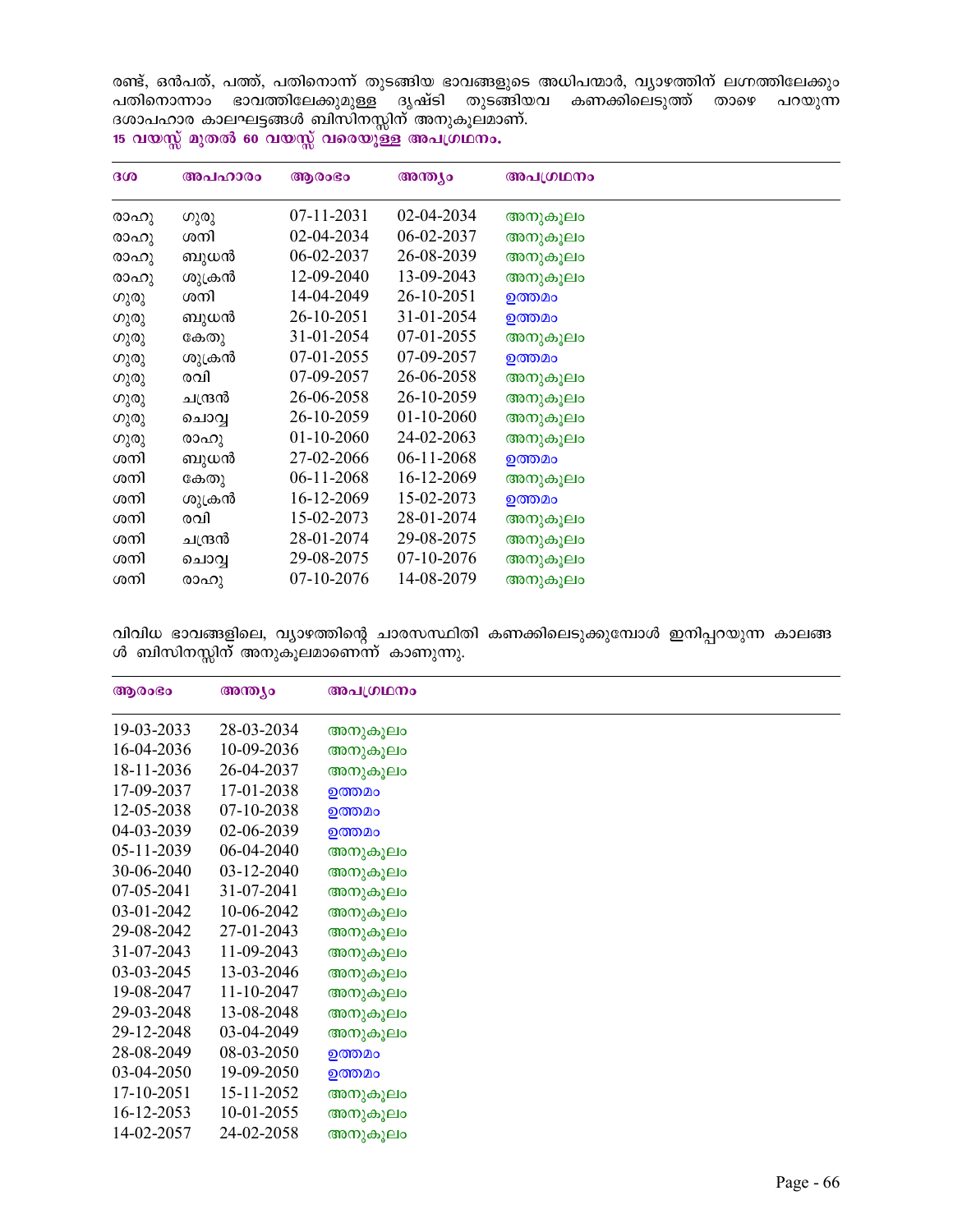| 17-07-2059 | 25-11-2059 | അനുകൂലം |
|------------|------------|---------|
| 05-03-2060 | 22-07-2060 | അനുകൂലം |
| 10-08-2061 | 02-09-2062 | ഉത്തമം  |
| 02-10-2063 | 31-10-2064 | അനുകൂലം |
| 01-12-2065 | 25-12-2066 | അനുകൂലം |
| 29-01-2069 | 07-02-2070 | അനുകൂലം |
| 25-06-2071 | 05-07-2072 | അനുകൂലം |
| 25-07-2073 | 18-08-2074 | ഉത്തമം  |

## ഭവന നിർമ്മാണത്തിന് അനുകൂലമായ കാലഘട്ടങ്ങൾ

നാലാം ഭാവാധിപൻ, നാലാം ഭാവത്തിലേക്കോ നാലാം ഭാവാധിപനോ ശുഭഗ്രഹങ്ങളുടെ ദൃഷ്ടി തുടങ്ങിയവ കണക്കിലെടുത്ത് താഴെ പറയുന്ന ദശാപഹാര കാലഘട്ടങ്ങൾ ഭവന നിര്മ്മാണത്തിന് അനുകൂലമാണ്.

| 300  | അപഹാരം | ആരാഭാ      | അന്ത്യം    | അപഗ്രഥനം |
|------|--------|------------|------------|----------|
| രാഹു | ശുക്രൻ | 12-09-2040 | 13-09-2043 | അനുകൂലം  |
| രാഹു | രവി    | 13-09-2043 | 07-08-2044 | അനുകൂലം  |
| ഗുരു | ശുക്രൻ | 07-01-2055 | 07-09-2057 | അനുകൂലം  |
| ഗുരു | രവി    | 07-09-2057 | 26-06-2058 | അനുകൂലം  |
| ശനി  | ശുക്രൻ | 16-12-2069 | 15-02-2073 | അനുകൂലം  |
| ശനി  | രവി    | 15-02-2073 | 28-01-2074 | അനുകൂലം  |
| ബുധൻ | ശുക്രൻ | 20-07-2085 | 20-05-2088 | അനുകൂലം  |
| ബുധൻ | രവി    | 20-05-2088 | 26-03-2089 | അനുകൂലം  |

 $15$  വയസ്സ് മുതൽ 80 വയസ്സ് വരെയുള്ള അപഗ്രഥനം.

വിവിധ ഭാവങ്ങളിലെ, വ്യാഴത്തിന്റെ ചാരസസ്ഥിതി കണക്കിലെടുക്കുമ്പോൾ ഇനിപ്പറയുന്ന കാലങ്ങ ൾ ഭവന നിർമ്മാണത്തിന് അനുകൂലമാണെന്ന് കാണുന്നു.

| ആരാഭാ            | അന്ത്യം    | അപഗ്രഥനം |  |
|------------------|------------|----------|--|
| 07-05-2041       | 31-07-2041 | അനുകൂലം  |  |
| 03-01-2042       | 10-06-2042 | അനുകൂലം  |  |
| 29-08-2042       | 27-01-2043 | അനുകൂലം  |  |
| 31-07-2043       | 11-09-2043 | അനുകൂലം  |  |
| 03-03-2045       | 13-03-2046 | അനുകൂലം  |  |
| 19-08-2047       | 11-10-2047 | അനുകൂലം  |  |
| 29-03-2048       | 13-08-2048 | അനുകൂലം  |  |
| 29-12-2048       | 03-04-2049 | അനുകൂലം  |  |
| 28-08-2049       | 08-03-2050 | ഉത്തമം   |  |
| 03-04-2050       | 19-09-2050 | ഉത്തമം   |  |
| 17-10-2051       | 15-11-2052 | അനുകൂലം  |  |
| 16-12-2053       | 10-01-2055 | അനുകൂലം  |  |
| 14-02-2057       | 24-02-2058 | അനുകൂലം  |  |
| 17-07-2059       | 25-11-2059 | അനുകൂലം  |  |
| 05-03-2060       | 22-07-2060 | അനുകൂലം  |  |
| 10-08-2061       | 02-09-2062 | ഉത്തമം   |  |
| $02 - 10 - 2063$ | 31-10-2064 | അനുകൂലം  |  |
| $01-12-2065$     | 25-12-2066 | അനുകൂലം  |  |
| 29-01-2069       | 07-02-2070 | അനുകൂലം  |  |
| 25-06-2071       | 05-07-2072 | അനുകൂലം  |  |
| 25-07-2073       | 18-08-2074 | ഉത്തമം   |  |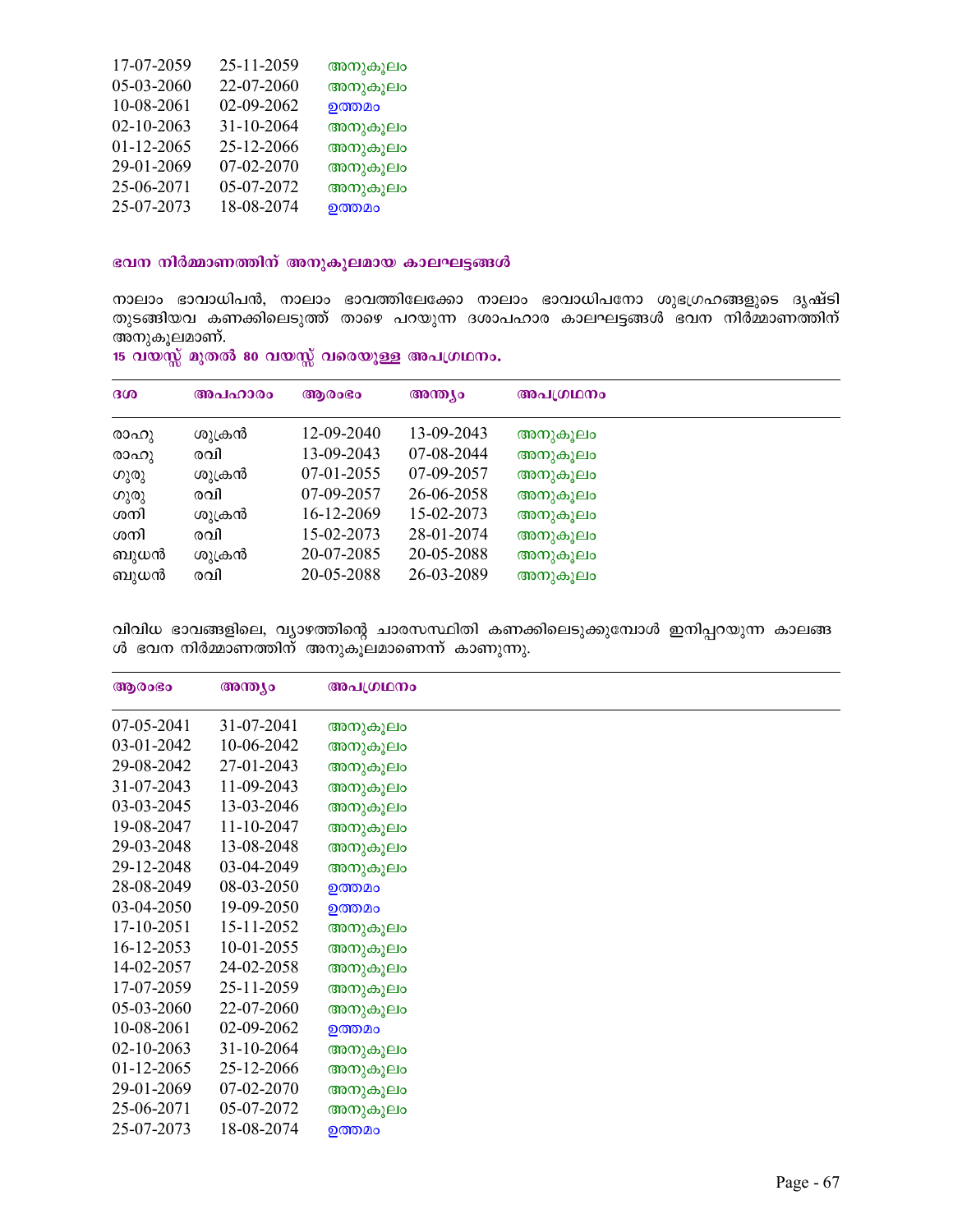| 17-09-2075 | 16-10-2076 | അനുകൂലം |
|------------|------------|---------|
| 16-11-2077 | 10-12-2078 | അനുകൂലം |
| 13-01-2081 | 02-06-2081 | അനുകൂലം |
| 31-08-2081 | 10-01-2082 | അനുകൂലം |
| 08-06-2083 | 19-06-2084 | അനുകൂലം |
| 10-07-2085 | 03-08-2086 | ഉത്തമം  |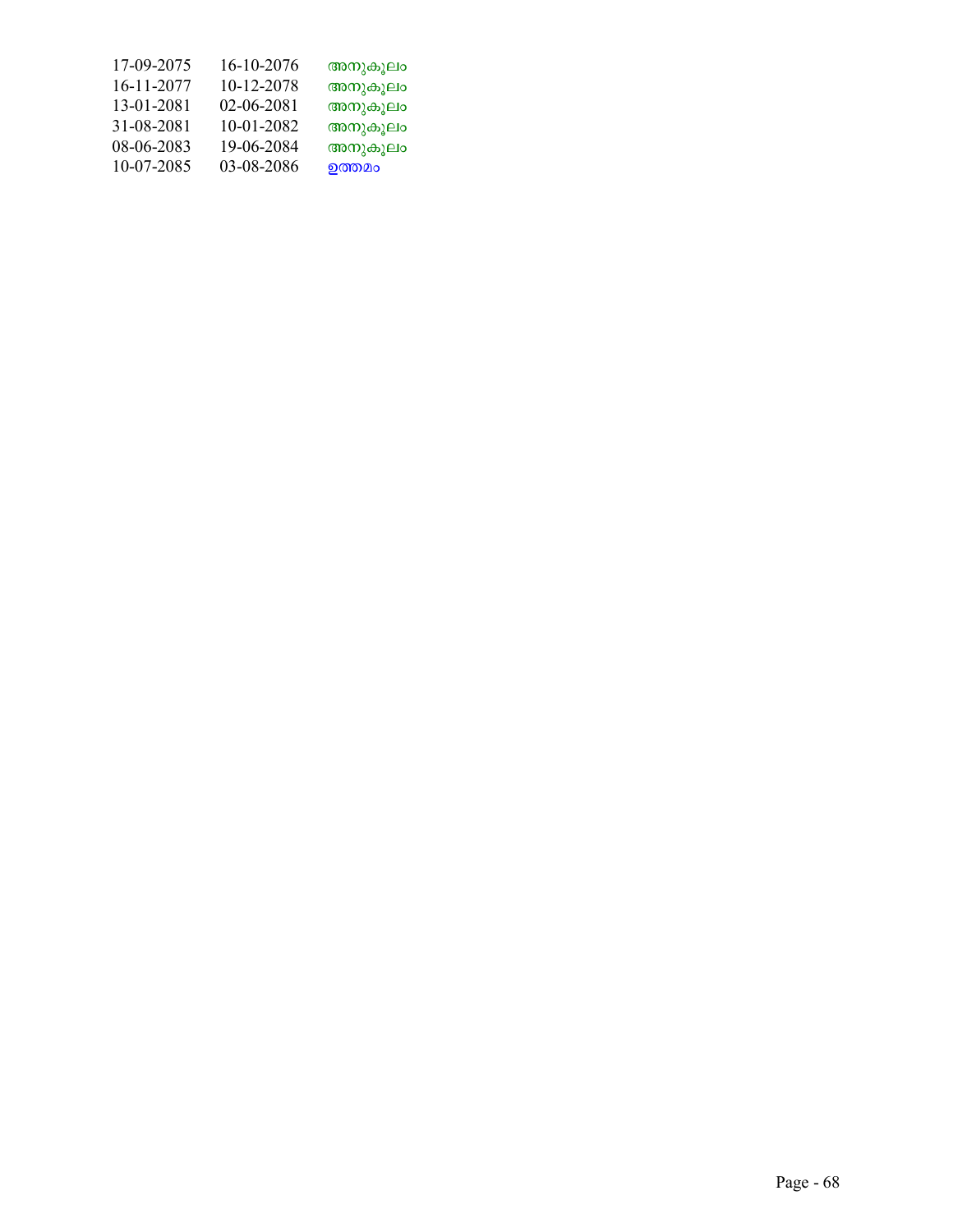## അഷ്ടകവർഗ്ഗം

ഭാരതീയ ജ്യോതിശാസ്ത്രത്തിൽ, ഗ്രഹങ്ങളുടെ സ്ഥാനങ്ങൾ കേന്ദ്രീകരിച്ച്, അവയ്ക്ക് ഓരോന്നിനും പന്ത്രണ്ട് രാശികളിലുള്ള സൂക്ഷ്മബലം എത്രമാത്രമുണ്ടെന്ന്, പ്രവചിക്കുന്ന ഒരു ക്രിയാ വിഭാഗമാണ് അഷ്ടവർഗ്ഗ സമ്പ്രദായം. ഓരോ ഗ്രഹത്തിന്റെയും ബലത്തിന്റെ കൂടെ എട്ടു ഗ്രഹങ്ങളുടേയും ബലാംശങ്ങൾ ചേരുന്നുണ്ട്. അങ്ങനെ ഒരു കൂട്ടു ബലം ഉണ്ടാകുന്നു. ഒരു ഗ്രഹത്തിന്റെ ബലത്തെ കൂടാതെ മറ്റു ഗ്രഹങ്ങളുടെ ആരോഹണങ്ങളും അഷ്ടവർഗ്ഗത്തിൽ വിശദീകരിക്കുന്നു. പണ്ടു മുതൽ സ്വീകരിച്ചുവരുന്ന ചില നിയമങ്ങൾക്കനുസൃതമായി ഗ്രഹങ്ങളുടെ ബലം കണക്കാക്കിയാണ് ഇത് സാധ്യമാകുന്നത്. ഒരു ഗ്രഹത്തിന്റെ അഷ്ടവർഗ്ഗം കൊണ്ടുദ്ദേശിക്കുന്നത്, ആ ഗ്രഹമുൾപ്പെടെയുള്ള ഏഴു ഗ്രഹങ്ങളും ലഗ്നവും അങ്ങിനെ എട്ടുപേരും കൂടി ആ ഗ്രഹത്തെ പ്രതിനിധാനം ചെയ്ത്, ഓരോ രാശിയിലും പ്രകടിപ്പിക്കുന്ന വർഗ്ഗ ബലം എന്നാണ്. ഓരോ ഗ്രഹത്തിനും എട്ടു ബിന്ദുക്കൾ (അക്ഷരങ്ങൾ) കൊണ്ട് രാശികളിലെ ശുഭാശുഭങ്ങളായ കാര്യങ്ങൾ മുൻകൂട്ടി അറിയുവാൻ കഴിയും. സംഭവങ്ങളും അവയുടെ സമയവും ഒരു പരിധിവരെ തീരുമാനിക്കപ്പെടുക, ഒരു പ്രത്യേക ബിന്ദുവിന്റെ സ്ഥാനം നോക്കിയാവും. കൂടാതെ ഒരു വൃക്തിക്ക് തന്റെ അനുകൂലമോ പ്രതികൂലമോ ആയ സമയം എപ്പോഴൊക്കെയാണ് എന്നതിന്റെ നിർണ്ണയം സാധ്യമാക്കിത്തീർക്കുന്നു. മാത്രവുമല്ല പ്രതികൂല സമയത്ത് കൈക്കൊള്ളേണ്ട പ്രതിരോധാത്മക നിലപാട് മുൻകൂട്ടി അറിയുവാനും തന്മൂലം പ്രതികൂല സാഹചര്യങ്ങളുടെ തീവ്രത കുറയ്ക്കുവാനും കഴിയുന്നു. ഇങ്ങനെ അഷ്ടവർഗ്ഗം മനുഷ്യമനസ്സിനെ നിയന്ത്രിച്ച് ജീവിത വിജയം കൈവരിക്കാൻ സഹായിക്കുന്ന ഒരു വഴികാട്ടിയാണെന്ന് തന്നെ പറയാം.

|             | ച              | ര              | ബു             | ശു             | കു   | ഗു   | $\mathfrak{D}$ | മൊത്തം |
|-------------|----------------|----------------|----------------|----------------|------|------|----------------|--------|
|             |                |                |                |                |      |      |                |        |
| <b>COSO</b> | 5              | 3              | 3              | 5              |      | 4    | 3              | 24     |
| ഇടവം        | 3              | $\overline{2}$ | 6              | 5              | 4    | 7    | 3              | 30     |
| മിഥുനം      | 3              | 5              | 5              | $\overline{2}$ | 5    | 3    | $\overline{2}$ | 25     |
| കർക്കിടകം   | 7              | 5              | $\overline{2}$ | 4              | 3    | 3    | 3              | 27     |
| ചിങ്ങം      | 3              | 6              | 7              | 7              | 4    | 5    | 5              | 37     |
| കന്നി       | 4              | 4              | 6              | 5              | 3    | 6    | 3              | 31     |
| തുലാം       | 7              | 5              | 4              | 4              | 4    | $5*$ | 5              | 34     |
| വൃശ്ചികം    | 3              | $\overline{4}$ | 5              | 3              | $4*$ | 7    | 4              | 30     |
| ധനു         | $\overline{2}$ | 3              | $5*$           | 3              | 3    | 3    | $1*$           | 20     |
| മകരം        | $3*$           | $2*$           | $\overline{2}$ | $4*$           | 0    | 4    | $\overline{2}$ |        |
| കുാഭാ       | 3              | 5              | 5              | 5              | 3    | 6    | 4              | 31     |
| മീനം        | 6              | 4              | $\overline{4}$ | 5              | 5    | 3    | 4              | 31     |
|             | 49             | 48             | 54             | 52             | 39   | 56   | 39             | 337    |

\* - ഗ്രഹസ്ഥിതി.

ലഗ്നം - ഇടവം.

## ചന്ദ്രാഷ്ടവർഗ്ഗം

മൂന്നു ബിന്ദുക്കൾ ചന്ദ്രാഷ്ടവർഗ്ഗത്തിൽ വന്നാൽ അങ്ങേയറ്റം ഗുണങ്ങളോ അങ്ങേയറ്റം ദോഷങ്ങളോ \_ ഇടയ്ക്കിടയ്ക്ക് ദൗർഭാഗൃമോ അനാരോഗൃമോ തലപൊക്കാൻ സാധൃതയുണ്ട്. ഉണ്ടാവുകയില്ല. പക്ഷേ നിങ്ങൾക്ക് ഈ പ്രതികൂല കാലാവസ്ഥ തരണം ചെയ്യാൻ കഴിയുക തന്നെ ചെയ്യും. മാതാവിന്റേയും അടുത്ത ബന്ധത്തിൽപ്പെട്ട സ്ത്രീ ജനങ്ങളുടേയും ആരോഗ്യ കാര്യത്തിൽ എപ്പോഴും ഒരു ശ്രദ്ധ ഉണ്ടായിരിക്കുക നല്ലതാണ്.

## സുര്യാഷ്ടവർഗ്ഗം

സൂര്യാഷ്ടവർഗ്ഗത്തിലെ രണ്ടു ബിന്ദുക്കളുടെ സാന്നിധ്യം വിഷമത്തേയും വൃഥാവിലാകാവുന്ന പരിശ്രമങ്ങളേയും മൊത്തത്തിൽ പ്രതിനിധാനം ചെയ്യുന്നു. ഉത്തരവാദിത്വങ്ങൾ മൂലം സന്താപത്തിന് പാത്രീഭൂതനാകാതെ ശ്രദ്ധിക്കേണ്ടതുണ്ട്. ശരിയായ ആശയ വിനിമയം ശീലിക്കുക വഴി ഇത്തരം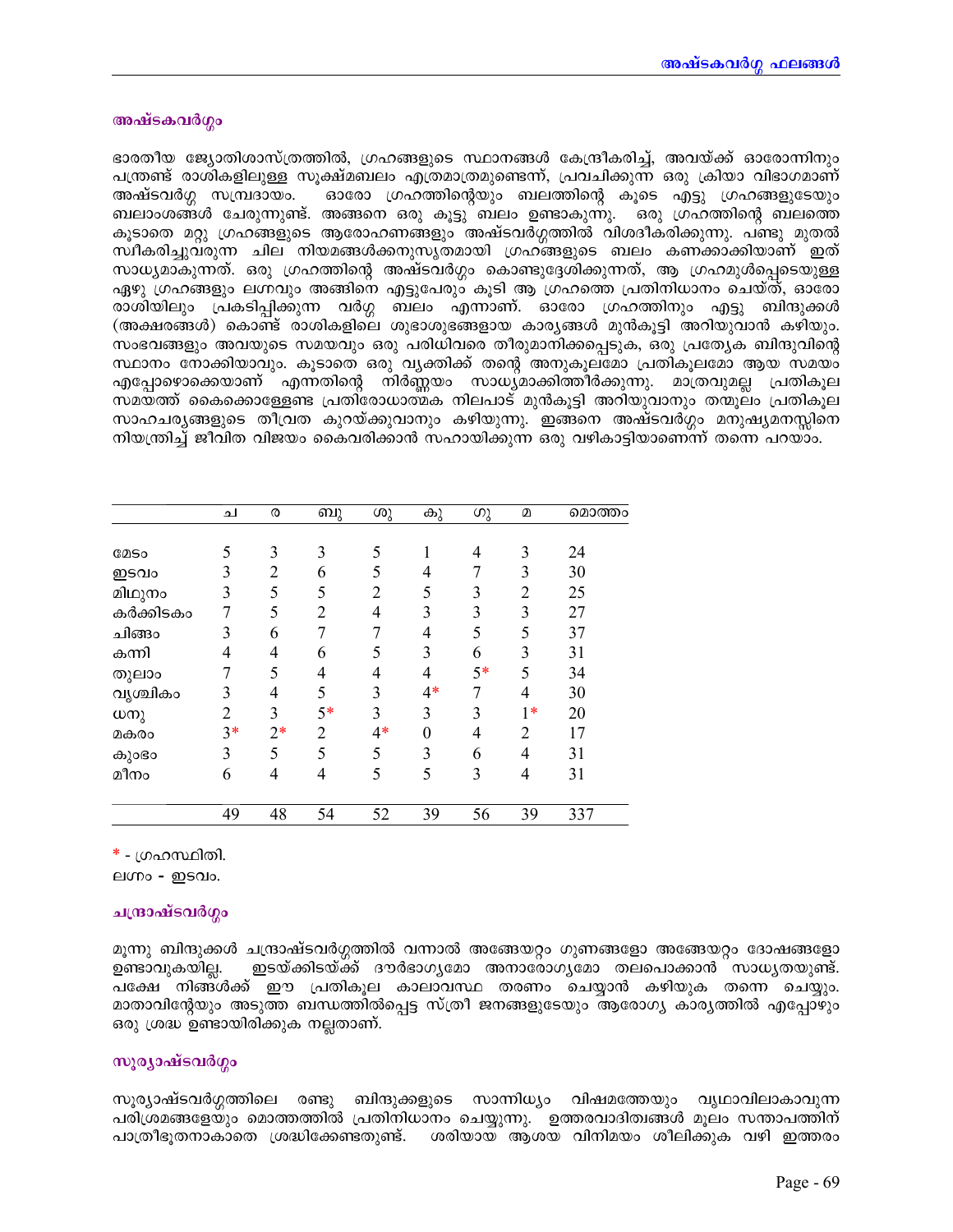സാഹചര്യങ്ങൾ പാടേ ഒഴിവാക്കാൻ കഴിയും. തെറ്റിദ്ധാരണകൾ കൊണ്ടെത്തിക്കുക നിയമപരവും സങ്കീർണ്ണവുമായ പ്രശ്നങ്ങളിലേക്കാവും ഇത് നിങ്ങളുടെ സാഹസിക സംരഭങ്ങൾ വിജയിക്കുന്നതിന് തടസ്സമായി നില്ക്കാം.

## ബുധാഷ്ടവർഗ്ഗം

ബുധാഷ്ടവർഗ്ഗത്തിലെ അഞ്ചു ബിന്ദുക്കളുടെ സാന്നിധ്യം ഭാഗ്യമായി കരുതാം.ജനസമ്മതിയുടെ കാരൃത്തിൽ നിങ്ങളുടെ ഊഷ്മളവും സൗഹൃദവും നിറഞ്ഞ പെരുമാറ്റം ഉന്നതിയിലെത്തിക്കും. മനസ്സിലാക്കി അതുമായി പൊരുത്തപ്പെടുവാനും മറ്റുള്ളവരുടെ അവസ്ഥയെ മറ്റുള്ളവരുടെ മാനിക്കുവാനുമുള്ള കഴിവ് എല്ലാവരുമായി നല്ല അഭിപ്രായങ്ങൾ ബന്ധം നിലനിർത്താൻ സഹായിക്കും.

## ശുക്രാഷ്ടവർഗ്ഗം

നിങ്ങൾ സമചിത്തവും സന്തുലിതവുമായ ഒരു ജീവിതം നിലനിർത്തും. അങ്ങേയറ്റം ദു:ഖങ്ങൾക്ക് എതിരായി സന്തോഷം നിറഞ്ഞ മറ്റവസരങ്ങൾ ഉണ്ടാകും. ഇതാണ് ശുക്രാഷ്ടവര്ഗ്ഗത്തിലെ നാലു ബിന്ദുക്കളുടെ സാന്നിധ്യം നൽകുന്ന സൂചന. ഭാവി ജീവിതം തുല്യ അളവിൽ സുഖദു:ഖ സമ്മിശ്രമായിരിക്കും.

## കുജാഷ്ടവർഗ്ഗം

നാലു ബിന്ദുക്കളുടെ കുജാഷ്ടവർഗ്ഗത്തിലെ സാമീപ്യം ഭാഗ്യമായി കരുതാം. ഈ സ്ഥാനക്രമം ഗ്രഹങ്ങൾ കൊണ്ടുള്ള ഫലങ്ങളെ ശമിപ്പിക്കുന്നതിന് സഹായകമാകും. തന്മൂലം ഭാഗൃ ദൗർഭാഗൃങ്ങൾ തുല്യ അളവിലായിരിക്കും. കുടുതലായുള്ള വിജയങ്ങളിലേയ്ക്കോ അഗാധ ദു:ഖത്തിന്റെ കയത്തിലേയ്ക്കോ ഇത് ഒരിക്കലും കൊണ്ടെത്തിക്കുന്നില്ല.

## വ്യാഴാഷ്ടവർഗ്ഗം

അഞ്ചു ബിന്ദുക്കൾ വ്യാഴാഷ്ടവർഗ്ഗത്തിൽ ചെലുത്തുന്ന സ്വാധീനം വലുതാണ്. ഇത് ഒരു അനുഗ്രഹമായി കരുതാം. ഉദ്യമങ്ങൾക്ക് തക്കതായ ഫലം നൽകുന്നതിനും വെല്ലുവിളികളെ അതിജീവിക്കുന്നതിനും പ്രതികൂല സാഹചര്യങ്ങളിൽ വരുത്തുന്നതിനും നല്ലതു ഇത് നിങ്ങളുടെ സഹായിക്കുന്നു. അതിലുപരി ഈ ഗ്രഹനില ഭാരുവും ഐശ്വര്യവും കൈവരിക്കുന്നതിനും അവ ആസ്വദിക്കുന്നതിനും പര്യാപ്തമാണ്.

## മന്ദാഷ്ടവർഗ്ഗം

സാമ്പത്തികമായി അത്രനല്ല ഭാവിയായിരിക്കില്ല മന്ദാഷ്ടവർഗ്ഗത്തിലെ ഒരു ബിന്ദുവിന്റെ സാന്നിധ്യം കൊണ്ടുണ്ടാവുക. മാത്രവുമല്ല, അപ്രതീക്ഷിതമായ സംഭവങ്ങൾ മൂലം ഇത് ലഭിക്കുവാനുള്ള സാധ്യത അകന്നുപോകുകയും ചെയ്യുന്നു. പ്രതികൂല ഫലങ്ങളുടെ തീവ്രത കുറയ്ക്കുന്നതിനായി യുദ്ധമോ ലഹളയോ ബാധിച്ച സ്ഥലങ്ങൾ, സാമൂഹികമായും രാഷ്ട്രീയമായും അശാന്തമായ സ്ഥലങ്ങൾ, മറ്റ് അപകട മേഖലകൾ തുടങ്ങിയവ ഒഴിവാക്കേണ്ടതാണ്. ആപത്ഘട്ടങ്ങൾ തരണം ചെയ്യുന്നതിന് വേണ്ടി പ്രത്യേക പരിശീലന പദ്ധതി തന്നെ ജീവിതത്തിൽ ഉൾപ്പെടുത്തണം. ഒഴിവാക്കാനാവാത്ത സാഹചര്യം കൊണ്ടുള്ള ഭയത്തെ അകറ്റിനിർത്താൻ ഇത് നിങ്ങളെ സഹായിക്കുന്നു.

## സർവാഷ്ട ഫലങ്ങൾ

വൃശ്ചിക രാശി മുതൽ തുലാം രാശി വരെ പരമാവധി ബിന്ദുക്കളുടെ കർമ്മരംഗം അപ്രതീക്ഷിത ഉയരങ്ങളിലേയ്ക്ക് കയറും. വിദ്യാഭ്യാസത്തിനും വ്യക്തിപരമായ അഭിലാഷത്തിനും നല്ല ഒരു തുടക്കം ഇക്കാലത്ത് ലഭിക്കും. സന്തോഷവും അഭിവൃദ്ധിയും അത്യുന്നതിയിലായിരിക്കും. വിദ്യാഭ്യാസപരമോ തൊഴിൽപരമോ ആയ ഒരു വിഷമതയും നിങ്ങളുടെ ഭാവിയിൽ ഉണ്ടായിരിക്കുകയില്ല.

വ്യാഴം, ശുക്രൻ, ബുധൻ തുടങ്ങിയ ഗ്രഹങ്ങളുടെ സംഖ്യകൾകൊണ്ട് നിങ്ങളുടെ ഈ പ്രായത്തിലെ ഭാവി ശോഭനമാണ്. നിങ്ങളുടെ വിദ്യാഭ്യാസപരമായ ആഗ്രഹങ്ങൾ രൂപം കൊള്ളുകയും നിങ്ങൾ മോഹിച്ച ഉയർന്ന വിദ്യാഭ്യാസമോ സീറ്റോ ആഗ്രഹപ്രകാരം തന്നെ നേടും. നിങ്ങളുടെ ഭാവി പ്രവൃത്തിപരമായ നൈപുണ്യം ആർജ്ജിച്ച് ധനം, ആദരവ്, പ്രശസ്തി തുടങ്ങിയ ഉയർച്ചയുടെ പടവുകൾ ഊർജ്ജസ്വലമായി കയറും. വ്യക്തി ജീവിതത്തിൽ ഇതിനനുയോജ്യമായ ജീവിത ഘടന ഉണ്ടാകുന്നതിന് ഒരുത്തമ പങ്കാളിയെ തന്നെയാകും ലഭിക്കുക. ഇത് ഒരു പാട് സന്തോഷം നൽകും. സന്താനങ്ങളുമായുള്ള ജീവിതവും അനുഗൃഹീതമായിരിക്കും. ഇത് നിങ്ങളുടെ ജീവിതത്തിലെ